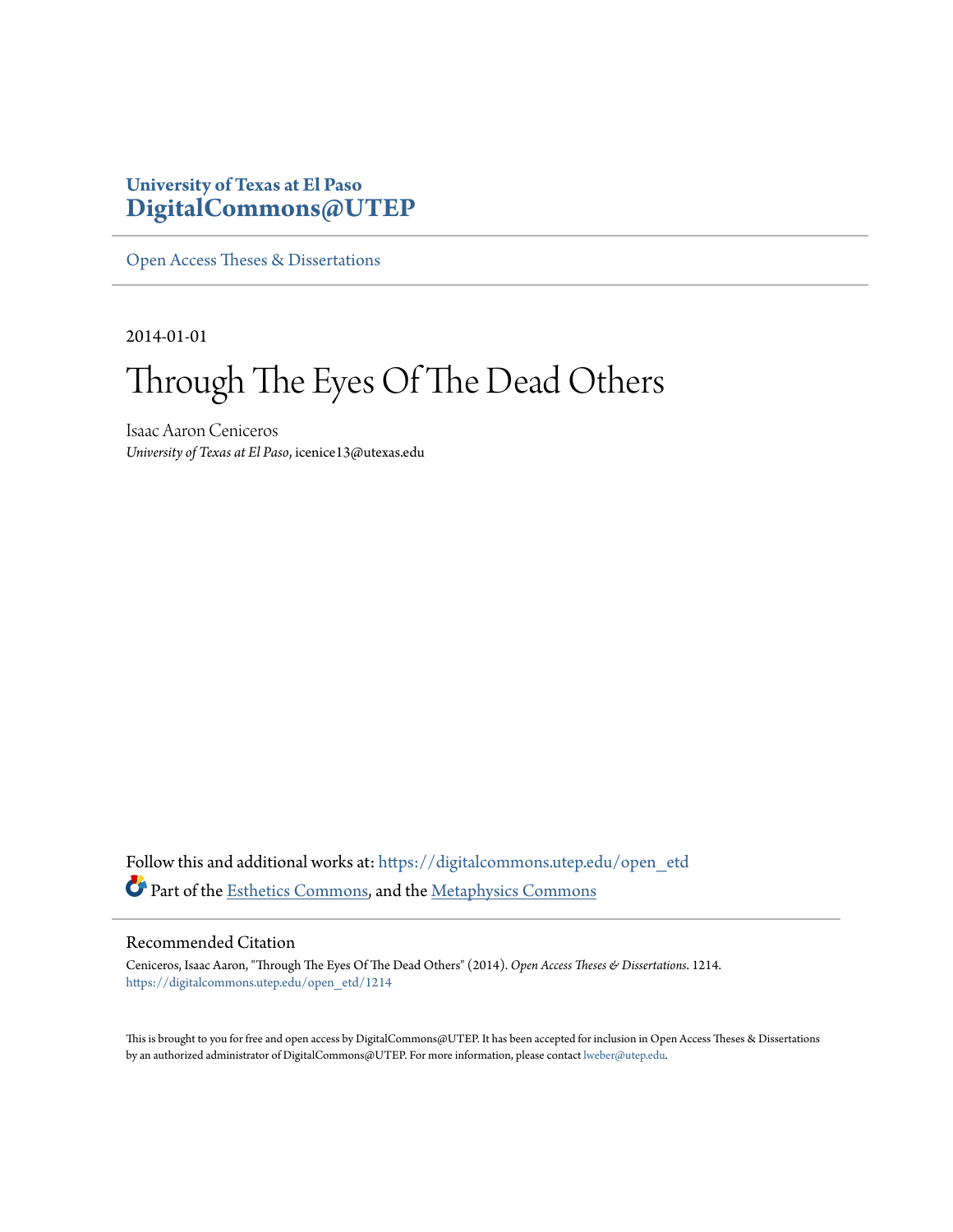# THROUGH THE EYES OF THE DEAD OTHERS

ISAAC AARON CENICEROS

Department of Philosophy

APPROVED:

Jules Simon, Ph.D., Chair

Caroline Arruda, Ph.D.

Marion Rohrleitner, Ph.D.

Bess Sirmon-Taylor, Ph.D. Interim Dean of the Graduate School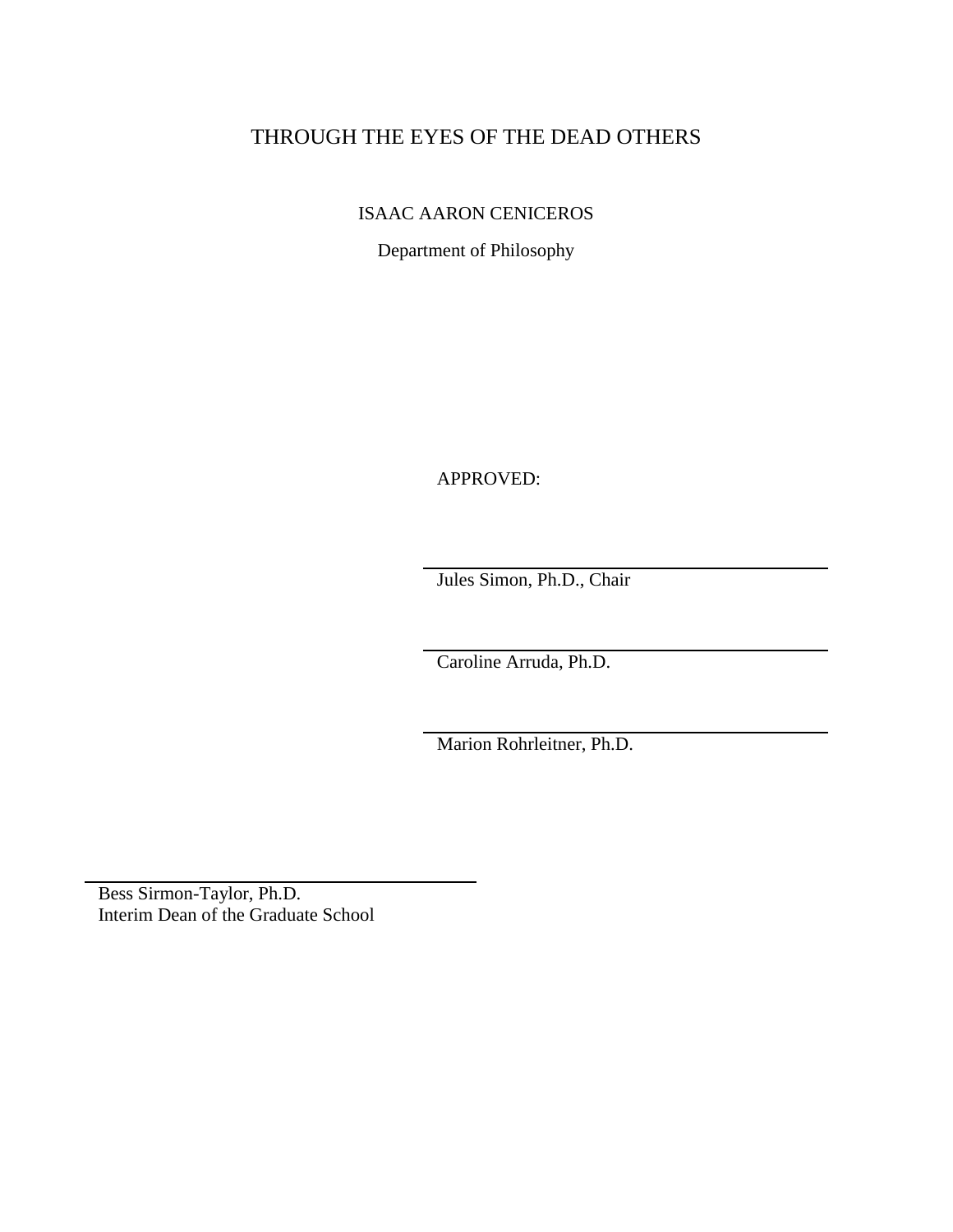Copyright ©

by

Isaac Aaron Ceniceros

2014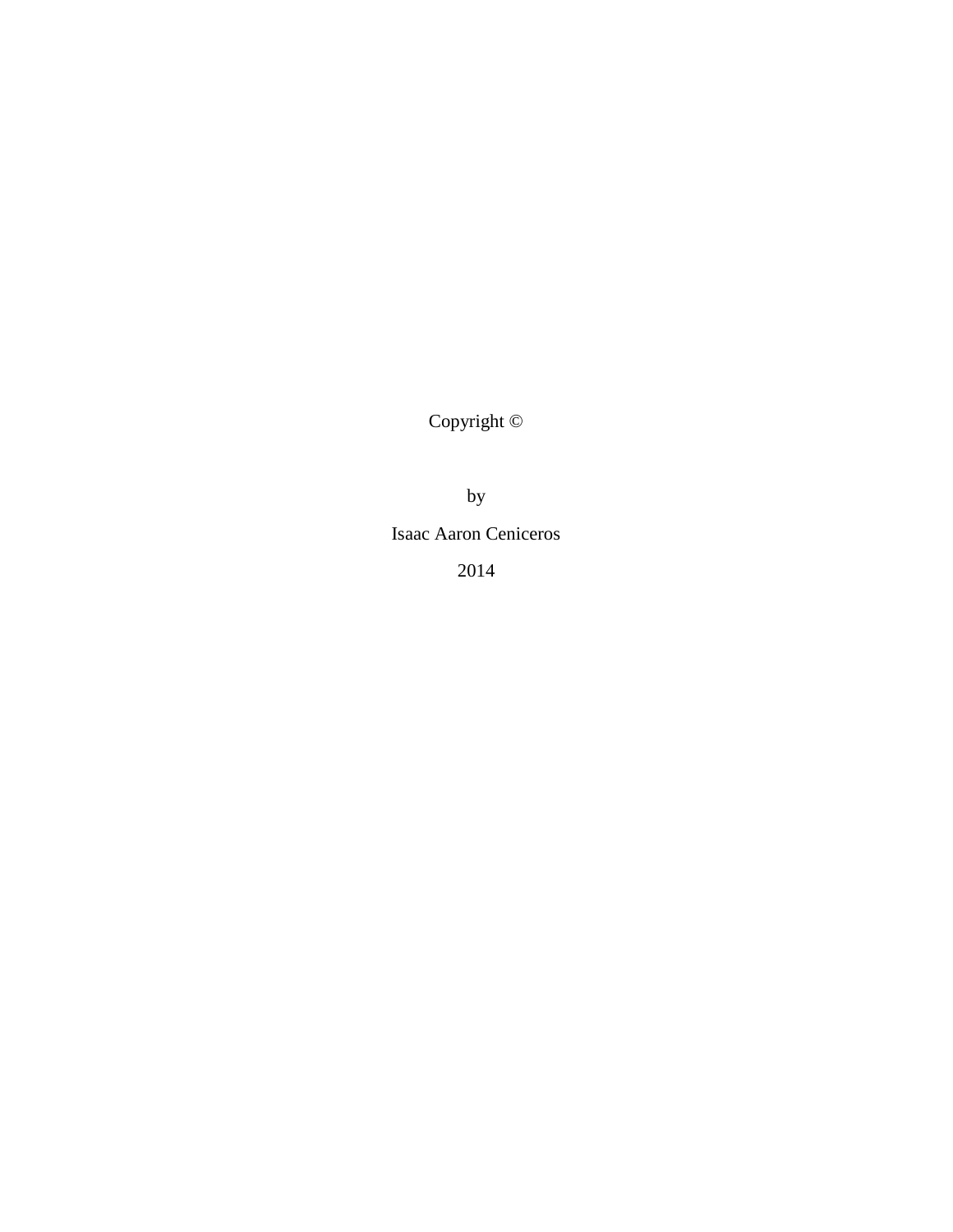# **Dedication**

For my grandparents, who instilled in me from a young age that an education was a way out of the struggle. To my entire family, who supported me on my path to a higher education. To all the people in this world hustling to improve the lives of those unfortunate enough to promote positive change on their own. To artists, such as Immortal Technique, who have shown that there is more to the world than the whitewashed narrative being portrayed by those who engineer popular culture. And most importantly, to all the dead others of the past who never had a chance to tell their side of the story, as well as all the voiceless others who are currently still being subjugated, marginalized, and forgotten: it will not be much longer. Until then, I leave to you the words of my grandfather:

Siempre para adelante.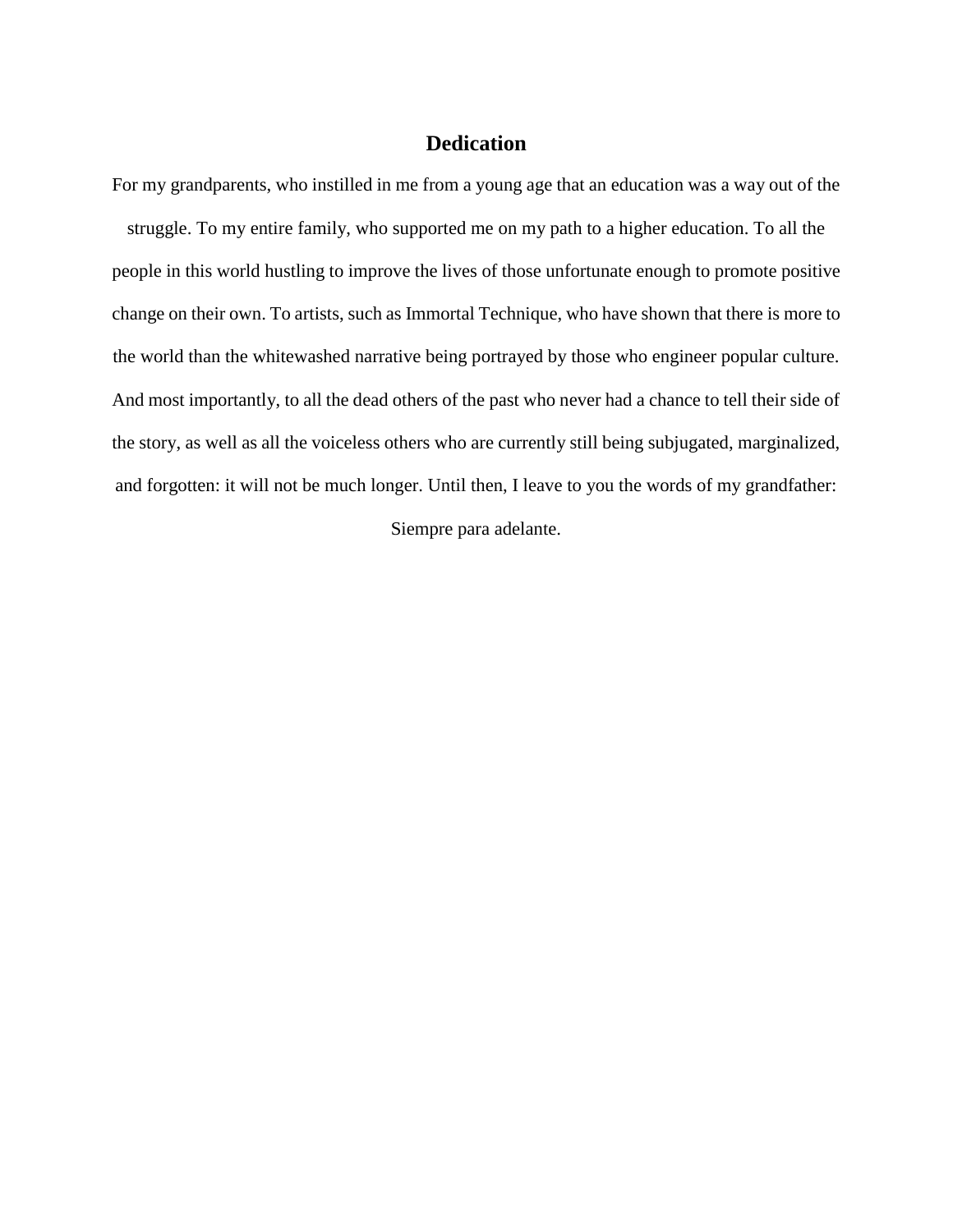#### **Epigraph**

My destiny is to show the world that the [struggle] is real. Go back in time and play this [music] for the slaves in the field and for my children in the future, waiting to breathe. People slowly dying hanging on, waiting to leave. Believe when I'm gone, and this album's on a library shelf, I'll be one with God and one with you and everything else… Revolutionary Volume 2 has been brought to you by the type of [people] who ain't scared of [anything]. And if you playing this album, and I'm no longer here, and sometime far away from when I recorded this, remember that history isn't the way the corporate controlled media made it look like. Read between the lines and free your mind, revolution is the birth of equality and the antithesis to oppression. But this is only built for real [people]. So when I'm gone, don't let nobody I never got along with try to make songs kissing my ass, recycling my beats or my vocals. The [struggle] is real over here man. Thank you for listening, and thank you for supporting independent Hip-Hop, the heart and soul of our culture keeping the

truth alive. Goodnight my people. Goodnight… - Immortal Technique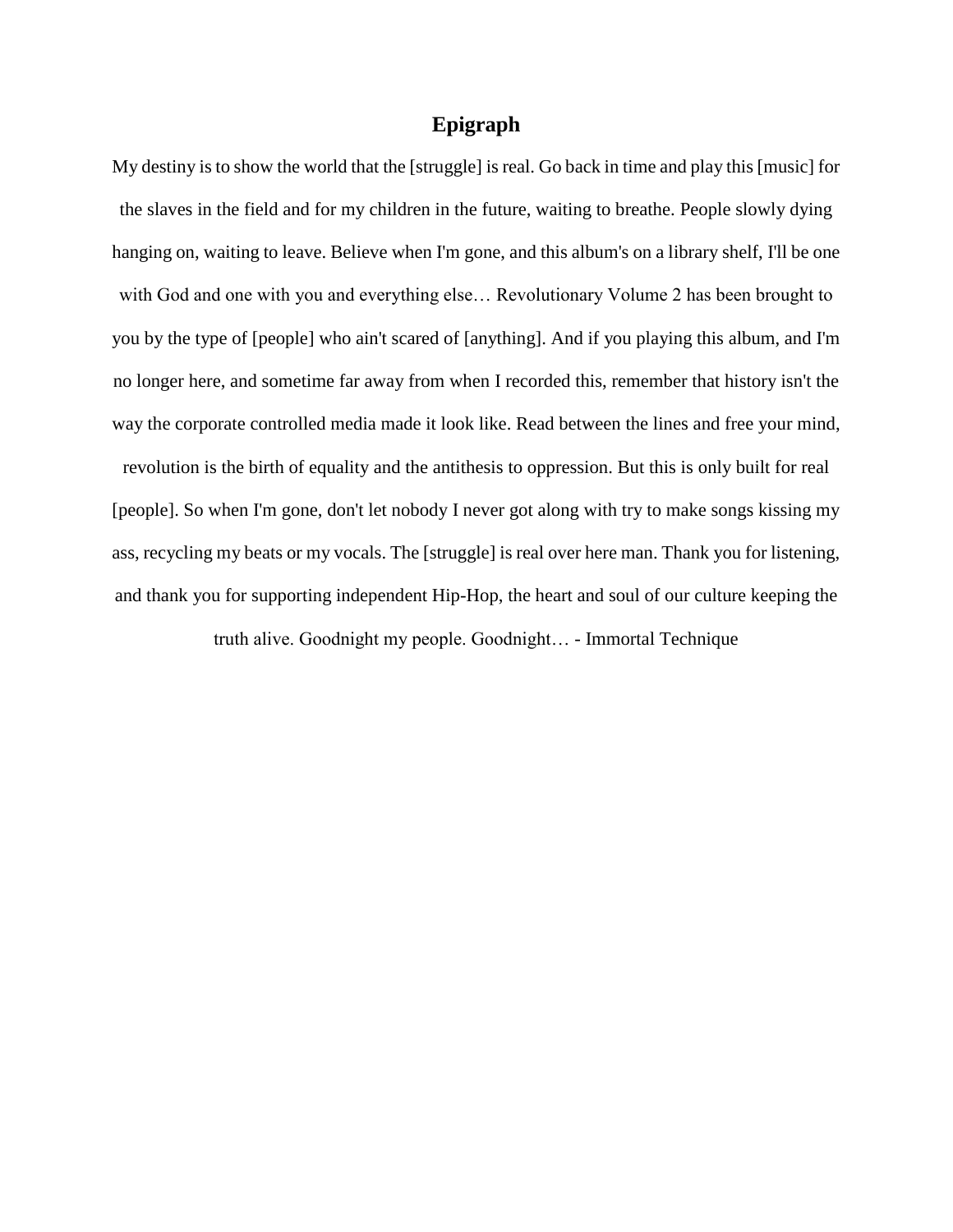# THROUGH THE EYES OF THE DEAD OTHERS

by

ISAAC AARON CENICEROS, B.A., M.A.

## THESIS

Presented to the Faculty of the Graduate School of The University of Texas at El Paso in Partial Fulfillment of the Requirements for the Degree of

# MASTER OF ARTS

Department of Philosophy THE UNIVERSITY OF TEXAS AT EL PASO May 2014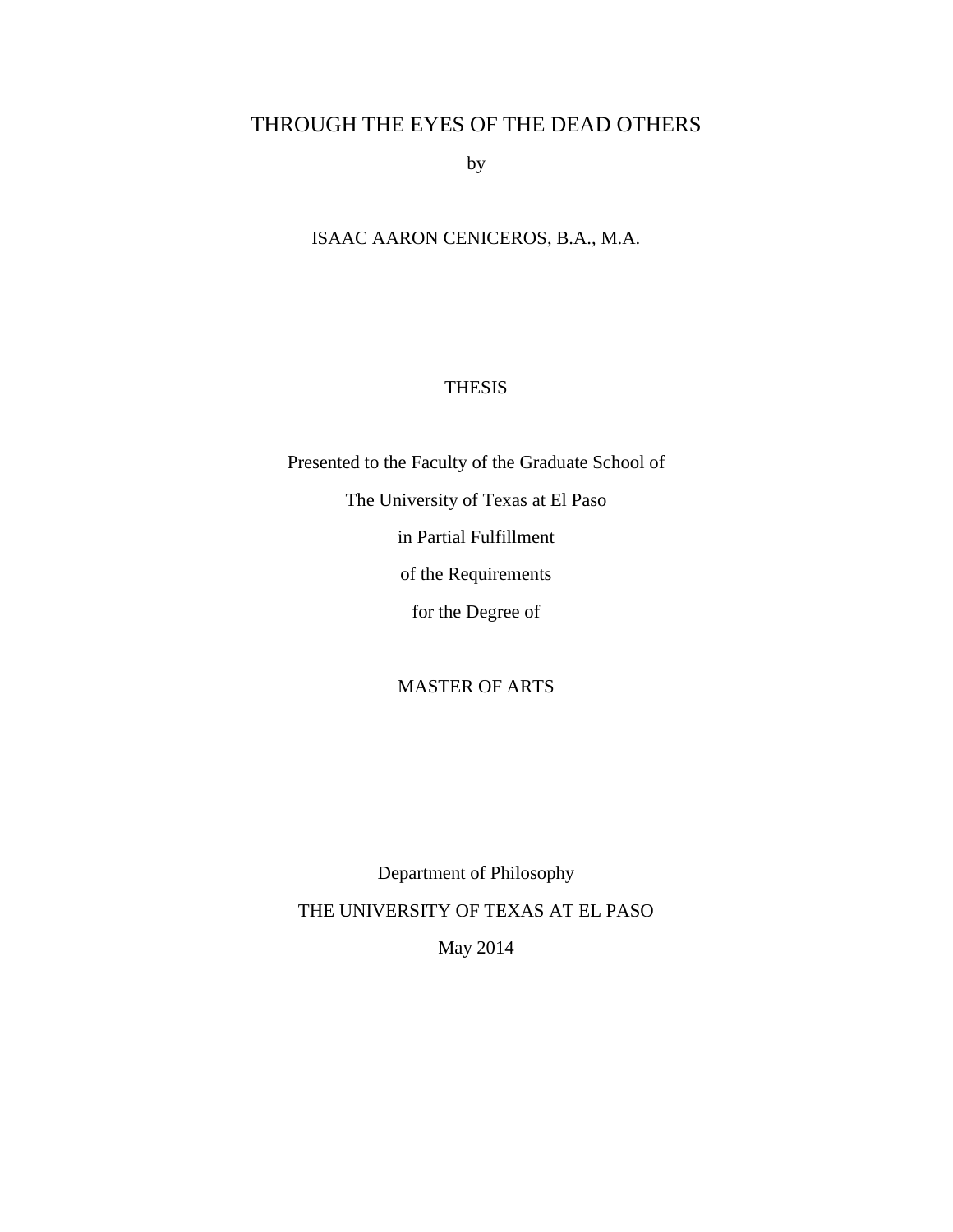## **Acknowledgements**

I would like to thank the professors who worked with me on my thesis for their continued patience throughout the writing process, especially given the abstract nature of the topic. Specifically, I want to thank Dr. Jules Simon, who not only introduced me to the wild world of phenomenology, but also helped me formulate my thoughts in a more cogent manner. A special debt of gratitude goes out to Dr. Marion Rohrleitner, who chose to work with me on such short notice and who, despite not being a "philosopher" by trade, contributed precious insight. Lastly, to Dr. Caroline Arruda, whose contributions helped formulate the crux of my argument.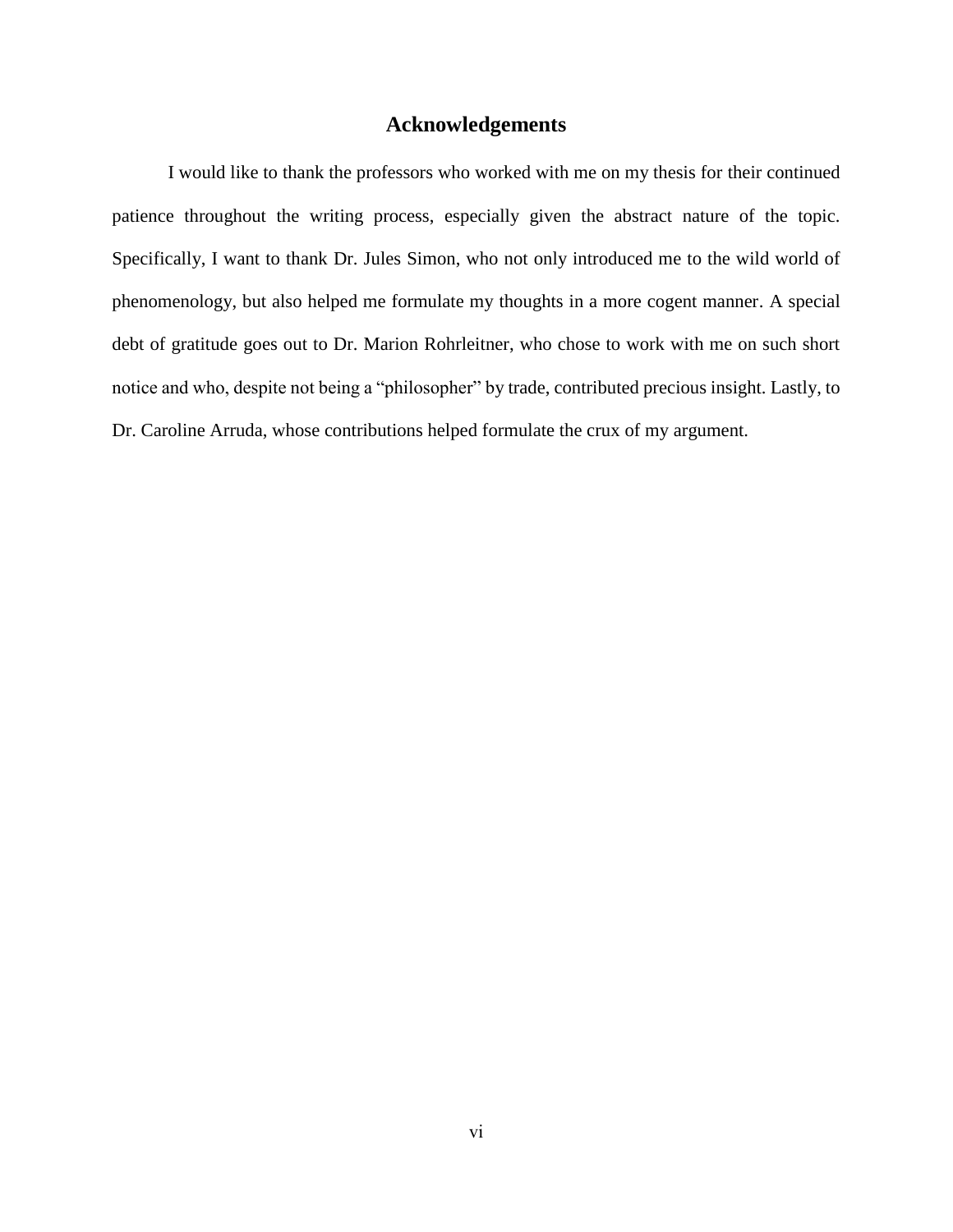#### **Abstract**

I use Edith Wyschogrod's figure of the heterological historian to argue that we have a responsibility to learn from the "dead others" of the past in order to better apply in practical ways the lessons we learn from history. I draw on an interpretation of Nietzsche's view on historiography to examine the claims of Hegel's dialectic, namely, that the Ideal Absolute for which Spirit pines, is actually achievable, particularly through the advent of the Internet. Beginning with a relatively well-known interpretation of Hegel's philosophy of history, Fukuyama's, I show how Hegel's dialectic takes shape in Fukuyama's interpretation as a negative aspect of Spirit's unveiling. This "negative aspect" results in Spirit being stuck in a perpetual feedback loop from which only the conscious realization of its current state, and a cognizant effort by the future subjects of history to free it, will in fact do so. Consequently, this thesis serves as the basis for rejecting Fukuyama's claim that history came to an end with the fall of communism, and, as such, the task of engaging in the dialectical work of Spirit in order to continue to work towards its final "Ideal" form is incomplete and calls for further philosophical and ethical work. I show how this active acknowledgement, the "conscious realization", and concerted, "cognizant effort" to bring about the necessary change needed for Spirit to carry on its journey is a fundamental part of Spirit's ongoing unveiling of the parousia that we, humans, are intimately a part of. It is an unveiling that is made manifest by the heterological historian's implementation of socially conscientious art and technology.

Additionally, I further argue that this parousia can only be completed by way of active, practical engagement, and that phenomenology, in practice, can lead one to this realization. Furthermore, I argue that once one understands the conditions entailed by these claims and begins to engage in the practices they involve, one has a moral obligation to not only *the dead others* but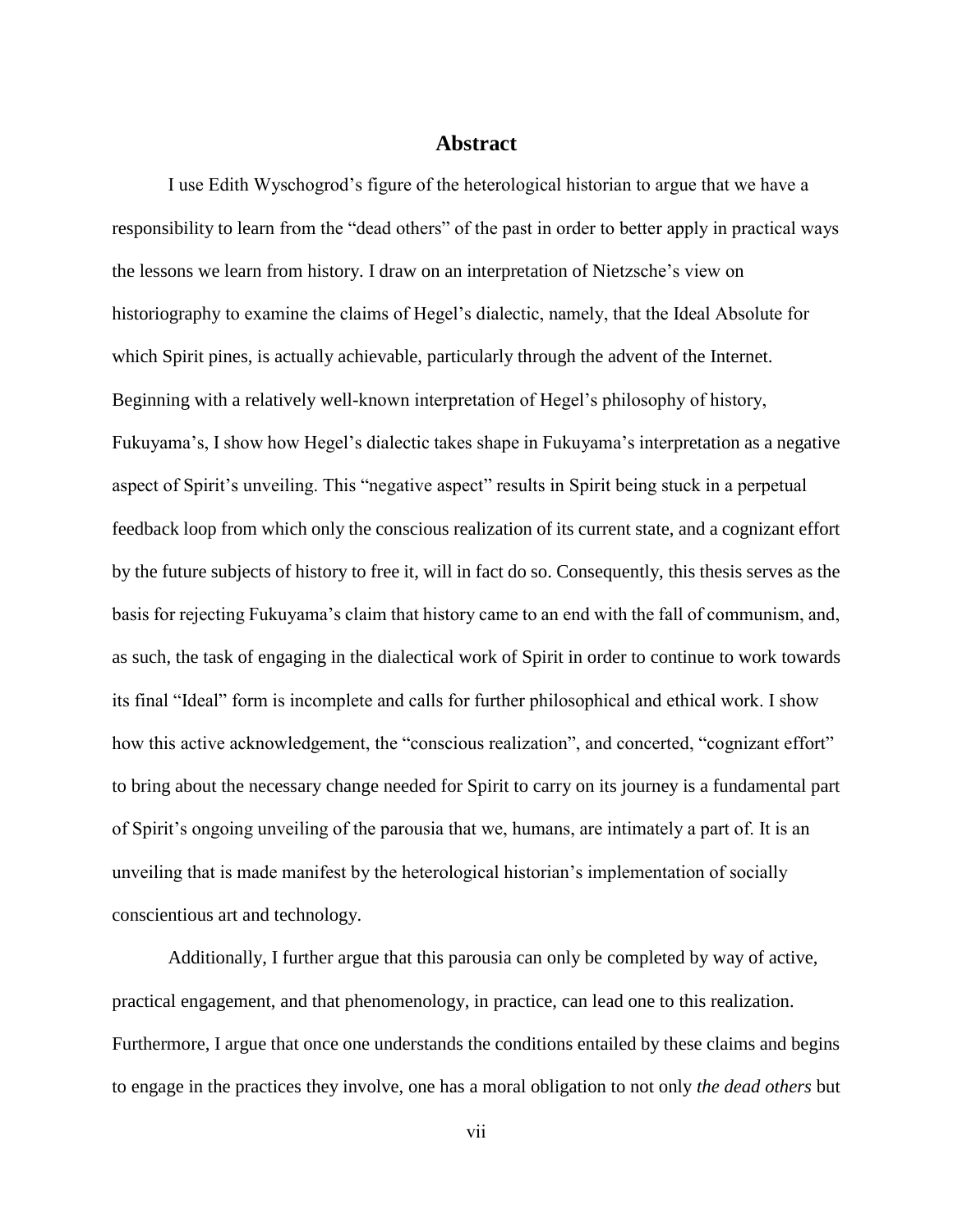to *all future others* to help them do the same. The practices involve addressing the voices of the dead others as victims of the dominant agents acting irresponsibly to achieve their own self-interest at the expense of the interests of excludes, or "dead" others. In order to do so, I make the claim that this is a moral prerequisite for all individuals who have satisfied the basic tenets of Maslow's Hierarchy of Needs. More specifically, I argue that the conditions for which the others can elevate themselves to the upper echelons of Maslow's hierarchy must first exist *before* indulging in the exploits afforded by Western liberalism, a condition which is not afforded to us by Fukuyama's interpretation of Hegel's dialectic.

In doing so, I hope to show why I believe Wyschogrod is correct in stating three arguments for better taking into account the lost possibilities of the "dead others" and the potential possibilities of "future others", the first of which is that the inherent contradiction in Hegel's dialectic leaves out certain people and cultures from history. The second is Wyschogrod's claim that a new ethics, an ethics of understanding, is needed to manifest Spirit in a more conducive manner than war. Lastly, I hope to show that Wyschogrod is correct in stating that history, as we know it, is coming to an end via technology, and that it is the moral obligation of the heterological historian to help it do so.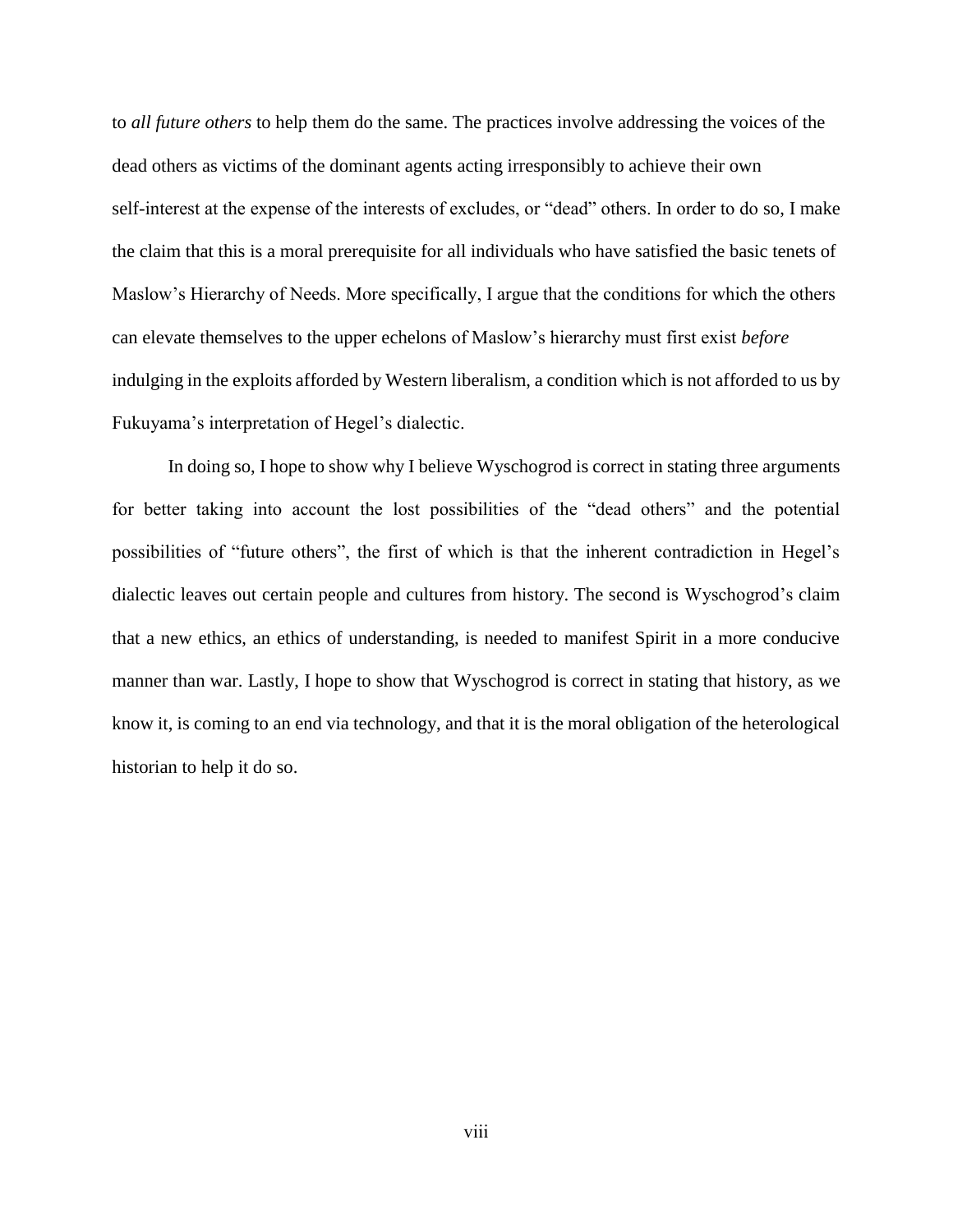# **Table of Contents**

|    | Chapter |                                                                                           |  |  |  |  |
|----|---------|-------------------------------------------------------------------------------------------|--|--|--|--|
| 1. |         |                                                                                           |  |  |  |  |
|    | 1.1     |                                                                                           |  |  |  |  |
|    |         | 1.2 I Hate it When They Tell us How Far we Came to be, as if Our People's History Started |  |  |  |  |
|    |         |                                                                                           |  |  |  |  |
|    | 1.3     | Some People Think I Won't Make It, But I Know That I Will, You Can Make The               |  |  |  |  |
|    |         |                                                                                           |  |  |  |  |
|    | 1.4     |                                                                                           |  |  |  |  |
| 2. |         |                                                                                           |  |  |  |  |
|    | 2.1     |                                                                                           |  |  |  |  |
|    | 2.2     |                                                                                           |  |  |  |  |
|    | 2.3     | Holes in Our Spirit Causing Tears and Fears, One Sided Stories For Years And Years        |  |  |  |  |
|    |         |                                                                                           |  |  |  |  |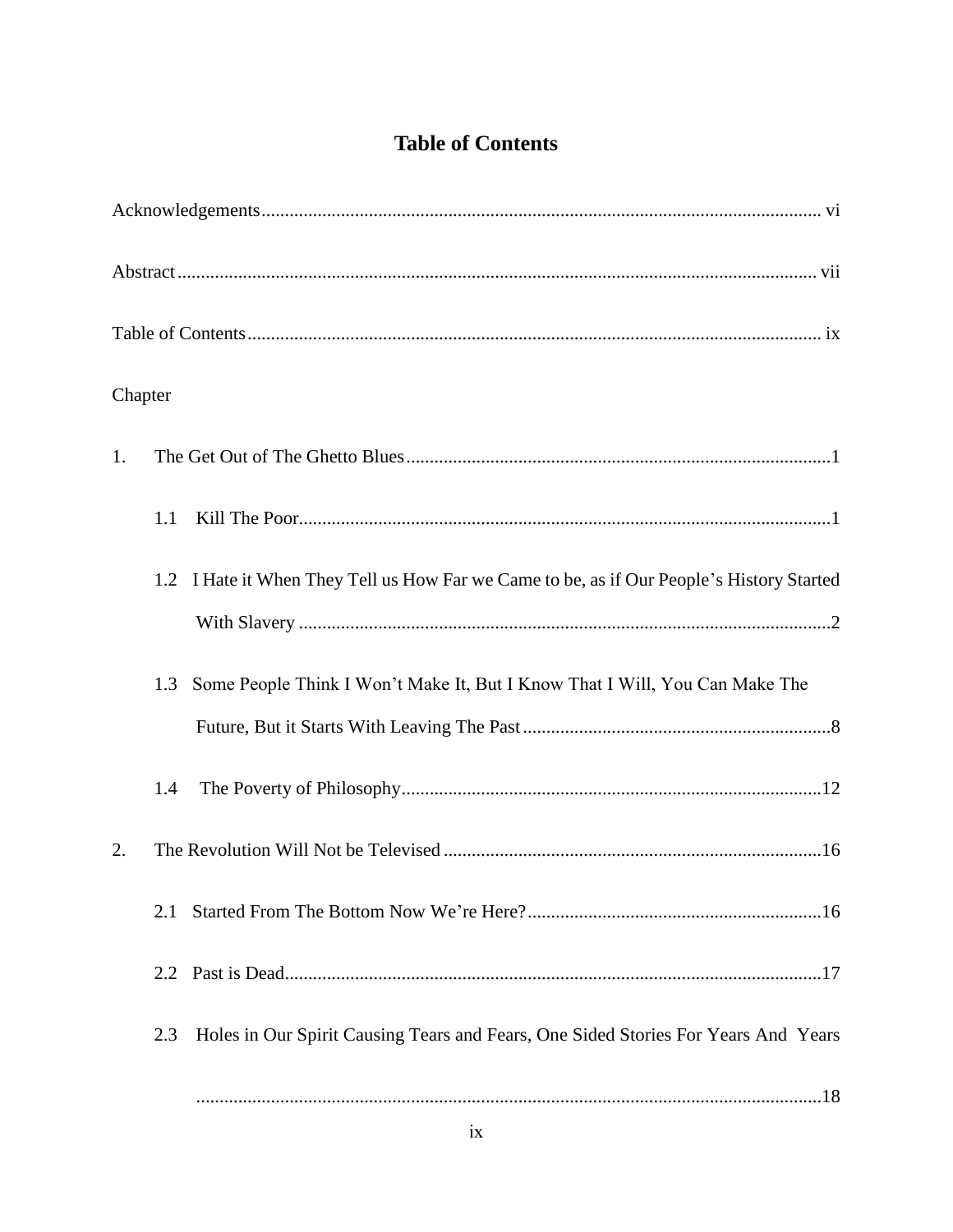| 2.4 | I Follow The Moskva, Down to Gorky Park, Listening to The Wind of Change 23        |  |
|-----|------------------------------------------------------------------------------------|--|
| 2.5 |                                                                                    |  |
|     |                                                                                    |  |
| 2.7 |                                                                                    |  |
| 2.8 | The Military Industry Got it Poppin' and Lockin' Looking For a Way to Justify the  |  |
|     |                                                                                    |  |
| 2.9 |                                                                                    |  |
|     |                                                                                    |  |
|     |                                                                                    |  |
|     |                                                                                    |  |
| 3.1 |                                                                                    |  |
| 3.2 |                                                                                    |  |
| 3.3 |                                                                                    |  |
| 3.4 |                                                                                    |  |
| 3.5 |                                                                                    |  |
| 3.6 |                                                                                    |  |
| 3.7 | Nazi Punks: In The Real Fourth Reich, You'll be The First to go (Unless You Think) |  |

 $\overline{3}$ .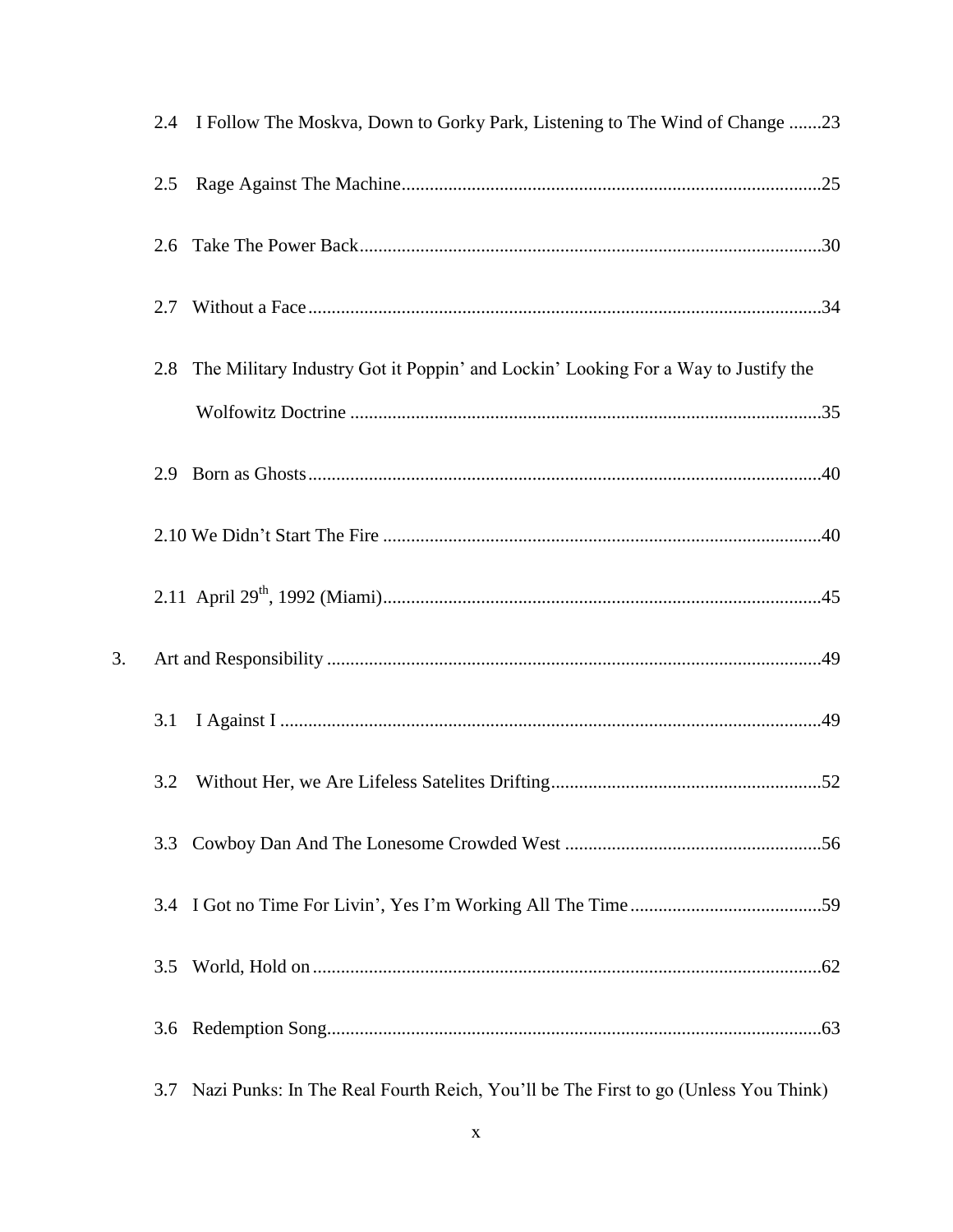| 3.8                                                                                |
|------------------------------------------------------------------------------------|
|                                                                                    |
| My Name is Peace This is my Hour, Can I Get Just a Little More Power? 76<br>4.     |
| 4.1                                                                                |
|                                                                                    |
|                                                                                    |
|                                                                                    |
| 4.5                                                                                |
|                                                                                    |
|                                                                                    |
| 4.8 I'm Relying on Your Common Decency: So Far It Hasn't Surfaced, But I'm Sure it |
|                                                                                    |
| Don't Stop Thinking About Tomorrow: Don't Stop, It'll Soon be Here 100<br>4.9      |
| 4.10 Give Away The Stone: Let The Waters Kiss and Transmutate These Leaden Grudges |
|                                                                                    |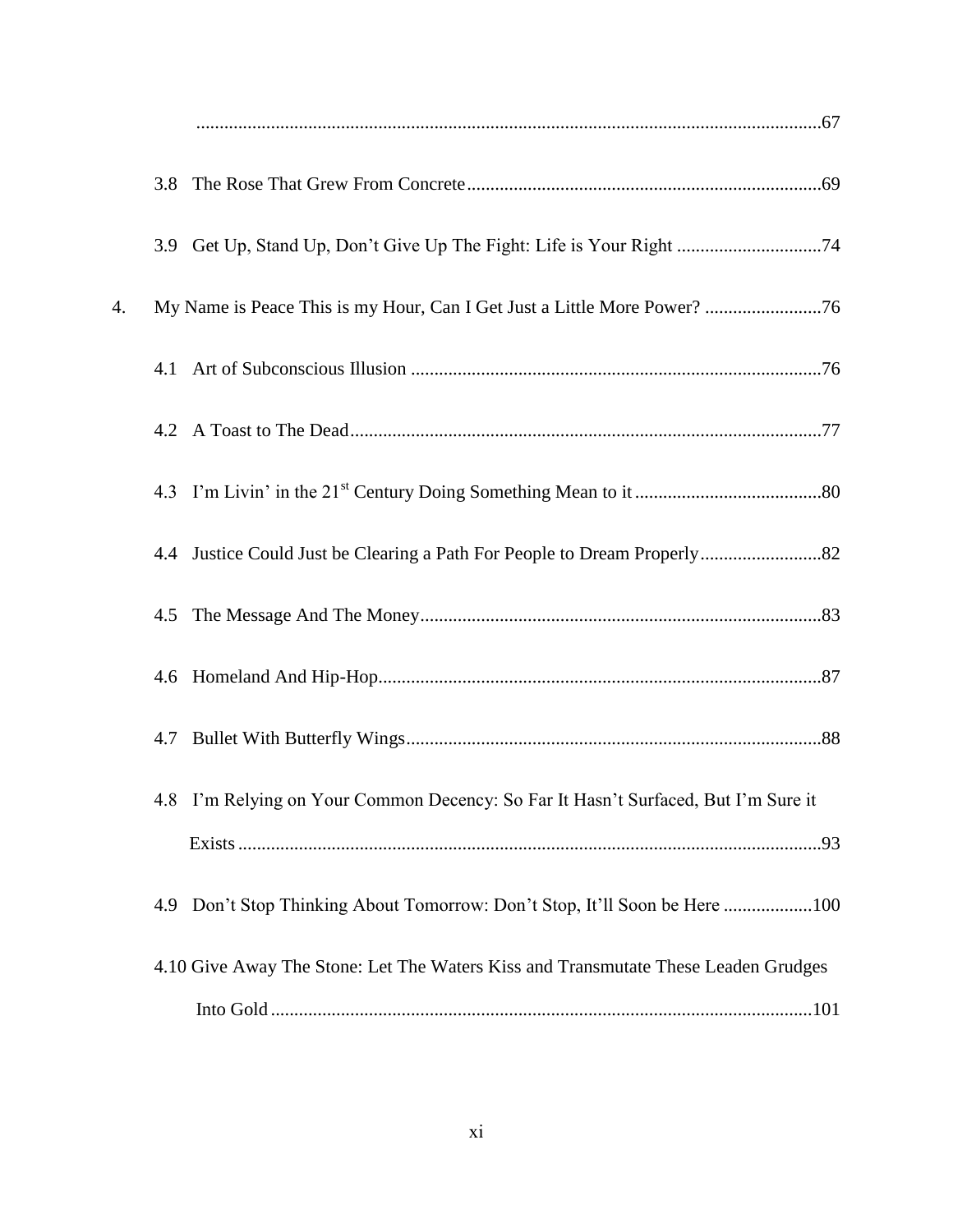| 5. | Now I Could Let These Dream Killers Kill my Self-esteem, or Use my Arrogance as The |  |  |
|----|-------------------------------------------------------------------------------------|--|--|
|    |                                                                                     |  |  |
|    |                                                                                     |  |  |
|    |                                                                                     |  |  |
|    |                                                                                     |  |  |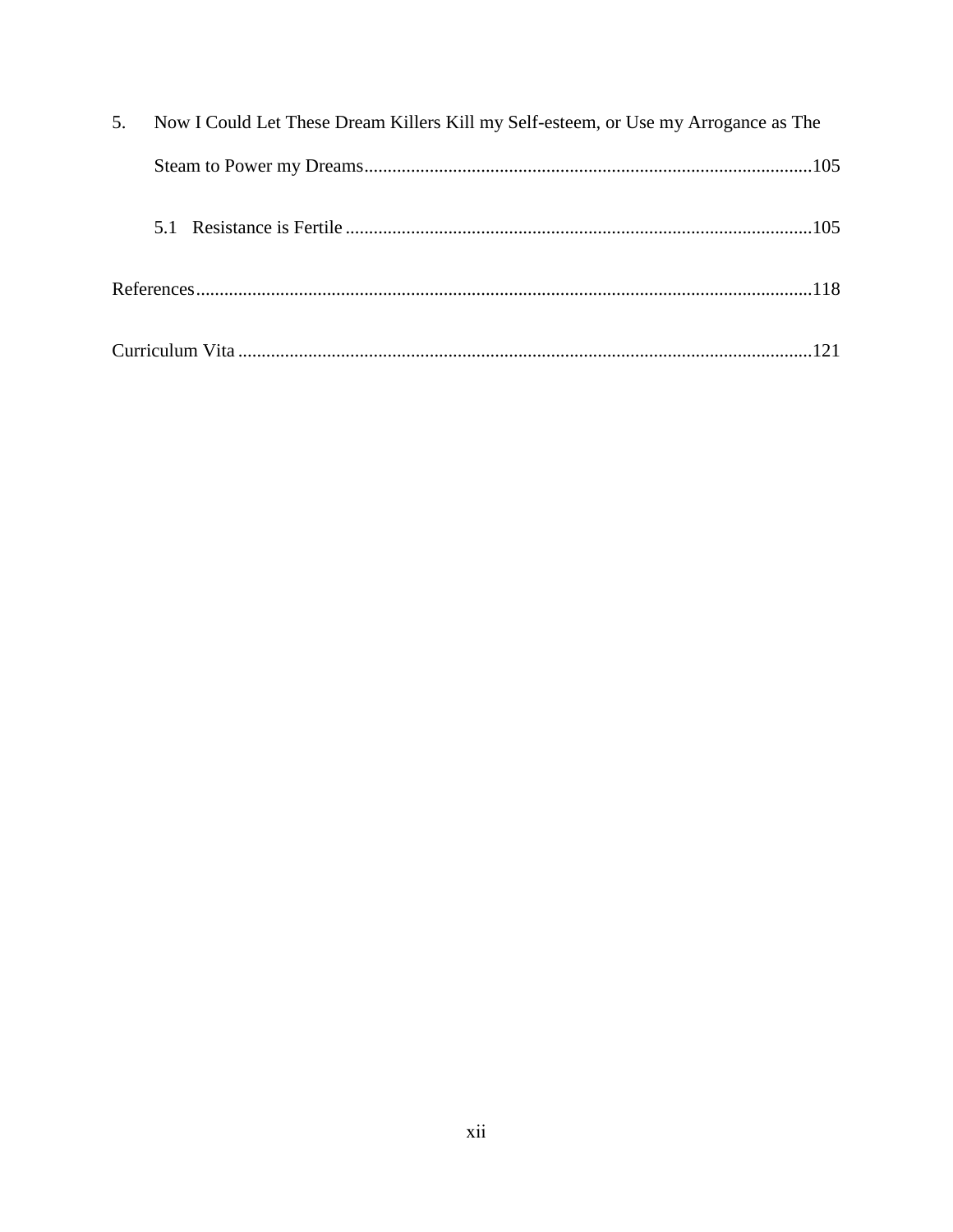#### **Chapter 1: The Get Out of The Ghetto Blues**

#### **1.1 Kill The Poor**

There is a specter haunting Western liberalism, and that specter is future oriented community that calls for a new ethical imperative that thinks of communities in a new manner; a manner which takes into account an adequate emphasis on the plight of what Edith Wyschogrod refers to as *the dead others*. There is a reason for my borrowing and modifying these famous lines from *The Communist Manifesto*, and the reason is in response to Francis Fukuyama's work *The End of History?* Specifically, I find it is important to be critical of the fundamental philosophical commitments of Fukuyama views, which are identified through a Hegelian critique of Marxism. Following the logical mandates of Hegel's dialectic, Fukuyama's view holds that history has synthesized as capitalism's victory over communism and its related forms of government. Given the neo-liberal agenda however, things do not look good for those who have been subjugated by the mandates of capitalism, which is why it is important to be critical of Fukuyama's preemptiveness through a Wyschogrodian lens. In turn, this approach requires that I borrow various literary tools from Wyschogrod in hopes of remaining faithful to her philosophical enquiry. Furthermore, for my thesis, it is important to affirm that the *Communist Manifesto* is *still* informing the perspective of the voiceless dead others through the work of Wyschogrod's heterological historian as a means of offering an antithesis to Fukuyama's claim. As such, I am aware of the fact that informing my writing in such a manner also reflects an influence of the *Communist Manifesto's* style, for there is still work to be done and a battle to be fought for the subjugated dead others.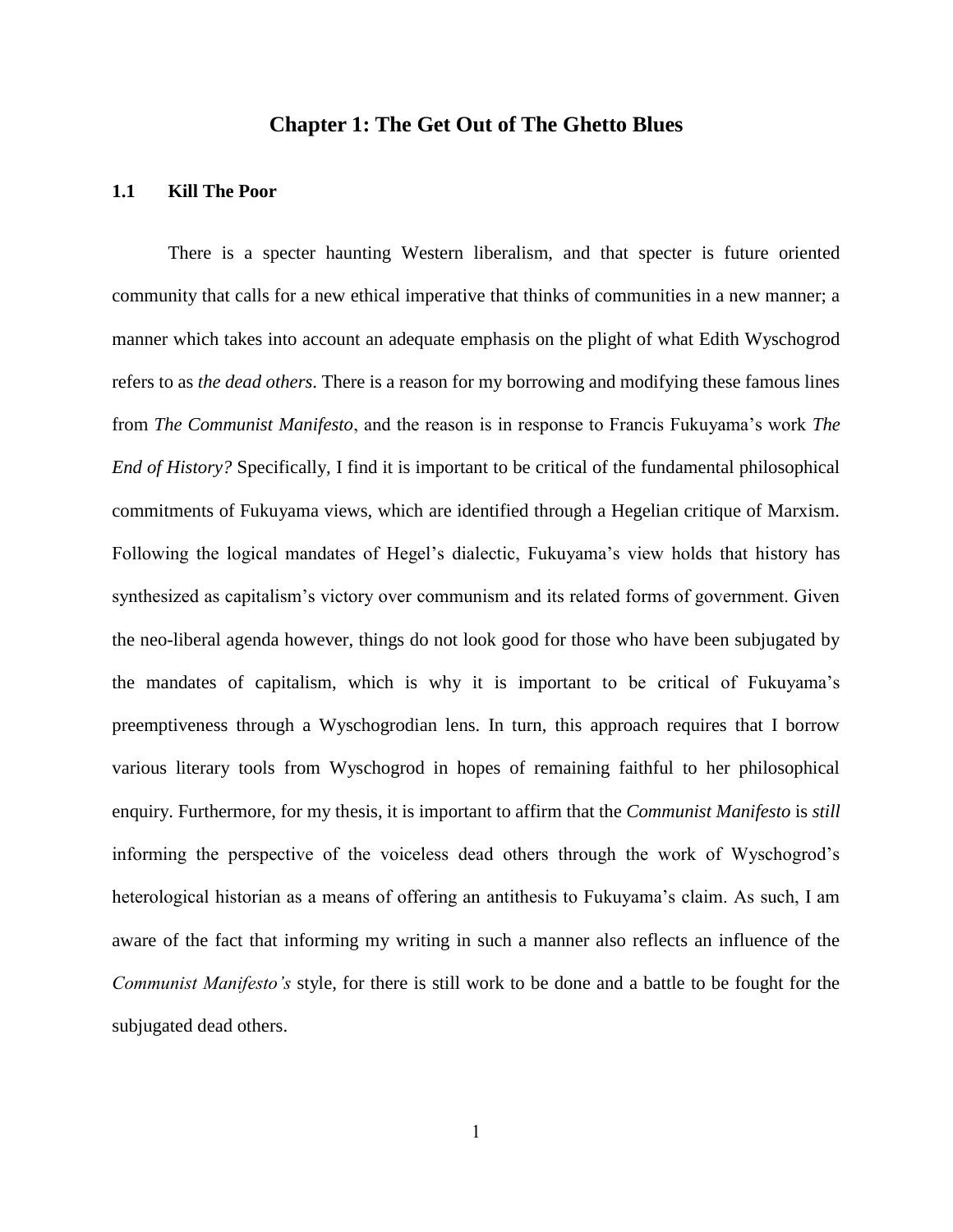#### **1.2 I Hate it When They Tell us How Far We Came to Be, as if Our People's History Started With Slavery**

Located in the southwestern desert of the United States on the border with Mexico, lies the once sleepy city of El Paso, Texas. Until recently, El Paso's fame consisted of very few incidents that brought it front and center to the American oculus at various points in history: the 1966 men's national college basketball championship win by the then Texas Western Miners,<sup>1</sup> being the hometown of Felina, the Mexican maiden who's love proved to be the downfall of Marty Robbins's scorned outlaw in the song *El Paso*, but most recently, a cutaway segment in *Family Guy*. 2

In this segment, after being informed of having to stay in El Paso for two days, the show's lead character, Peter Griffin, despondently asks "What are we going to do for two days in El Paso?" His friend, Glen Quagmire, responds by stating "There's a Chicano heritage festival.", to which their third friend, Joe Swanson, immediately and firmly responds "No way". Eventually, Quagmire proceeds to suggest they visit the Pershing House, where John Pershing took control of the 8<sup>th</sup> Army brigade in 1914. After exchanging quixotic looks, the scene cuts away once more to the trio inside what appears to be Pershing's bedroom, in which an enchanted Peter joyously names off various items that once belonged to Pershing; namely his bed, his floor, and his lamp.

As harsh as this satire may seem, until recently, it was an unfortunately relatively accurate observation of a city that, despite historical significance and a wide ranging Mexican culture, had nothing to offer on a national scale. Being the second largest border city in America, El Paso is the size of, and in some instances larger than, various major cities located within the United States. Yet, despite outnumbering the city of Atlanta, Georgia, by over four-hundred thousand people, El

<sup>&</sup>lt;sup>1</sup> UTEP's NCAA Tournament Teams

<sup>&</sup>lt;sup>2</sup> Family Guy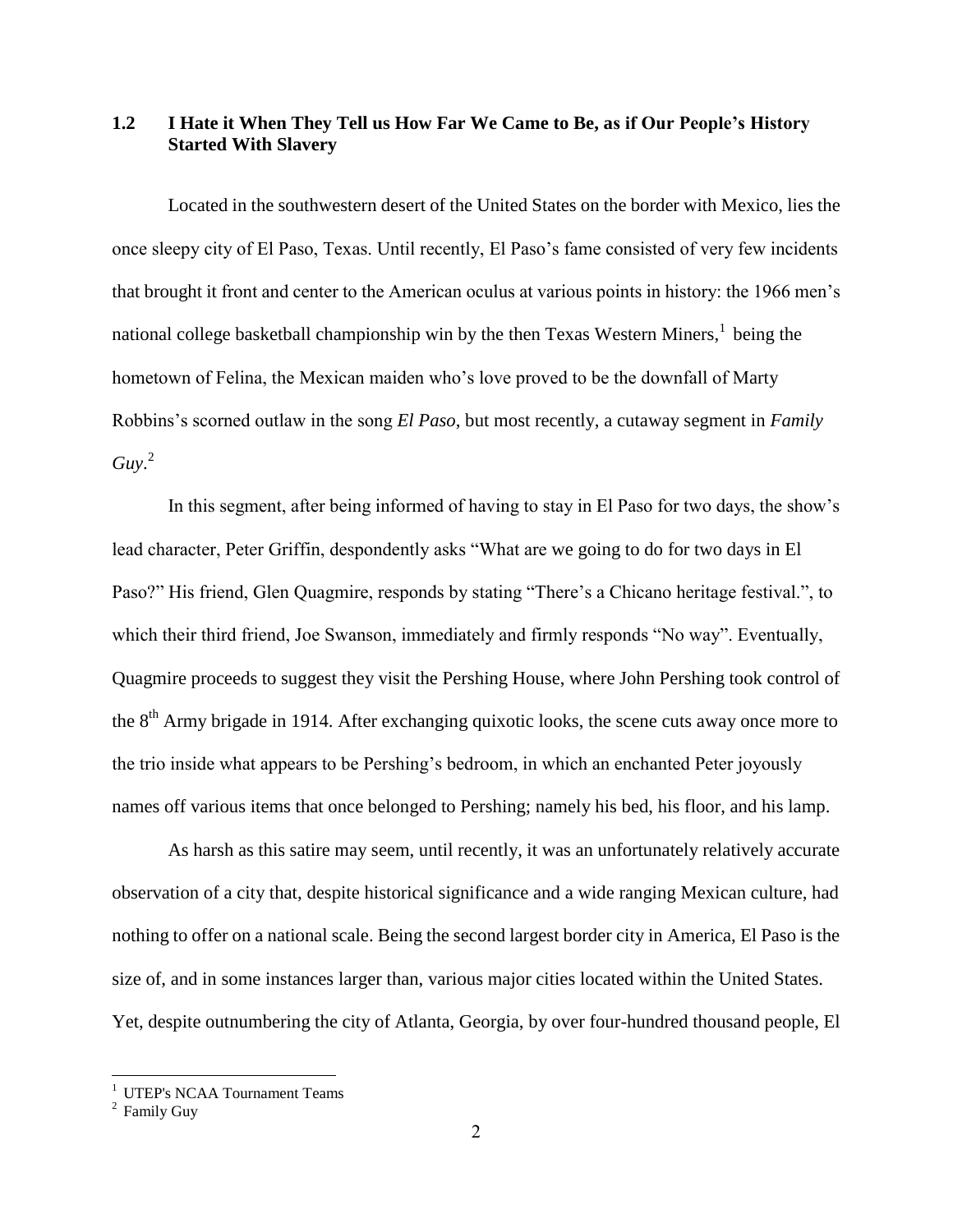Paso has no major sports franchises to speak of. And although El Paso outnumbers Las Vegas, Nevada, by over two-hundred thousand citizens, El Paso has no major entertainment districts to boast. Furthermore, despite outnumbering Lake George, New York by a whopping 800,000 people, El Paso has no major amusement parks to speak for.

In terms of entertainment, it is not hard to see why El Paso makes for such an easy punch line. And yet, despite its many perceived shortcomings, El Paso is a rapidly expanding community that, unlike most American cities enmeshed in the national downfall resulting from *The Great Recession*, is experiencing a robust growth spurt. Depending on whose version of relatively contemporary history you accept, the growth spurt is due to one of two reasons. The first view holds that the rapid growth that has "recession proofed" El Paso is due in part to the massive allocation of government resources that has invested millions of dollars into the local economy and infrastructure to accommodate the massive influx of military personnel and their families. According to this view, one of the major beneficiaries of this redistribution of wealth has been the local El Paso workforce, of which ten percent is employed by the Army's local installation, Fort Bliss.<sup>3</sup>

Despite the questionable significance of an economy that relies so heavily on such a massive military presence, the competing view about why the El Paso economy is growing, and appears to be booming, is outwardly grimmer. This latter view holds that El Paso's economy improved correlative to the mass exodus of Mexican citizens seeking refuge in response to the violence and bloodshed that once made El Paso's sister city, Ciudad Juarez, Mexico, the most dangerous city in the world. Supporters of this view recognize that both El Paso and Ciudad Juarez are inexorably joined at the hip and it is not merely because these sister-cities are only separated by a two-minute walk across an international bridge. Their being joined at the hip more adequately

<sup>3</sup> Tseng, Nin-Hai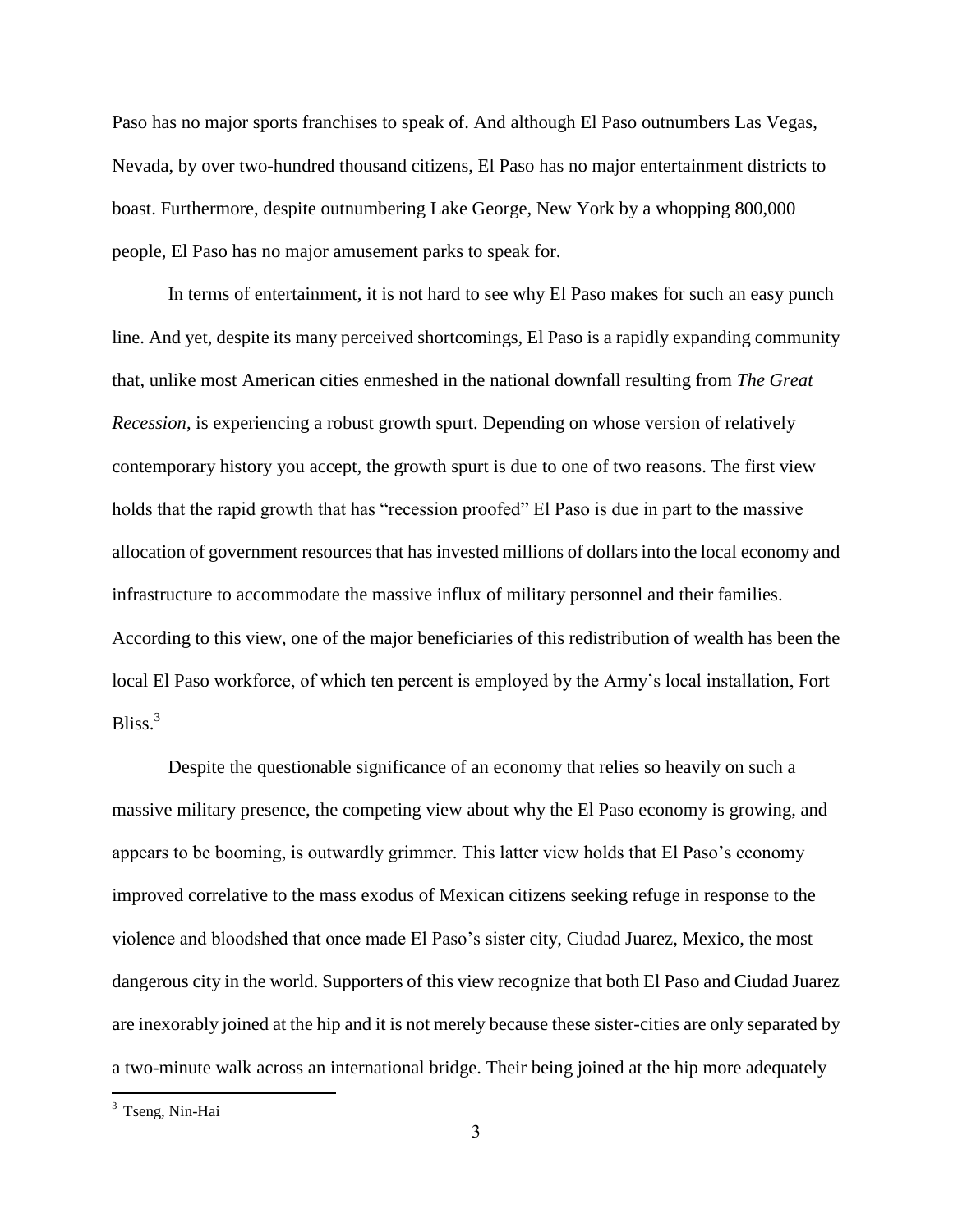and economically refers to the way that the former historically reaps benefits off exploiting the latter.<sup>4</sup> On this view, not only has the money that has traversed the border served to stimulate the local economy, it has also invested in it by way of various bars and restaurants that have brought a rambunctious nightlife to a once quite city. Yet, this one way transfer of business has done more than just shift the economic interest from one side of the border to the other; it has managed to do so while quarantining the violence in Juarez, which in 2010 averaged nearly ten murders a day. Comparatively, in 2010 El Paso was ranked the third safest city in America with a population over 500,000 people.  $5$ 

There is plenty of anecdotal evidence to attest to the factors surrounding El Paso's recent growth, but the numbers give us some hard evidence to galvanize such claims. According to Nin-Hai Tseng,<sup>6</sup> within the last twenty-five years alone, the individual earning power in El Paso grew 147%, with 2% coming during the initial years of The Great Recession, 2008 and 2009, respectively. What these numbers mean is that, while much of the rest of the U.S. was declining, El Paso was able to achieve the largest per capita income growth among the nation's one hundred largest metropolitan areas.<sup>7</sup>

Despite its relatively optimistic appearance, there is an underlying reality about the booming El Paso economy that is not so rosy. That is, regardless of where the stimulus is coming from, if we follow the money trail from those who have great wealth to those who do not, we discover a great deal of suffering. Whether it be the suffering of the Wise family, who lost two of their three sons in Afghanistan,<sup>8</sup> an Afghani teenager known only as Abdulhai who flatly states

<sup>4</sup> Rice, Andrew

 $^{\rm 5}$  City of El Paso

<sup>6</sup> Tseng, Nin-Ha

<sup>7</sup> Tseng, Nin-Hai

<sup>8</sup> Ian Shapira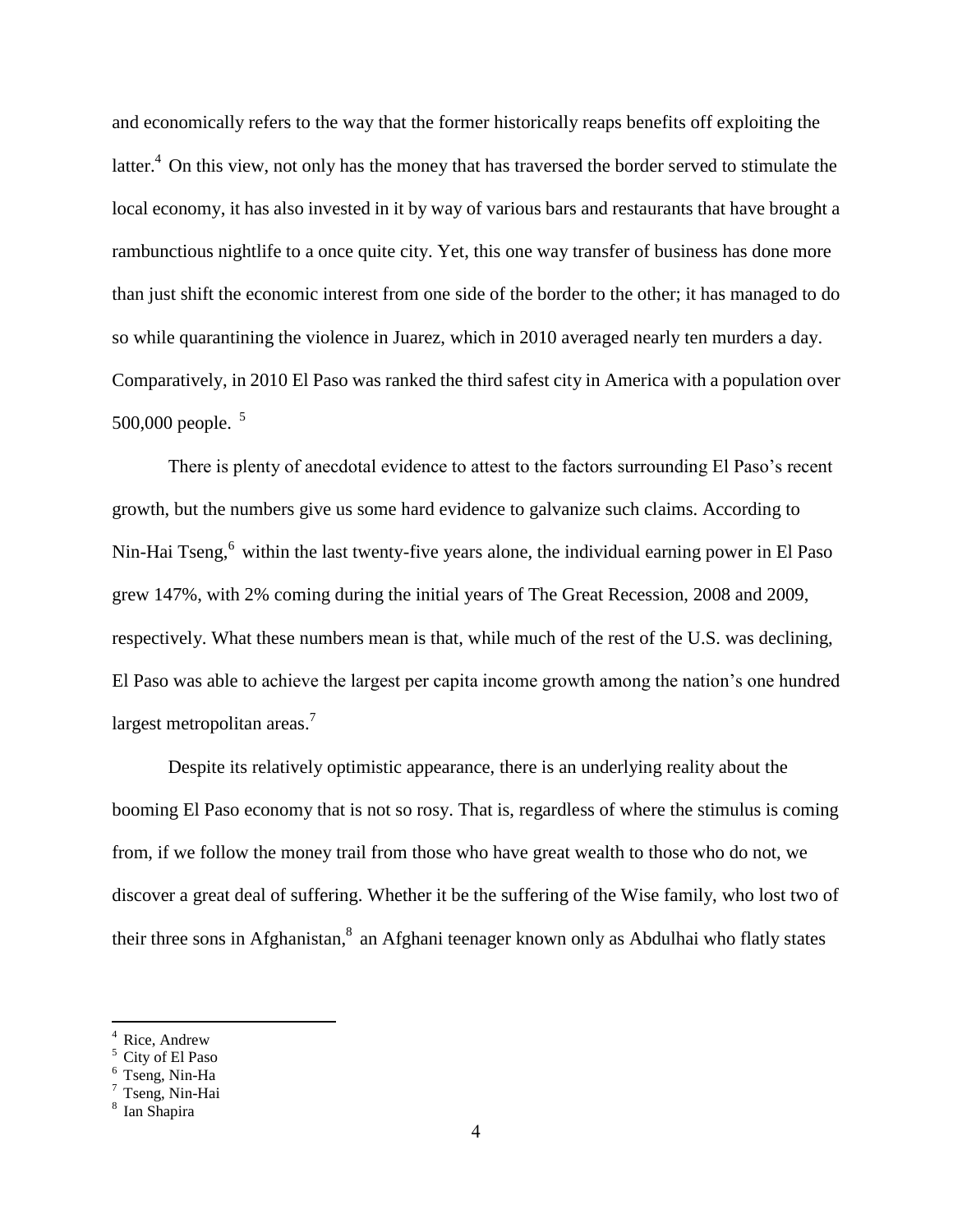that the he hopes war will end soon and that people will live and share humanity together,**<sup>9</sup>** or a Mexican family of eight that was murdered over a \$125 debt,  $10$  these and many other numerous examples of suffering can be said to be interconnected with the economic growth in El Paso. A growth that, dubious as it may be, is unfortunately as welcome to the southwest desert land as a drought breaking rain.

As reported by Tseng, despite the massive growth spurt El Paso is experiencing, it is still ranked 99<sup>th</sup> overall in the United States with a per capita income slightly under \$29,000. The reason the surge looks so impressive, according to Tseng, is only because "El Paso… is starting from a much lower base than most cities."<sup>11</sup> Although Tseng's analyses is relegated to a brief sentence in the concluding remarks of her article, and as such results in only passive interest to most readers, this insight is worthy of its own article. Perhaps, as a native El Pasoan, a manifest critique would be that I am biased in claiming that the once economically sub-par conditions of El Paso need to be further studied; naturally, what is to be expected of someone other than to be concerned for the community from which they were spawned? For my thesis, a scholar like Tseng sheds the light of hard evidence on the economic plight of the traditionally immigrant and historically poor Mexican community, adding to the vocalization of what has become known in popular culture as "the struggle" experienced by most El Pasoans. This is a struggle that I identify with, and as a result, am admittedly empathetic towards others who are dealt a similar role.

Although Tseng may not realize it, yet alone have intended it, in using her position to give credence to an easily overlooked injustice, she was giving a voice to countless number of past individuals who, in their voicelessness, never had the ability to make their struggle known, let alone capitalize off the hypothetical awareness that would bring about the physical change

<sup>9</sup> We do not want war

 $10^{10}$  Benedetti, Ana

<sup>&</sup>lt;sup>11</sup> Tseng, Nin-Hai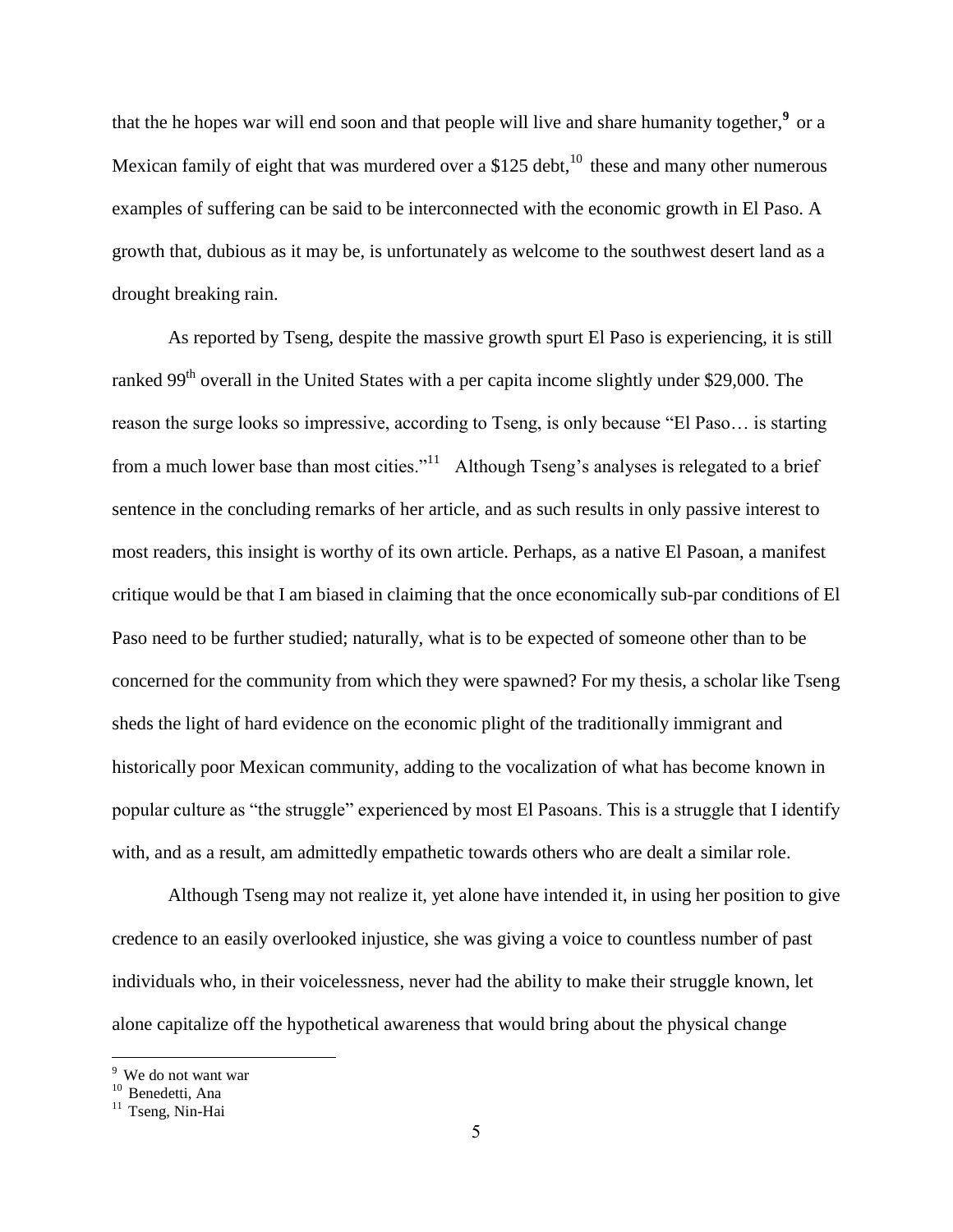necessary to end it.

For the majority of its existence, El Paso has consisted of a community of predominantly underutilized, underemployed, and all around underrepresented Mexican immigrant population that has formed the foundation of the city. Regardless of their origination in Mexico, and undoubtedly other south-American countries as well, the Diaspora of Mexicans that concentrated in El Paso, until recently, found itself on the losing end of Western liberalism. Having very little money, no land, no *owned* homes, no voice, no grasp of the English language, or primary education (let alone degrees) to speak of, many of the original inhabitants of El Paso found themselves forced to labor just to get buy. Moreover, most were only given seasonal work that required strenuous physical exertion for minimal pay, only to be forced back to their homeland when the job was finished. For the lucky few who, either legally or illegally, were able to stick around in America, the prospects were not much better, for although they were in the land of opportunity, few had the above mentioned tools necessary to buy into the American dream.

In time, however, those who managed to work their way up from Mexico to the United State were able to establish themselves as productive members of society. Arriving here with almost nothing, most of these individuals were able to establish families and homes, a trend that, with each passing generation, was able to further afford the opportunities inherent in Western liberalism. As time further progressed, these families who were once so dependent on manual labor for survival were finally able to begin affording the remarkably priced state sponsored higher education provided by the local university, a trend that only further served to advance the local population by allowing them to buy into the mandates of Western liberalism that prefers "educated" individuals in its professional workforce. No longer relegated to the realm of physical work, the children of those who originally labored to build the homes that fostered the sprouting of

6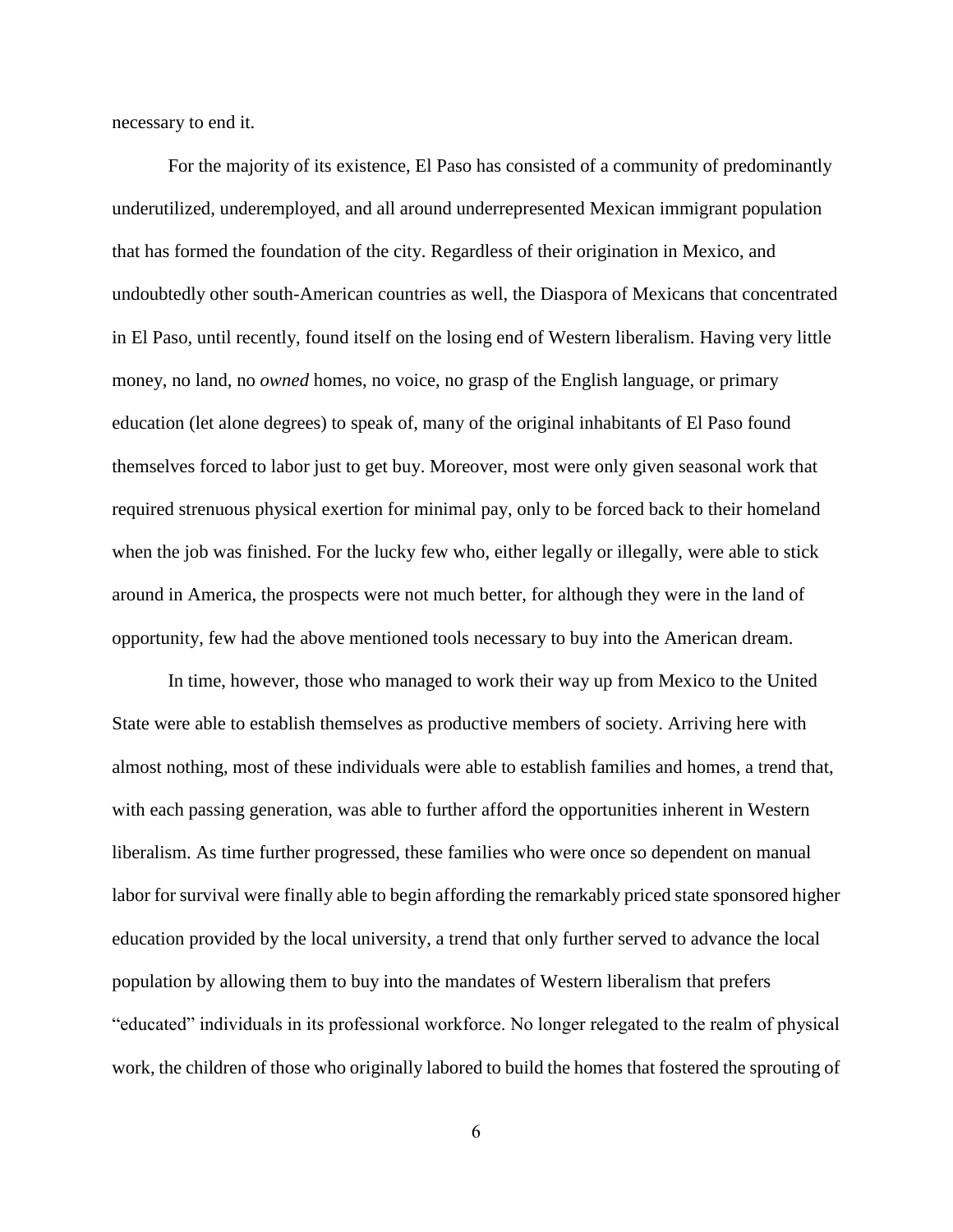"professionals" were able to begin securing jobs that provided not just the means of survival, but leisure and expendable income as well.

Synchronically, it would appear as though the steady foundation afforded by the original laborers served to ground the pedestal built by the professional workers who, in turn have given their children the opportunity to seize the benefits of a rapidly expanding El Paso economy. If it was not for this trend, I most likely would have never had the possibility of writing a master's thesis, and as a result, I can attest to being the beneficiary of such a support structure. Having not only grown up in an economically depressed neighborhood of an already economically depressed city, I believe it is fair to say that I have an insider's perspective on the happenings of growing up in El Paso as part of a marginalized group.

Furthermore, having lived outside of El Paso for various periods, particularly during both the military expansion phase and Juarez massacres, I can also attest to having the outsider's perspective of watching the city erupt from a humble desert town to a bustling town. For almost six years, I, like most young El Pasoans, left searching to find "something to do". This came as a response to eighteen years of being frustrated with the realization that, in a city that once lacked the entertainment outlets currently available, there really was nothing to do in El Paso. In returning, however, I find that that is now no longer so much the case. While El Paso still lacks the major attractions enjoyed by smaller cities, their appears to be something perhaps more important sweeping through the dessert town; an artistic renaissance of sorts.

Until very recently, outside of the summer season, which provided the opening of the local water and amusement park and a couple of small scale festivals, the options for entertainment were generally limited. Aside from typical outlets, such as movies and bars, there was no real channel for creative expression. Although a few bands managed to escape El Paso and eventually make it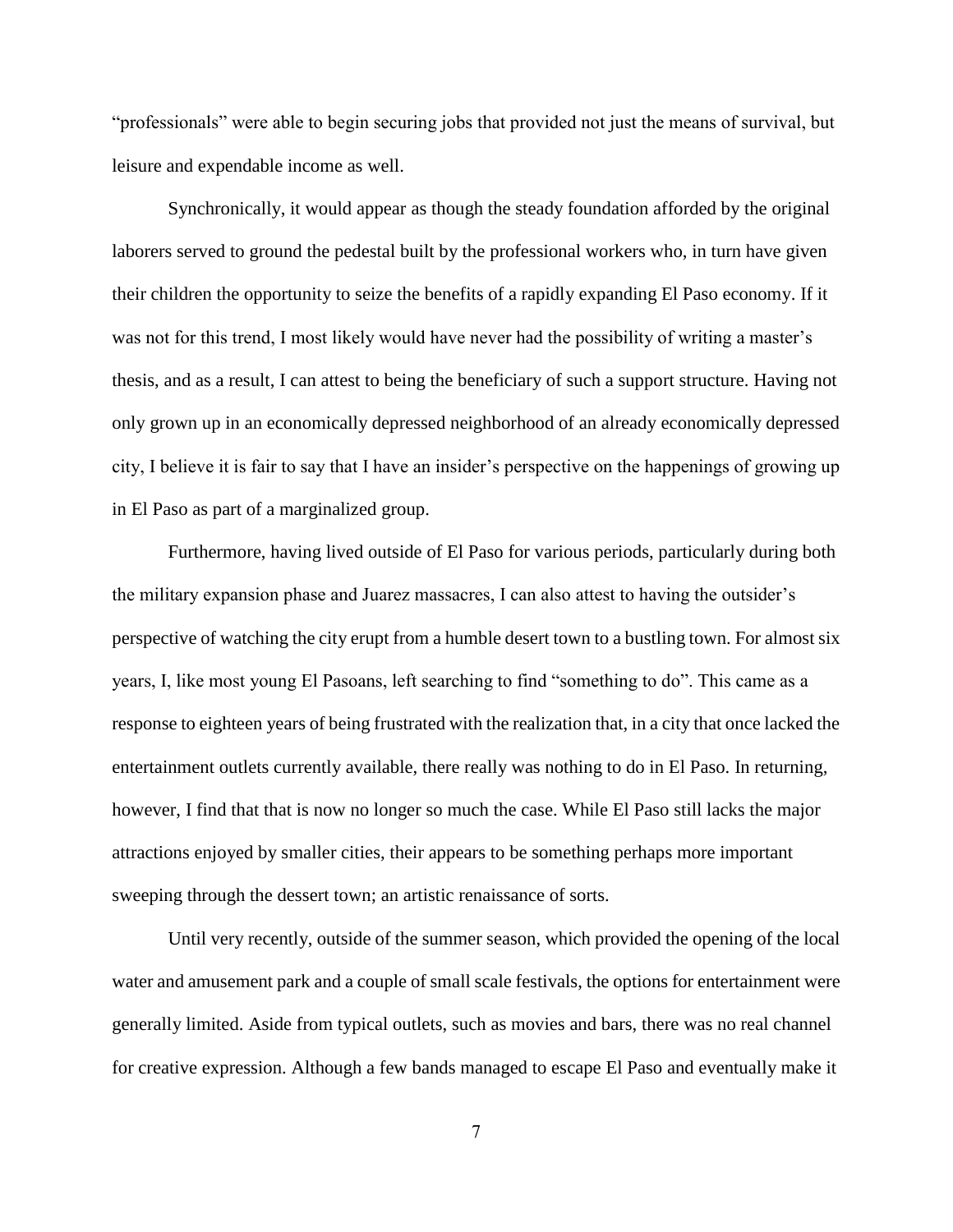big, there was no real music scene, no art or entertainment district, and few sports outlets to rally around. In 2014, however, it is not uncommon for there to be multiple musical shows on any night of the week, to take in an art exhibit at either the local museum or various other outlets that cater to local artists, to dine at locally owned mobile and traditional restaurants, or to enjoy the festivities at any one of El Paso's three entertainment districts. Furthermore, at a time when El Paso hosts not one, but two major yearly music festivals, it is not uncommon to bump shoulders with musicians, DJ's, and all around artists in general.

Granted, while it is perhaps preemptive to state that this artistic awakening is in anyway related to the economic upturn experienced by the city, one still must ask the basic question: what happen? In a community that has been steadily increasing in population since the mid-19<sup>th</sup> century, did all it really take for it to experience its largest cultural revolution is a hefty government contract and a massacre? While the most recent incarnations of both certainly serve as "positive" examples for such a claim, given the history of El Paso, there seems to be more to the puzzle than just an enhanced government presence and massacres. After all, El Paso has maintained a military presence throughout the majority of its history, and massacres in Ciudad Juarez are nothing new.<sup>12</sup> Furthermore, given its proximity to the border, there has also always been a wealthy slew of Mexican nationals maintaining residents in El Paso who invested in the local economy throughout various points in history. There seems then to be an added condition, atop of the two previously mentioned, that serves to explain the shift towards artistic expression in the borderland southwest.

#### **1.3 Some People Think I Won't Make It, But I Know That I Will, You Can Make The Future, But it Starts With Leaving The Past**

In *A Theory of Human Motivation*, Abraham Maslow attempts to define a series of

<sup>&</sup>lt;sup>12</sup> Cave, Damien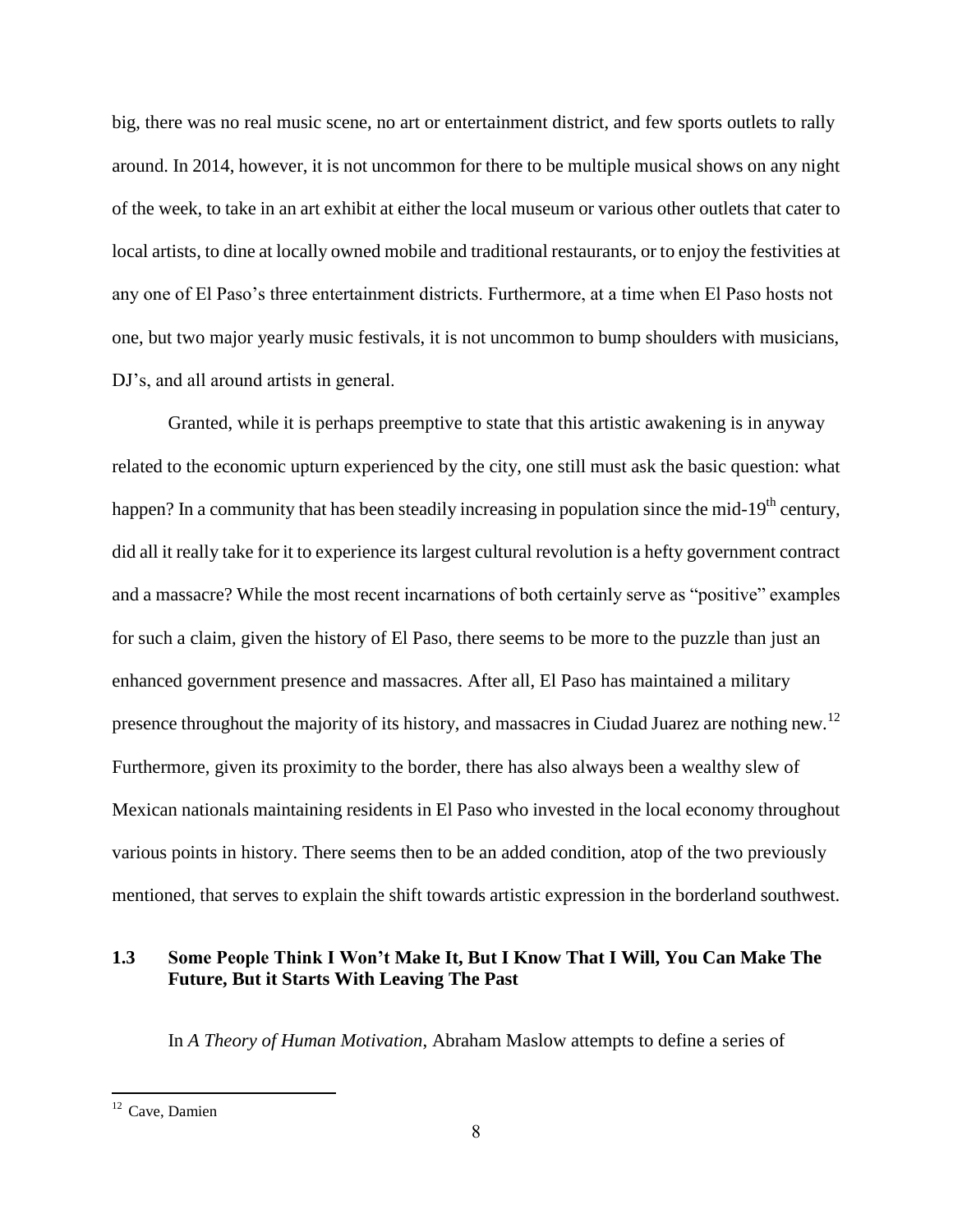propositions that enable him to establish a "definitive" theory of human motivation, and thus, perhaps help us discover what that "something else" is.<sup>13</sup> Amongst these propositions were that:

1. The integrated wholeness of the organism must be one of the foundation stones of motivation theory.

3. Such a theory should stress and center itself upon ultimate or basic goals rather than partial or superficial ones, upon ends rather than means to these ends.

4. There are usually available various cultural paths to the same goal. Therefore conscious, specific, local-cultural desires are not as fundamental in motivation theory as the more basic, unconscious goals.

7. Human needs arrange themselves in hierarchies of pre-potency. That is to say, the appearance of one need usually rests on the prior satisfaction of another, more pre-potent need. Man is a perpetually wanting animal.

11. The situation or the field in which the organism reacts must be taken into account but the field alone can rarely serve as an exclusive explanation for behavior.

In response to these mandates, Maslow introduced what has become known as his *Hierarchy of Needs*, which define the various conditions he believes must be met before an individual can achieve higher levels of self-actualization. For Maslow, this hierarchy consists of five different levels, the first four of which Maslow believes account for the "deficiency needs" in humans. In these first four levels, Maslow believes humans satisfy their primal desire for various needs which help build the foundation for an individual who will ideally one day be able to capitalize on the "growth need" of the fifth level by becoming as self-actualized as possible.

 $13$  A. H. Maslow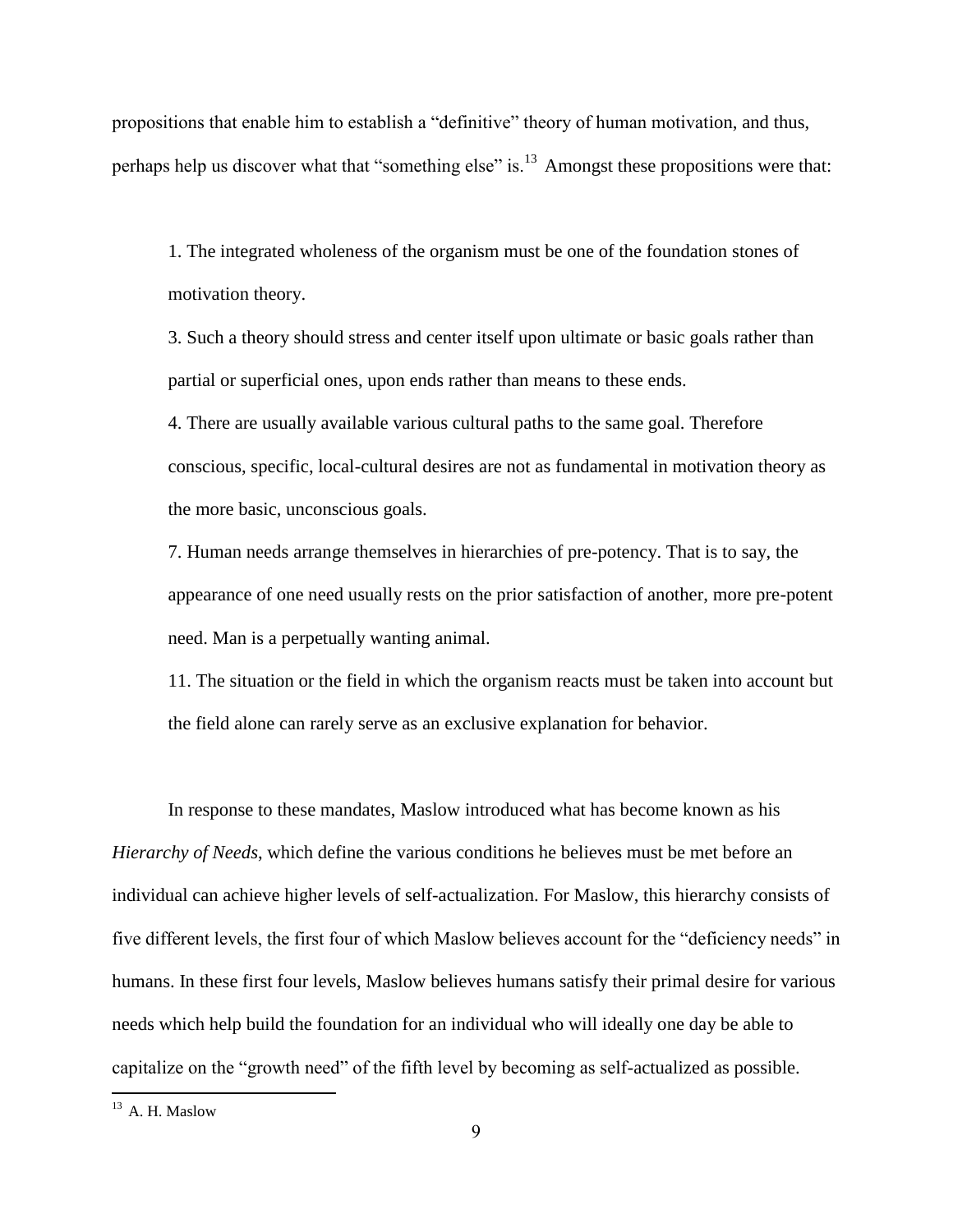In the first level, Maslow believes individuals must satiate fundamental physiological needs, such as breathing, having food and water, and sleep, to name a few. Maslow notes that these needs are the most pre-potent of all, and that without being able to satisfy them, one's motivation for them will surely outweigh their motivation for any other desire.<sup>14</sup> Maslow states that, in a state of hunger-seeking-satisfaction, other possibilities, such as the urge to write poetry or take interest in American history fall by the wayside, with the sole intent being hunger-satisfaction.<sup>15</sup>

#### Furthermore, Maslow contends that

Another peculiar characteristic of the human organism when it is dominated by a certain need is that the whole philosophy of the future tends also to change. For our chronically and extremely hungry man, Utopia can be defined very simply as a place where there is plenty of food. He tends to think that, if only he is guaranteed food for the rest of his life, he will be perfectly happy and will never want anything more. Life itself tends to be defined in terms of eating. Anything else will be defined as unimportant. Freedom, love, community feeling, respect, philosophy, may all be waved aside as fripperies which are useless since they fail to fill the stomach. Such a man may fairly be said to live by bread alone.

Maslow proceeds to offer the remaining levels of his hierarchy, the first of which being safety, which ensures the security of things such as the body, employment, morality, and the family. The next level, love and belonging, is fulfilled once an individual has established friendship, family, and sexual intimacy. Having satisfied this level, Maslow believes the individual may progress to the esteem level, which ensures self-esteem, confidence, achievement,

 $14$  A. H. Maslow

 $15$  A. H. Maslow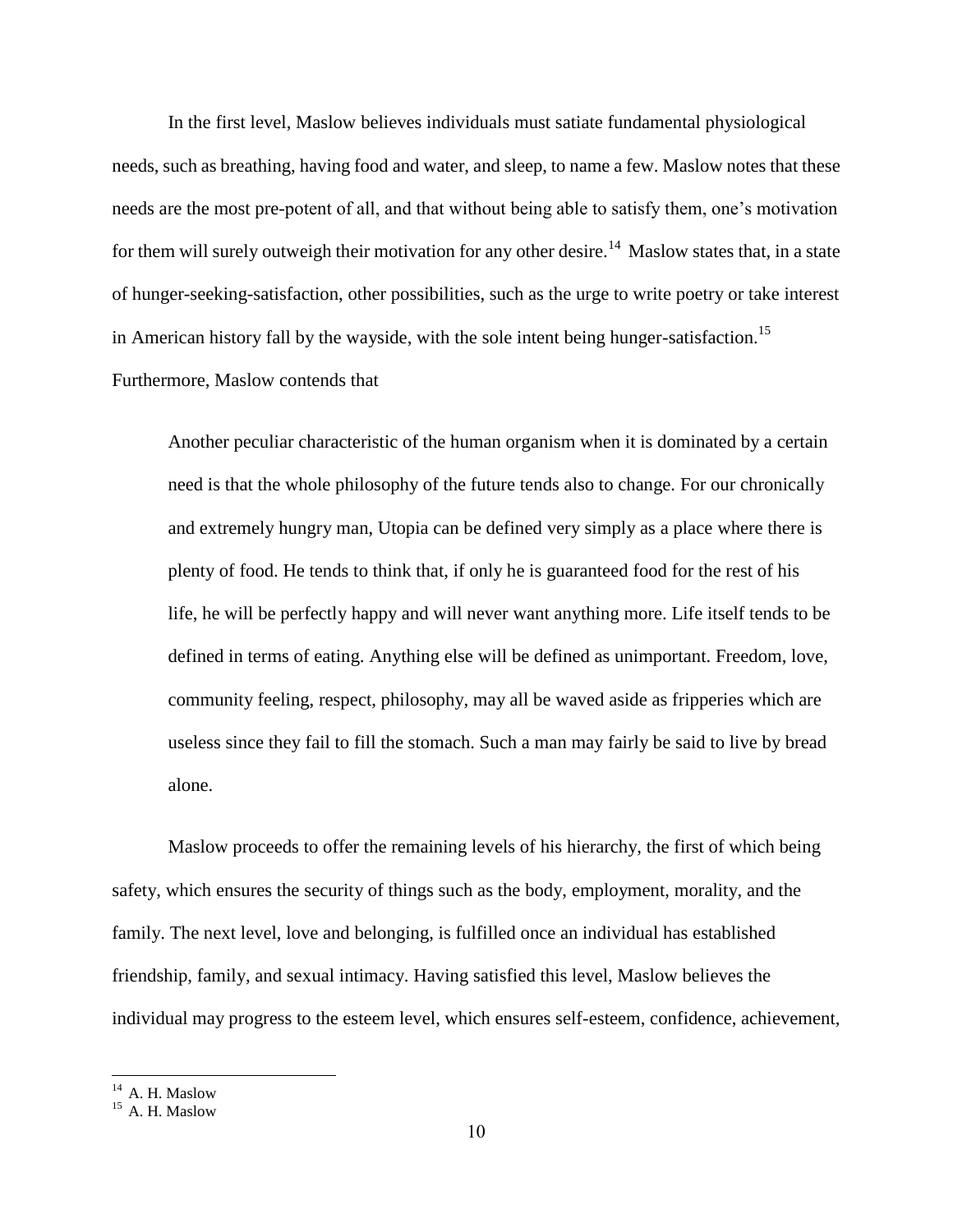and respect by and for others.<sup>16</sup> Once the deficiency needs have been satisfied, an individual may progress to address the growth need, which, as the self-actualization level, fosters morality, creativity, spontaneity, problem solving, lack of prejudice, and acceptance of facts.<sup>17</sup>

As dictated by Erik Erickson's *epigenetic principle*, however, progress through each stage is in part determined by [one's] success, or lack of success, in all previous stages.<sup>18</sup> That is, as noted by Maslow above, if one stage is left unsatisfied, advancement to a further stage will be nothing more than an afterthought. Therefore, in returning to El Paso, we find that while some of the basic tenets of Maslow's hierarchy of needs were clearly present in early El Paso incarnations, various other mandates, to varying degrees, were left unmet. As stated before, having started from the bottom rung of Western liberalism's ladder, most early El Pasoans were charged with the task of satisfying the fundamental tenets of Maslow's hierarchy.

In mandates of Western liberalism, such as income, cost of living, and education, it is fair to say that the early wave of El Paso immigrants who had no education, and thus were limited to "unskilled" low paying jobs, were forced to allocate what little money they did receive for various survival necessities, such as shelter from the elements, food, water, and security. As a result, the prospect of advancing past deficiency needs was relegated to nothing more than an afterthought. After all, how is one supposed to partake in the humanities when they need money to feed, shelter, and clothe themselves? Clearly, if one has not labored enough to protect themselves from the elements, how is one supposed to contemplate the vast mysteries of the universe? Without a firm foundation on which to fall back on, most creative ventures are desires at best. Once one is no longer concerned with their physiological health, safety, belonging, or esteem, however, the

<sup>&</sup>lt;sup>16</sup> A. H. Maslow

 $17$  A. H. Maslow

<sup>&</sup>lt;sup>18</sup> Erikson, Erik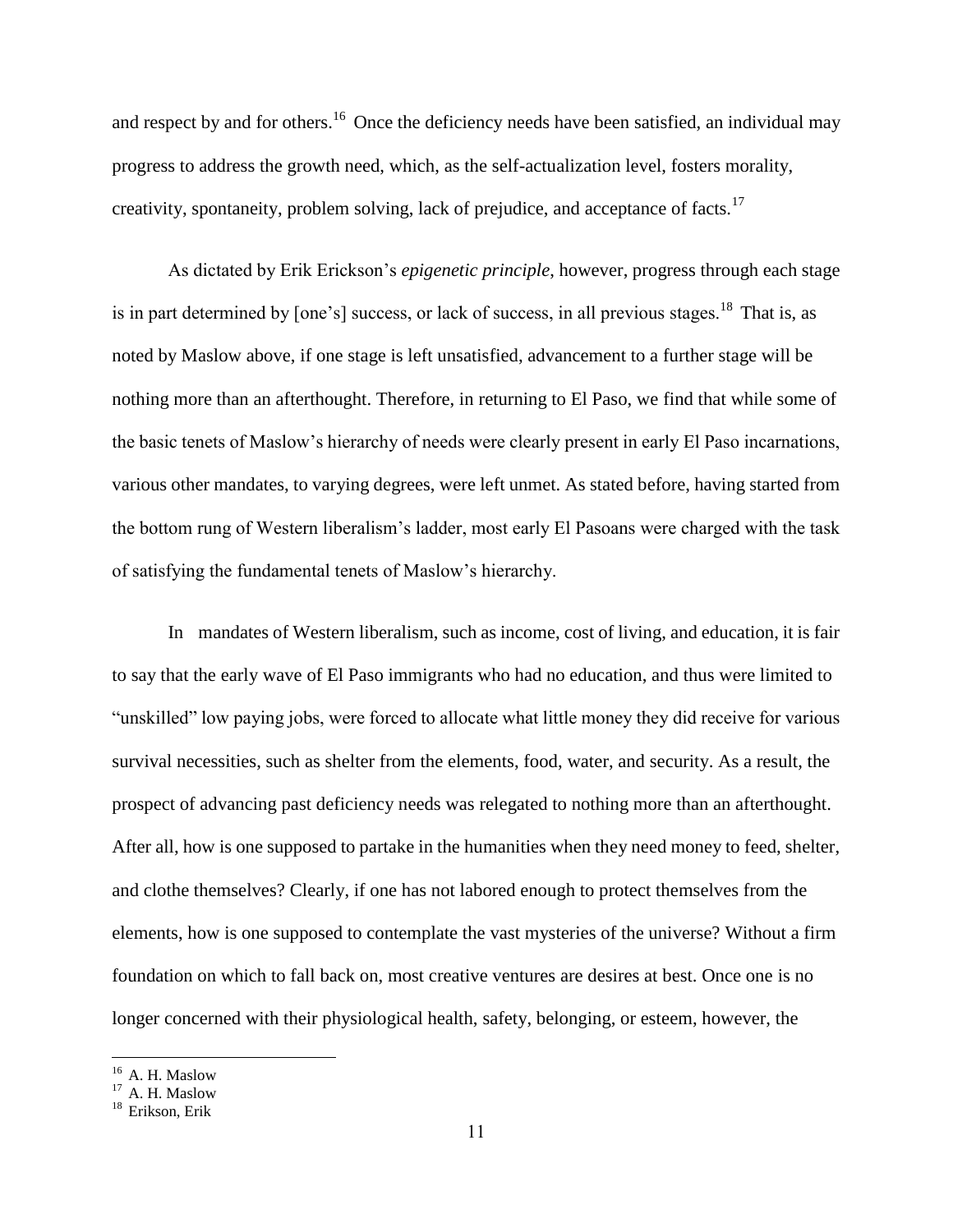possibilities for self-actualization begin to unfurl before an individual's eyes.

It would appear, then, that once the basic tenets of Maslow's hierarchy of needs were met that enabled El Pasoans to not only protect themselves from the environment and manufacture enough goods to sustain their survival, there appeared to be a generation lying in wait to reap the fruit of past generation's labor. No longer forced to labor for subsistence, the current generation of El Pasoans is *able* to capitalize on the economic growth the city is currently experiencing, and thus serving as a driving factor in its growth by supporting the local community. Their contribution, however, is no longer limited simply to their spending power, as now more and more El Pasoans are able to contribute their own personal works of art into the mix. And while the classic archetype of the starving artist is every bit alive and well throughout the El Paso artistic community, it definitely eases the brunt of not having the sustainable income associated with most artistic ventures if you have a solid support structure to fall back on. Whether it is mom or dad, cousin or friend, grandmother or grandfather is irrelevant; the fact remains that that with the economic upswing experienced in El Paso within the past quarter century, more and more individuals have been given the privilege of inserting themselves into a world that is only available because it was built by previous generations.

#### **1.4 The Poverty of Philosophy**

Despite the fact that, on a national scale, El Paso is still playing catch-up, the current economic and cultural boom is all an example of what is possible with Western liberalism, given the right conditions. Having had the "fortune" of having two significant events unfurl in its vicinity simultaneously, as well as a young population ready to embrace change, El Paso was able to capitalize on an opportunity and bring about the evolution it desperately needed. But what if El Paso was Anytown U.S.A. that was not located next to such an infamous city, or had the benefit of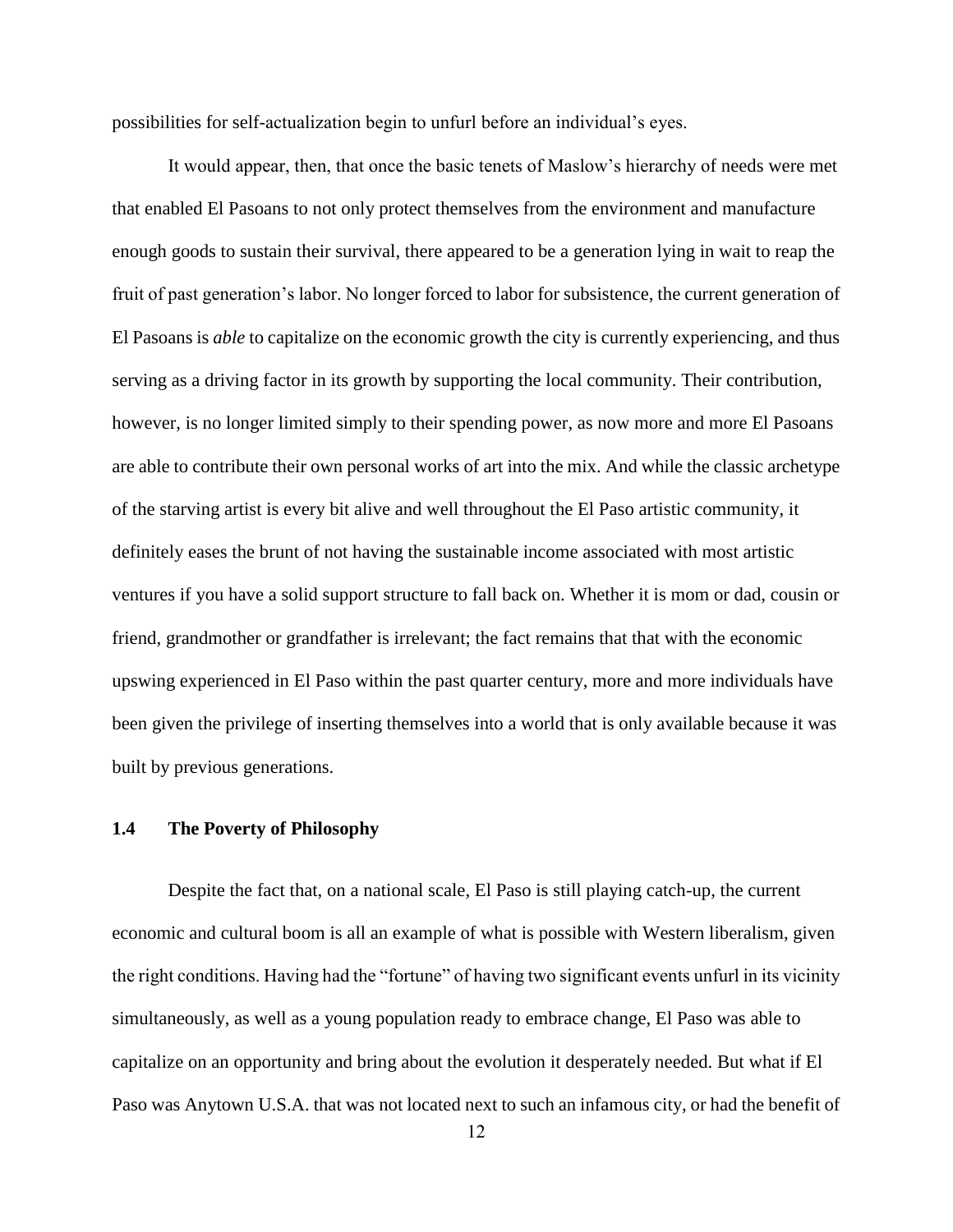ecological conditions conducive to military operations? That is, what if El Paso was not in its unique position of being situated within a mountainous desert climate that mimics the environment of the location of the current war in Afghanistan, or located next to a city that was at one point as dangerous as the most infamous cities of all time? And what is to be made of those who are not living in a city experiencing an economic upswing as El Paso currently is? What if El Paso was another Detroit, Michigan, and once the factories shut down, it was left in the wake of destruction? Given the ephemeral nature of history's progression through time, it is certainly not impossible to imagine a post-massacre, post major-government-headquarter El Paso where such a scenario is in fact the case. In fact, commentators, such as Tseng, have already predicted this very scenario.<sup>19</sup> The question then becomes, what can El Paso offer when such a time comes? Given that there is still no major industry for which to speak of, is El Paso's fate consigned to reverting back to its pre-military expansion, pre-massacre stage, or worse? Or, having satisfied the basic tenets of Maslow's hierarchy of needs, will El Paso be able to embrace new forms of production and move forth on its road of upward mobility?

These are all question that remain to be answered. At this point, however, what is for certain is that El Paso's economic boom would most likely not have been possible without Western liberalism. To the extent the suffering induced by military operations and drug trafficking inspired massacres as a manifestation of Western liberalism in El Paso then, becomes the question. Furthermore, without a population that was comfortably situated on the upper echelons of Maslow's hierarchy of needs, there would not have been a population *able* to partake in the "positive" effects of the current El Paso renaissance. It would appear, then, as though, prima facie, perhaps a certain level of suffering unavoidable, and certainly inherent in order for El Paso to

<sup>&</sup>lt;sup>19</sup> Tseng, Nin-Hai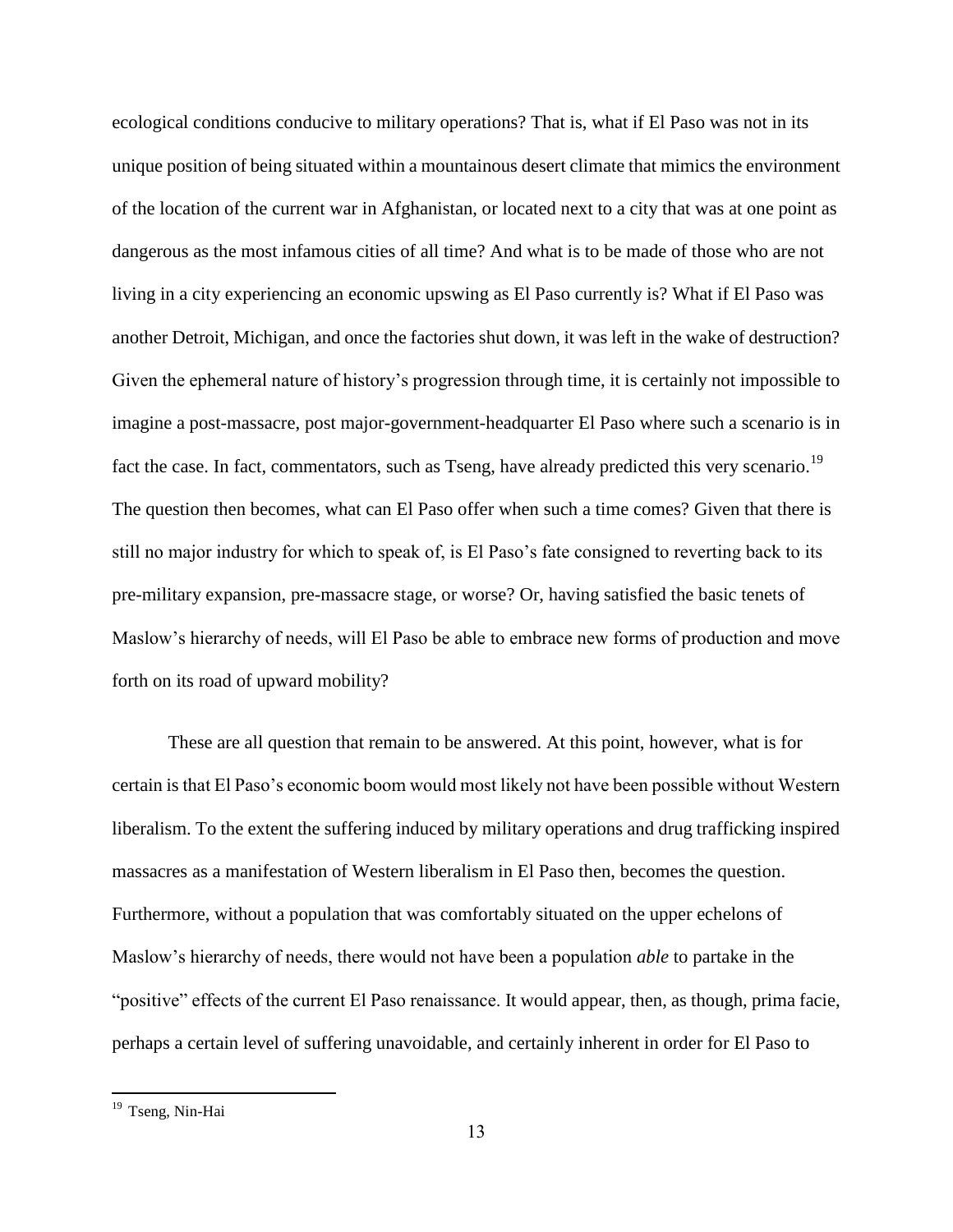experience an economic revolution.

Given the nature of Western liberalism, it is easy to focus on the positive manifestations that have unfolded in El Paso due to its economic growth. But what is to be made of the suffering at the end of the money trail? Although data undoubtedly exists to document the struggle faced by those who died in response to military operations and drug related massacres, are they to be ignored from the mainstream narrative for not fitting in with the traditional narrative of success inherent in Western liberalism? Furthermore, would promoting awareness of the others plight celebrate their suffering? A suffering that, if left untold, however, may ultimately be for not? More importantly, is it possible to redeem the suffering of individual others, such as Ben and Jeremy Wise, by telling their narrative?

All of these and then some are questions posed by Edith Wyschogrod's heterological historian, a concept I will be employing phenomenologically in an attempt to arrive at the answer to these and other questions. In doing so, I will directly challenge Fukuyama's claim that history is over, and that Western liberalism, in its current incarnation, is the victorious form of governance that can no longer be expanded upon. In order to do so, I will bring to light various inconsistencies in Fukuyama's narrative in an attempt to put forth the claim that, although Western liberalism is in fact the most ideal form of governance, it could serve to adopt a more community oriented perspective that renders the suffering of those who have not satisfied the lower levels of Maslow's hierarchy of needs moot, a task that is grounded in Kant's Principle of Humanity. This will be done by demonstrating why the heterological historian is morally obligated to insert themselves into the world through action and art, both of which will be shown to be manifestations of the updated views of production essential to Wyschogrod's notion of community. In order to do so, the heterological historian will employ the manifestation of their contribution to the information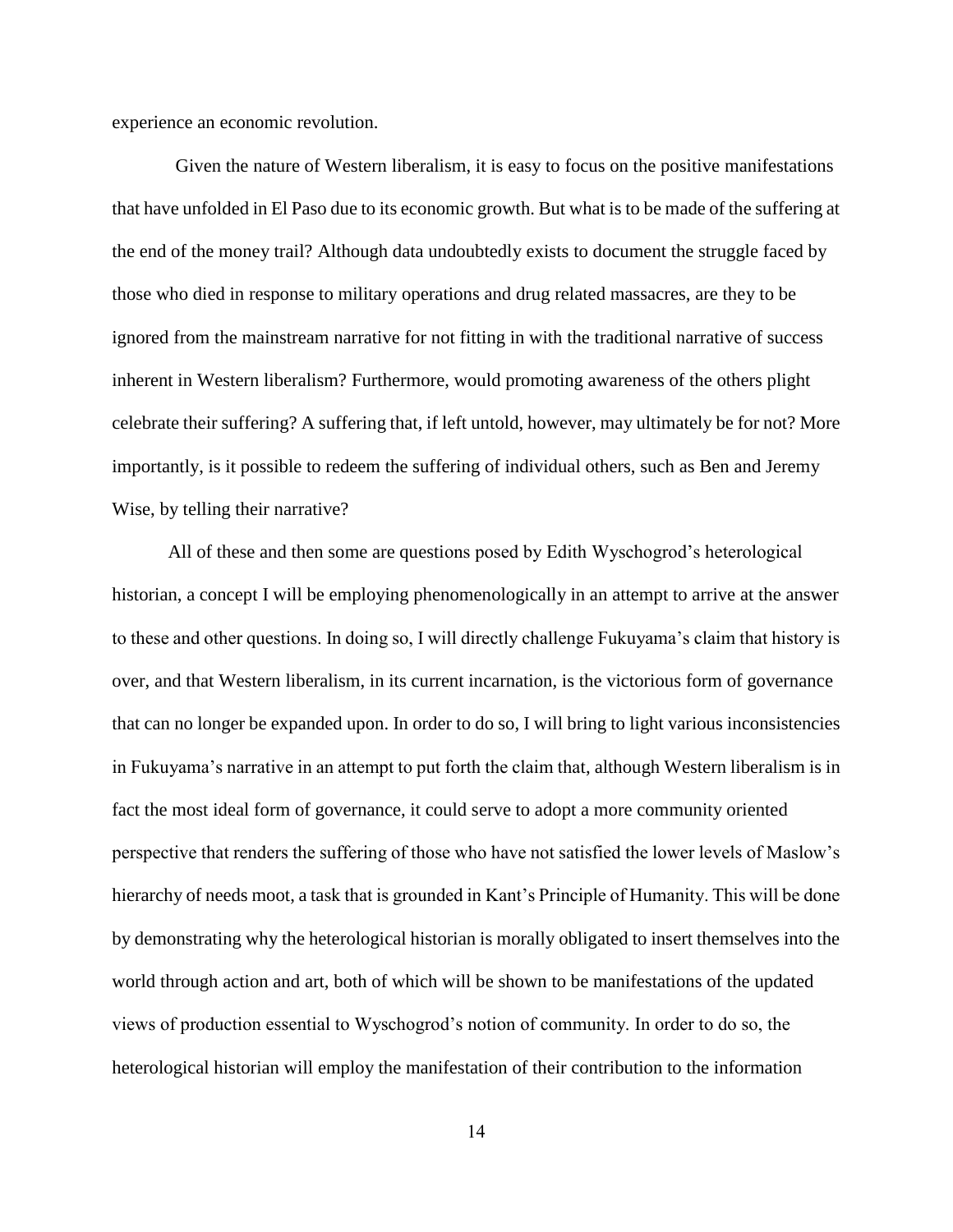culture with the intent of shedding light on the plight of the voiceless others, as well as taking into account the plight experienced by past and future "others" who were not and possibly will not be able to.

In doing so, I will ultimately argue that, contrary to Fukuyama's view, the process of empowering individuals to insert themselves into the world through art and action intended towards establishing a future oriented community predicated of hope and promise simply amounts to another manifestation of Hegel's Spirit; a step towards its ultimate quest for the Absolute. Specifically, I will argue that humanity is currently in the process of a historical epoch that is coming to be via a technological unveiling of Spirit. In doing so, I will advance the claim that, much as the Battle of Jena and the resulting principles from the French Revolution were quintessential components of Western liberalism's formation, the creation of the Internet is the end of *our* historical age, with the ensuing events serving to establish a true universal homogenous state. I will show that this process is ultimately a parousia that helps bring us to the realization that we are all in fact a community founded on humanity, an understanding made possible by the connectivity afforded by the Internet by way of the information culture. In consummation, I will argue that the empathetic connections created by witnessing the plight of the others through the work of the heterological historian will conclusively fulfill the promise for the future by empowering those who were once rendered voiceless to engage in a Nietzschean revolution by challenging the historical narrative of victory that has traditionally served to propagate solely the "victor's narrative", and thus offer an antithesis to the dominating account of history's unveiling.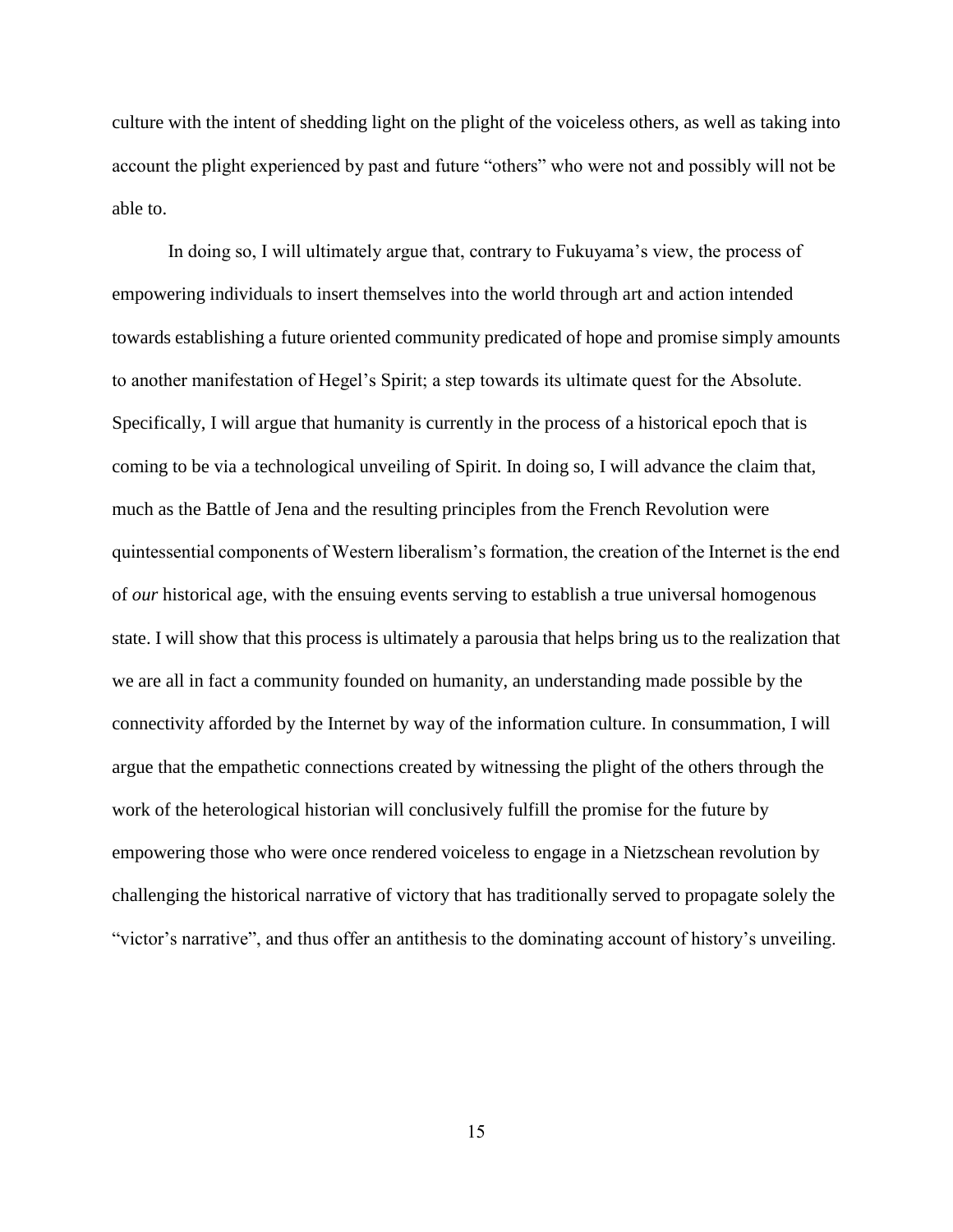#### **Chapter 2: The Revolution Will Not be Televised**

#### **2.1 Started From The Bottom Now We're Here?**

Although it is a commonly held belief that the United States of America is the land of opportunity, recent research clearly indicates otherwise. In *Harder for Americans to Rise From Lower Rungs*, <sup>20</sup> Jason DeParle illustrates by way of various articles the stark reality that, in terms of upward mobility, America is far behind its Canadian and most Eastern European counterparts. Specifically, DeParle offers scathing critiques of the level of upward mobility enjoyed by American, such as Republican Congressman and former vice-presidential candidate Paul D. Ryan's belief that "mobility from the very bottom up is where the United States lags behind."<sup>21</sup>, or the Brookings Institution's Isabel V. Sawhill's claim that "It's become conventional wisdom that the U.S. does not have as much upward mobility as most other advanced countries." $^{22}$ , in order to convey his concern towards the lack of economic mobility afforded to most Americans.

Particularly, DeParle focuses on a study conducted by Markus Jantti,<sup>23</sup> which discovered that 65% of Americans raised in the bottom fifth income bracket tend to stay there as adults, while 62% of Americans who were raised in the top fifth income bracket manage to stay in at least the top two brackets as adults. DeParle notes that while the fluidity of mobility in the middle classes tend to stay relatively consistent, it is in the upper and lower classes that are of biggest concern. In DeParle's words, "affluent families transmit their advantages, and poor families stay strapped."<sup>24</sup> Although DeParle's article proceeds to measure the differences in opinion between liberal and conservative accounts, the underlying theme, as summated by Scott Winship, also of the

 $20$  Deparle

 $21$  DeParle

 $22$  DeParle

<sup>23</sup> DeParle

<sup>24</sup> DeParle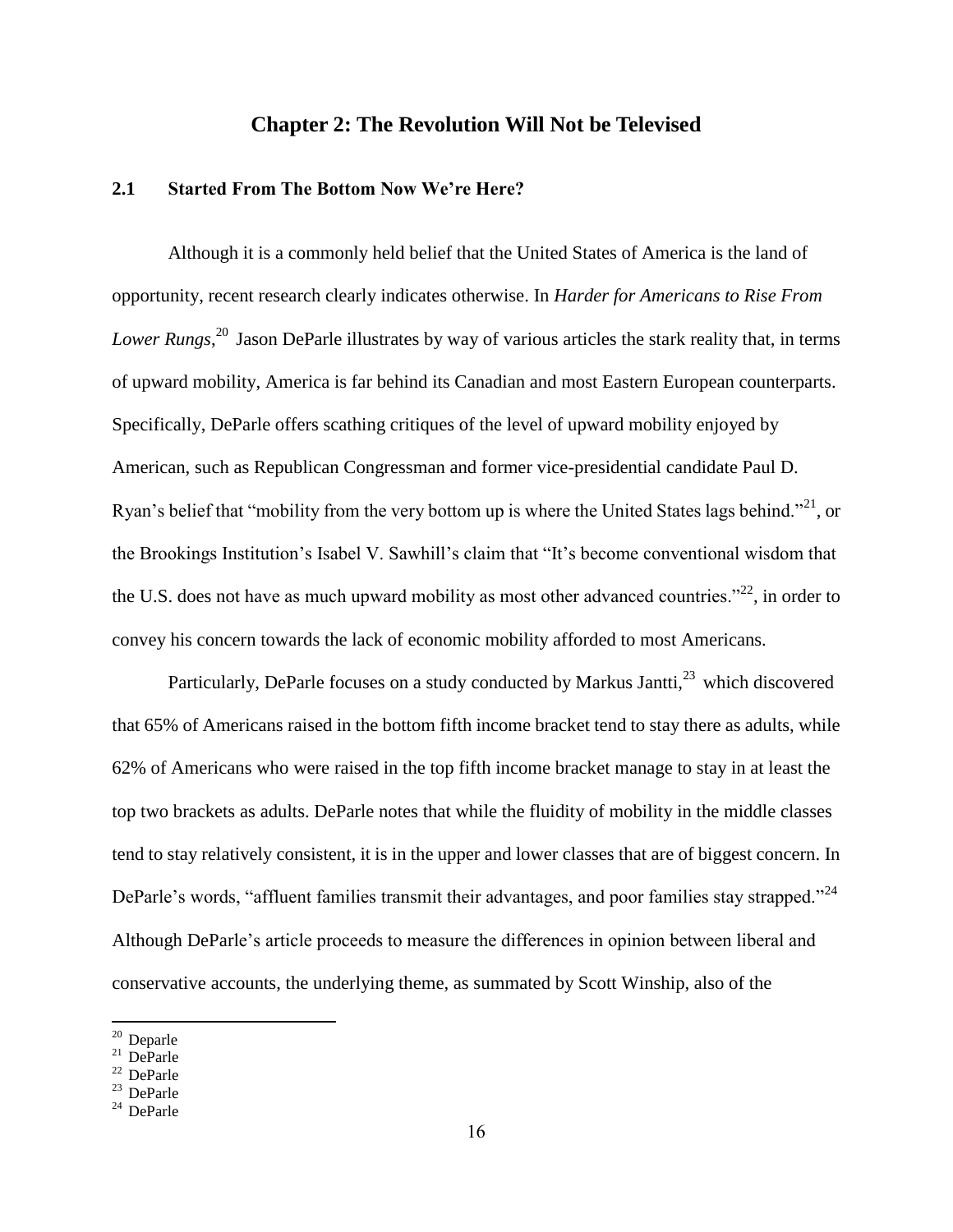Brookings Institution, remains constant; "Poor Americans have to work their way up from a lower floor. $25$ 

Clearly this is not the case for everyone, as the opportunity to improve one's economic condition still exists.<sup>26</sup> For my thesis, however, the concern is not for the conditions of those individuals who do manage to climb the ladder of upward mobility, but rather for those who are stranded on the lower rungs, whether they are American or not. This concern is predicated off my reading of Fukuyama's *The End of History?*, which claims issues, such as economic inequality, have already been resolved in America. In order to first understand the historiographical context of Fukuyama's position, and the ramifications of his argument, however, it is important to first understand the Hegelian framework and the ensuing historical milieu from which he is operating.

#### **2.2 Past is Dead**

For Hegel, there are three modes in which historiographers engage in to achieve their goals of fathoming Sprit's unveiling, the first of which being an attempt to decipher what he refers to as original history. In this view, we receive accounts of actions that were actually witnessed by the historian. As such, traditional means of recording history, such as legends, folk songs, and traditions are excluded, for they are recorded from obscure modes of memory.<sup>27</sup> Hegel notes that the goal of this type of history was to internalize the external world, and was interested in people who knew what they were and what they wanted. For Hegel, this type of history is merely a portrait of time, and it cannot offer a true reflection, as the modern reader was not a part of the Spirit of the time in which it was recorded. Hegel notes that statesmen, naïve monks, and people of high social standing are generally the recorders of this type of history.

Conversely, reflective history is defined in terms of current historians recollecting the past.

 $\overline{a}$  $25$  De Parle

<sup>&</sup>lt;sup>26</sup> DeParle

 $27$  Hegel, 4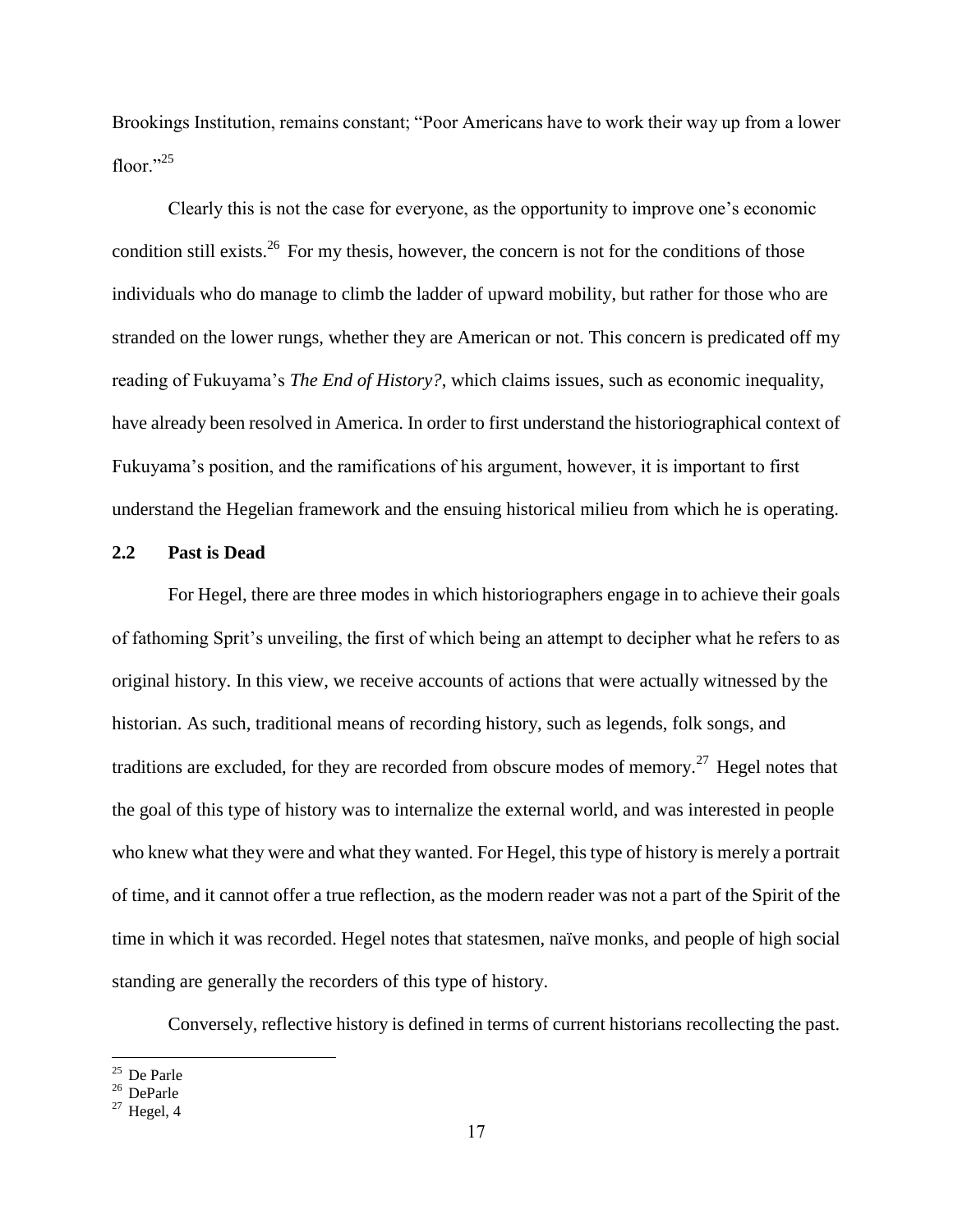To that extent, there are four sub-categories, all of which Wyschogrod notes are a non-reflexive and naïve naturalistic way for people to accept things as they are told. The first of form of reflexive history is universal history, which aims to give a history of individuals and the world. Hegel notes that not only is the Spirit once again not the same in each instance, but that the historian instantiates the Spirit of his own culture upon their accounts, thus biasing the entire analyses. The next form is the pragmatic universal, and it is driven by a theory or ideology. Its aim is to bring the past into the present, a task which is solely dependent on the mind of the historian. Hegel notes that each culture faces decisions that can only be made in that particular era and that, referring to the ancients is inconsequential, as one reflective history supersedes another. Furthermore, much like universal reflective history, Hegel feels as though the historian is imposing their Spirit on the Spirit of that time. The third form of reflective history is critical, his least favored in the sense that it is simply a history of history. In attempting to differentiate fact from fiction, it is simply passing off subjective views as reality. The last form of reflective history Hegel offers us is specialized, which focuses on a specific field, as well as forms the transition to the final form of history Hegel offers us, the philosophic. In this form, Hegel gives us further insight into his view of Reason and Spirit, and demonstrates how they affect his views on philosophy. Specifically, Hegel feels as though philosophy influences thoughts and events, and as such, past events can be understood according to thoughts, which Hegel feels are a priori.<sup>28</sup> Specifically, thoughts first occur in the realm of consciousness, and it is only later that they are manifested in the material realm in the form of actions. Wyschogrod notes that this last view of history is one in which the historian is elevated into a position of timeless topography.

# **2.3 Holes in Our Spirit Causing Tears and Fears, One Sided Stories For Years And Years**   $\overline{a}$

 $^{28}$  Hegel, 10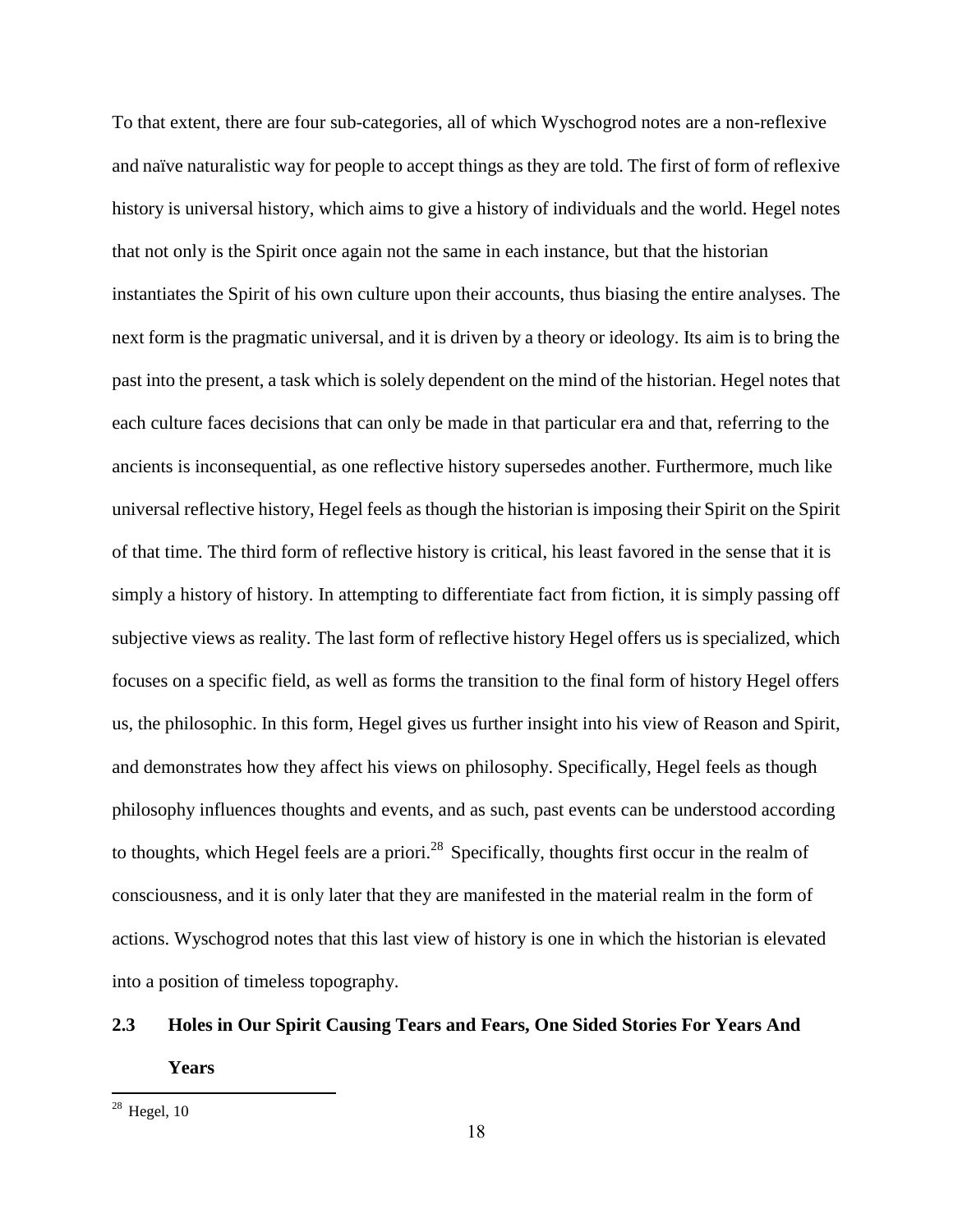In briefly analyzing Hegel's views on historiography, we are further introduced to a key philosophical component that drives his dialectic, Spirit. For Hegel, as well as for my thesis, it is important to note that the essential feature of Spirit is its pursuit of actualized Absolute freedom. For Hegel, history is the unfolding of Spirit, what I am calling a parousia in the sense of a self-creating process that makes of itself what it will become. History, for Hegel, is "a vast spectacle of events and actions in restless succession",  $29$  the work of reason expressed as optics, as Wyschogrod states. Hegel believes that it is our responsibility to fathom the cunning of reason in hopes of achieving the end goal of Spirit, the Absolute. Per Hegel, however, The Absolute is only achieved through a "slaughter bench" of history, in which Spirit manifests itself in dubious manners, such as war.

In order to accomplish this actualization, it is a fundamental feature of Spirit that it remain in motion, or, as Hegel states, be in "constant negation of all that threatens to destroy freedom."<sup>30</sup> To that extent, Hegel feels as though the embodiment of Spirit's self-realization in history is the nation, and that the nation's progress towards freedom is measured by its actual level of freedom, which, according to Wyschogrod, is defined as the pursuit of the rational ends intrinsic to the life of Spirit.<sup>31</sup>

For Hegel, the beginning of Spirit's quest to manifest as Absolute freedom also marks the beginning of history, a move which is set into motion by the ancient Orients**<sup>32</sup>** and their acknowledgement that the despot was free. Unfortunately, Hegel felt as though Chinese moral laws were compulsory rights and duties, and that what was missing was the element of freedom.<sup>33</sup>

 $29$  Wyschogrod, 116

<sup>&</sup>lt;sup>30</sup> Wyschogrod, 117

 $31$  Wyschogrod, 117

 $32$  In order to convey the efficacy of my argument, it is important to remain faithful to the original langue of the authors, in hopes of drawing out the haughtiness of what I deem "the victor's narrative".

 $33$  Hegel, 74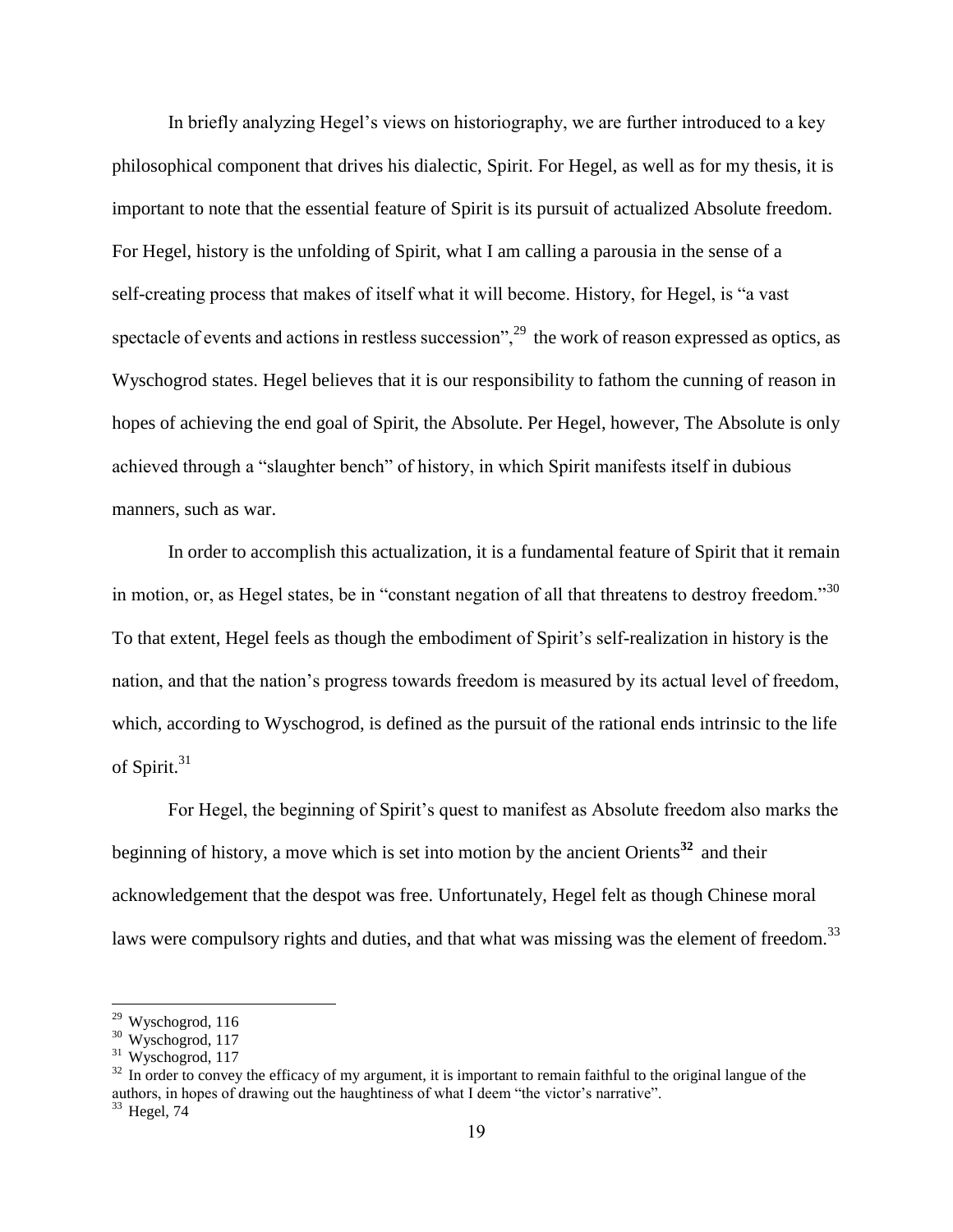For Hegel, the people of the ancient Orient were not aware of the fact that they were free because they did not know of Spirit. Since it is the essential aspect of Spirit to be free, and the Orients were oblivious to it, Hegel deduces that they in fact were not free. Instead, Hegel refers to the ancient Orient's belief that only one person was free as "mere arbitrariness, savagery, stupefied passion…"<sup>34</sup> and that this one free person was not in fact so, and was merely a despot feigning freedom.

Continuing from this point, Hegel moves to the ancient Greeks and Romans, noting that it was through them that the consciousness of freedom first arose. As such, Hegel believed that the ancient Greeks and Romans were free. However, Hegel notes that both these cultures only believed *certain* individuals were free, and as such, states that "their freedom itself was partly a matter of mere chance…"**<sup>35</sup>**

For Hegel, it was only through Christianity and the Germanic people that the awareness of the fact that it was a core tenet of human essence to be free came to be, simply by virtue of being human. Despite this fact, Hegel notes that the awareness of this freedom alone was not the end of the journey, noting that regardless of this acknowledgement, hindrances, such as slavery, still existed. That being the case, if the ancient Orients were the germ of the plant, then the Germanic state would be the tree that eventually gave rise to the eventual fruits of absolute freedom

According to Wyschogrod, the unveiling of Spirit as history is "a spectacle of ephemera which arise, endure for an interval, decay, and give rise to new forms."<sup>36</sup> This process leads to the development of the notion of time that witnesses the rise and fall of various peoples and civilizations. This process is an evanescent spectacle of birth, death, and rebirth, one which Jules Simon referred to as a dazzling display under the gaze of the rational subject. Wyschogrod

 $34$  Hegel, 21

 $35$  Hegel, 21

 $36$  Wyschogrod, 114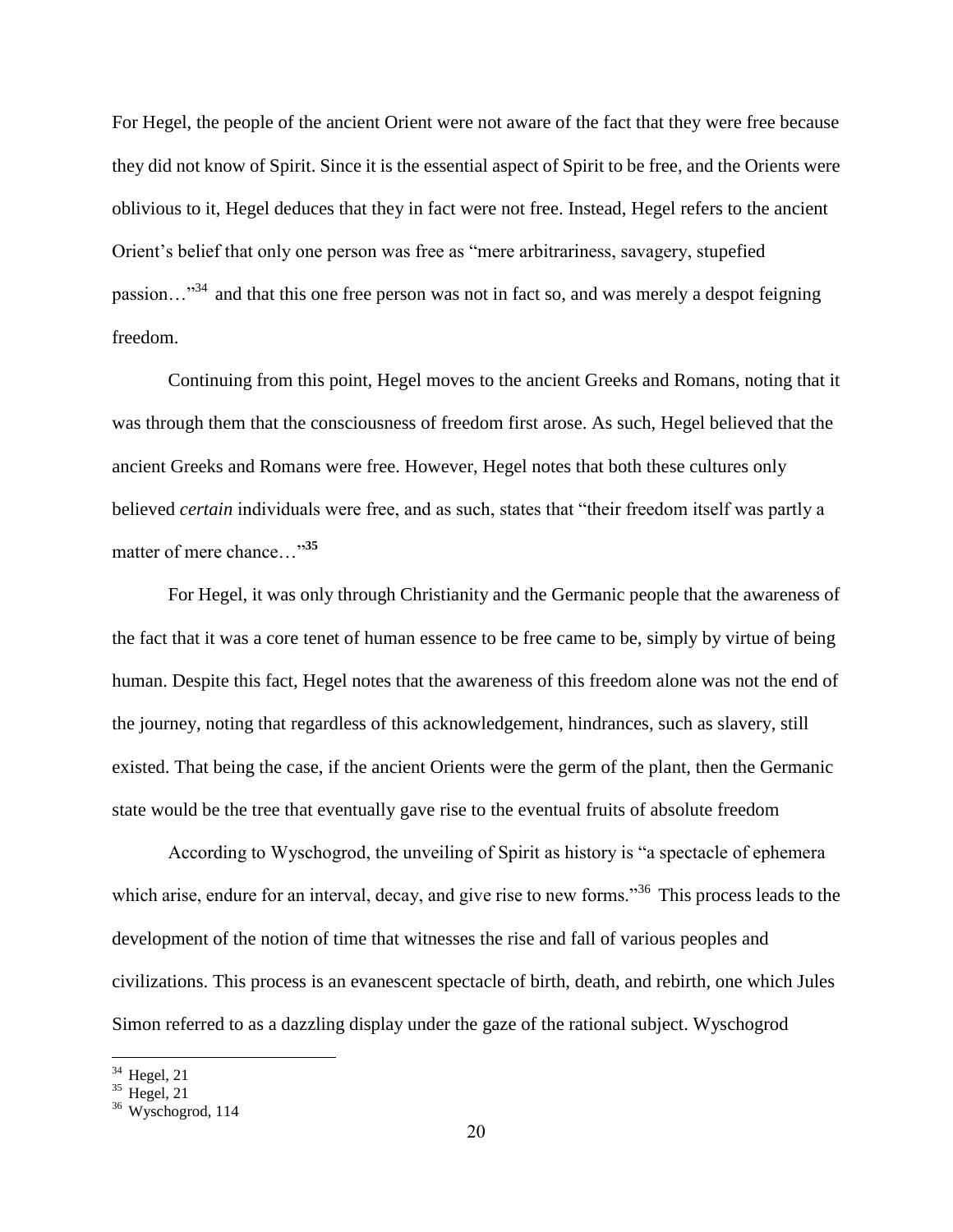believes that the documenting of this spectacle was made possible through the manifestation of the parousia that gave Hegel's backward glance of history concrete objects in the form of images, which solidified its existence. Wyschogrod claims that "Hegel's history is an ocular display brought under rational control, with Spirit the subject, creator, viewer, and object of this display."<sup>37</sup> This stream of past events, for Wyschogrod, is a history of achievements that unfurls less as a discursive record, and more as a dazzling spectacle.

Wyschogrod affirms, however, that under the precept of Hegel's rationalization, Spirit itself cannot transcend its essence as the content of an image; the Spirit of an image, as it were. It also cannot remain in a fixed position in history, surveying as a panopticon of Spirit's unveiling, for to do so would be to simply stand idly by, a contradiction for that which is, by nature, constantly unfolding. As intent as Hegel is to establish the end of Spirit at The Battle of Jena, Wyschogrod notes that it is crucially important to examine the time that proceeded it, for although the founding principle of Western liberalism may have been established in 1806, it is evident in 2014 that history continued after that.

Furthermore, operating under a Hegelian lens, it is crucial to understood that it is in Spirit's nature to constantly be in negation of all that threatens to destroy freedom, and the only way this can manifest is when consciousness of *true* freedom is made evident, an event that is triggered by a lack of external coercion.<sup>38</sup> Wyschogrod-reading-Hegel affirms that true freedom is not freedom from all restraint, for this expresses itself in terms of violence. Rather, true freedom is the rational expression of the subjective will through the universal will.

A critical feature of Hegel's views on Spirit's unveiling, however, is the belief that history "is out of the question" for entire continents of people, such as those living in sub-Saharan

<sup>37</sup> Wyschogrod, 114

<sup>38</sup> Wyschogrod, 117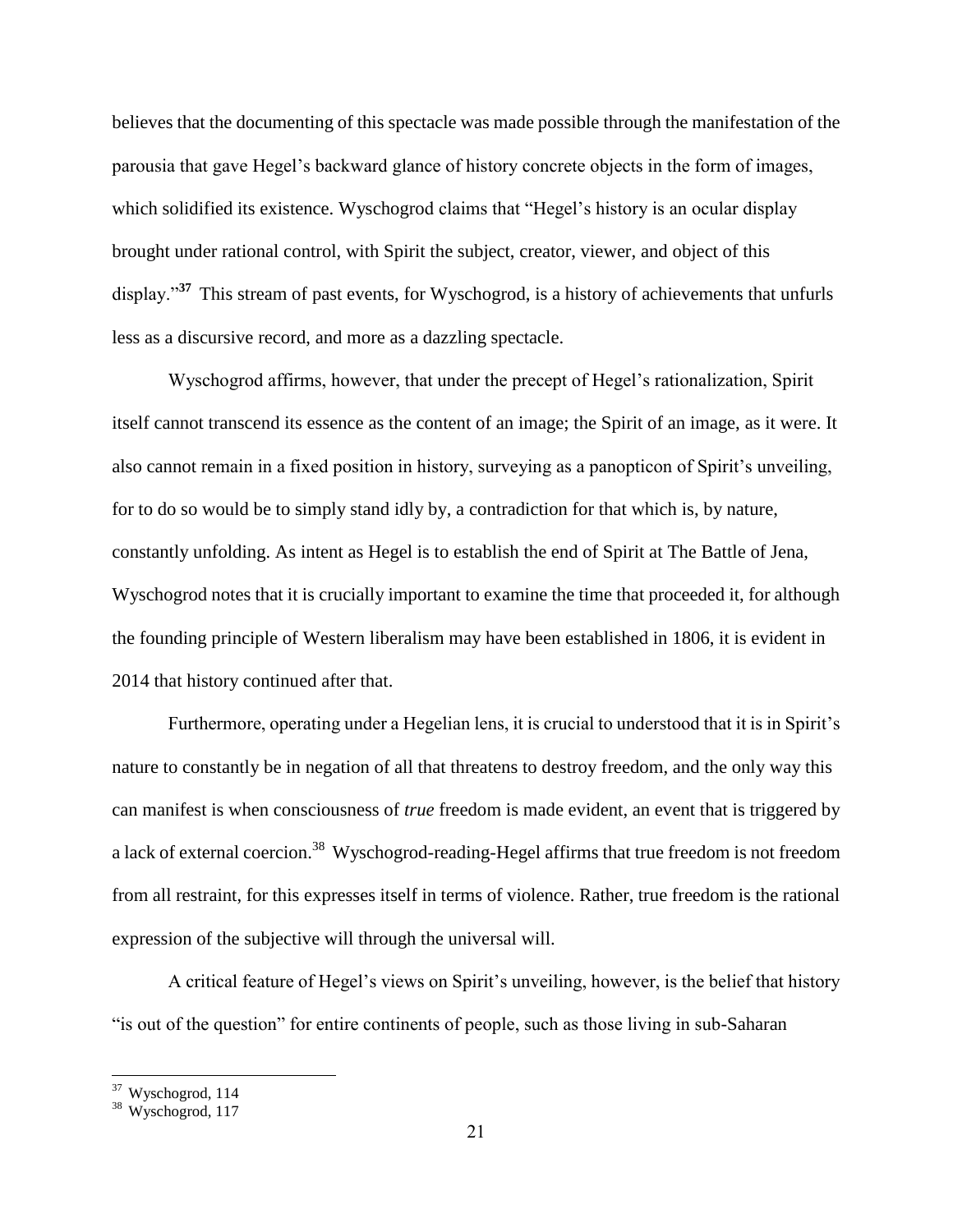Africa.<sup>39</sup> As Wyschogrod contends, however, this view of history marginalizes entire groups of people and civilizations, delegating them to the chance of two things, the first of which being their geographic location. Wyschogrod notes that, for Hegel, only those living in temperate environments with access to the sea are included in the throes of history, while those who are not have been marginalized. The second of these chance occurrences would be a culture's subjective disposition. As Wyschogrod demonstrates, individuals whose society has been deemed primitive by Hegel, cultures marked by such things as simple technology, agrarian and herding economies, and social organizations established via custom rather than  $\text{law}^{40}$  also are not included in the unfolding of Spirit. If that is the case, Wyschogrod asks, what ontological status are those left out of history, and ipso facto Spirit, afforded? $41$ 

This is a problem for Hegel, who, as previously mentioned, felt as though the conclusion of Spirit, and thus history, came to fruition in  $18<sup>th</sup>$  century Europe. Clearly this gives rise to an unavoidable contradiction in Hegel's dialectic, for if Spirit's quest is the Absolute, what is to be made of people and cultures that are both Spirit and not-Spirit at the same time? Furthermore, Wyschogrod asks, by not relegating these people and cultures to the realm of the real, does that not then make them hyperreal?<sup>42</sup> And if that is the case, would not these types of individuals and cultures be getting their countenance from that which they are tokens of, namely primitive objects? Furthermore, by consigning these individuals and cultures to the realm of hyper reality, is Hegel not admitting that there exists something outside of the Absolute? Wyschogrod believes so, noting that what these individuals and cultures represent is an alterity, or otherness, that does not conform to the process of Spirit unfolding. That being the case, these marginalized people and cultures do in

<sup>&</sup>lt;sup>39</sup> Wyschogrod, 118

<sup>40</sup> Wyschogrod, 118

 $41$  Wyschogrod, 119

 $42$  Wyschogrod, 119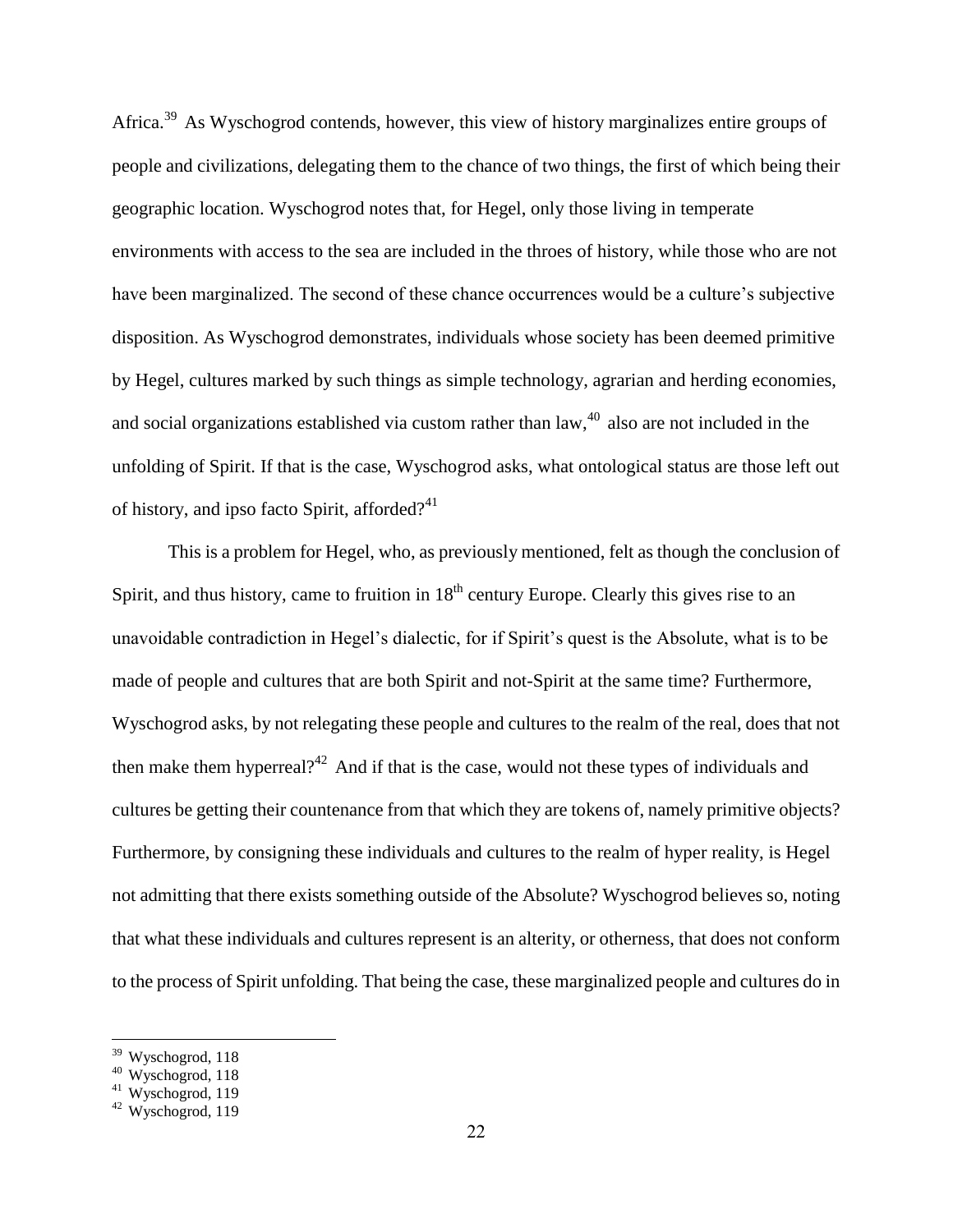fact play a larger role in Hegel's dialectic than originally imagined, namely that of negation, which would call the entire notion of Hegel's Spirit into question. Specifically, Wyschogrod's thesis is in direct contradiction to Hegel's historiographical views, for how history could have started, yet alone have come to an end, if not all people and cultures have been taken into account?

#### **2.4 I Follow The Moskva, Down to Gorky Park, Listening to The Wind of Change**

Despite this glaring contradiction, many still seem willing to embrace Hegel's dialectic and historiography as a means of justifying the exploits inherent in a victor's narrative. Specifically, in *The End of History?*, Fukuyama asserts that, in light of relatively recent historical events, Western ideology has prevailed over competing theories. Chiefly, Fukuyama asserts that the fall of the Berlin Wall is the completion of the Hegelian dialectic, signaling a victory for Western liberalism over the competing theories that arose in the East, namely Marxism and its offshoots. Fukuyama notes that this victory is evidenced by the total exhaustion of systematic alternatives to Western liberalism, and made evidence not by the political evolution of the world's two largest communist countries, China and Russia, but by their desire to engage in the free-market economics of Western culture.

Because of this, Fukuyama believes that we are witnessing not only the end of a post-war era in particular, but the end of history in general. Fukuyama notes that the complete end will not occur until the evolution has manifested itself in both the world of consciousness and the material world but, for all practical purposes, there is simply no further evolution that human ideology can make that will lead to anything better than, or even expand upon, Western liberal democracy. As such, Fukuyama believes Western liberalism is settled as the final form of human government.

Fukuyama states that the idea of an end to history is not an original one, noting that it was present in both Marx's and Hegel's dialectic, with the former simply being an inversion of the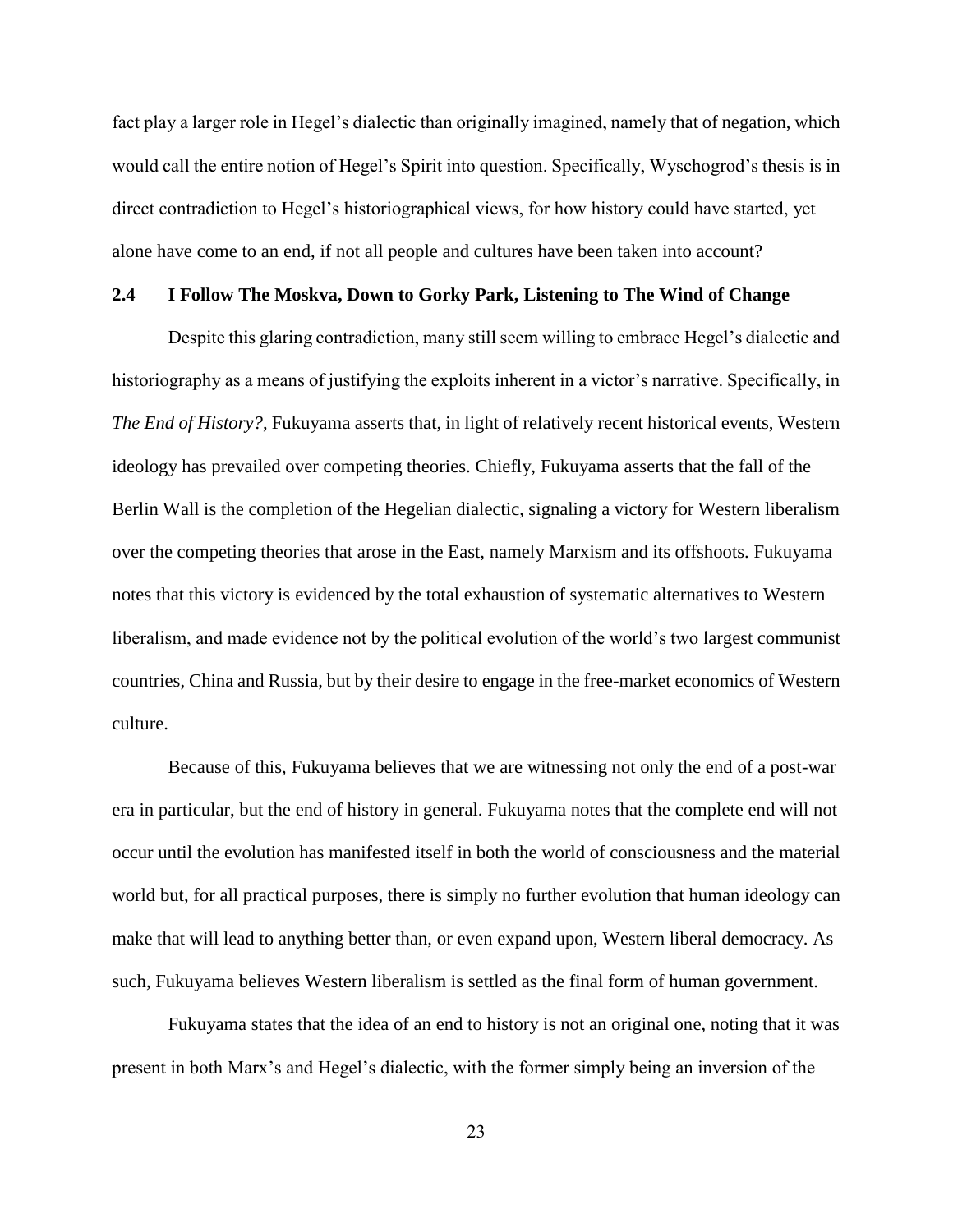latter. Fukuyama, reading Kojeve, notes that for Hegel, the establishment of the founding principles behind the French Revolution are settled as the founding principles of Western liberalism. From this, Fukuyama's reading of Kojeve claims that the vanguard of humanity shifted with the introduction of the idea of the "imminent universalization of the state incorporating the principles of liberty and equality."<sup>43</sup> As such, Fukuyama's reading of Hegel remains faithful to Hegel's belief that the Battle of Jena marked the end of history, because, despite the fact that there were things "outside" of Spirit, the "basic principles of the liberal democratic state" could no longer be improved upon.<sup>44</sup> Fukuyama notes that the state that emerges at the end of history is liberal for only as long as it both recognizes and protects the human universal right to freedom through a system of laws, and remains democratic only insofar as it exists through the consent of the governed. Fukuyama's reading of Kojeve notes that this actualized state is known as the *universal homogenous state*. 45

Fukuyama proceeds to declare that human history is based on contradictions that arose from various factors, such as primitive man's desire for recognition, the master-slave dialectic, a desire for mastery of nature, the struggle for a universal recognition of rights, and the relationship between the proletariat and the capitalist. Fukuyama's reading of Kojeve claims, however, that in the universal homogenized state, all conflicts have been resolved, and there is no longer an issue in regards to "large" problems.<sup>46</sup> As such, Fukuyama believes that the only thing left to be made sense of is economic activity.

In regards to the contradictions that drive history, Fukuyama claims that they exist primarily in the realm of human consciousness, and as such, that Hegel's simplified view is that all

<sup>&</sup>lt;sup>43</sup> Fukuyama

<sup>44</sup> Fukuyama

 $45$  Fukuyama

<sup>46</sup> Fukuyama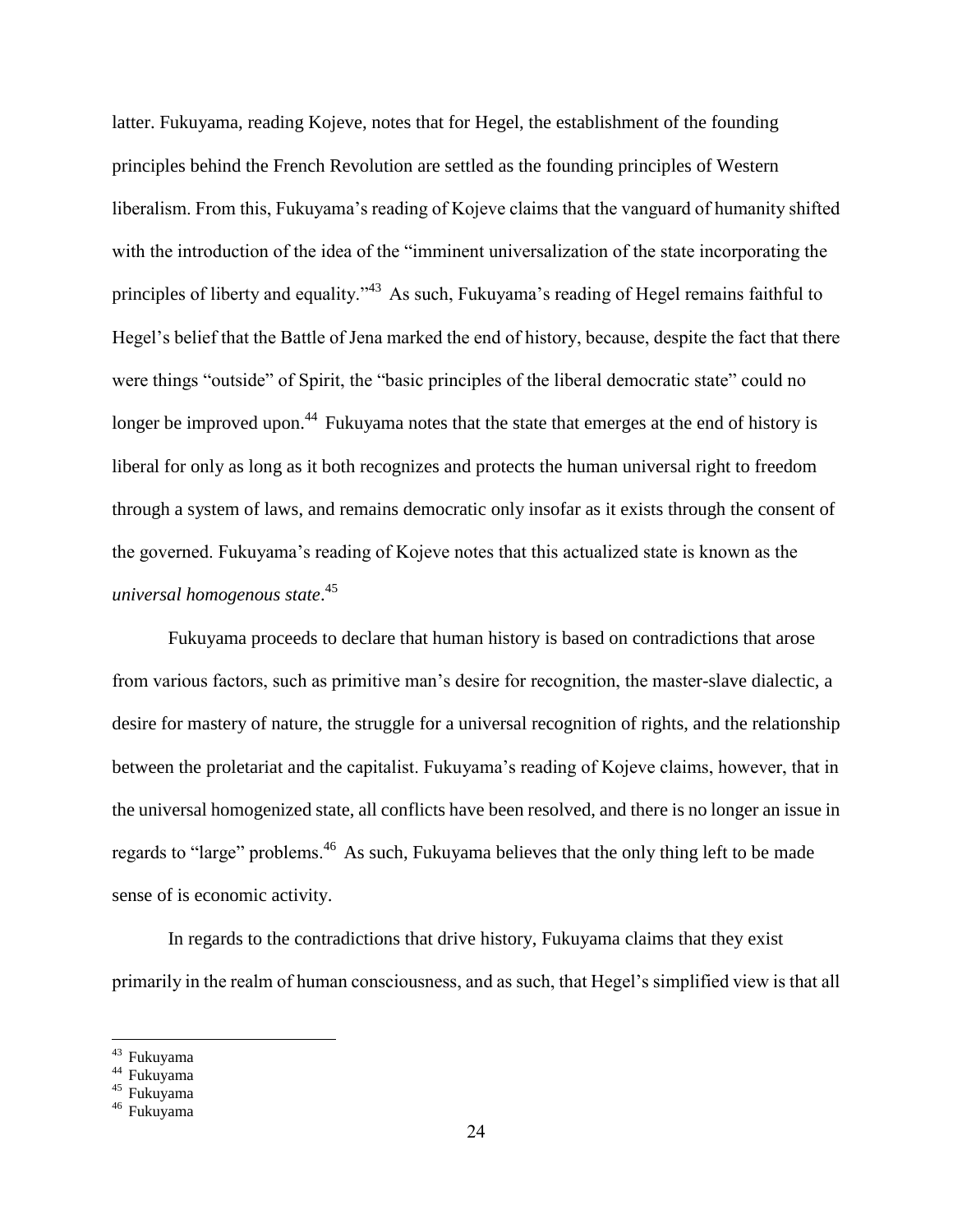human behavior, and thus history, originates in the realm of consciousness. Fukuyama posits that the realm of consciousness affects the material realm as ideas are what initially give birth to actions. Fukuyama argues that, despite the fact that other countries may be slow in adopting the principles of liberalism, it is only a matter of time before the overwhelming thought process manifests itself amongst the subjects of the nations which have yet to accept Western liberalism in the material world. Fukuyama claims how this is most readily seen in the example of the Burmese officer who, upon being sent to the Philippines for medical treatment, allegedly was reduced to tears in coming to realize how far behind his socialist nation had fallen to a liberalized one, as well as that of top Russian officials who admittedly paid only lip service to the founding mantras of Marxism and Stalinism.<sup>47</sup>

Because of this, Fukuyama essentially arrives at the conclusion that, with the fall of communism and all of its politically affiliated ideologies, Western liberalism was clearly the winner in the game of global chess. Fukuyama affirms that this is no more evident than in Asia, where the demand for access to consumer culture has fostered a welcoming society ready to promote the perceived positive aspects of economic and political liberalism. Fukuyama notes that, in true Hegelian form, the former is following the latter and that universal acceptance of Western liberalism, however slow it may be, is inevitable. Continuing on his claim, Fukuyama proceeds to highlight the political evolution and recent historical exploits in order to trace the slow rejection of Marxism-Leninism in what Fukuyama believes is the golden child of Western liberalism's success; manifesting itself in the largest and oldest Asian cultures of them all, China.

#### **2.5 Rage Against The Machine**

In light of Fukuyama's analyses, it should be evident that as far as general retellings of history are concerned, both he and Hegel simply appear to be remaining faithful to the tradition of

<sup>&</sup>lt;sup>47</sup> Fukuyama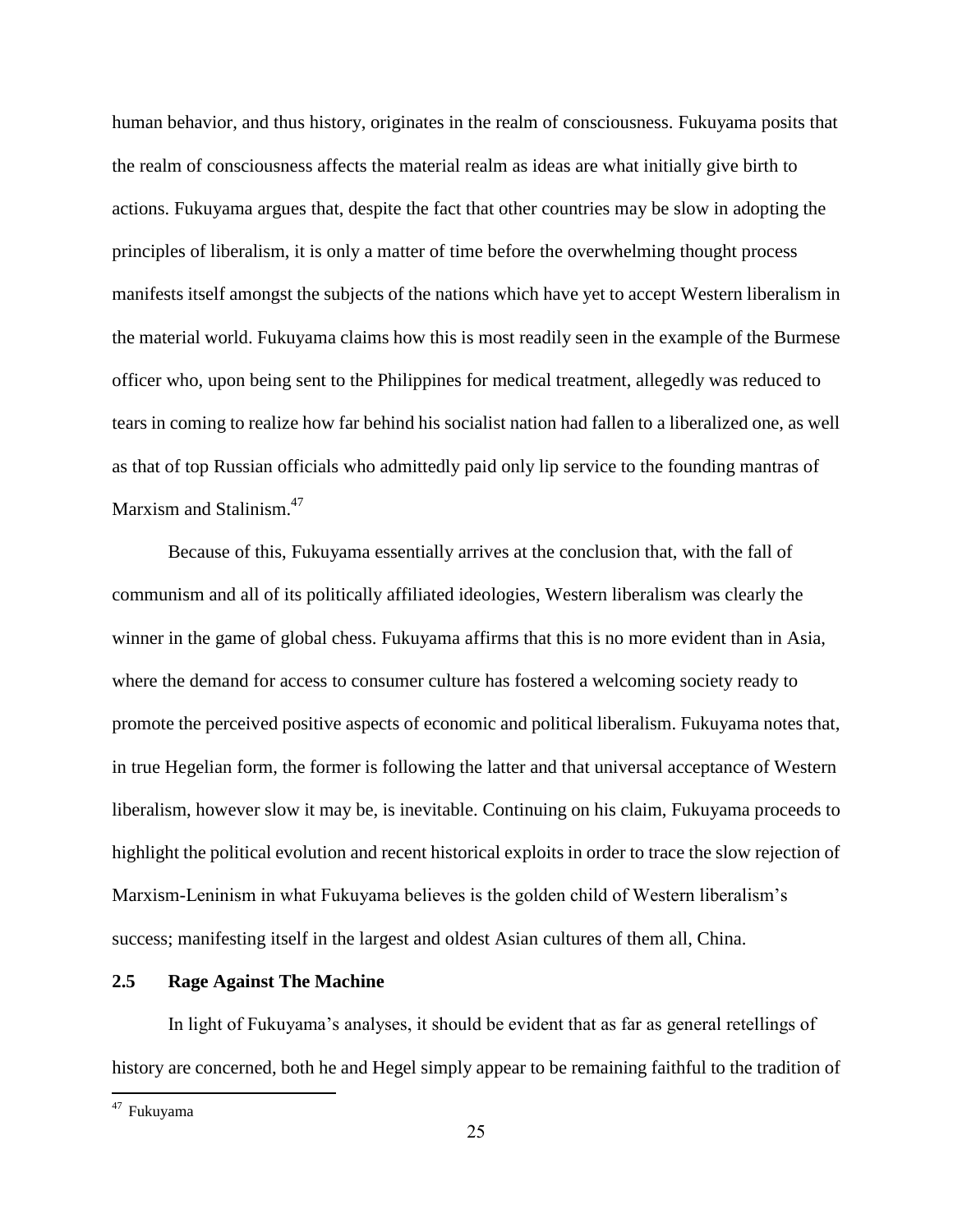propagating de-facto principles established by those who managed to ride the tide of history into a position of power. That is, as was Hegel's observation, there seems to be an inherent truth to the fact that group thought manifests itself in the physical world through conquering, whether it be the physical conquering of a people that results in the seizing of a land, the ideological conquering that results in the supplanting of traditional customs and beliefs, or both. Furthermore, if the ideology that managed to thrust itself into a position of power is to remain intact, ideally it would continue the same thought process that afforded such a position in the first place by ensuring that the thoughts circling about the realm of consciousness that originally drove it also remain intact. It would appear, then, that choosing to dictate the course of history, how it is told, what is told, what light it is told in, and who is ultimately included, is simply the spoils of war, as it were.

For Hegel, of course, the majority of this is predicated off chance. Furthermore, if one is afforded a position of power that grants them the ability to dictate the course of history, and how it is recorded, it is in their best interest, and in the best interest of *the others* as well, as per cultural hegemony, to allow the power structure which has supposedly manifested itself in the most ideal form of governance to continue controlling the narrative. The problem with this, of course, is that the possibility exists that those in control of the narrative will be motivated to ensure that the little fort of privilege they have ensconced themselves in remains in power.

This view is best defined by Nietzsche's inversion of the master/slave dialectic, which holds that the actual genesis of the concept "good" does not stem from those to whom "goodness" is rendered.<sup>48</sup> Rather, Nietzsche believes

it [is] the "good" themselves, that is the noble, powerful, higher-ranking, and highminded who felt and ranked themselves and their doings as good, which is to say, as of

 $48$  Solomon, 79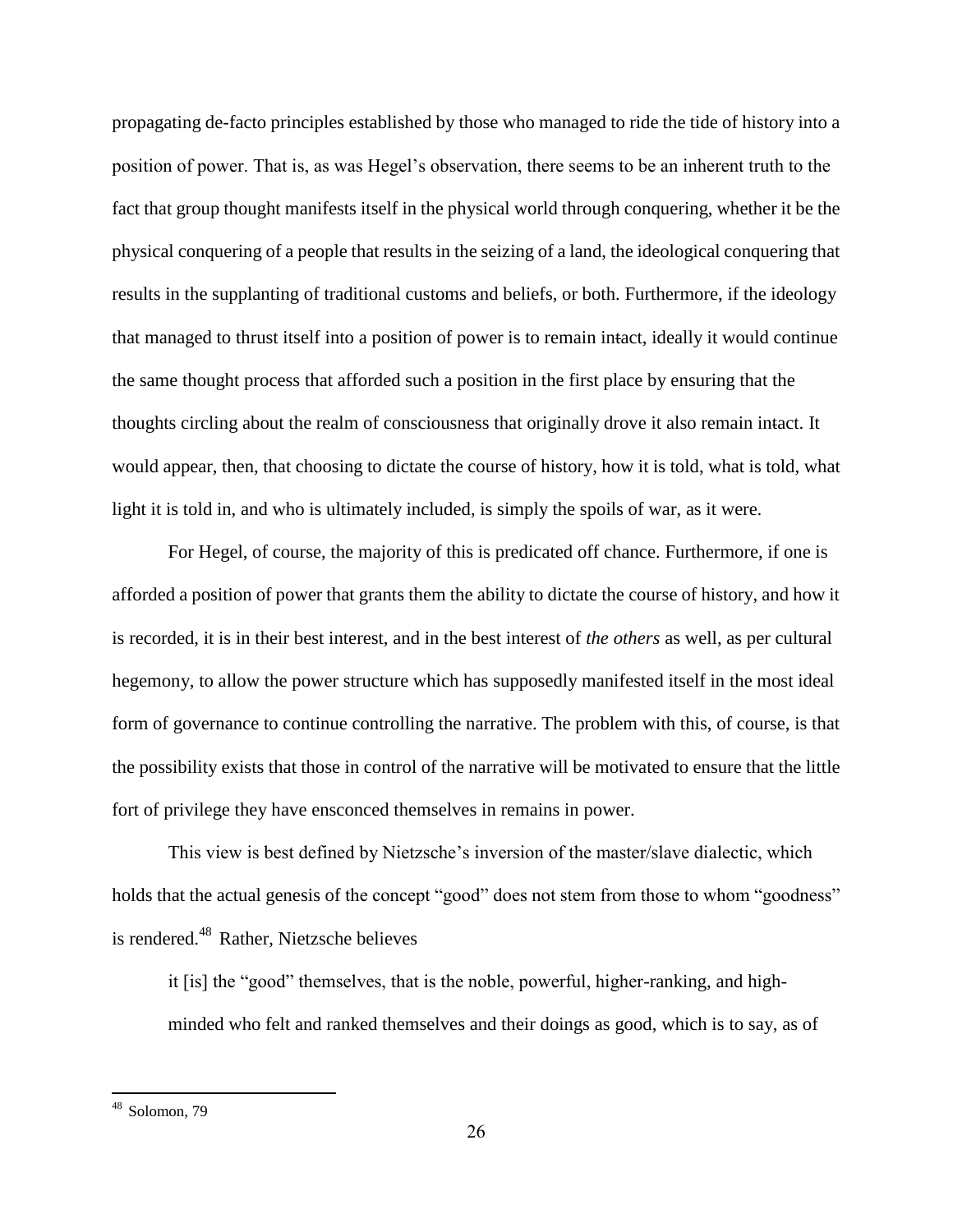first rank, in contrast to everything base, low-minded, common, and vulgar.<sup>49</sup>

Given their position of power, Nietzsche believes "they" have taken it upon themselves the right to create values, regardless of their utility. In that respect, that same logic can easily be extended to the information, or as in cases such as propaganda, misinformation, that is distributed to rally individuals around any given cause. In contemporary society, this is most readily seen in states such as North Korea, where the party members not only transport "laborers" to makeshift "cities" in Russia where they are told they are actually still in North Korea, but also provide citizens with state-sponsored media that encourages them to remain in school so they can learn how to defeat their "American adversary".<sup>50</sup>

In terms of history, this simultaneously blatant and subliminal form of information control has had wide-ranging success. One need look no further than the extreme prejudice exercised by the Catholic church's controlling of the sole source of supposed information in an attempt to maintain the power structure they had amassed; from John Wycliffe, who forty-four years after his death, was victim of Pope Martin V's despicable demand to have his remains exhumed in order that they be crushed and thrown into a river in retaliation for translating the Bible from Latin to English<sup>51</sup> and beyond. As has been shown by history, however, this sort of control only remains viable for as long as the information that leads to alternative thought processes is kept under control. Given historical accounts, it would appear as though there was nothing more destructive to the monopoly of the Church than both the advent of the printing press and the translation of the Bible into the vernacular. In other words, those who managed to manipulate Spirit in such a way that afforded them a position of power seemed, either by lack of technology that threatened to break their stranglehold on information or a concerted willingness to preserve the status quo, to

 $49$  Solomon, 79

<sup>50</sup> The 5 Craziest Children's Cartoons from North Korea

<sup>&</sup>lt;sup>51</sup> Wycliffe, John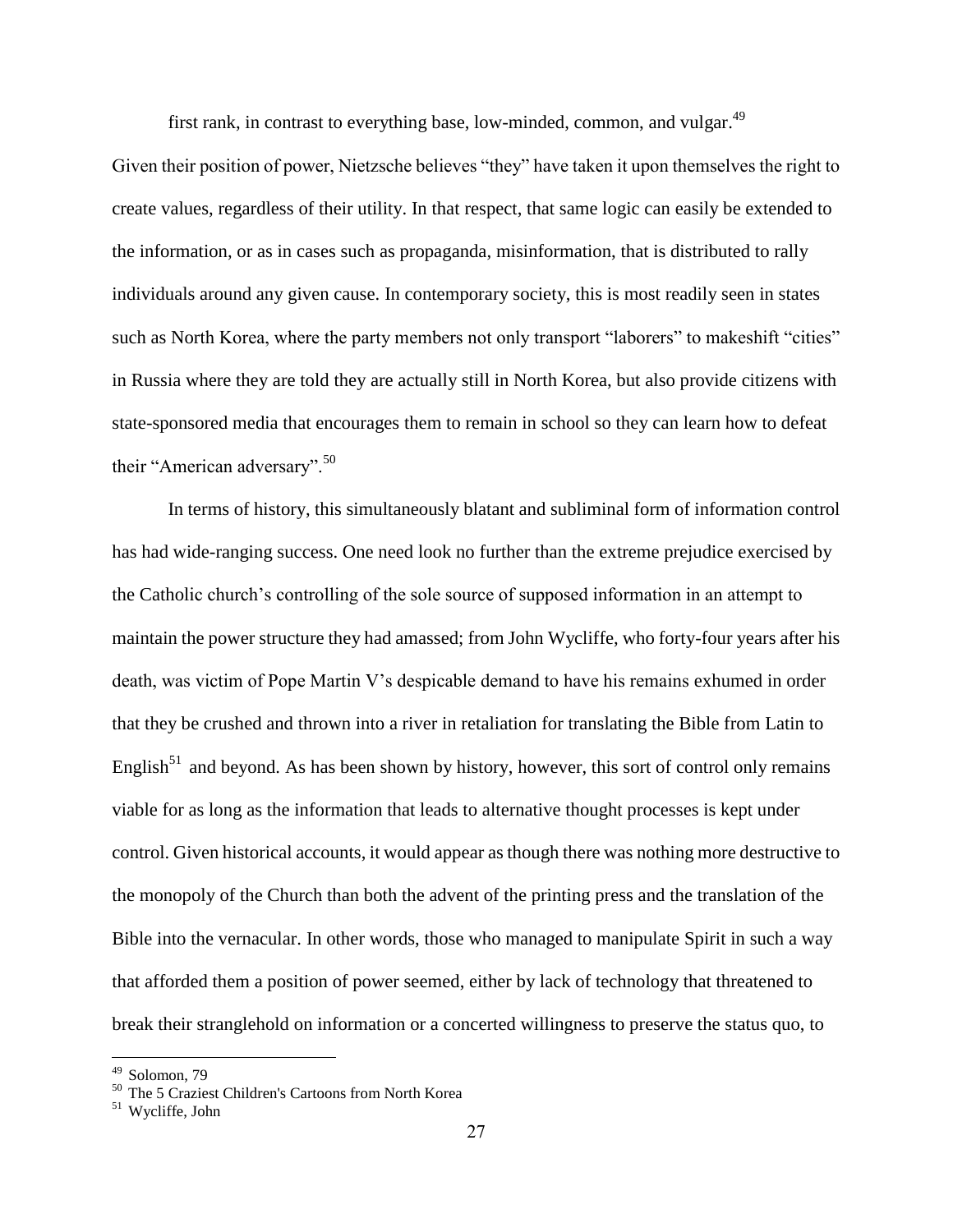enjoy the benefits of maintaining the sole source of supposed information, and appeared willing to continue this monopoly with no qualms whatsoever. Once the information was made readily available to the others, however, it did not take long before the commonly held belief that the Church should control the sole source of supposed information was called into question, thus allowing for change to begin manifesting in the realm of consciousness.

What resulted, of course, is a subject of history that could take up a thesis of its own. For our intents and purposes, it is important simply to note that, once the crack in the dam allowed for the voices of the repressed to seep through, it was only a matter of time before they burst through the wall of censorship imposed on them by the domineering narrative. Simply put, even though it is in the best interest of those in power to build walls to *try* to remain in a position of power, to do so is only a futile attempt at pacifying a restless Spirit.

Ideally, then, the goal would be to provide a way in which the voices of the others could be gathered in such a way that would enable them to formulate the thoughts necessary to manifest the change needed in the realm of consciousness to begin breaking these walls down. As Nietzsche notes, the only way the master/slave dialectic, and thus the relation the others have to the authors of the narrative, will end its perpetual continuity is that a revolution be undertaken in hopes of bringing it to an end.<sup>52</sup> It cannot, however, be a physical revolution, for in undertaking any form of violent action, the slave class will simply be propagating the values of the elite. Instead, Nietzsche advocates a different approach that would require the undertaking of a "spiritual" revolution in hopes of re-evaluating the values one deeply holds. Nietzsche notes that:

Of all that has been done on Earth against "the noble", "the mighty", "the lords", "the power-holders", nothing is worthy of mention in comparison with that which the Jews have done against them: the Jews, that priestly people who in the end were able to obtain

 $52$  Solomon, 81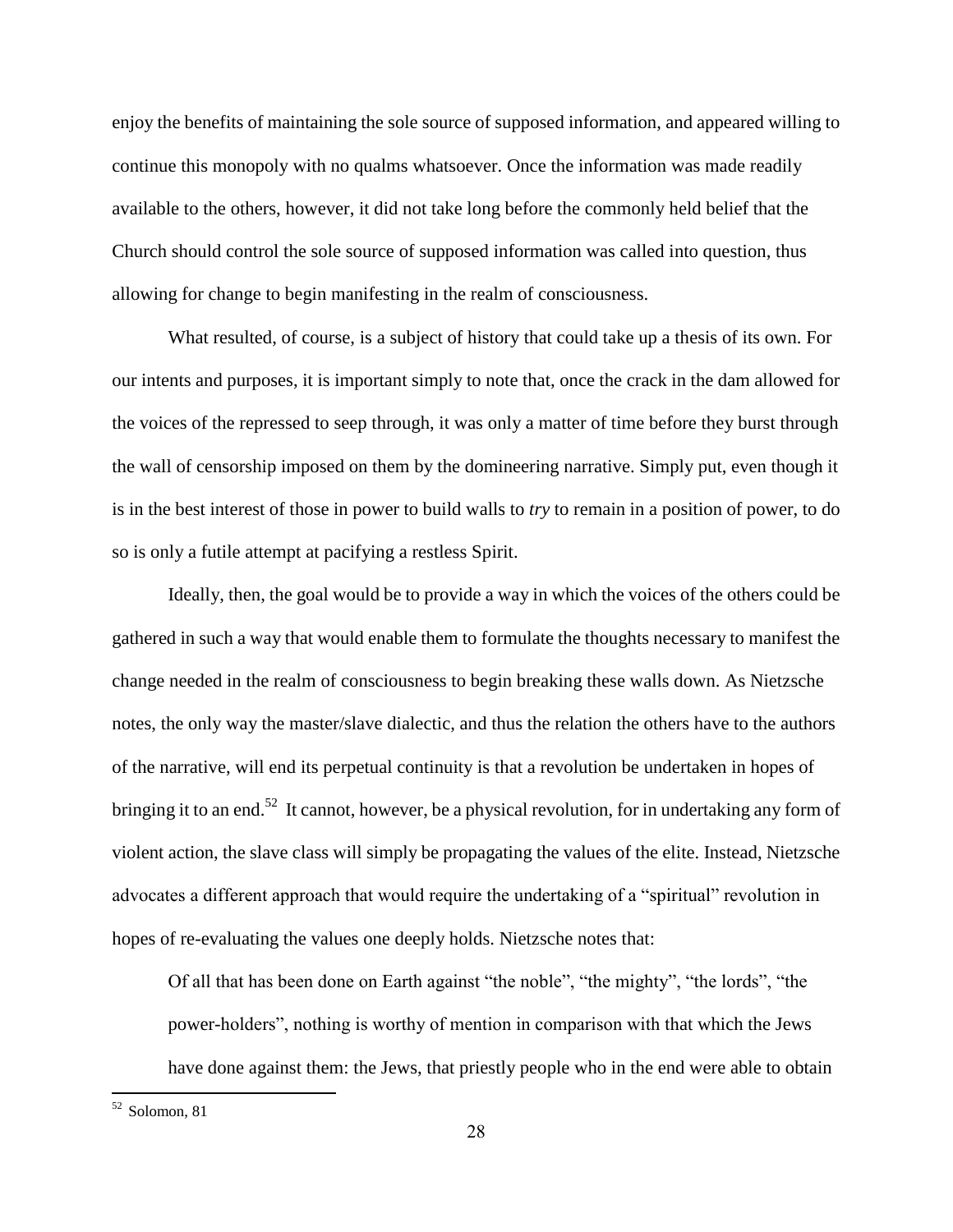satisfaction from their enemies and conquerors through a radical reevaluation of their values, that is, through an act of spiritual revenge*. 53*

Nietzsche observes that the spiritual revolution undertaken by the Jews was in direct response to the aristocratic equation of values, which held that anything that was good was noble, and anything that was noble was powerful, and that which was powerful was also beautiful, and if it was beautiful it was happy, and thus loved by God. Nietzsche notes that the Jews dared to invert this equation, driven by an unfathomable hate driven by powerlessness, and established the view that "the miserable alone are the good; the poor, the powerless, lowly alone are the good; the suffering, deprived, sick, ugly are also the only pious, the blessed in God".<sup>54</sup> Nietzsche proceeds to claim that the noble, powerful, cruel and insatiable godless ones are cursed, doomed, and living in perpetual hell.

Nietzsche argues that this revolt in morality is only undertaken once *ressentiment* becomes creative and gives birth to new values.<sup>55</sup> Nietzsche claims that it is irrational to assume, let alone to expect, that power express itself in any other way than power, and for weakness to do so in any other way than weakness. Despite this inherent truth, however, Nietzsche believes "*that the strong one is free to be weak*, and the bird of prey to be a lamb", and as such, *they* (the lambs) thereby gain for themselves the right to hold the bird of prey *accountable* for being a bird of prey.<sup>56</sup>

In order to convey this belief, Nietzsche offers the example of the battle between Rome and the Jews, with Rome playing the role of the powerful and the Jews that of "priestly ressentiment

<sup>53</sup> Solomon, 81

<sup>54</sup> Solomon, 81

<sup>&</sup>lt;sup>55</sup> Ressentiment, in this instance, serves a dual purpose by highlighting key facets in Nietzschean philosophy, the first being the idea that both individual and human institutions exist in a hostile and indifferent society and Universe, as well as the belief that one is ensconced in an oppressive awareness of the futility of trying to improve one's status in both life and society.

<sup>56</sup> Solomon, 83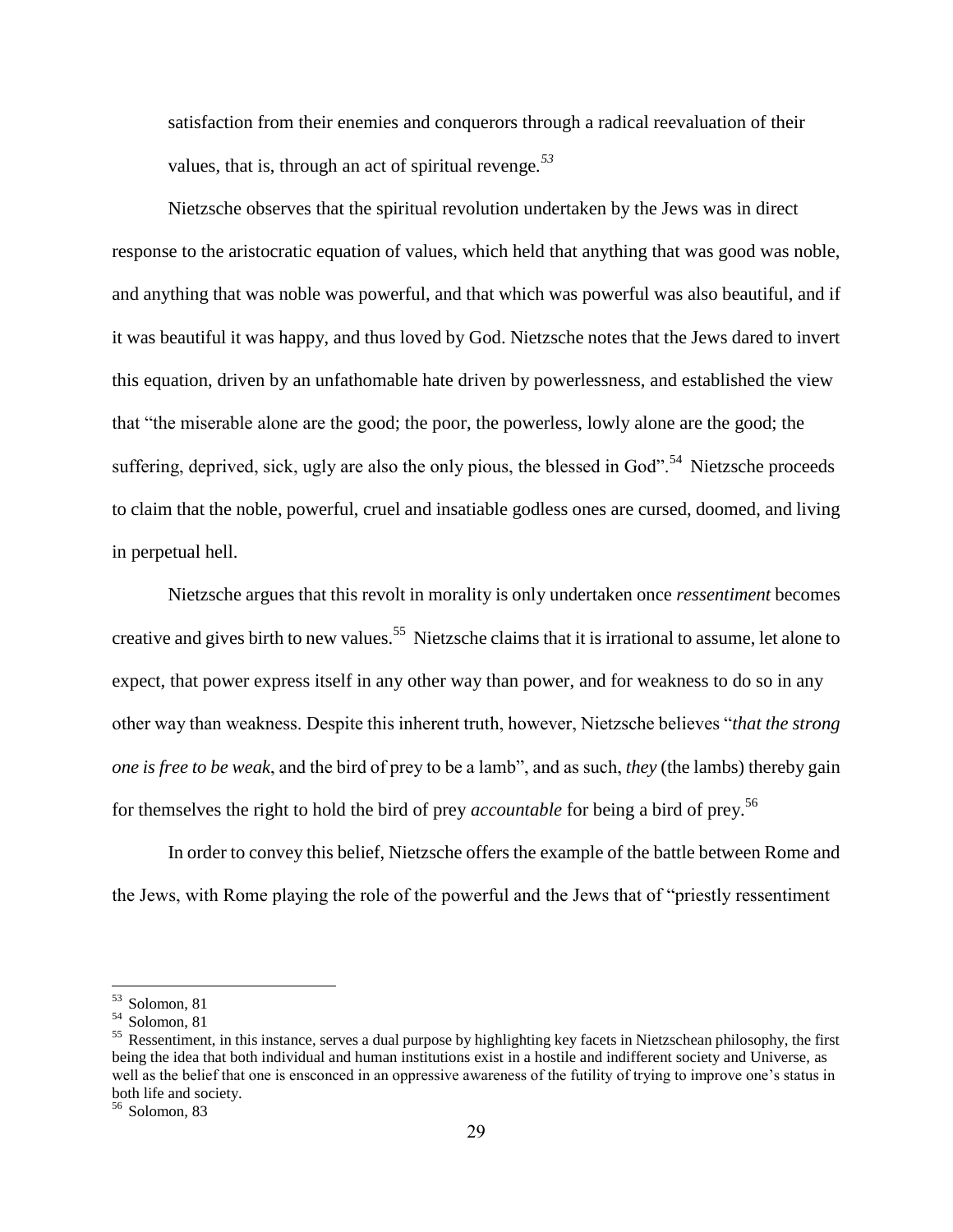par excellence."<sup>57</sup> In regards to the actual "battle" itself and who emerged victorious, Nietzsche simply asks which of the two bows before the other. And Judea did not simply stop there, according to Nietzsche, as it continued to use ressentiment as a means of transforming the lives of those far beyond the initial borders of Jewish influence, both in regards to spirituality and in thirst for a dramatic reevaluation of values. This is best characterized by the events of the French Revolution, an event of which Nietzsche posits led to great jubilation and to the manifestation of the belief that the "privilege of the few" was now the "privilege of the majority."

#### **2.6 Take The Power Back**

As dictated by both Nietzsche and Hegel, it would appear as though the catalyst for change would ideally be a new credo predicated off non-violence that must first form in the realm of consciousness. However long it takes to manifest is irrelevant. All that matters is, once this understanding is in effect, it is only a matter of time before it externalizes in the material realm. The question is, how is such a thought to enter the collective consciousness if it has yet to be properly formulated?

Enter Wyschogrod and her version of the heterological historian, who is driven by the eros for the dead and the urgency of ethics, and who speaks from out of the cataclysm that [they] cannot name.<sup>58</sup> Riding the wave of technology at her disposal, Wyschogrod intends to provide the framework from which the heterological historian, operating within the information culture, can function when attempting to uncover the past. In doing so, Wyschogrod not only empowers her heterological historian with the archaeological toolkit necessary to fill the void left by "the entry of nihil into time"<sup>59</sup> but also gives a voice to the dead others who were unfortunately relegated to the fringes of history. In other words, Wyschogrod's heterological historian offers one of the first

<sup>57</sup> Solomon, 84

<sup>&</sup>lt;sup>58</sup> Wyschogrod, xiii

<sup>&</sup>lt;sup>59</sup> Wyschogrod, xiii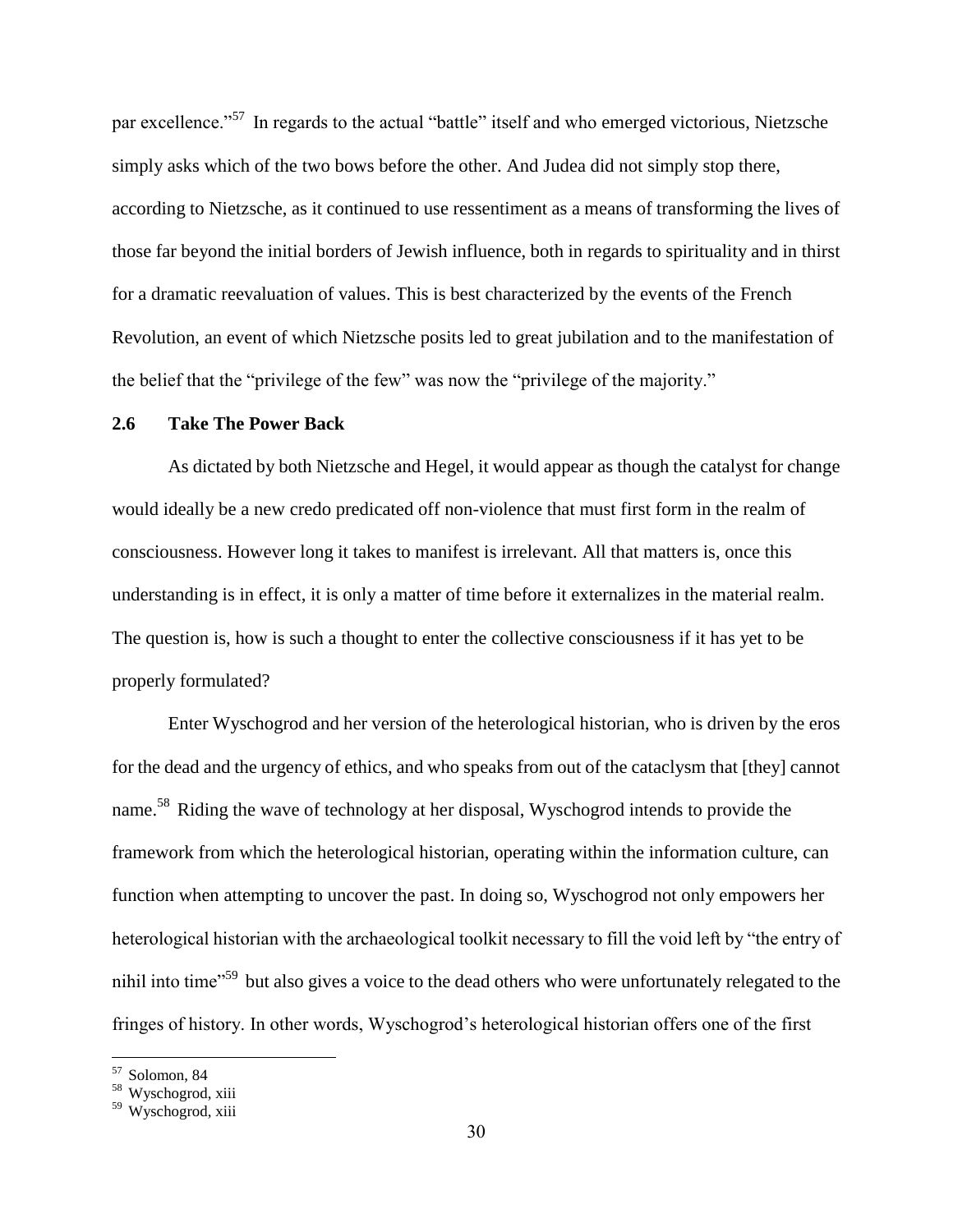phenomenological tools necessary to survey the entire scope of history subjectively, through the lens of technology, in hopes of bringing to the gaze of rational subjects a number of various injustices that have both prohibited the telling of alternate forms of history and perpetuated the manipulation of those fortunate enough to control the historical narrative. In doing so, Wyschogrod has established the foundation necessary for an ethics of remembering and understanding to begin taking shape as an ideological principle.

Although it may seem a daunting task to attempt to establish a system of beliefs powerful enough to manifest a conscious revolution, Wyschogrod notes that the heterological historian has at their disposal a vast array of references that were previously unavailable to professional historians. Moreover, Wyschogrod notes that the professional historian may even be left out of this "culture of images" produced by an increased availability of photographs, films, television, and museum exhibits, to name a few, which have contributed to what Wyschogrod posits is a fundamental epistemic transformation and cultural upheaval that has revolutionized not only the way information is distributed but, as we shall see, the way ideas are spread as well.

As a result, unlike Kant who, as an idealist, hopes to direct us towards a teleological aim<sup>60</sup> or Hegel, who claimed such a progression had already manifested itself through a dialectic process, Wyschogrod makes us aware that, because of the acceleration and increased availability of such technology, it is impossible to reduce meaning to any particular historical event, for the phenomenon of a historical event means the event itself is constantly being divided into innumerable signs. That is, given the infinite amount of subjective perspectives, there are no hard and fast meanings to any historical event.

The question for Wyschogrod then becomes, in response to Hegel's concern of the

 $60$  Kant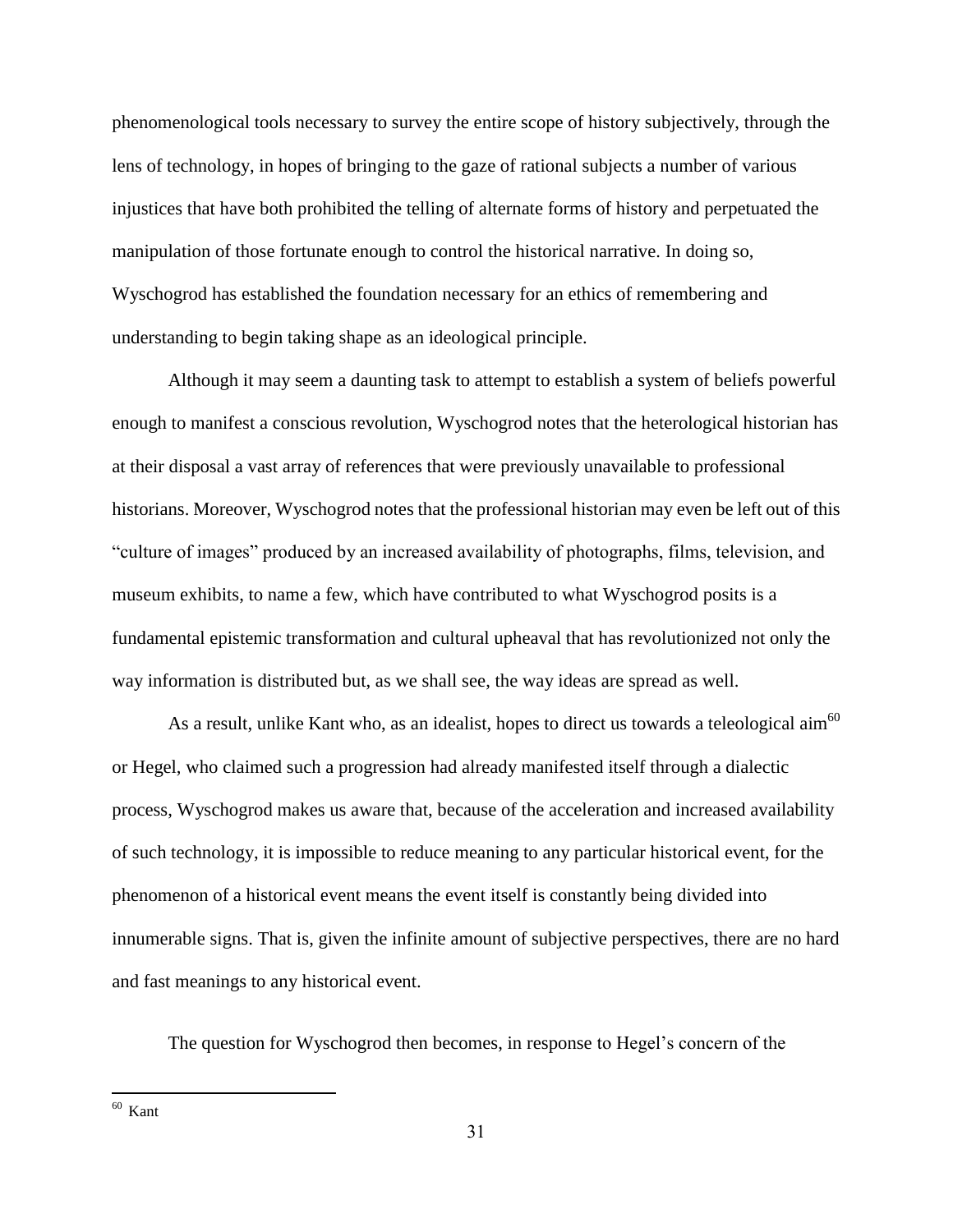historian instantiating the spirit of their respective culture on the culture of the others, how is the heterological historian to "speak the language of their time so that she may be understood… from within the cataclysm that cannot be pictured?"<sup>61</sup> Moving away from isolated incidents, Wyschogrod posits that in this new culture of images, large scale phenomena involving sizeable sums of people necessarily move past the written word and into an ocular realm where the events are ensnared in both still and moving images. Thus, Wyschogrod believes a new language is necessary to account for this advancement that would allow the heterological historian to "dis-figure [an] artifact, this photograph… that has been con-figured by the age of images so as to re-figure it within the non-space of ethics."<sup>62</sup> In doing so, the heterological historian would be able to point out the context dependent character of the past using contemporary language, and thus avoid imposing their own phenomenological perspective on the event in question.

Wyschogrod proceeds to note how, just as the heterological historian stations themselves within the cataclysm, so too does the culture of images create observations that cannot be overlooked. Wyschogrod claims that the historian is not simply a conduit for information, but rather an "eyewitness" that inserts themselves into events and "carries forward the work of naming and speaking in the name of the dead others."<sup>63</sup> Wyschogrod believes that, for the heterological historian, this is best accomplished through photography because, at its core, it is essentially a manufactured phenomenological tool that has enabled any given individual to concretize their respective experience by "taking notes" of everything in the world from every possible angle.

Through photography, we find Spirit unveiling itself through a self-revealing act of parousia, one which allows that which will never again be repeated, to be eternalized in the form of

<sup>&</sup>lt;sup>61</sup> Wyschogrod, xiii

 $62$  Wyschogrod, 71

 $63$  Wyschogrod, 76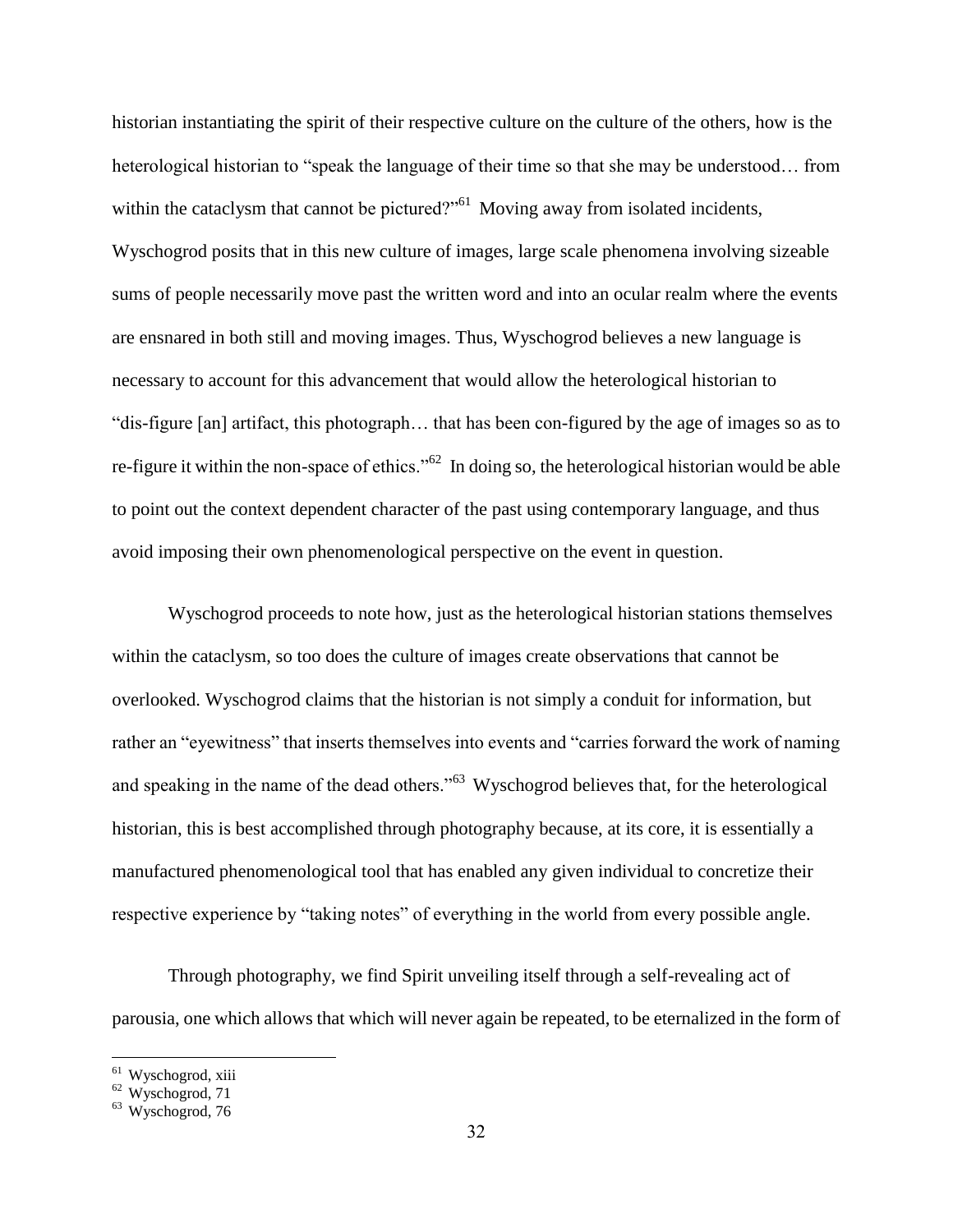"the absolute particular". Unlike times which proceeded the universalization of camera-ready devices, the historian is now able to have physical proof of events as perceived through the eyes and lenses of those who were not fortunate enough to write from the perspective of the victor's narrative. Because of this, Wyschogrod notes that the historian no longer names, describes, or analyzes an object; rather, the object names itself.

This act of a self-establishing unveiling serves as the foundation for the galvanization of narratives that allow the heterological historian to solidify the claim that, where the camera once stood, an event was as such; a phenomenological manipulation of tools that allows the heterological historian to capture a punctiform moment of space and time to affirm one's subjective experience.<sup>64</sup> Wyschogrod, citing Barthes, notes that these photographs serve as political and cultural statements, as well as artifacts that are subject to critique. Furthermore, this phenomenon emanates entirely from within the content of the picture itself, further substantiating the importance of establishing the narrative of events. Most importantly, this gives the ability to speak for oneself, a privilege that was taken away from the dead others.

As a result, Wyschogrod believes the real power of an image emanates from its ability to "destabilize" the viewer by wounding them with the most glaring element of an image that stands out the most. Wyschogrod notes that, due to the epistemic differences inherent in the phenomenological experience, different interpretations of this punctum will arise. What remains universal, however, is the fact that images delineate what is both visible and invisible, what was and what could have been. Most importantly is the fact that images remove any boundaries of localizability; that is, no longer are people simply "over there". They are now also in my living room, computer, or palm in El Paso, Texas, despite the fact that they may be physically located on

 $64$  Following a Benjaminian line of reasoning, the importance of the preponderance of camera-ready devices, particularly amongst those who initially could not afford them, should not be underestimated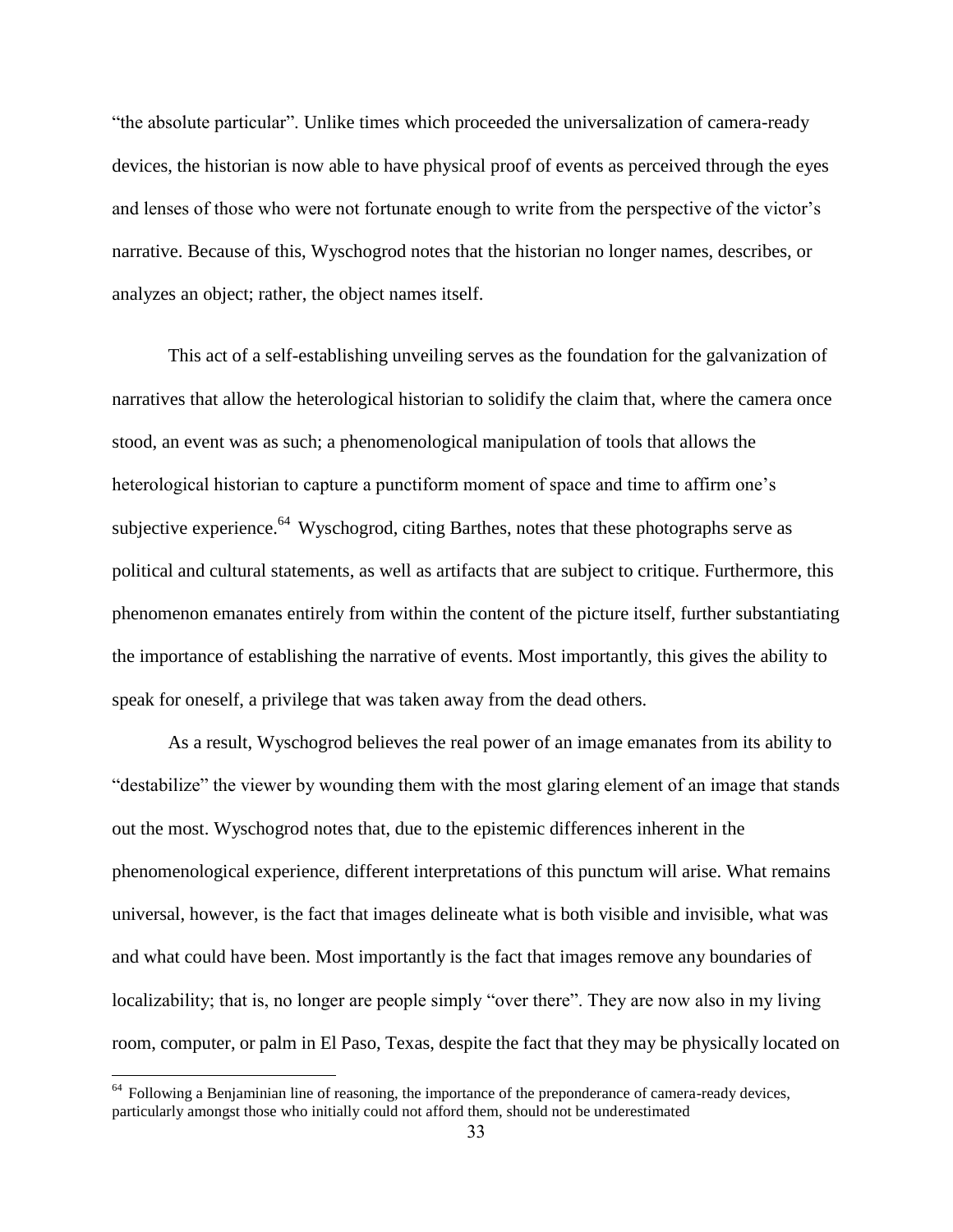the other side of the world.

# **2.7 Without a Face**

While the role thus defined by Wyschogrod amounts to an undoubtedly important task for the heterological historian, there remains a gaping hole that needs to filled, namely that of the role played by the others that are not yet dead. For if giving voice through images to those who were rendered voiceless by events of the past is praiseworthy, certainly giving voice to those who are still capable of being saved from future tragedies is even greater. Which is why it is important to expand Wyschogrod's original definition of the others to include those currently on the fringe in hopes of extending her theory in order to give voice to *all* victims that have been rendered voiceless, not just those that are dead and, in doing so, fulfilling Wyschogrod's desires of establishing and maintaining an institution such that people who were once voiceless will no longer be.

Much like Wyschogrod's original formulation of the heterological historian, this new historian uses any means available to them, whether it be to write, photograph, film, televise, and/or archive as a means to fulfill their promise to the dead others to tell the truth of the conditions which prevent them from satisfying even the basic levels of Maslow's hierarchy of needs. Instead of being consigned to playing the role of Kierkegaard's Knight of Infinite Faith, who, wish though he may, will never taste the sweetness of the princess's love, our future-oriented heterological historian will see the "necrophilia for the past"<sup>65</sup> re-imagined as a reciprocated mutual relationship of vivacity that will seek with sick passion to give birth to a future where the plight of the others is nothing more than a dark chapter in human history, filed next to The Crusades and The Holocaust; one which future subjects of history look back to with disgust and disdain as they wonder to themselves, "how did our ancestors ever allow such a thing to happen?" The concerted effort by

<sup>&</sup>lt;sup>65</sup> Wyschogrod, xi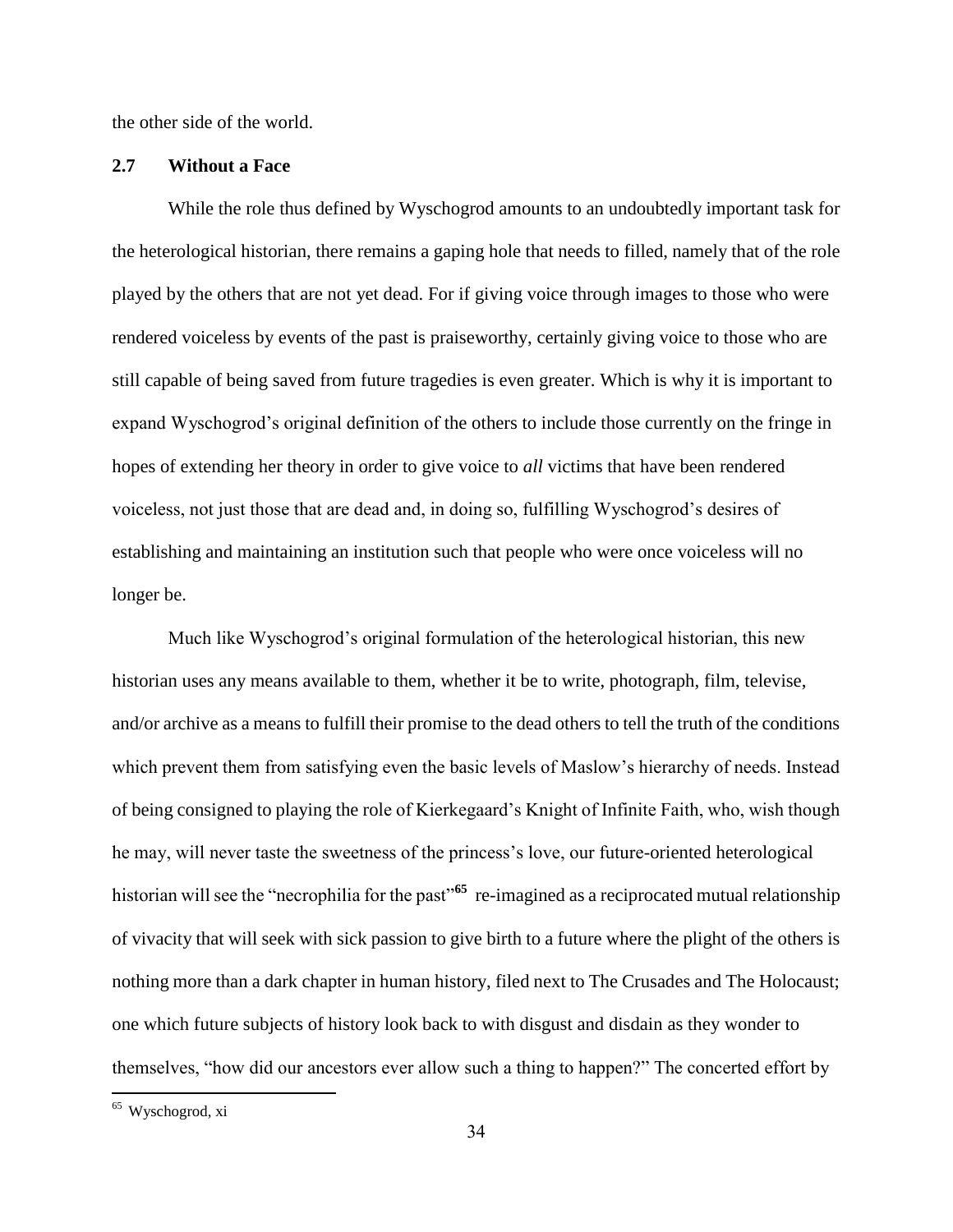the heterological historians, who will one day themselves be subjects of history, to give voice to the others is a crucial element in this expanded view of Wyschogrod's heterological historian, lest we fall victim to Nietzsche's belief that an excess of history serves to neuter the individual's motivation for action.

That said, maintaining Wyschogrod's understanding of the heterological historian is of utmost importance, as it undoubtedly serves as the basis for my expansion. Without the groundwork that she laid, it would be impossible to arrive at my conclusion. I am simply hoping to expand on Wyschogrod's initial definition to better accommodate the potential plight of *all* the others, in hopes of establishing a precautionary principle that *demands* individuals act in such a way that would prevent a future cataclysm.<sup>66</sup> Ideally, this modification will simultaneously allow the historian to traverse space and time and be concerned with not only the dead others of an irrevocable past, but the current and future subjects of history as well, who hope to avoid the state of nihil imposed on them by both the Cataclysm and the cowardly. Future subjects who, unlike Wyschogrod's spurned historian, are able to not only reciprocate the love of the brave who chose to stand by their side, but perpetuate it as well.

# **2.8 The Military Industry Got it Poppin' and Lockin' Looking For a Way to Justify he Wolfowitz Doctrine**

As far as the heterological historian is concerned, not only has history *not* come to an end, there is still plenty of work that needs to be done before the idea that is necessary to manifest constructive change can even enter the realm of consciousness, let alone the material realm. Of course, maintaining this view requires the adamant rejection of Fukuyama's assertion that history ever came to an end, an arbitrary claim that wreaks of cultural hegemony. More specifically, if Fukuyama is correct, and Western liberalism really has won, then the marginalization of the others

<sup>&</sup>lt;sup>66</sup> Russ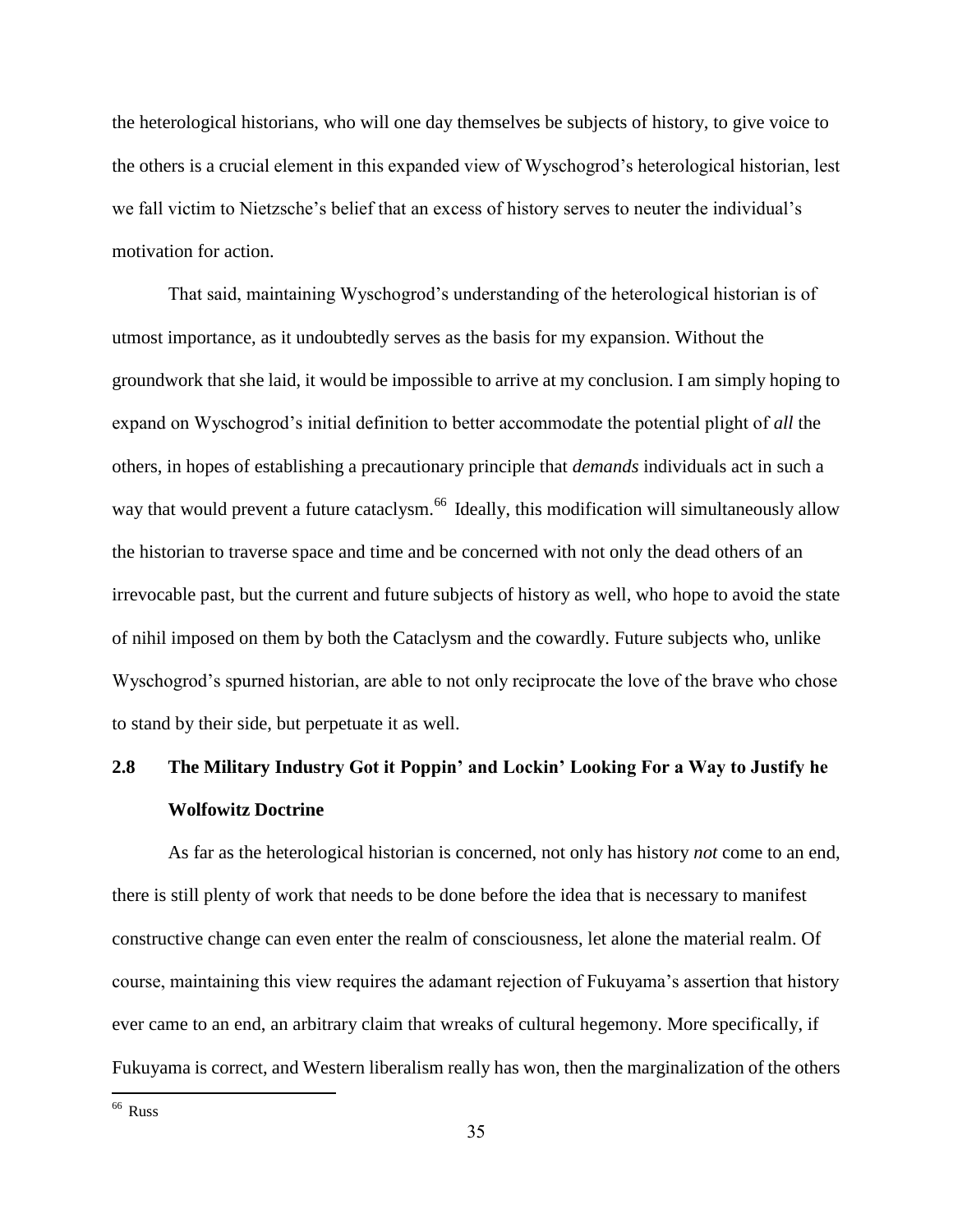will not only be allowed to continue, but essentially be accepted.

 Given Fukuyama's credentials, one would be hard pressed to argue against his understanding of the political and economic tide that swept across the world in recent history; thankfully, there is no need to question his understanding of either landscape. I do not seek to enter into a line by line deconstruction of *The End of History*; rather than concern myself with Fukuyama's theme at a technical level. I am interested in the philosophical kernel of his argument, for it is on a meta level where Fukuyama's stance seems to have its deepest flaws, which are summated as follows: True to Nietzsche's master-slave dialectic, Fukuyama, in attempting to defend Western liberalism, attests to the side of "liberalism" that only a privileged few are privy to enjoy.

This is most evident in response to his question of whether there are any contradictions left that cannot be resolved by Western liberalism and that would be resolved by "an alternate political-economic structure",  $67$  Fukuyama, in continuation of his above mentioned claim that "The triumph of the West, of the Western *idea*, is evident by the total exhaustion of viable systematic alternative to Western liberalism<sup>568</sup> claims that his concern is "not to answer exhaustively the challenges to liberalism promoted by every crackpot messiah around the world, but *only those that are embodied in important social or political forces and movements*, *and which are therefore part of world history* (emphasis mine)."<sup>69</sup>

In other words, in true Hegelian form, Fukuyama is concerned *solely* with those individuals who were fortunate enough to satisfy Hegel's absurd conditions for qualification into the unfolding of Spirit. Thus, in the dismissive nature typical of any victor's narrative, Fukuyama proceeds to briskly cast off the plight of the others in one fell swoop, relegating them to the realm

<sup>&</sup>lt;sup>67</sup> Fukuyama

<sup>68</sup> Fukuyama

<sup>69</sup> Fukuyama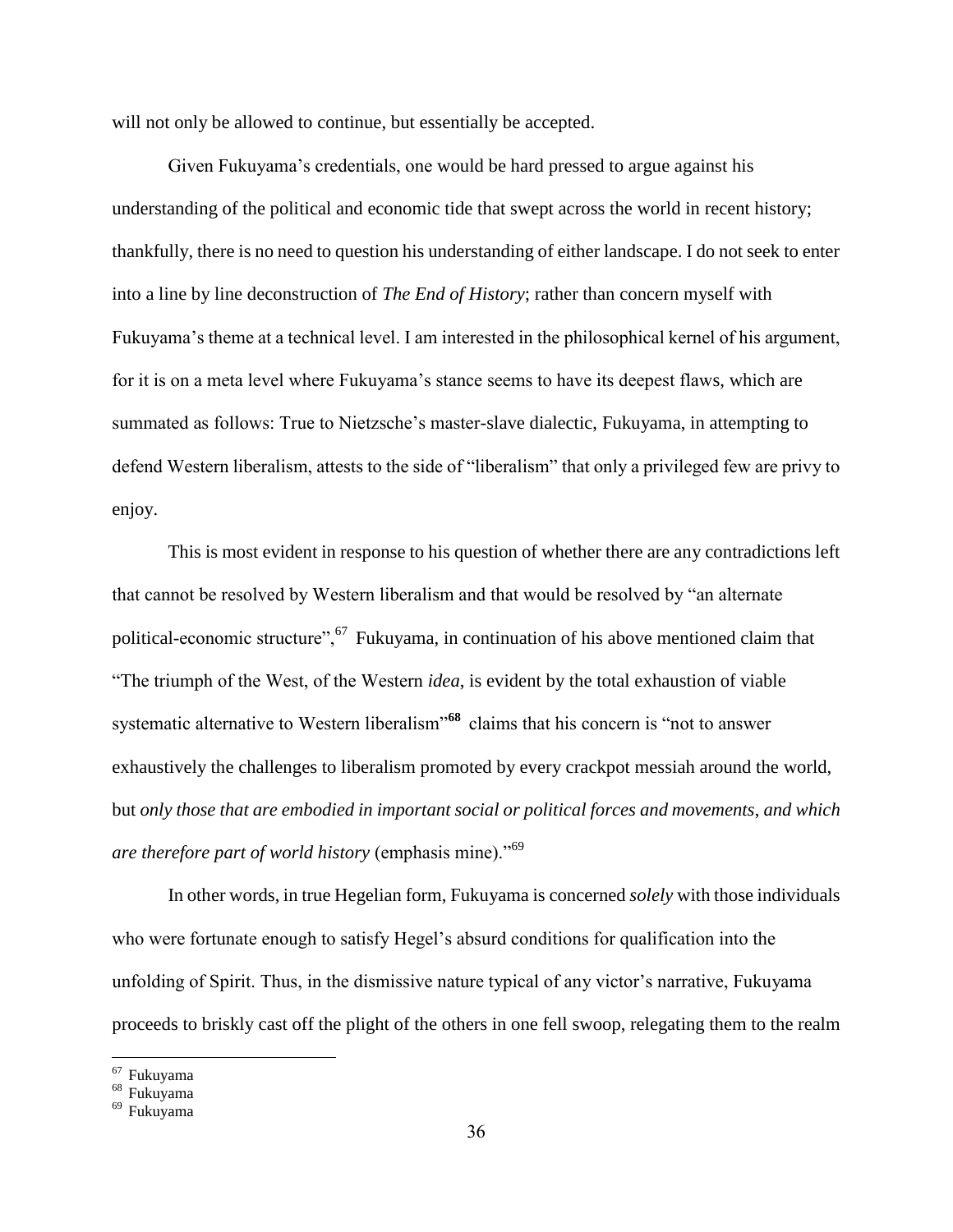of inconsequentiality solely for their lack of presence on the same scale as those "larger" and more "developed" states of the world "who after all account for the greater part of world politics."<sup>70</sup>

In attempting to establish "consumer culture" as the hallmark for Spirit's Absolute, Fukuyama proceeds to use the word "liberalism" in a *very* liberal manner; as if being able to buy a VCR is truly an indicator of freedom. By choosing to focus solely on the financial aspects of Western liberalism, not only is Fukuyama speaking to/from the fortunate side of something that is radically disproportionate across the "Westernized liberal world", income, he is completely ignoring the basic tenets that Western liberalism is supposed to propagate; freedom, equality, brotherhood, life liberty, and the pursuit of Happiness. When seen less subjectively, it is clear that Fukuyama's "Western liberalism" is nothing more than a euphemism for neo-liberalism. In other words, all the self-evident beauties entitled to the individual simply by fortune of birth, not by fortune of location of birth, as both Hegel and Fukuyama mistakenly believe, are not as important as all of the gadgets they can have if they can afford to buy into Fukuyama's version of Western liberalism.

 This so called victory that Fukuyama proclaims on behalf of Western liberalism is prima facie at best; when seen from the inverted perspective of the others, it is quite clear that Fukuyama is interested only in how "diverse contents", such as color televisions and rock music, have infiltrated the "peasant's markets."<sup>71</sup> This itemization essentially amounts to a written account of *The Kitchen Debate*, and in no way should this superficial notion of success imply that Spirit has manifested itself in its final form of government. When Fukuyama speaks of the exhaustion of competing theories, he himself is being extremely liberal to the promise neo-liberalism, has shown. For one, while the basic tenets of freedom and things of the like may

<sup>70</sup> Fukuyama

<sup>71</sup> Fukuyama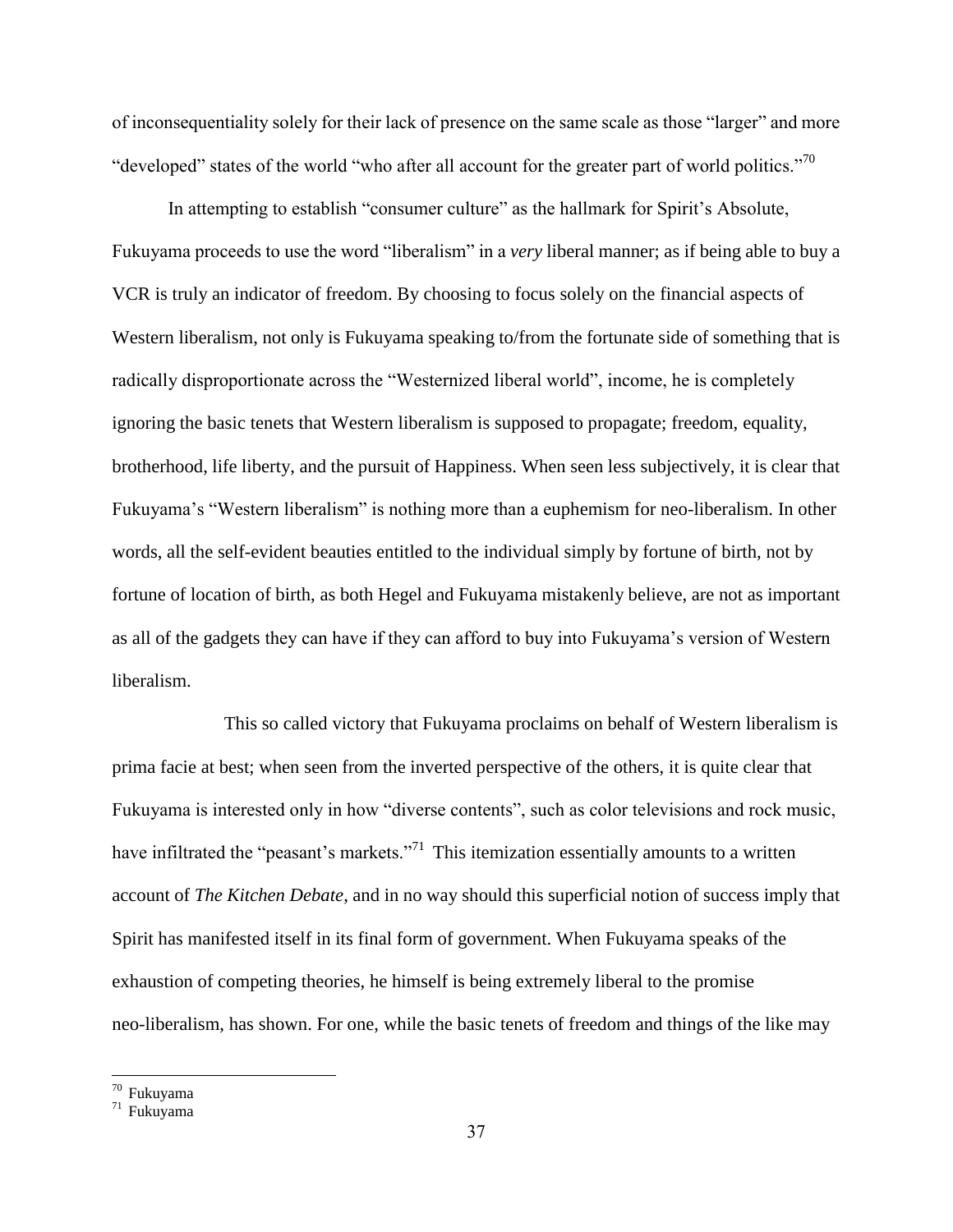initially be present, when the interest of power comes into play, history tells us that those in control would not hesitate to restrict said freedoms in order to maintain rule. Granted, to Fukuyama's credit, he does offer the caveat that

The state that emerges at the end of history is liberal insofar as it recognizes and protects through a system of law man's universal right to freedom, and democratic insofar as it exists only with the consent of the governed.<sup>72</sup>

As has been seen in the early part of  $21<sup>st</sup>$  century, however, the increase in heightened security in response to possible "terrorist threats" has resulted in the drastic reconfiguration of American civil liberties. Given that, it would appear as though there is in fact room for expansion in Western liberalism, namely that which restricts the ability to restrict Spirit's basic tenet, freedom, contrary to Fukuyama's initial claim.

It must then be taken into account that, as per Hegel, as long as there is a hindrance to Spirit, it will constantly be seeking to destroy these impediments through constant negation, and thus never be completely actualized. One need look no further than the events that illustrated the *Occupy Wall Street* movement in recent years to see this fact manifest in the physical realm. Despite the lack of opportunity for upward mobility faced by most citizens of the United States, the majority of Americans are clearly still on the winning side of the victor's narrative in regards to the technological goods Fukuyama trumpets as the hallmarks of Western liberalism's victory. The underlying concern, then, is that it takes more than a smart phone and rock music to instill a sense of justice. Given that, by claiming that the ability to buy into the luxuries afforded by Western liberalism is sufficient to proclaim victory against any competing theories, Fukuyama is clearly perpetuating the above mentioned critique of attempting to perpetuate the power structure that has enabled the so called victor to remain in control.

<sup>72</sup> Fukuyama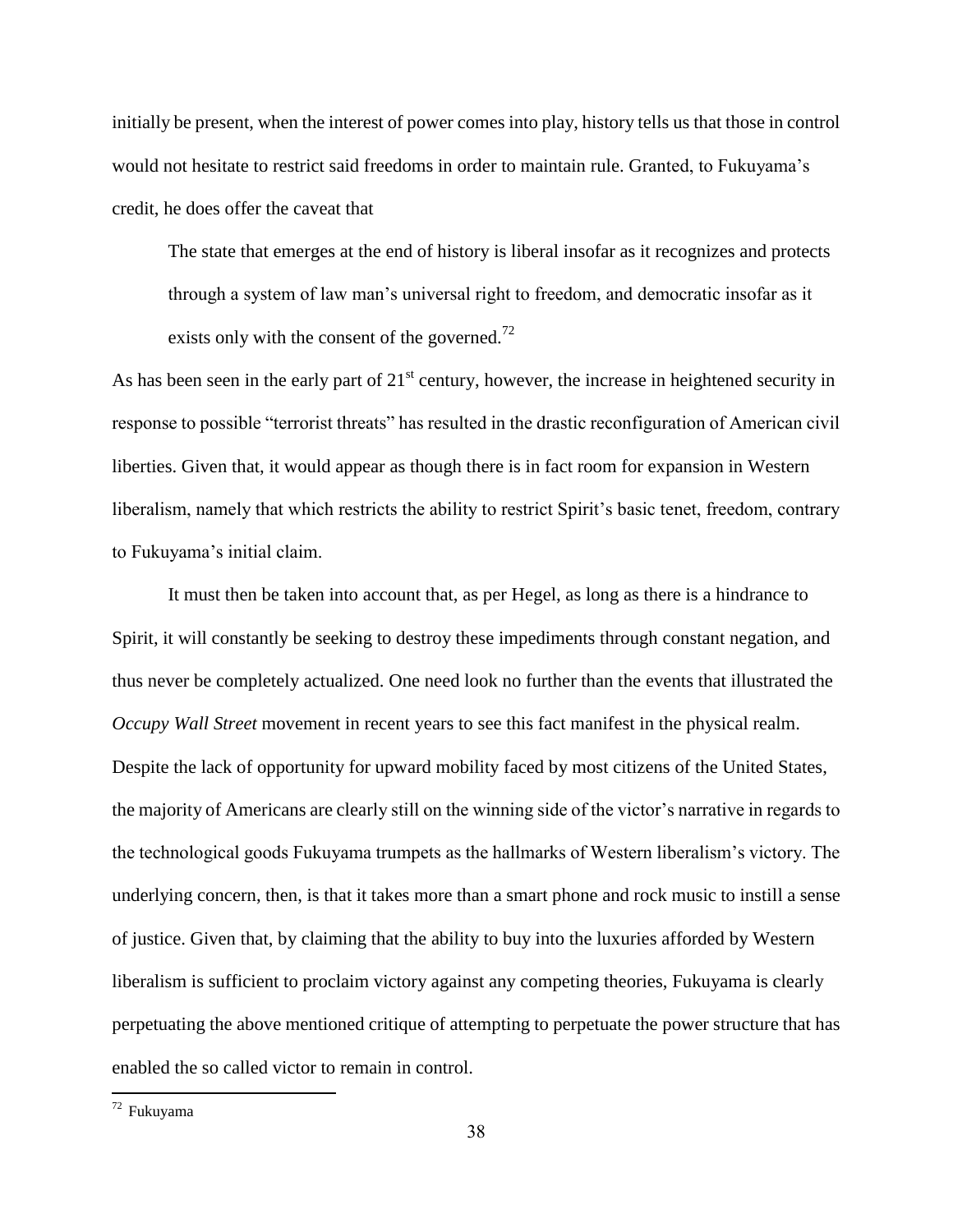In doing so, however, Fukuyama is falling victim to the majority Hegel's historiographical concerns. For one, given Fukuyama's social standing, particularly at the time of writing *The End of History?*,<sup>73</sup> it would be naïve to say he does not fit Hegel's description of an original historian. Furthermore, in attempting to establish the historical significance of the fall of the Berlin Wall on a global level, Fukuyama makes a sweeping assumption about the state of current affairs faced by various citizens of different countries, and as such, falls victim to reflexive universal historicizing. In addition, given the fact that Fukuyama is motivated by his neo-liberal agenda, he also falls victim to reflexive pragmatic universal historicizing. Moreover, having been made aware of the negation the others play to Hegel's dialectic, and the fact that Fukuyama not only makes no attempt to include them into *his* end of history, but goes so far as to explicitly state that they are of no concern to him, Fukuyama is simply passing a subjective fictional account of reality that is not based in facts, and as a result, falls victim to Hegel's least favored form of historicizing, reflexive critical historiography.

Most importantly, however, is the fact that not only is the Spirit of Fukuyama's neo-liberal culture hardly relatable to the majority of individuals, but in prematurely proclaiming victory for his notion of Western liberalism, Fukuyama is instantiating the Spirit of his own culture upon the accounts of *billions* of marginalized individuals the world over who do not share in the same spoils as someone afforded Fukuyama's position does, thus biasing his entire analyses.

None of Hegel's historiographical concerns burden the heterological historian, for as has been shown, rather than speak for the dead others and the others, the heterological historian has at their disposal the above mentioned framework to manipulate the information culture in such a way that avoids the instantiation of their Spirit on that of other past and current cultures. In proceeding

<sup>73</sup> At the time of writing *The End of* History, Fukuyama was the deputy director of the State Department's policy planning staff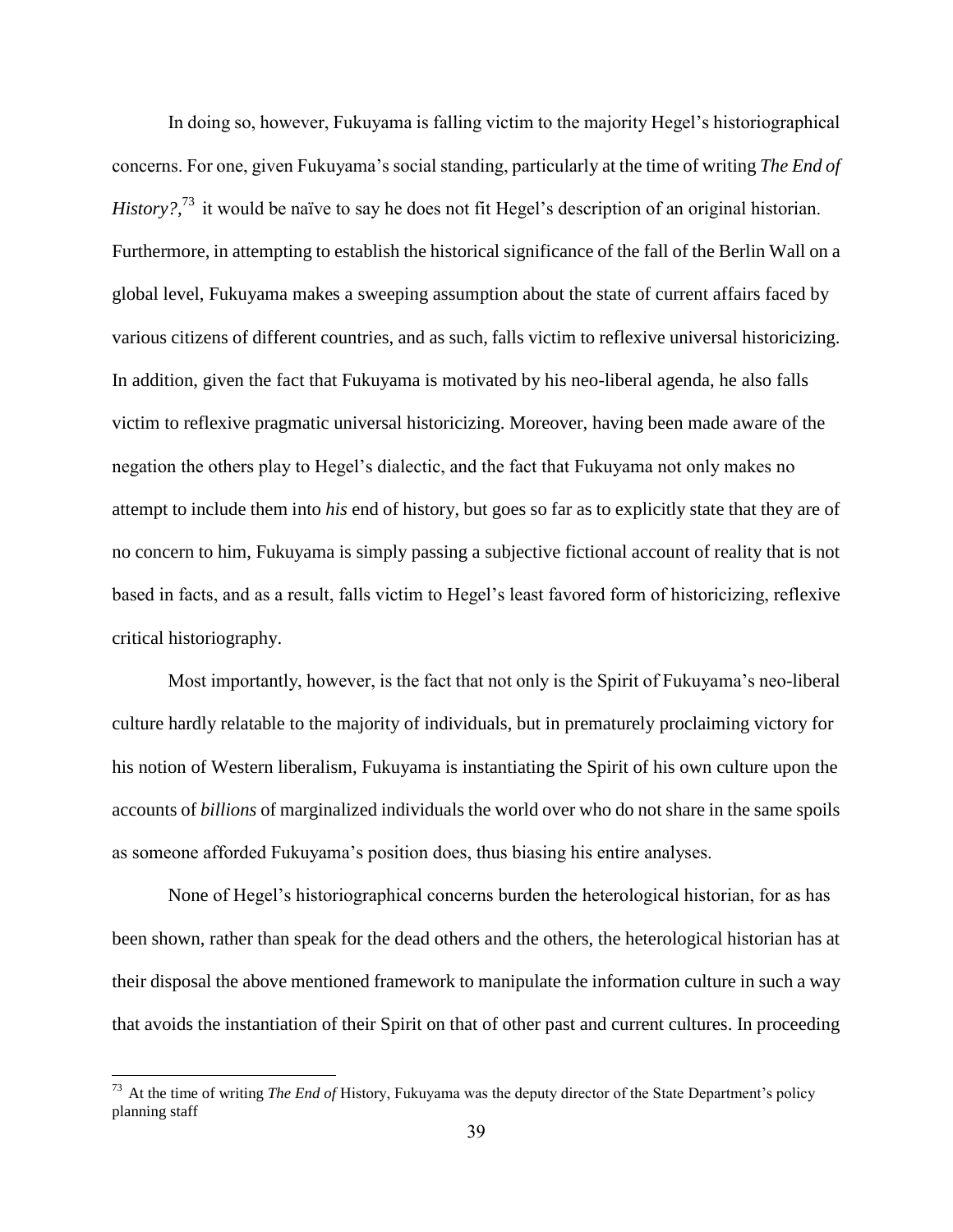phenomenologically through the non-space of ethics, the heterological historian is free to arrange themselves in a position where they can take seriously the subjective condition of any and every theoretical perspective, including Fukuyama's.

#### **2.9 Born as Ghosts**

 While the founding ideals established in the Battle of Jena are almost certainly not going to be advanced, that does not mean that they cannot be manipulated to fit into a better system of governance. As it stands, Fukuyama is simply molding abstract concepts to suit the needs of his own personal theory. These ideals of *liberty, equality, and fraternity,* to name a few, however, are less defined then we would like to think. Rather than instances, they are more like noble principles that have yet to be properly applied. As such, words like "freedom" and "autonomy" remain general terms that are yet to be truly defined, for we are still in the process of trying to flush them out. And this "flushing out", contrary to the belief that history has come to an end, can only be done through application.

Therefore, much like Wyschogrod's earlier critique of Hegel and in response to Fukuyama's previously posed question, there *does* seem to exist a contradiction to Spirit. Aside from the glaring contradiction posed by those left out of Spirit, we have in 2014 both the potential as well as the manifest content for a radical reevaluation of the concept of Western liberalism. With the steady increase of connectivity afforded by technology, it seems intuitive that the expansion and push towards a more universal community is inevitable, and thus, change to the system it operates within should be anticipated as well. As a result, we are left with no other option but to reject Fukuyama's thesis that, with the fall of the Berlin Wall and the rise of access to consumer culture, victory can be proclaimed for his version of Western liberalism.

#### **2.10 We Didn't Start The Fire**

40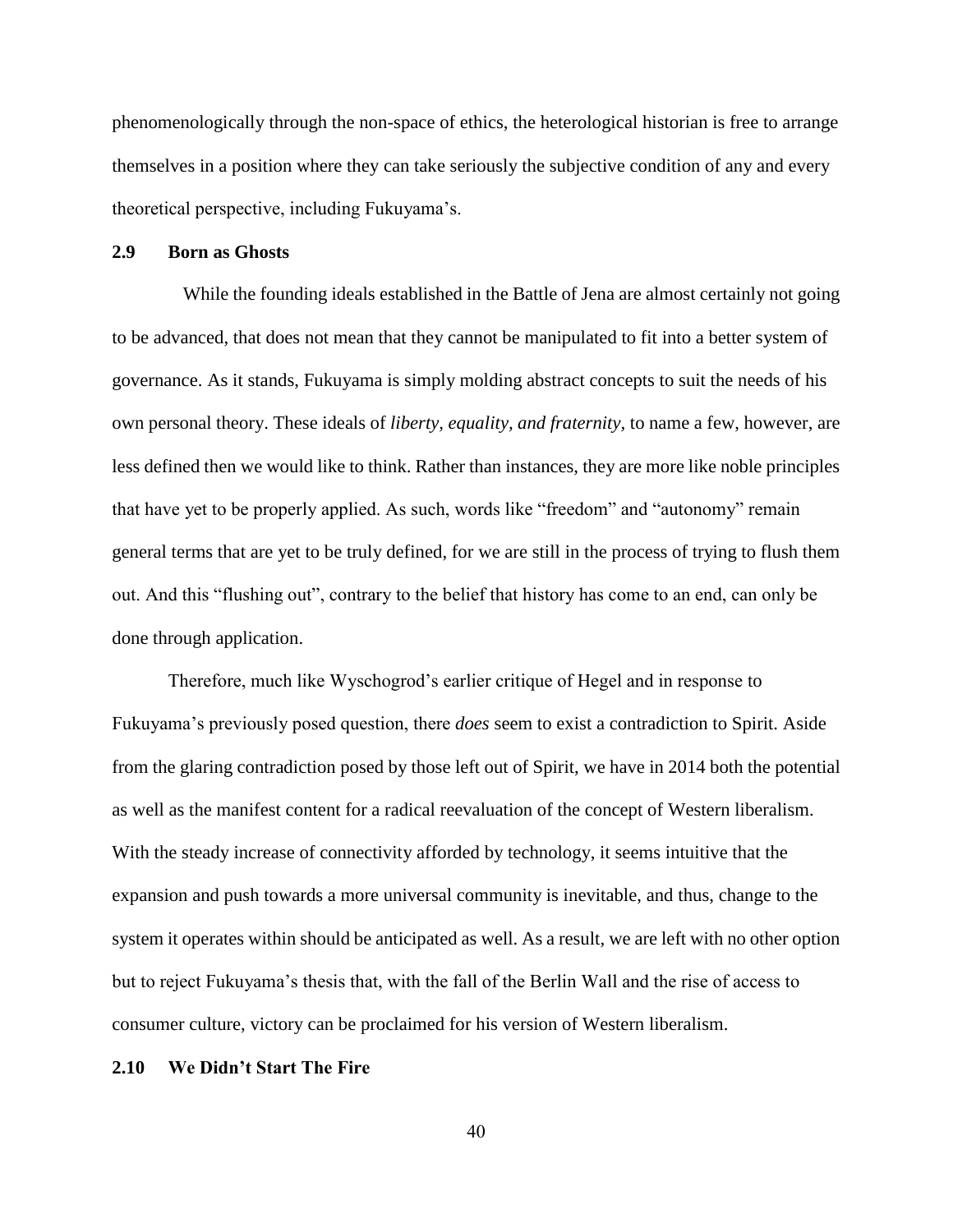To claim that one has been freed from the plight of the others simply because of their ability to afford material objects is a gross misunderstanding of, or complete ignorance towards, the statistically sound principle that correlation does not equal causation. This failure can be most readily seen through the lens of the cameras capturing grainy images of brutal crimes being committed during cases such as the Syrian Civil War, where footage of an alleged chemical attack was live streamed on the Internet for the world to see.<sup>74</sup>

Currently enmeshed in Hegel's slaughter bench, to say that a Syrian is living a better life simply because they have access to technology that enables them to live stream the death and destruction currently enshrouding them is a gross overstatement made from an uninformed position; a statement that does not so much signal a victory for Western liberalism as it does an affirmation of aesthetics. Although Fukuyama is wont to claim that the ability to have the technology in the first place is evidence of one's desire to partake in Western liberalism, the truth could more easily be that most people, as evident by Maslow's hierarchy of needs, are drawn to nice[r] things. Whether it be material, ideological, or just overall quality of living, why would anyone be content with substandard conditions when better options are readily available? While it could be argued that the hypothetical Syrian's desire for the phone is simply a result of their desire to film the horrific events they are currently enmeshed in in the hopes of drawing attention to their plight, in hopes of one day arriving at the Western liberalism Fukuyama triumphs as the end all, I do not believe that is Fukuyama's intent.

In Fukuyama's narrative, there is no such desire for nicer things, as the notion of a class struggle is an "issue that has actually been successfully resolved in the West."<sup>75</sup> In a convenient recounting of history, Fukuyama proceeds to offer an apologist take on contemporary society,

<sup>74</sup> Syrian Civil War

<sup>75</sup> Fukuyama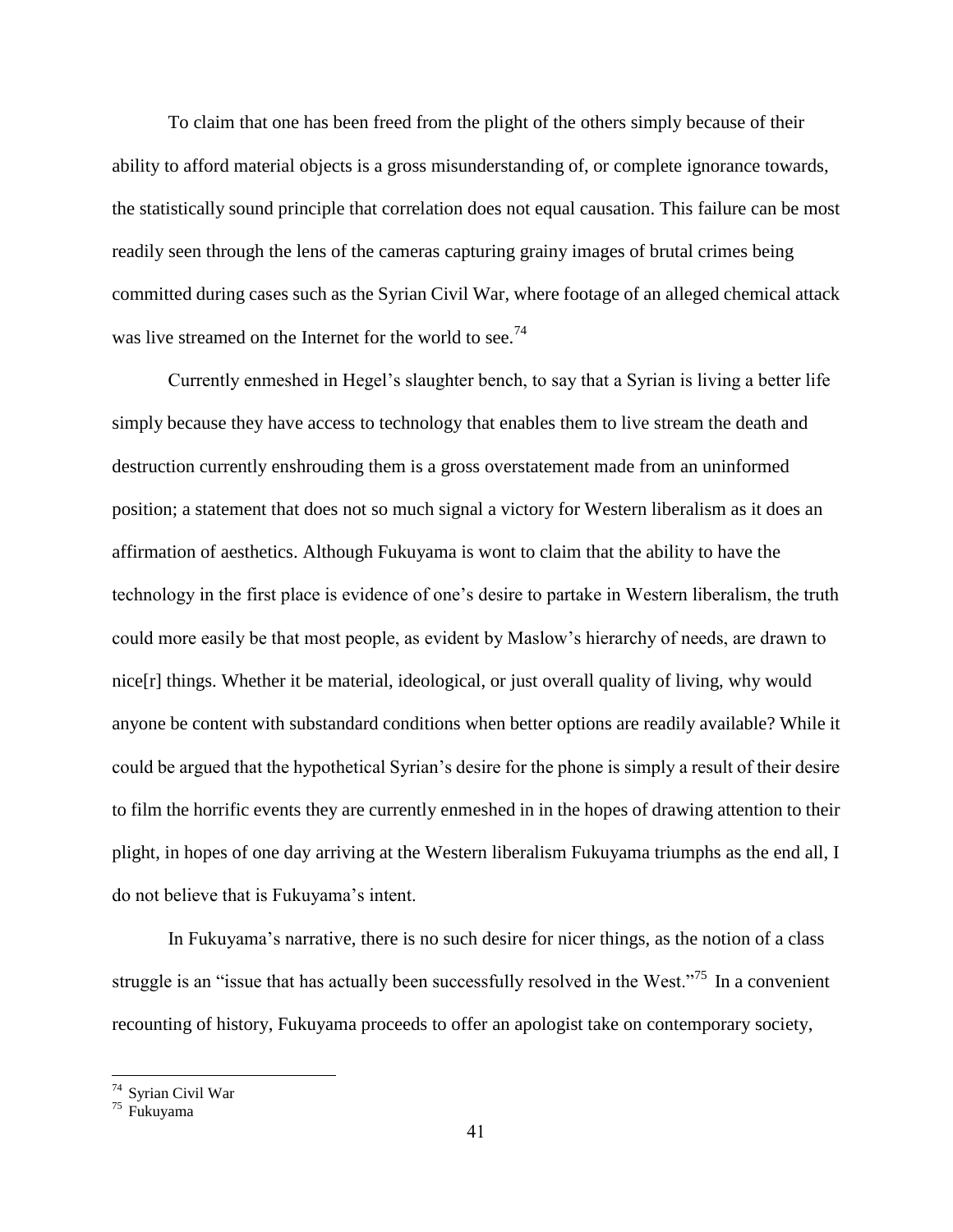noting that the income inequality that exists in American society is less a result of Western liberalism and more the byproduct of things such as the thought processes that manifested during the culmination of the slave era. In other words, for Fukuyama, the fact that minorities, namely Blacks in this instance, are disproportionately unaccounted for in terms of monetary equality has nothing to do with his euphemized notion of Western liberalism and everything to do with the belief structure of those who propagated the legacy of slavery and racism.

Never mind the idea that this view completely discounts the fact that most indigenous pre-slavery era Africans almost certainly never thought of a world where they would be brutally ripped away from their homeland, only to be shipped away thousands of miles to a foreign one where they would eventually be subjugated to some of the most inhumane conditions ever documented. Fukuyama's claim blatantly disregards the fact that most people do not have the same starting point to be able to buy into capitalism, let alone influence policy. If one is fortunate enough to be born into a position where their basic needs, per Maslow's hierarchy, are already met, ideally they already have the opportunity to be educated in this form of governance. Thus, they naturally have the advantage of manipulating the system in such a way that benefits their desires. What this amounts to, essentially, is Fukuyama backing away from the argument with his hands raised so as to say "Hey, do not blame me for the negative drawbacks of the Western liberalism, that is just the byproduct of ancient ways of thinking that are just now starting to manifest themselves."

This reasoning is reminiscent of manipulation tactics employed by English settlers in British India. In his article *Ethnographic Mapping and the Construction of The British Census in India*,<sup>76</sup> Kevin Hobson notes that in an attempt to control the indigenous population in British India, English settlers sought to exploit the religious beliefs of the Indian caste system. Hobson

<sup>76</sup> Britain and the Indian Caste System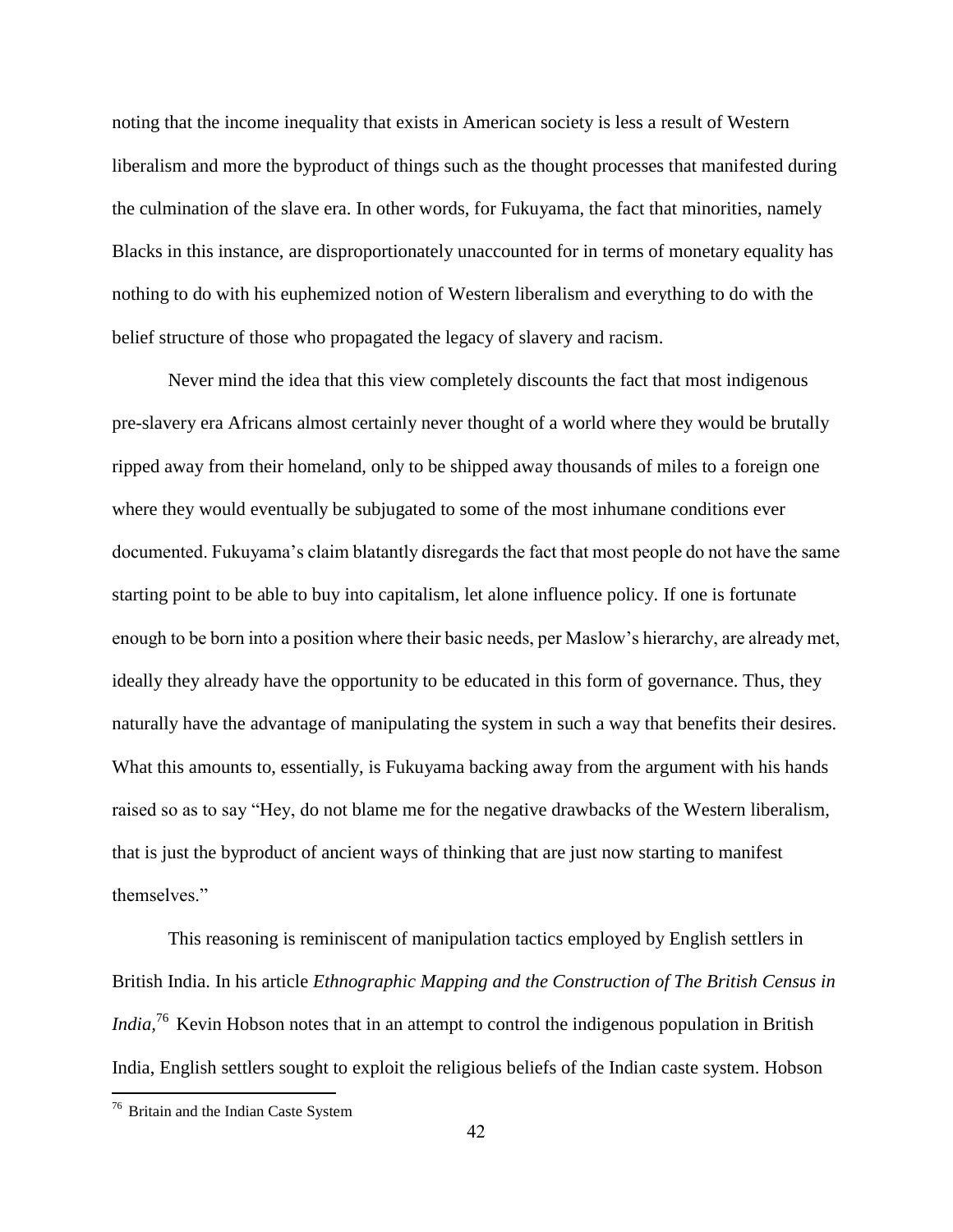notes that while the English originally viewed the caste system as a way for the ruling Brahmin class to remain in power, it actually existed on a different cosmological framework that sought not to measure one's worth by economic ranking, but rather the ability to regenerate on a higher plane of existence. Once the difference between the traditional English class system and the Indian caste system was discovered, however, it became easier for the British to manipulate in return for acquiescence.

For our purpose, we have the domineering narrative telling us that everything is ok; just keep plugging away in your role as one of the others, and who cares if you do not have as many *opportunities* as you would like, charge this new game console to your credit card and keep giving us money to further perpetuate the income inequality to the point where you will not even be able to afford the very products you make. If you work hard enough, one day, after you have managed to pay off your inflated mortgage, car note, and school loans, "Western liberalism" will allow you the opportunity to join the club of affluent individuals who have managed to come out ahead.

Furthermore, while Fukuyama seems content in offering fragmented examples of how Western liberalism has positively affected the lives of individuals, he conveniently fails to mention how it has negatively impacted them as well. For example, in relation to the consumption of goods, Fukuyama continues the Hegelian tradition of marginalizing Sub-Saharan Africa by opportunely failing to mention the plights of cultures such as the Congolese, who, dating as far back as the mid-19<sup>th</sup> century, have been brutally exploited for the minerals in their country for the sake of profit.<sup>77</sup> In regards to his Asian golden child, China, Fukuyama, through no fault of his own, at the time of writing *The End of History?* was unaware of the eventual suicide nets that would eventually be erected at the Chinese-based company Foxcon, a company that produces

<sup>77</sup> Conflict Minerals, Rebels, and Child Soldiers in Congo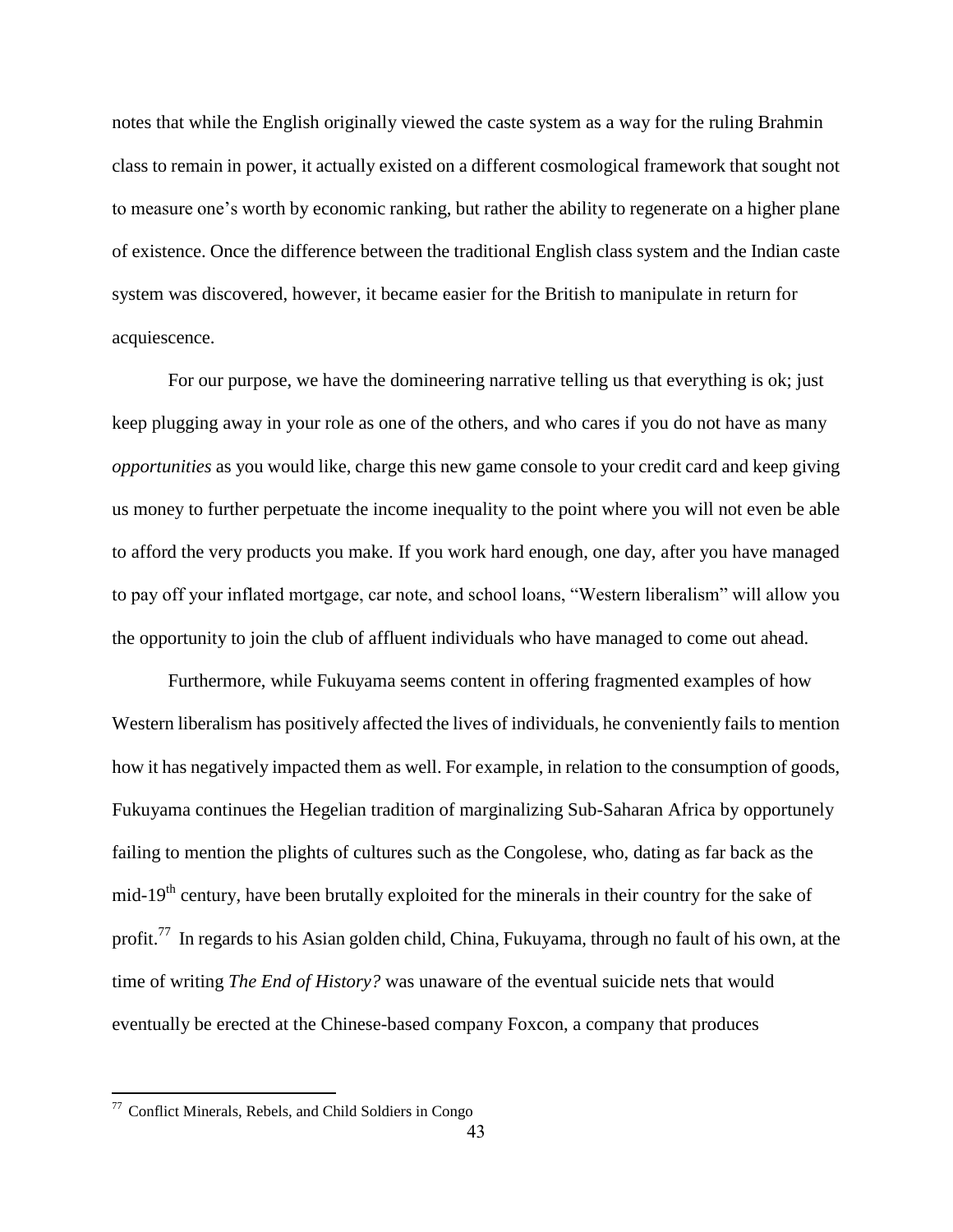technological goods through sweatshops.<sup>78</sup>

If Fukuyama is right, then the fact that workers, some of them children, are made to suffer is merely the process of Spirit manifesting itself in its ideal version of Western liberalism. *Surely* this cannot be the case. Seen through a Hegelian lens analyzing the benefits of "Western liberalism", however, it seems as though Fukuyama would be wont to say that incidents such as the amputation of an innocent Congolese's arm or the ending of an innocent Chinese person's life were *necessary* sacrifices that had to be made *solely* to promote the Absolute manifestation of Spirit as Western liberalism. Clearly this also cannot be the case.

As much as Fukuyama wants to establish the claims that history has come to an end and the principles of Western liberalism can no longer be expanded upon, there seems to be an excessive amount of negations left out of the grand scheme that still need to be accounted for. Although it "matters little what strange thoughts occur to people in Albania or Burkina Faso"**<sup>79</sup>** to Fukuyama, to the heterological historian, it matters plenty that anti-government protests are being held in Albania, a democratic nation, in regards to a lack of response to poverty and unemployment, $80$  or that aid consultants for a charity that was supposed to provide Burkina Faso, which is also a democratic country, with clean water were paid £1 million, while the residents received *nothing.*<sup>81</sup> If Fukuyama was truly "interested in what one could in some sense call the common ideological heritage of mankind", $82$  ideally he would understand that Mankind is a universal made up of individual parts, and that freedom, as dictated by Hegel, is the rational expression of the subjective will through the universal will. Furthermore, ideally Fukuyama would understand that while it is convenient for the rent seeking inherent in Western liberalism to simply marginalize the plight of

 $78$  The making of an iPhone

<sup>79</sup> Fukuyama

<sup>80</sup> Anti-government protests in Albania

 $81$  Aid consultants paid more than 1 million while charity gets nothing

<sup>82</sup> Fukuyama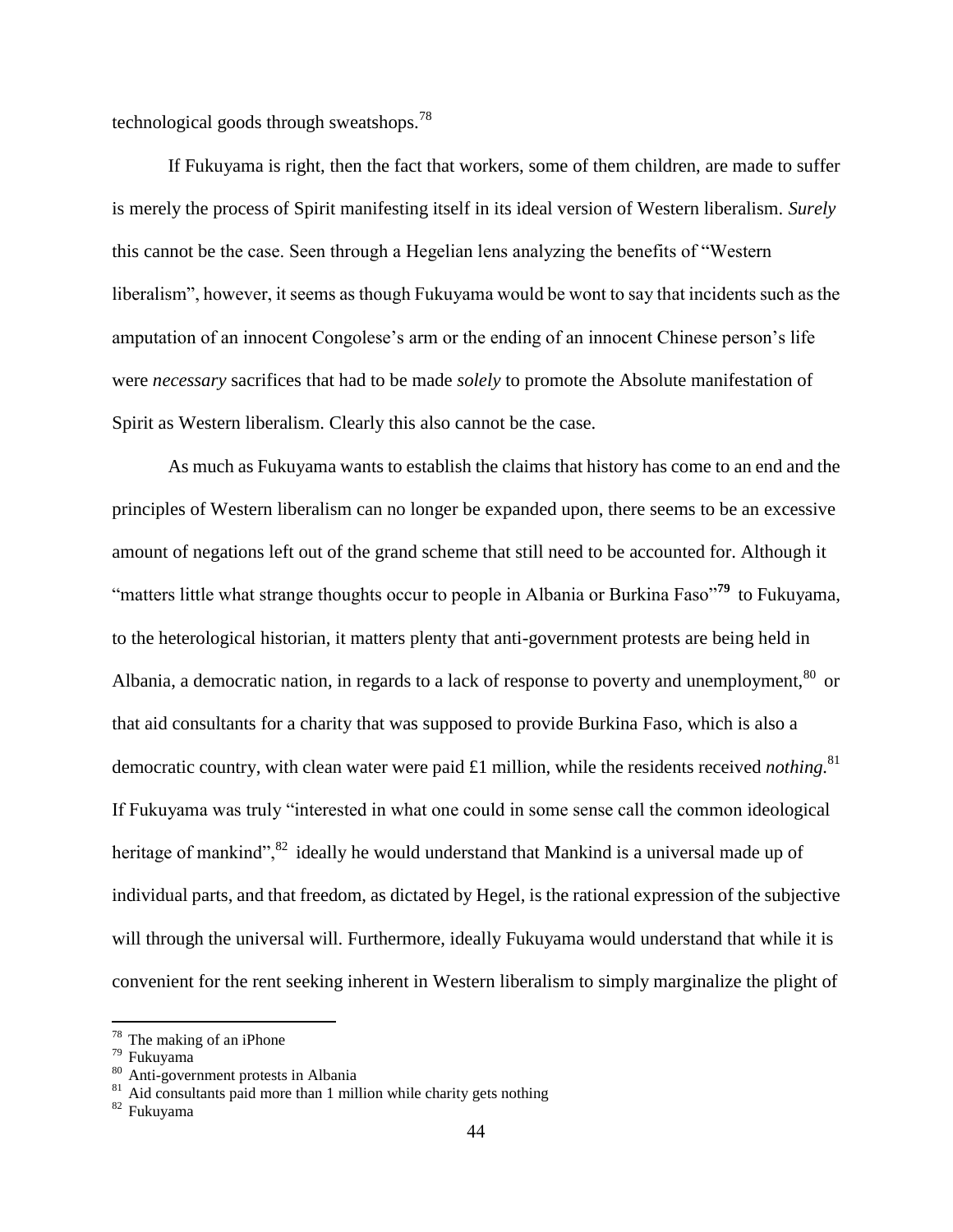the others for the sake of the "greater good", it is not convenient for those relegated to the annals of history.

As one sided as Fukuyama wants to make the argument, there is no Law of Excluded Middle in human affairs; by simply proclaiming victory for Western liberalism without taking into account the negative ramifications it may have on those not fortunate enough to be part of the upside of its manifestation, he is leaving out all the gray area that *needs* to be expanded upon to take into account those who are in fact left out by his interpretation of Hegel's philosophy of history. In that regard, Fukuyama is a unmistakably preemptive in stating that all viable systematic alternatives to Western liberalism have been exhausted, for while Marxism, as a practice, has consistently failed to be properly applied, as has been shown, the same could be said of Fukuyama's Western liberalism, as well.

#### **2.11 April 29, 1992 (Miami)**

In Fukuyama's defense, I completely grant Hegel's claim that the basic tenets of freedom were established during the Battle of Jena. After all, it is no coincidence that the principles seeking universal liberty, equality, and brotherhood were established in response to, and in the aftermath of, a revolution started by a group of *the others* who had long been subjected to the whims of the those in power. What I argue against is Fukuyama's belief that Hegel's dialectic concluded during the latter part of the  $20<sup>th</sup>$  century. For if this is the case, then Fukuyama is left with the following dilemma: if the argument that history has come to an end with the establishment of Western liberalism, which is predicated on the principles of the French Revolution, is to be accepted, then things like conflict minerals and sweatshops pose a direct negation to this claim. And until the suffering of *all* of the others, such as those exposed to dehumanizing conditions for the sole purpose of manufacturing the consumer goods Fukuyama posits as the hallmark for Western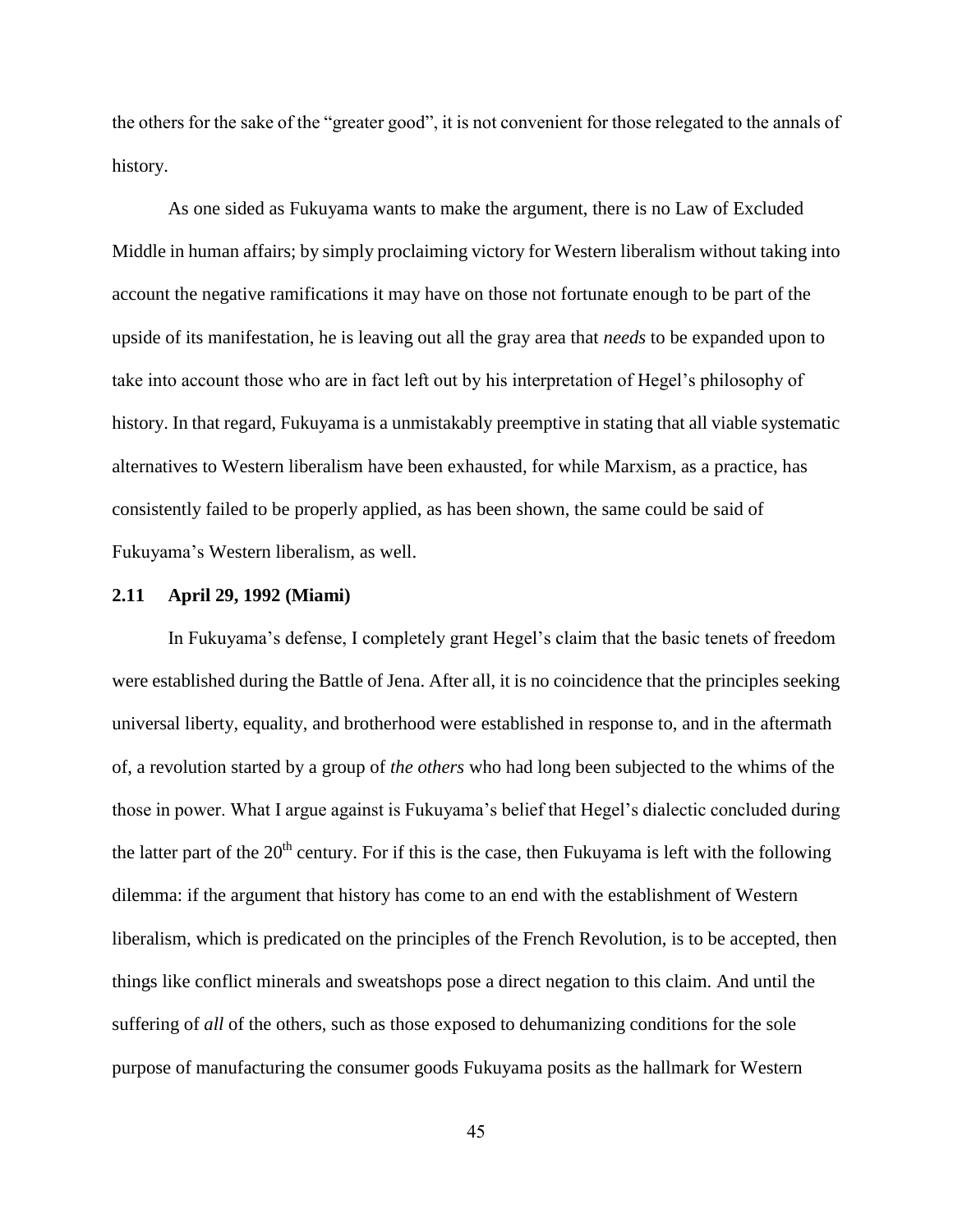liberalism's victory, is eradicated, then the claim that Western liberalism can no longer be expanded upon are baseless, for ideally, some alternative can be devised where sweatshop workers do not have to be exploited simply to enjoy the pleasures of technology.

Most damning for Fukuyama, however, is that in sermonizing from a unitary perspective that is far removed from the reality it attempts to manipulate, his account of Western liberalism modernizes Hegel's initial contradiction by running afoul of Spirit's quest for Absolute. That is, rather than simply negate only individuals who were not fortunate enough to be born in a temperate environment or subjective disposition, Fukuyama negates any and everyone who is starting from the lower rungs of Western liberalism.

Specifically, as shown in *Harder for Americans to Rise From Lower Rungs*, DeParle demonstrates the problem arises when not everyone is free to partake in Western liberalism at the same level as those who have more economic liberties are. As DeParle argues, given the depth of American poverty that leaves poor children starting from especially far behind, compounded with the premium placed on higher education by American employers and the tendency for children to follow their parents educational trajectory, having an uneven starting line dictates that people coming from a background of less schooling are subject to an especially difficult path towards upward mobility.**<sup>83</sup>**

Furthermore, DeParle affirms that since higher educated individuals tend to be higher earners, an added premium is placed on the ability to come from an educated and affluent background, as ideally one would have the added bonus of having access to better schooling. To further convey this urgency of this point, DeParle quotes the president of the Russell Sage Foundation as saying: "Upper-income families can invest more in their children's education and

<sup>83</sup> DeParle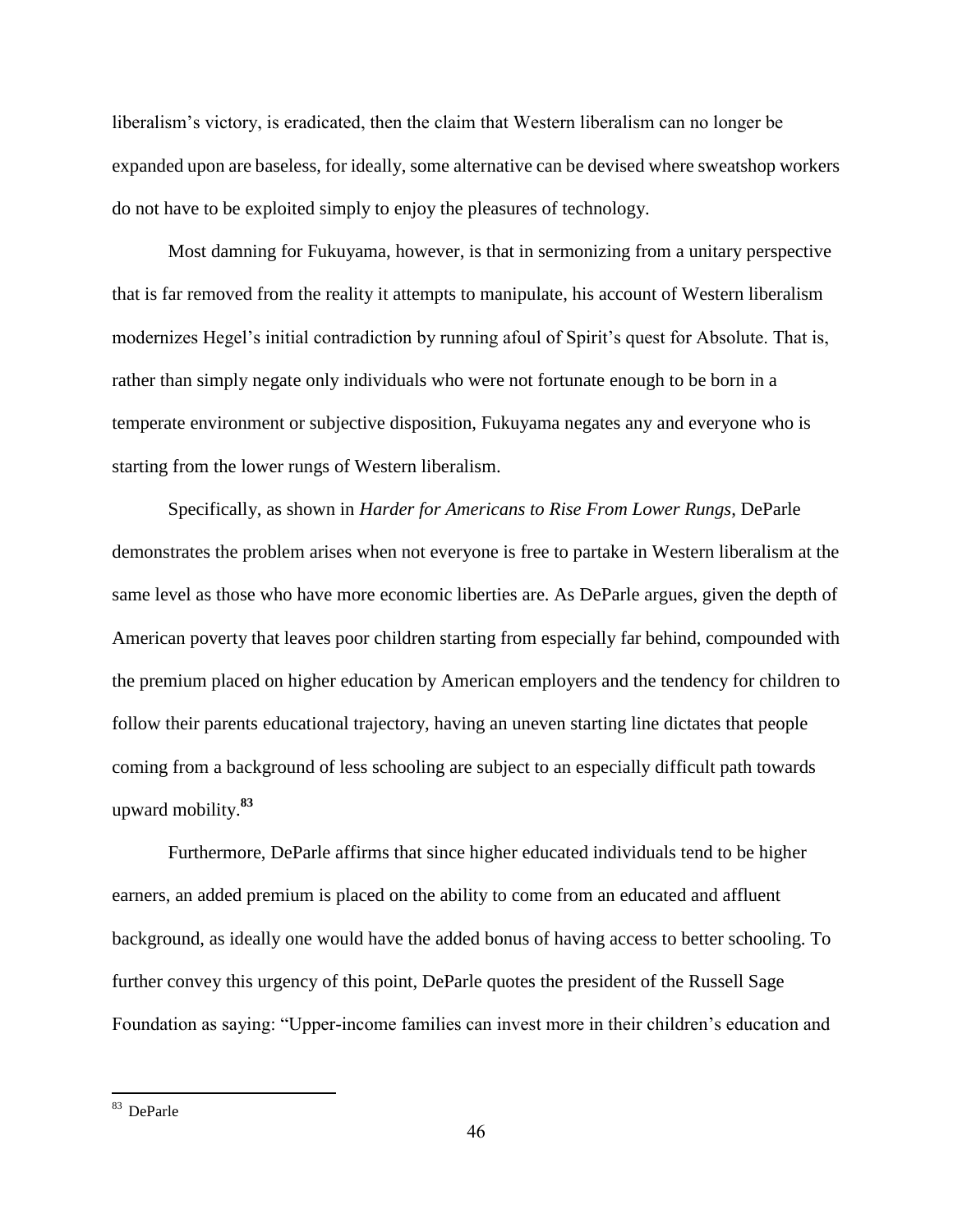they may have a better understanding of what it takes to get a good education."<sup>84</sup> For the others who do not have access to the same starting as their wealthy counterparts, it would appear then that they will be in a perpetual state of "catch-up".

Seeing as to how the nature of Spirit is to manifest at the end of history as Absolute, and the essence of Absolute is perfection, however, the establishment of history's end point *demands* that there no longer be any flaws that serve as negation. As has been shown, there is still room for the final tenets of Western liberalism to be expanded upon, ideally in a way that would enable those who do not have as many economic or political liberties to advance, contrary to Fukuyama's thesis. Inversely, if the progress of Spirit is measured by the level of freedom inherent in the nation, it would seem shortsighted to accept Fukuyama's notion of Western liberalism as the end all if there is still room for those who are fortunate enough to be in power to build a fort of protection that allows them to be "more free" than those who are not in power. That being the case, how can we have already arrived at the final form of government if we are still trying to perfect the one we are at? While Fukuyama's position is based on the fact that the fall of the Berlin Wall signals the decisive end of history, I believe it is preemptive at best. If the more recent forms of the National Defense Authorization Act, which conveniently passed measures that prohibited some of the very actions from the *Occupy* movement,<sup>85</sup> teaches us anything, it is that even in the nation that is the purported harbinger of freedom, the notion of liberalism can easily be manipulated to satisfy intrinsic desires under the guise of supposed protection from intangible threats. This manipulation of power, of course, originates from the top, as very few people seldom volunteer to have their freedoms taken away. Most damning of all is that as a result of this constriction in liberties, the nation that is supposed to be the harbinger of Western liberalism has

<sup>84</sup> DeParle

<sup>85</sup> 2013 NDAA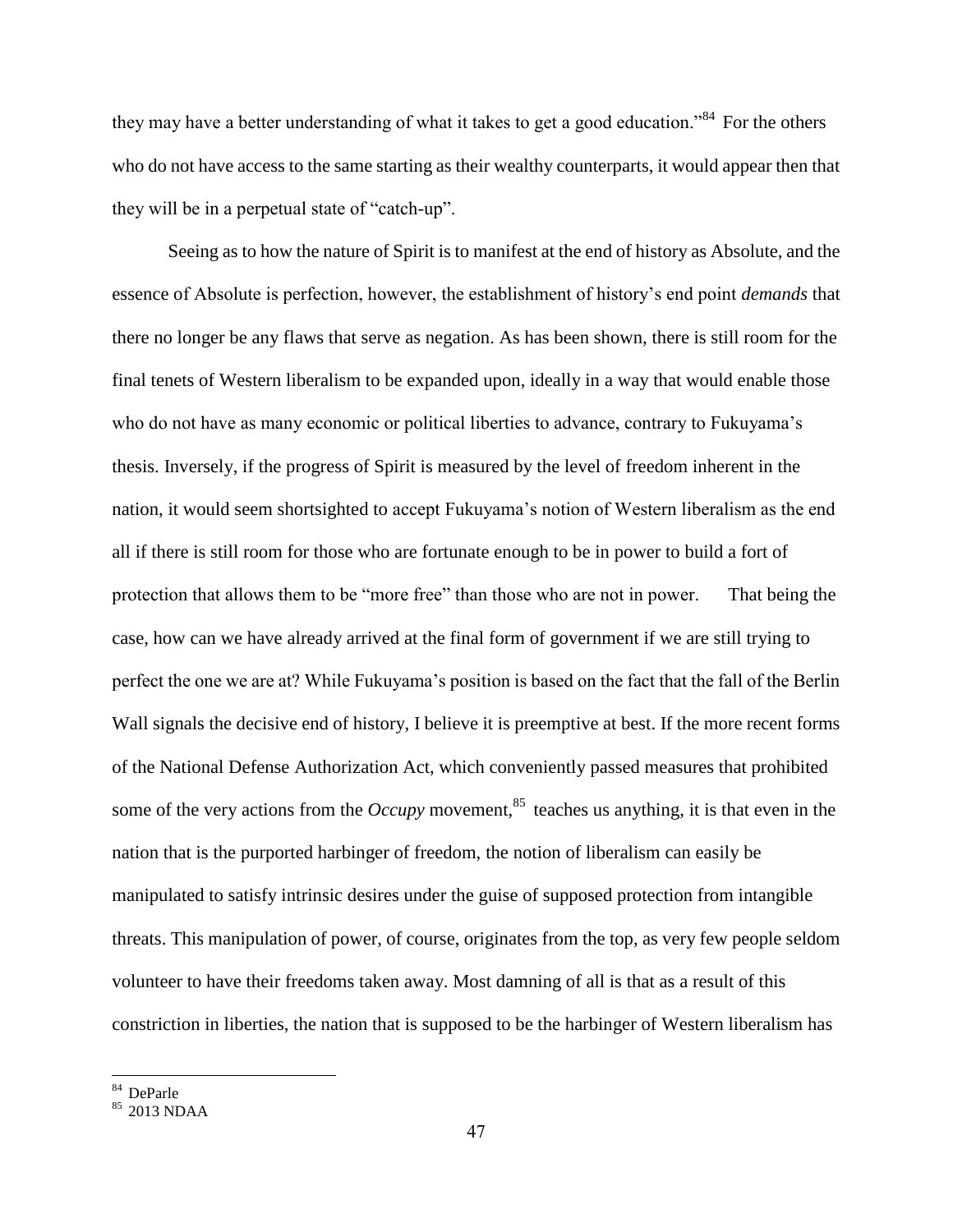further erected walls that serve to attempt to confine Spirit's actualization towards freedom. These are all *very* real issues that no level of aesthetics will ever be able to mask, and if Hegel's conception of Spirit is to be believed, then it is only a matter of time before the thought of "something better" enters the realm of consciousness.

As has been shown, the foundation for the thought of something better to be built upon has already been laid by Wyschogrod's heterological historian. In response to the increased access of to the information culture, Wyschogrod argues that Spirit no longer needs to manifest through Hegel's slaughter bench. Rather, Wyschogrod posits that Spirit can unveil in ways productive to a community united in hope by way of emphatic connections established through art. As alluded to earlier, however, Wyschogrod feels as though Spirit is currently in a state where it is unable to transcend images, for it is stuck in the very essence of what images are, a punctiform of time. Regardless, Wyschogrod does not believe Spirit is confined entirely to this state of stasis, as Spirit is capable of embracing infinitely many new perspectives. It is incumbent, then, on the heterological historian to manipulate the information culture in such a way that allows them to "see with the eye of the concept",  $86$  in hopes of "fathom[ing] the cunning of reason"  $87$  in a more conducive manner than Hegel's slaughter bench. After all, if the point of historiography is to provide the ocular tools by which to view the stream of past events, the intention would be to provide the platform from which human history, as the ultimate quest for freedom, can ultimately manifest as the Absolute.

<sup>86</sup> Wyschogrod, 116

 $87$  Wyschogrod, 116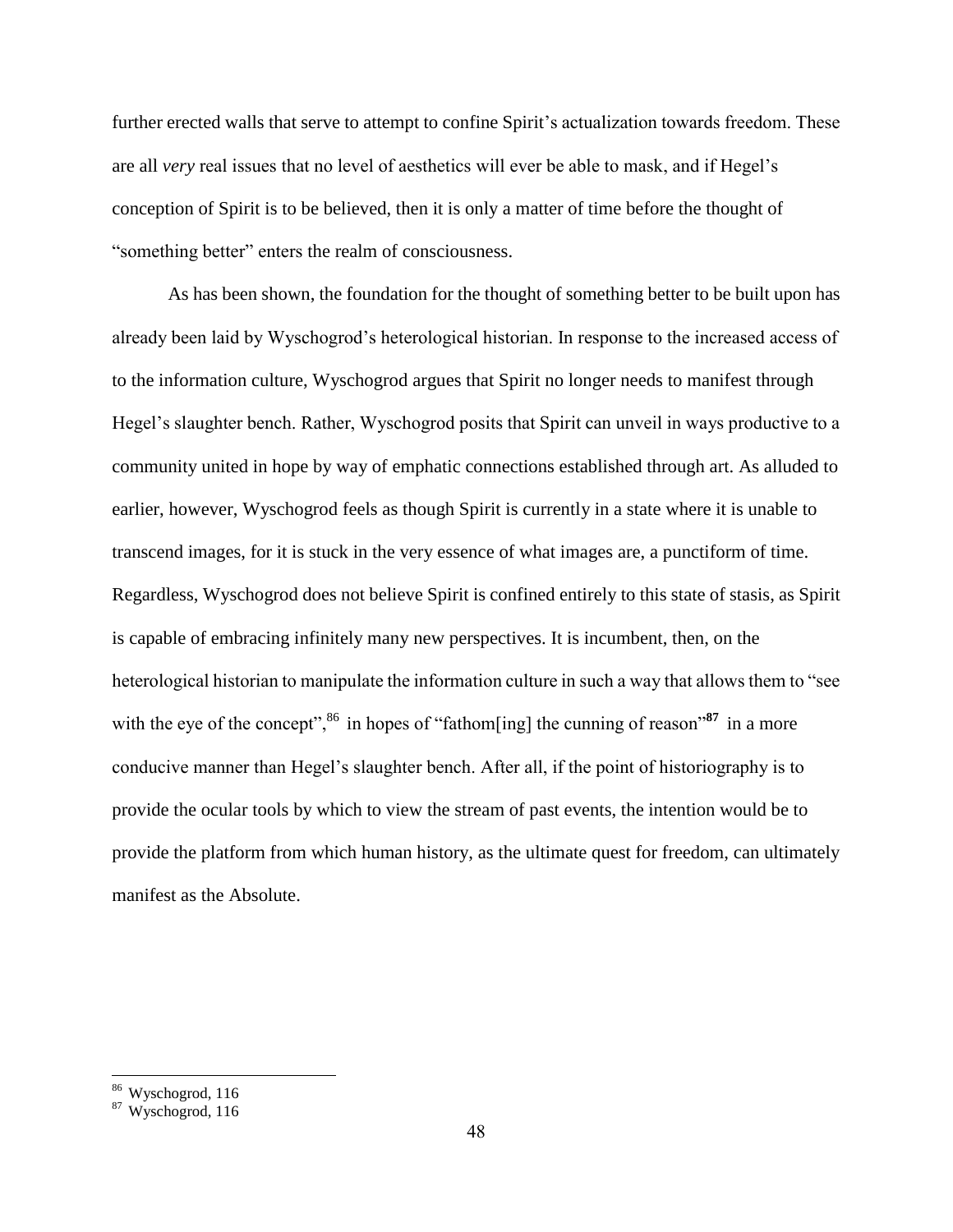# **Chapter 3: Art And Responsibility**

# **3.1 I Against I**

Thus far, my focus has primarily been on referring to the "others" in my different accounts of history as an ethereal amalgamation of varying collectives of marginalized people who are so beyond the realm of sayability that they have simply been consigned the title of voiceless, dead others. While it is easy to simply label those who are perceived to be the victims of histories domineering historical narratives for the sake of brevity or convenience, it is the fundamental task of the heterological historian to sort through the piles of dead others in order to give face to all those who were and are rendered voiceless. In order to do so, I turn to Heidegger to arrive at a working definition of what it means to be a 'Being' in the world, whether past, present, or future, dead other or otherwise, in the form of Heidegger's *Dasein*.

According to Heidegger, Dasein is an entity which "gets its character from what is inquired about—namely being."<sup>88</sup> More specifically, Heidegger posits that Dasein, unlike any other entities defined by scientific discourse, is that very being which is "ontically distinguished by the fact that, in its very Being, that Being is an issue for it.<sup>89</sup> In regards to its characteristics, Heidegger claims that Dasein is that Being which always understands itself in terms of its existence. Heidegger claims that this existence is essentially a possibility of itself, faced with the decision of whether to be or not to be itself in its own way of being in the world. Heidegger affirms that Dasein has chosen its own possibilities, has had those possibilities given to it, or simply grew up in them, which is what Heidegger means when he talks about *Geworfeneit*, or "throwness". Heidegger asserts that the individual Dasein is responsible for its existence, either by affirmation or neglect, which he differentiates with the concepts of authenticity and inauthenticity.

<sup>88</sup> Heidegger, Martin PG 30

<sup>89</sup> Heidegger, Martin PG 32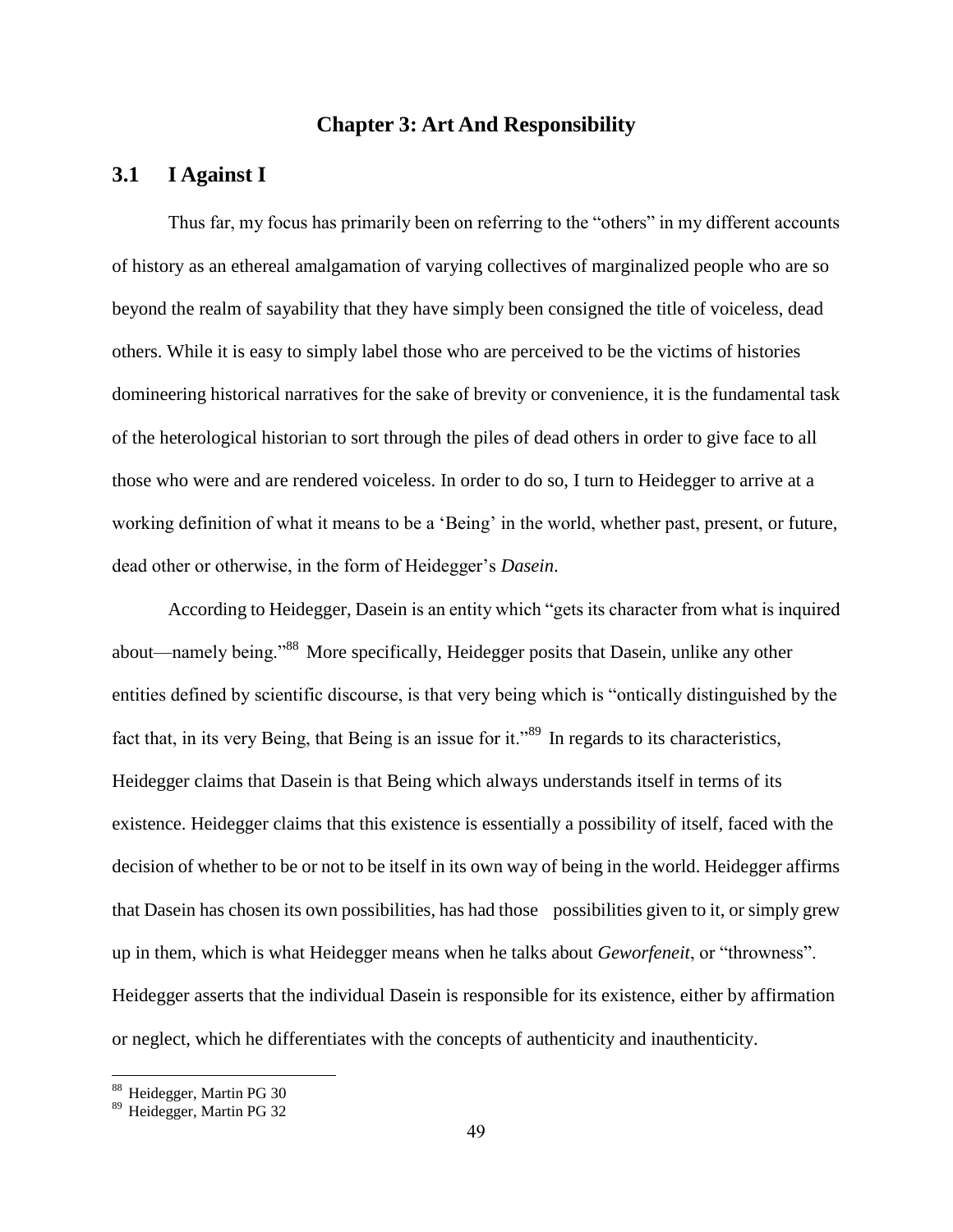Furthermore, Heidegger notes that authenticity and inauthenticity are both ways in which Dasein's Being takes on a definite character, and that this character is defined through the structures of Being-in-the-world.<sup>90</sup> Additionally, Heidegger is firm in his belief that existence is only straightened out through existing.

Given those ethical and ontological challenges, in order to first understand what it means to live an idealized life, one must first understand what it means to be a singular entity in the world such as a Dasein; that is, that sort of being that is responsible for taking responsibility for the choices which confront it, either by acceptance or neglect. For Heidegger, the possibility to lead authentic life is an individual matter; one can either choose to accept that their decisions and projects are their very own, or neglect to raise questions about their life's choices. This is a challenge Wyschogrod's heterological historian gladly accepts.

Furthermore, by using Heidegger's analytic of Dasein, we can embark upon the messy work that is necessary to attain a level of understanding that would enable one to commence the sort of individualizing projects that gives meaning to one's life. It is only from understanding these sorts of existential projects, according to Heidegger, that we are able to get possibility structures for ourselves from life. For my thesis, commencing in this way means that we learn how to look at things in a different manner, a manner that enables us to embark upon the path of figuring things out subjectively by beginning to understand the varying degrees of impact these projects have on our life. Once one begins to think in this relatively "authentic" manner, more possibilities begin to present themselves, to the point where one can begin to see the horizon of their possibility structures. This, in turn, allows one to envision what it is they can genuinely and authentically be in life, and thus begin to put in the work necessary to hopefully complete their given projects.

In order to truly understand what this entails, however, one must first come to terms with

<sup>&</sup>lt;sup>90</sup> Moran, Demot PG 260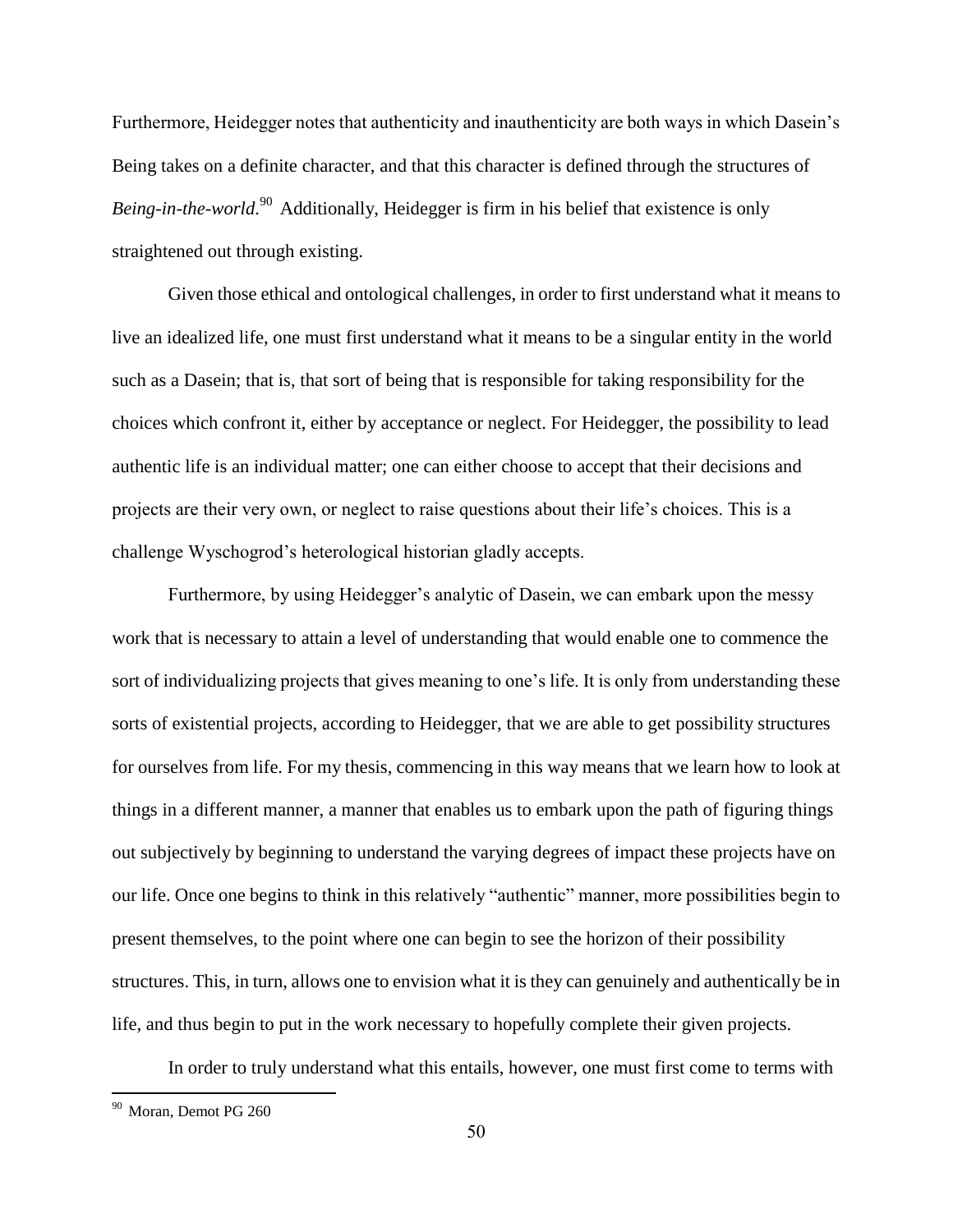their own-most possibility structure, that is, the possibility of no more possibilities. Heidegger presents this as becoming aware of the finitude of one's existence that entails understanding that one's own death is inevitable, unknowable, and unpredictable. This is an event which, according to Heidegger, must be experienced phenomenologically, and that until one understands this assertion, one will not be able to live a truly authentic life. Once one comes to terms with the fact that not only can one never truly understand the actuality of death until one actually dies, and that no one is ever going to die for them, can someone then be in the position to understand or "own" death as their own-most possibility structure and start to make their "own" decisions based on this newfound horizon of possibilities. Understanding the definitive role that one's own death plays in figuring out their own possibility structures and the decisions related to them, then, serves as the determining factor in the structuring of our possibility horizons.

Unfortunately, it is in the nature of being one of the dead others, a victim of the cataclysm, to have their own-most possibilities stripped away from their horizon of possibilities. Furthermore, in response to Fukuyama's idealized version of Western liberalism, other others are completely plugged into a system of rent seeking, where they are so busy trying to keep up with the mandates of Western liberalism, such as a mortgage, utilities, et cetera, that, for the most part, they are not free to philosophize about what their ideal life would consist of. That is not to say most people do not have dreams and desires, but rather that there are other conditions that must first be met before one can ever even embark upon the path of achieving them.

For some, these hindrances are the byproduct of simple financial difficulties that could be overcome with various strategies aimed at accumulating the wealth necessary to advance them in the corporate ladder of Western liberalism. As was previously shown, however, the trend of upward mobility, particularly in the United States, is slowly declining. As a result, for others,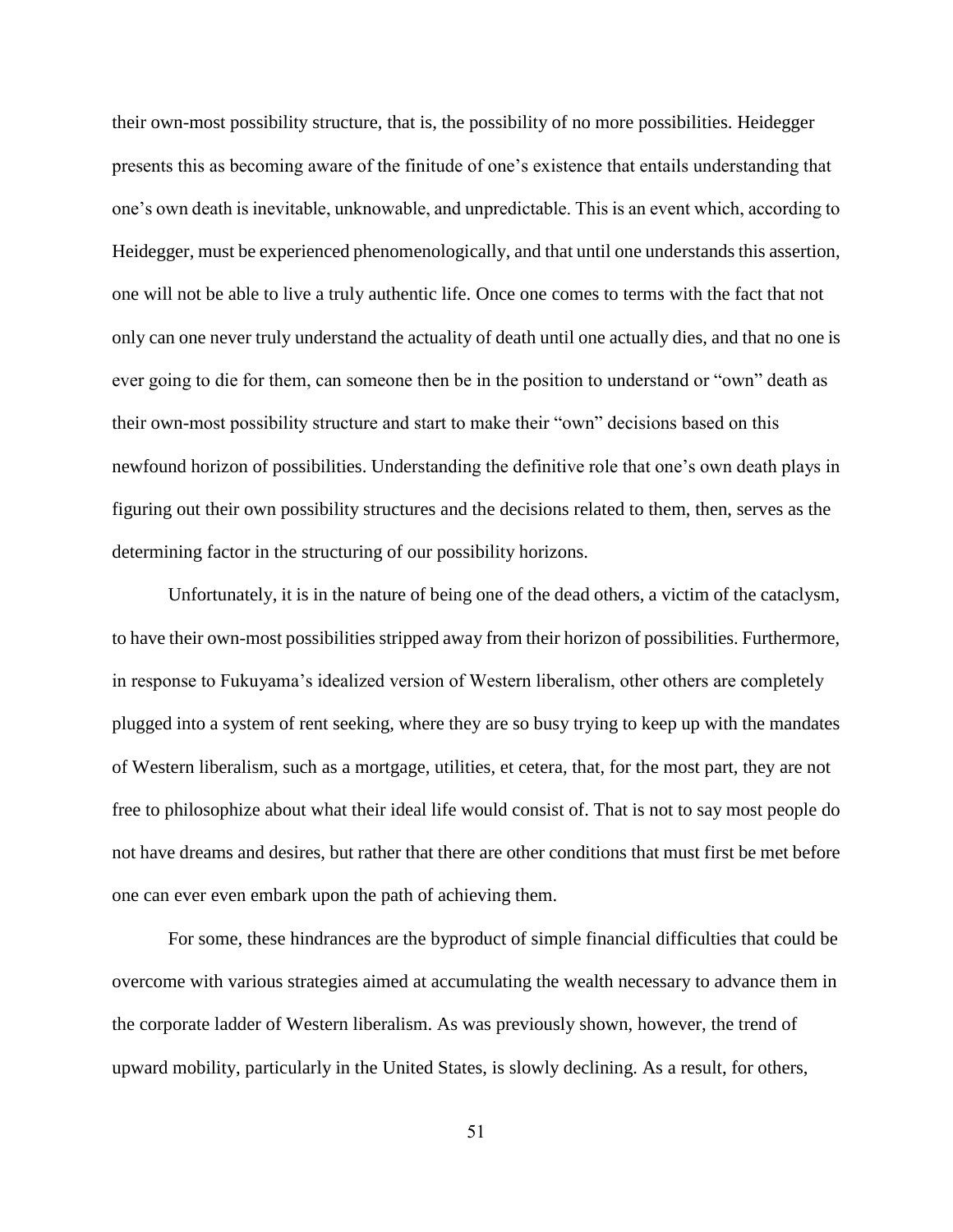especially those already suffering the disadvantage of not having had the fortune of being born into an established Western liberalized state, it is not as easy of a task. Furthermore, if Wyschogrod is correct, this may very well be the result of systematic conditions inherent in the economic structures of Western liberalism designed to keep the marginalized others in substandard conditions. These others are so busy wondering where their next meal is going to come from, that they do not have time to sit around and wonder what they can contribute to the world before they die. And whether this truly is a systematic effort or merely a byproduct of Western liberalism is inconsequential; the fact of the matter remains that there are others who do not share equally in the spoils of Western liberalism. The question then becomes: what is to be made of the Dasein who is Being-in-the-world with the dead others?

It is incumbent upon the heterological historian, beginning with the foundation of a Dasein established as an authentic being in the world, to understand how it is that one is going to embark upon the project of manifesting one's own subjective possibility structures to incorporate the dead and voiceless others. In order to do so, the heterological historian must manipulate various phenomenological tools that serve to focus their attention in such a way as to actually bring about the completion of the project they desire. In doing so, ideally the heterological historian will be able to give further explanations of what it is to be a Being-in-the-world-with-the-others, and what such a responsibility entails. In order to do so, it is important to understand the role intentionality plays in directing the mental acts of the heterological historian.

### **3.2 Without Her, we Are Lifeless Satellites Drifting**

According to Andrew Spear,  $91$  Husserl believes that there are three essential features that define his central thesis of intentionality: intentional acts, intentional objects, and intentional content. The first of these three, intentional acts, is defined as that which is said to be a particular

 $91$  Spear, Andrew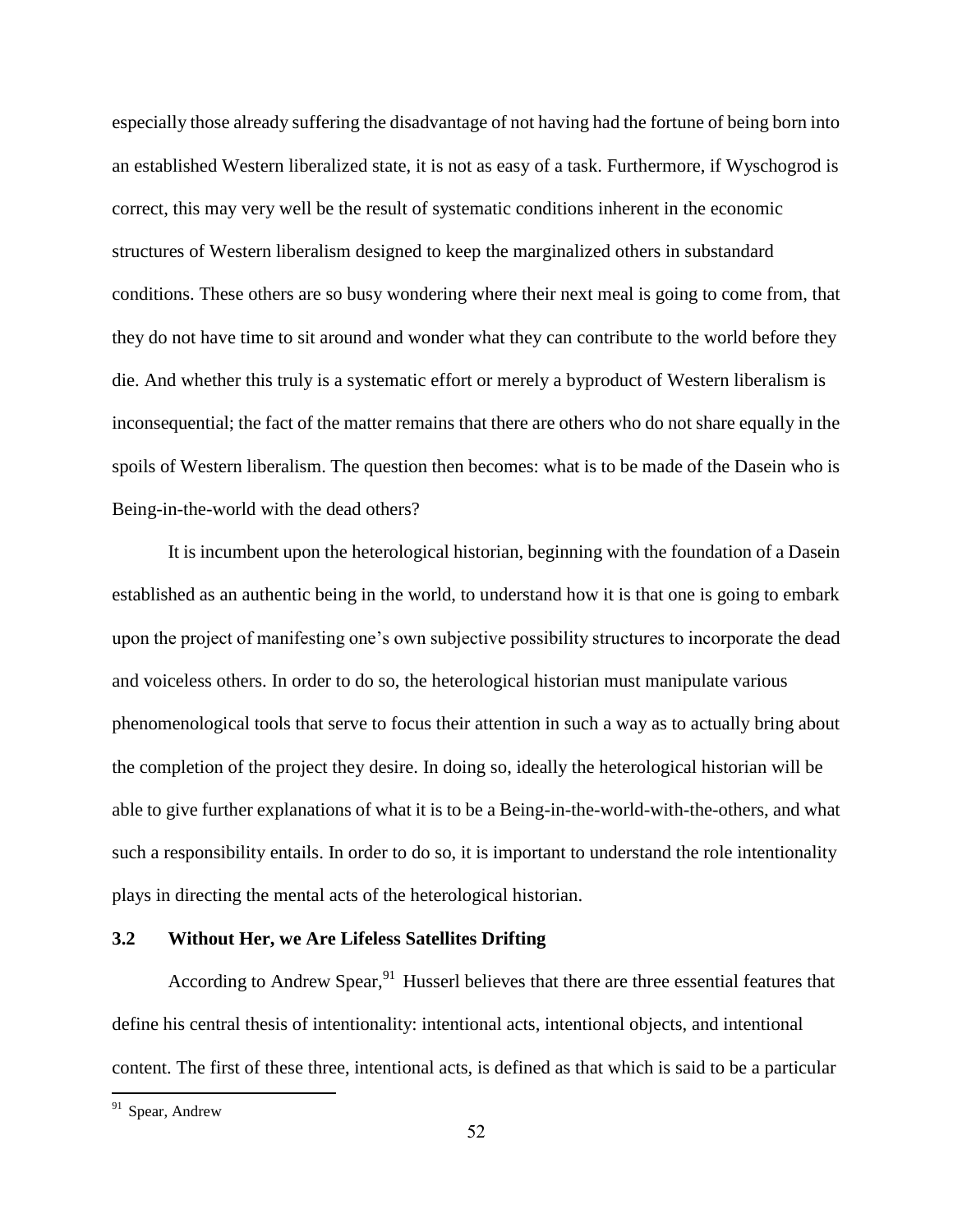mental event, such as perceiving, remembering, thinking, and so on. The second of these, an intentional object, is that which the intentional act is directed upon, such as perceiving (act) music (object), thinking about music, or remembering that piece of music that reminds one of a time past, and so on. According to Husserl, there is no psychological reality between intentional acts and objects which allows for one to have multiple intentional acts directed towards multiple intentional objects. That is, though one is currently thinking about music, they can also remember that completing a different task is equally, if not more, important than reflecting on the memories a song stirs, though not simultaneously.

As for intentional content, it can be defined as "a description or set of information that the subject takes to characterize or be applicable to the intentional objects of their thought.<sup>"92</sup> In other words, intentionality towards an object is always perceived in an independent sense, and is therefore subjective to the individual's own personal perspective. So in regards to one's intending towards music, the intentional content of their experience is uniquely their own. Any given Dasein has their own personal thoughts, ideas, and overall intentions that are all part of the intentional acts, objects, and content involved in the completion of the ultimate intention they hope to accomplish, whatever it may be.

Furthermore, Husserl notes that it does not matter whether an intentional object is real or not. This view is crucial in understanding the significance that non-physical objects play in our lives. History, dreams, ideas, desires, et cetera have no physical merit; one cannot reach out and manipulate their desire to make the world a better place the same way they can reach out and fulfill their desire for a cleaner desk by picking up all of the items laying around. That does not, however, imply that there is no efficacy to these conceptual desires.

To further clarify this point, Heidegger uses the example of a hallucination in *The* 

 $92$  Spear, Andrew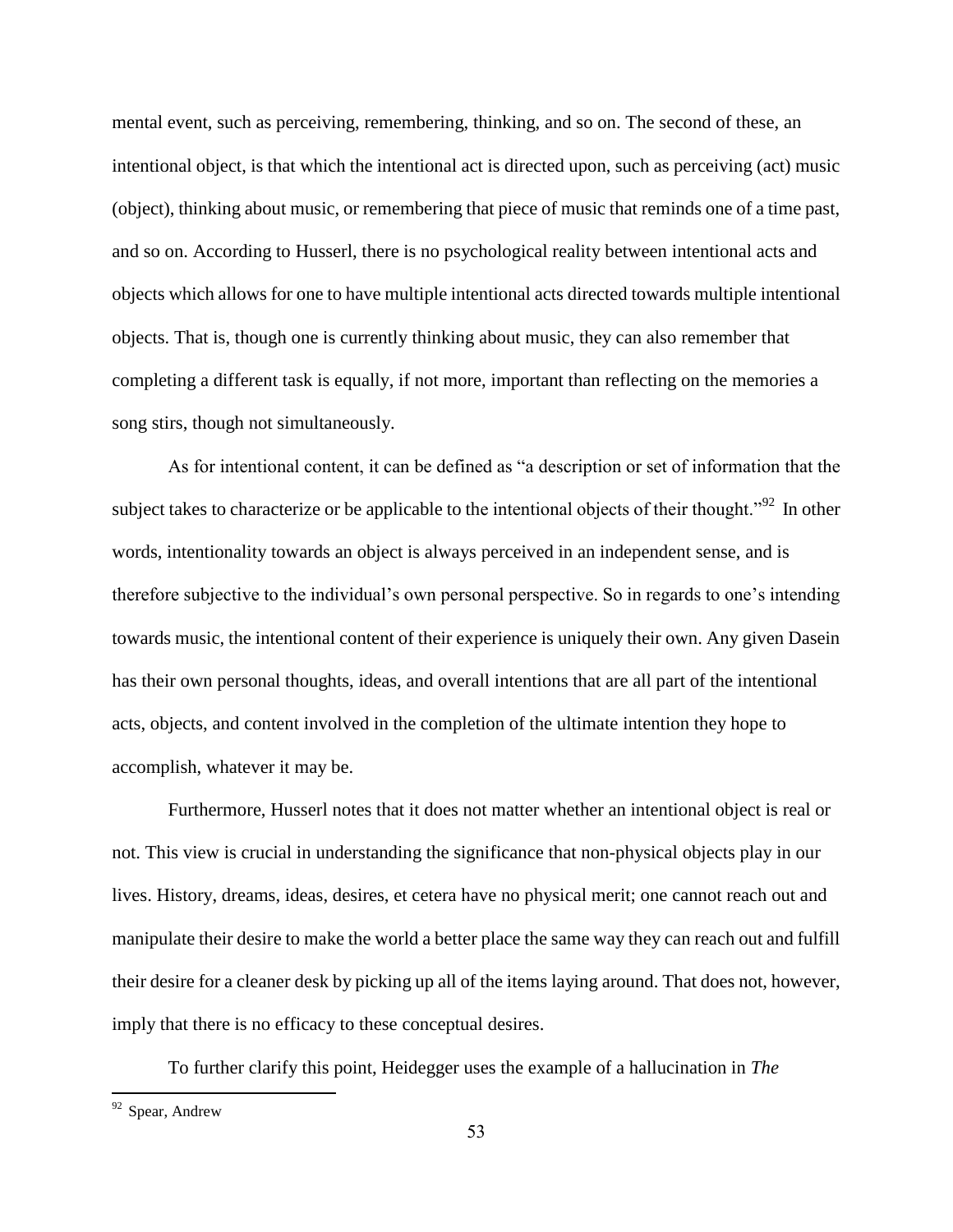*Fundamental Discoveries of Phenomenology, Its Principle, And The Clarification of Its Name*, to demonstrate the efficacy of non-physical objects. Using the example of an automobile that is not present at hand, Heidegger notes that there is no coordination between the psychic and the physical. Heidegger posits, however, that the "hallucination" of this imagined automobile is in itself still a perception of something, namely an automobile. Heidegger further notes that this perception, which is not intended towards any physically real object, is in itself directing itself toward something presumably perceived. Therefore, even if this non-physical object is nothing more than a hallucination, it is still an intentional act. As Heidegger himself specifically states

it is the case that perception, correct or deceptive, is in itself intentional. Intentionality is not a property which would accrue to perception and belongs to it in certain instances. As perception, it is intrinsically intentional, regardless of whether the perceived is in reality on hand or not. Indeed, it is really only because perception as such is a directingitself-toward something, because intentionality constitutes the very structure of comportment itself, that there can be anything like deceptive perception and hallucination. 93

While the heterological historian may not be able to physically manipulate concrete objects, such as past events, that does not take away from the fact that they are intentional objects, for, as Heidegger notes, intentionality does not take the form of an objective relationship between physical and psychic processes, but rather is better understood as the structure of directing-itself-toward. To further clarify this concept, Heidegger introduces his notion of *empty intending*. According to Heidegger, empty intending is the mode of representing something in the manner of thinking of something, or recalling it. In this particular instance, Heidegger refers to a bridge which is not physically present, yet can be made the object of consciousness by intending

<sup>&</sup>lt;sup>93</sup> Moran, Dermot PG 260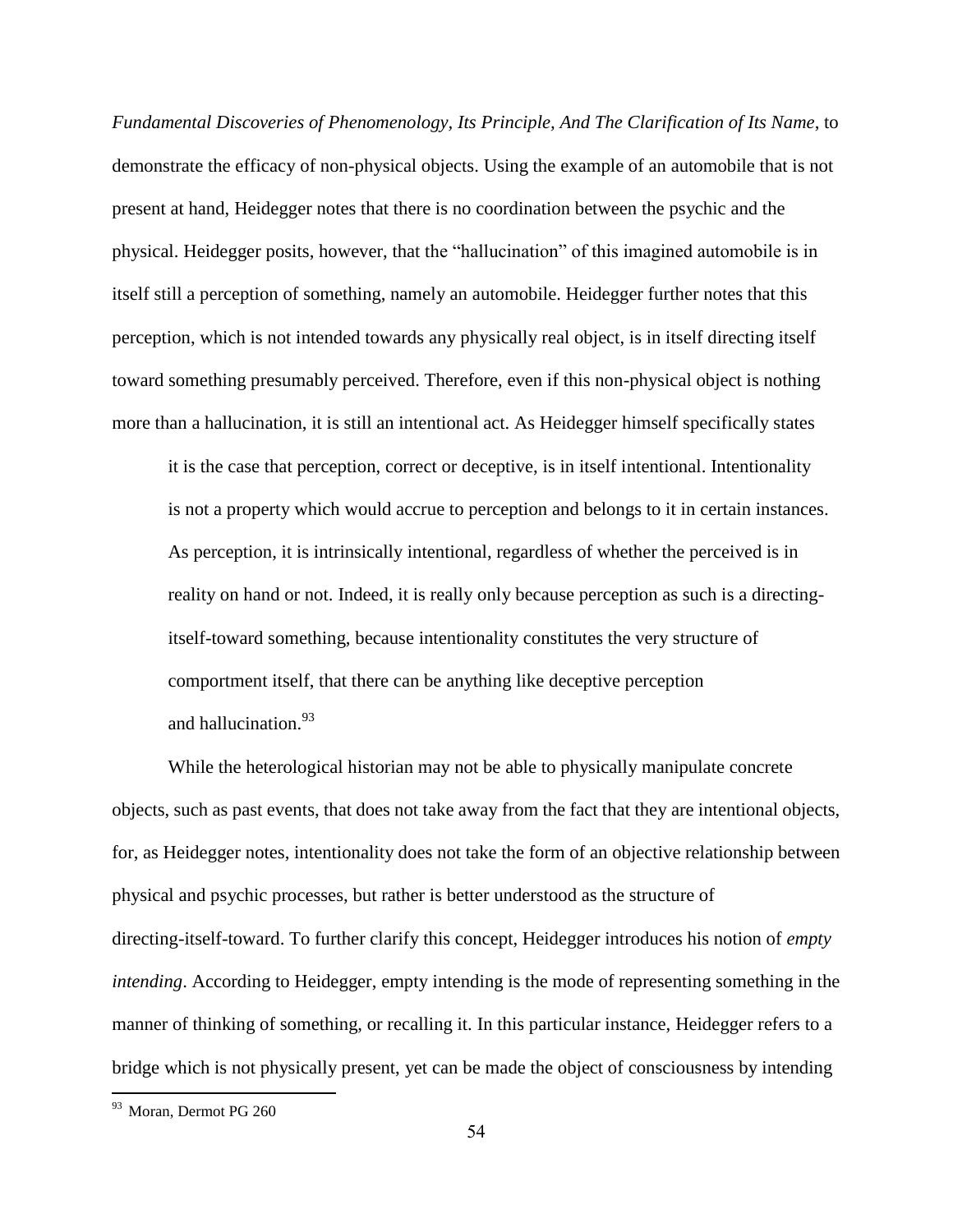oneself towards the location of the bridge. That is, the empty intending occurs simply by intending the psychically absent bridge, a form of intentionality that Heidegger believes makes up the majority of our day to day talk, for it is not physical objects we speak of when we refer to certain physical objects, such as the bridge, but rather the matter of intending itself that includes the intentional object. In regards to heterological historians speaking of the past, clearly they are not speaking of a physical object, but rather of an ethereal substance that seeks to formulate in one's mind the vision we have of some un-constructed reality.

Heidegger proceeds to present both an example of the distinction he is making, as well as an explanation of how it is that an intentionality can be fulfilled through intuition by offering the example of his desk at home and his relation intending towards it. Heidegger notes that at first, this is nothing more than empty intending towards an object for the sole purpose of example. He notes, however, that he can fulfill this empty intention in two ways, the first of which is simply by envisaging the desk, and the second of which is actually going home and seeing the desk in an authentic and final experience.

Similarly, the heterological historian can speak of the dead others as an empty intention, but they can also envisage them by way of various tools offered by the information culture and, as a result, imagine what they believe life for the dead and voiceless others was/is like, what it would perhaps be like to be in their position, the feelings they may have were they to be in their position, or perhaps even the outcomes that may result from being in their position. As such, the heterological historian has this intangible yet very real intention of something that, although may not be as simple as going home and witnessing a desk, can be fulfilled under the right circumstances.

In light of Heidegger's views on intentionality, the heterological historian now has the

55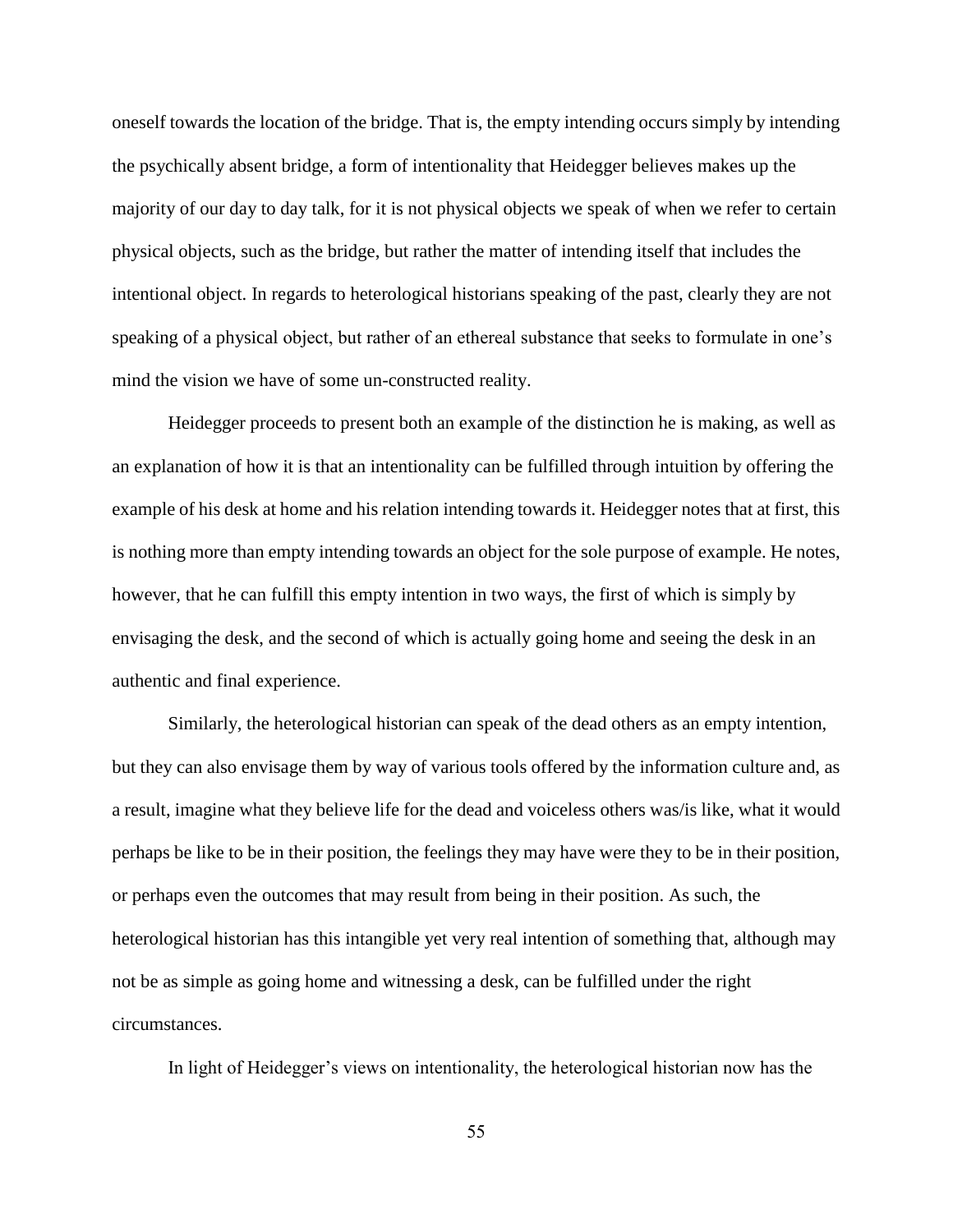backdrop for what it is to be Dasein faced with the task of envisioning a future existence that includes concern for others who are not yet physically represented. Furthermore, through an understanding of, and ability to manipulate intentionality as a phenomenological tool capable of adequately operating with non-physical mental objects, the heterological historian also has a crucial instrument necessary to begin constructing possibility structures that take into account the potential plight of others.

#### **3.3 Cowboy Dan and The Lonesome Crowded West**

As alluded to earlier, Being-in-the-world is an essential characteristic of Dasein. Specifically, unlike the spatio-temporal location of physical objects, Dasein's being-in-the-world is defined as having an actual, existential relationship with the world itself. That is, although a computer, like one's self, is located within a house, a computer does not share the relationship one does with their house. A computer does not come home after a long day of school thankful to be home, nor does it refer to their house as a home; it is merely a place where the computer is stored. For Dasein, however, a house is a place to escape the elements, a place to retreat to when overburdened, tired, lonely, or afraid. Much like a house, there are other places on earth where Dasein finds itself at home, such as a childhood home or in a city. Unlike a computer, which is just located in the world, Dasein could be said to be dwelling within it. This dwelling in the world is a feature characteristic of all Dasein.

Having arrived at an understanding of what it is to be a Dasein Being-in-the-world, the heterological historian is still left with the question of what they are to do with their lives while they are *here*. The solution was alluded to earlier in the form of intentionality and possibility structures, but there seems to be a crucial element missing, for as it stands, we have only the numbers to an equation, and lack the mathematical symbol necessary illustrate what action needs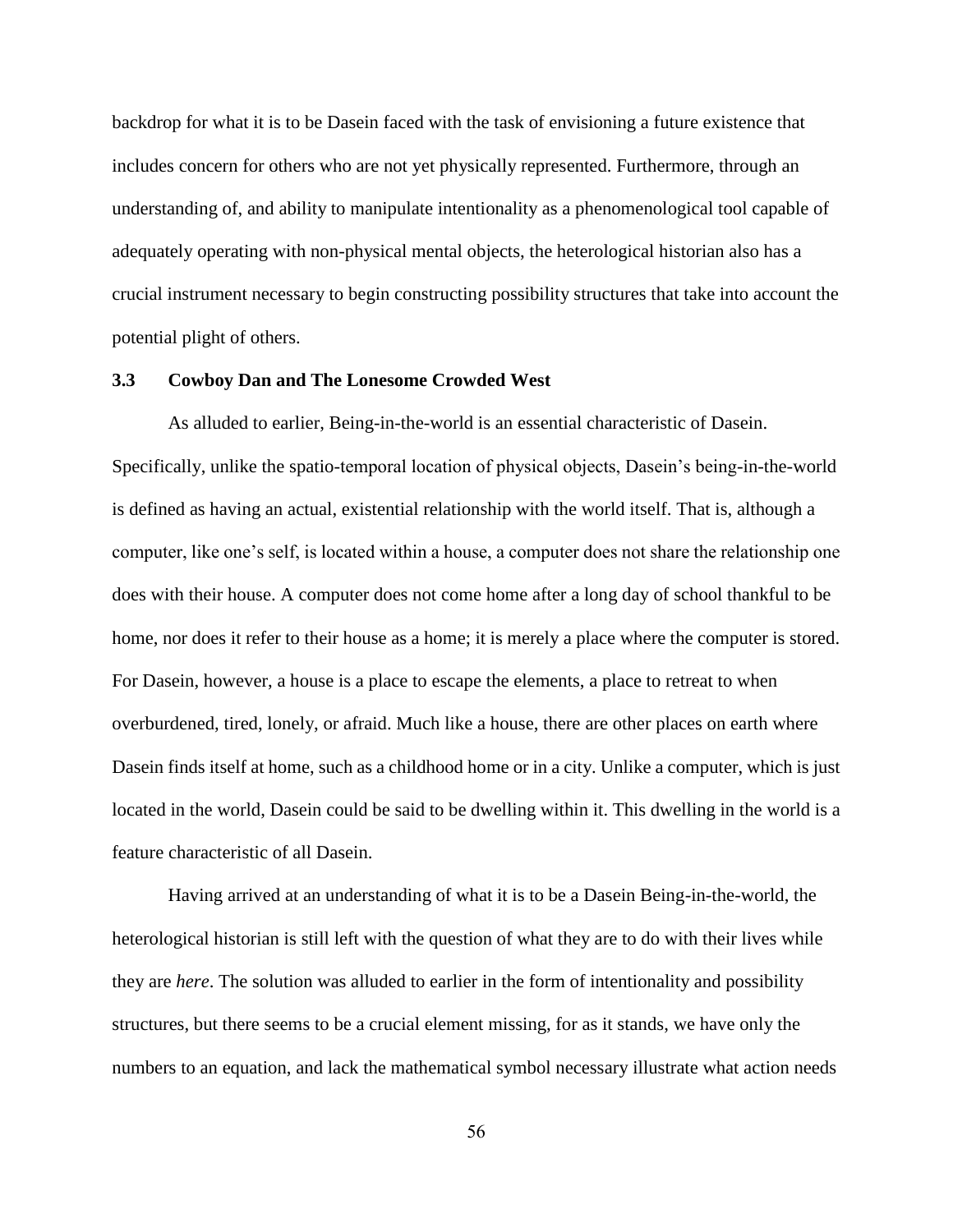to be taken. Simply put, the missing function is involvement, a key facet in the responsibility of the heterological historian. In its Being-in-the-world, Dasein is able to interact with the environment by means of intentionality and to manipulate its malleable nature to fit its specific needs and desires. This involvement can take a literal, physical form, such as when Dasein builds a house with bare hands to protect themselves from nature, or it can take the form of manifesting a thought in one's mind by projecting it through three dimensional space through sound so that others who have both a syntactical and semantic understanding of the vibrations created by their vocal chords can be similarly affected by the emotion or thought Dasein is attempting to convey. Whatever the case, according to Michael Wheeler,  $94$  Heidegger, believes this involvement involves multiple facets of Being-in-the-world, what Wheeler calls a *totality of involvements*.

In order to demonstrate the magnitude of this claim, Wheeler offers a Heideggerian example of how these totality of involvements come into play. Using the example of a hammer, Wheeler shows how a hammer is involved in the act of hammering, which is involved in the act of building something, which is involved in the act of protecting Dasein's from nature. These entities are thus defined not simply by the actions they perform, but by the purposes the serve Dasein. Wheeler notes that as this chain of network events progresses, worlds are created. Similarly, the heterological historian uses the various tools of the information culture at their disposal, such as a camera, in order to build windows into new worlds of the dead others that were once inaccessible. As a result, it is understood that the heterological historian's role, whether large or small, plays a crucial role in developing the platform from which the telling of various forgotten events comes to fruition.

Wheeler goes on to demonstrate how the worlds in which we are involved are not a harmonized process, and that it is only through disturbance that we come to understand the effect

<sup>&</sup>lt;sup>94</sup> Wheeler, Michael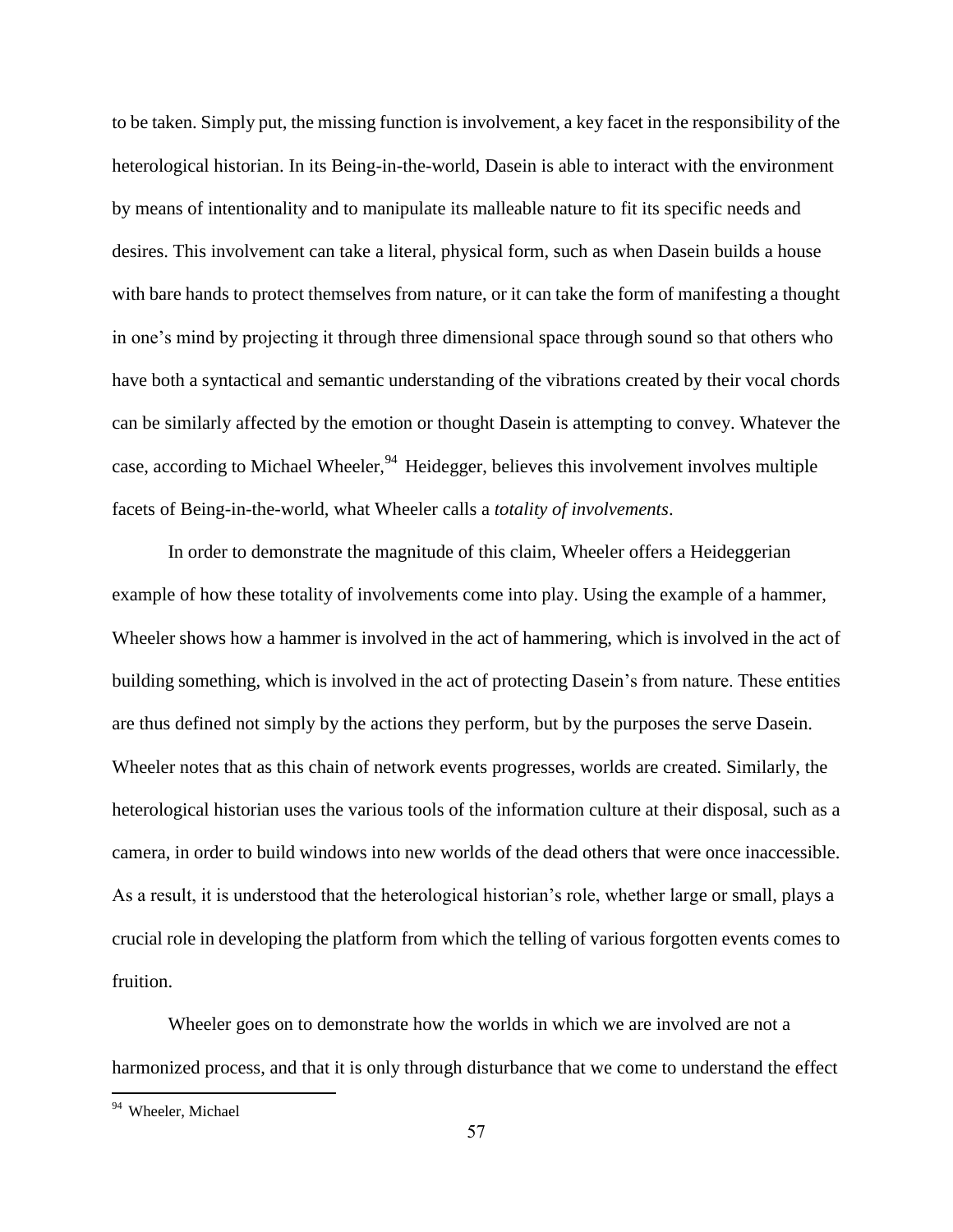these involvements have in shaping our intentionality. To modify the example given by Wheeler, the heterological historian could be at their computer room highlighting various cataclysms in hopes of bringing the struggle of the dead others to the forefront of consciousness. While they may be entranced by a forgotten world visible at the moment only through a computer screen, occasionally, an innocuous event, such as the ringing of a phone, may snap them out of delirium and remind them that they also have plans to meet up with friends for dinner. In that respect, the heterological historian as Dasein is entrenched in two separate worlds that direct their heterological and auxiliary intentionality simultaneously yet at different levels of involvement at any given time.

Perhaps most crucially for the heterological historian, however, is, given Wyschogrod's previously defined prerequisites, the heterological historian is able to position themselves into two different worlds simultaneously, all while avoiding instantiating their own personal spirit on the culture of the others which they are witnessing through the lens of technology. This ability is in stark contrast to that of individuals such as Fukuyama who, sincere as his intentions may have been, is unfortunately unable to capture life from the perspective of someone *not* granted a similar privileged position of power. According to Heidegger, these ultimate involvements, these *for-the-sake-of-which*, are all invariably connected to the other events involvements in one's life. Therefore, there are no isolated events; all things are inexplicably related to the others, and any individual action is liable to affect the collective, either directly or indirectly, blatantly or furtively. This is important, as Heidegger believes Dasein is constantly choosing the way it intends its life to be. Furthermore, Wheeler notes that Heidegger believes they<sup>95</sup> also serve as a way in which the projects and possibilities of Dasein are related to the way other entities may become intelligible. Wheeler notes that this is because these for-the-sake-of-which levels are both a launching pad for

<sup>&</sup>lt;sup>95</sup> Wheeler, Michael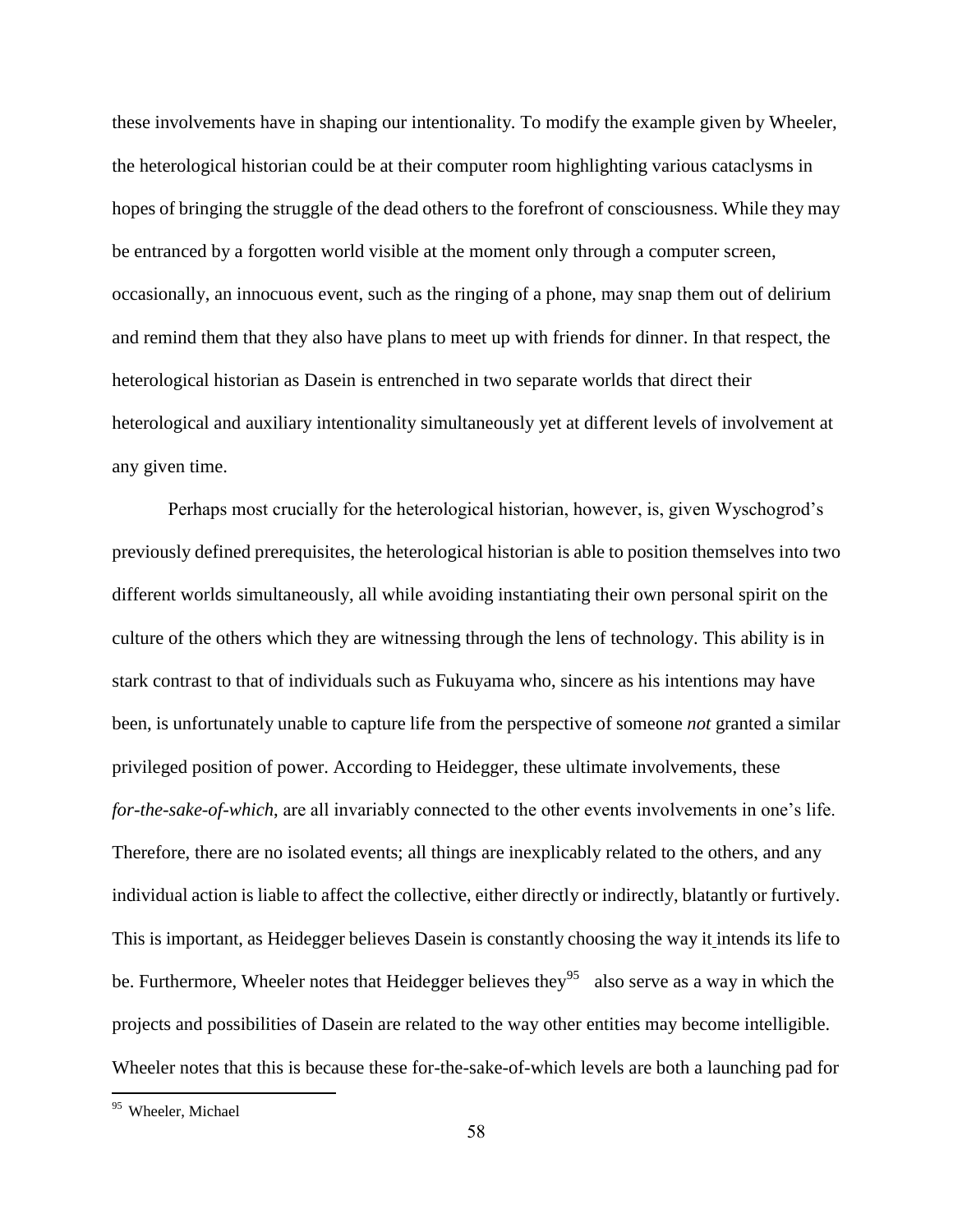possible equipment-defining totalities as well as an opportunity for Dasein to demonstrate what it is or can be. Simply put, at any given moment, one can be made aware of both the equipment, such as Heidegger's tool box or the information culture, which defines one's actions, as well as the possibilities and/or unacknowledged desires one possesses. As a result, one is never out of reach from coming to terms with the plight of the others, nor understanding how one's actions as a possible heterological historian can help bring an end to senseless suffering.

# **3.4 I Got no Time For Livin', Yes I'm Working All The Time**

Thus far, our intentionality has been directed towards the various phenomenological equipment that the heterological historian can manipulate in their quest to give voice to the others, and educated on how it can be applied theoretically. It can also, however be applied practically, a task Arendt set out to accomplish in *Labor, Work, Action*. Beginning with the questions, "What does an active life consist of? What do we do when we are active?"<sup>96</sup> Arendt proceeds to lay out her argument for what she believes the *vita activa*, or active life, is, and how it relates to the contemplative life, or *vita contemplativa*. Arendt states that an active life is that which most men are engaged in and cannot escape altogether, noting that through labor, work, and action we ensure the ability to lead a life of contemplation. Most notably, Arendt remarks that action is necessary "in order to organize the living together of many human beings in such a way that peace, the condition for the quiet of contemplation, is assured."<sup>97</sup>

Like Heidegger, Arendt believes that Dasein defines itself through the work they do, noting that the work of our hands, as distinguished from the labor of our bodies, fabricates the sheer unending variety of things whose sum total... [is] the world we live in."<sup>98</sup> To that extent, much like Heidegger, it could be said that the decision to live an active life is a personal one that Dasein has

<sup>96</sup> Moran, Dermot et al PG 360

 $97$  Moran, Dermot et al PG 362

<sup>98</sup> Moran, Dermot et al PG 366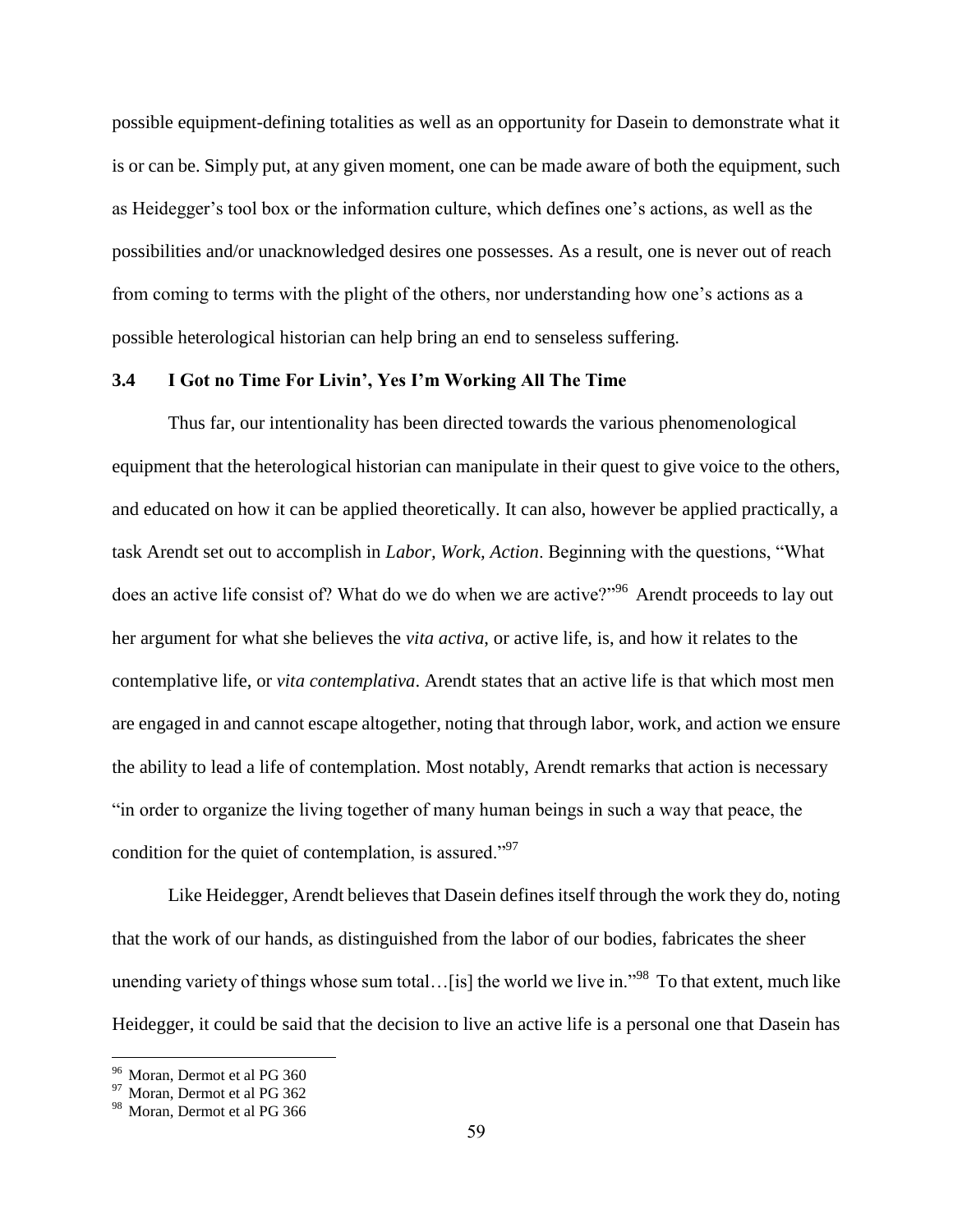the perpetual choice to make. For Arendt, however, it is through works of art that Dasein manifests the distinction of an inherent duality between work and laboring for the means of survival. According to Arendt, the work of art is meant to create an object of permanence, unlike work and labor, who's toils inevitably get sucked back into the earth from which they arose. Arendt, drawing from her inner Husserlian and Heideggerian roots, argues that, despite the fact that the inspiration that led to the creation of these works of art are thoughts (non-physical objects) this does not prevent them from being things. Arendt contends

it is the reification that occurs in writing something down, painting an image, composing a piece of music, et cetera which actually makes the thought a reality; and in order to produce these thought things, which we usually call art works, the same workmanship is required that through the primordial instrument of human hands builds the other, less durable and more useful things to the human artifice.<sup>99</sup>

In other words, it does not matter whether it is labor, work, or action intending their own unique interests, the fact remains that actual work as effort is needed in order to manifest them. Whether it be the labor necessary to protect Dasein from nature, the work necessary to create a piece of furniture, or the freedom and action necessary to manifest a dream or create a work of art: concerted effort, choosing to live a life of authentic action, is necessary to ensure a meaningful life. The problem, once again, remains that a vast majority of people living under the conditions afforded by Western liberalism in its current incarnation are unable to partake in such pleasures as works of art, for they are too engaged in the labor necessary for their survival.

Regardless, Arendt believes that non-biological life from birth to death manifests itself in action and speech, and through it we insert ourselves into the world. Arendt goes on to discuss how in our differences, namely in our distinctly original ways of expressing our Being, we share a

<sup>99</sup> Moran, Dermot et al PG 366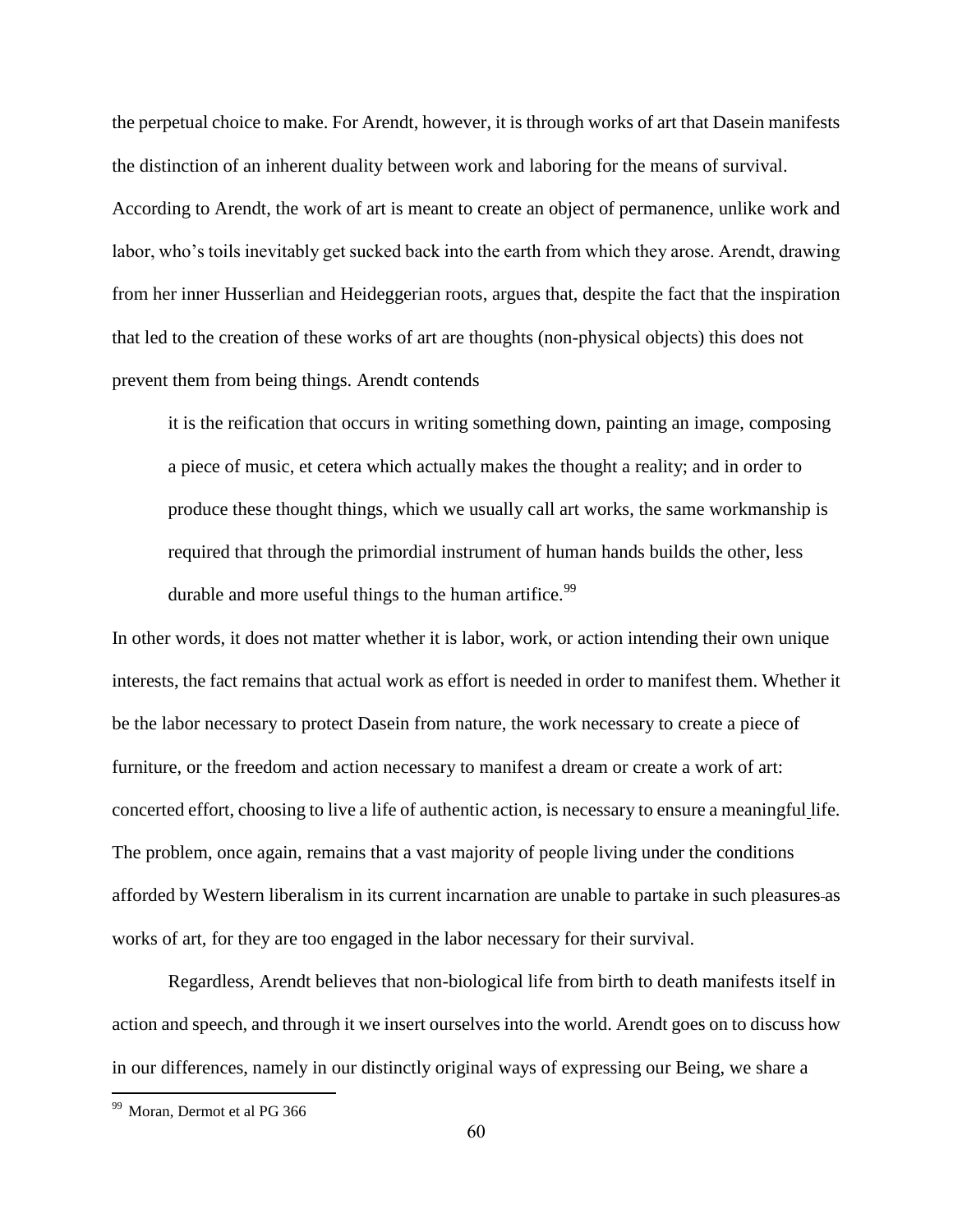uniqueness with *the others* who are also Being-in-the-world with us. Given that, the only way to distinguish ourselves from the others is through expressing our individuality, a self-affirming act that establishes us as unique individuals. Unlike being born, Arendt notes, this insertion is not forced upon Dasein. Rather, it is a conscious choice Dasein makes, a choice which is driven by an internal impulse embedded in Dasein from the moment it is born. The impulse, according to Arendt, is an initiative prompting Dasein towards action.

This view is most readily embodied by Nietzsche's views on *the will to power*. In *Beyond Good and Evil*, Nietzsche asks that we suppose if we finally succeeded in explaining our entire instinctive life as the development and ramification of *one* basic form of the will, the will to power.<sup>100</sup> Nietzsche states that all organic functions could be traced back to this will to power, and that from it, so to the understanding that it is our needs that interpret the world. That is, while some are perhaps content with getting by with the bare minimum, many others seem to be driven towards completing tasks that increase their level of power. What these tasks are naturally vary by individual, but what both Arendt and Nietzsche have made clear is that there is invariably a driving force that pushes most individuals towards achieving the outward expression of their individuality. Per Nietzsche,

What is good? Everything that heightens the feeling of power in man, the will to power, power itself. What is bad? Everything that is born of weakness. What is happiness? The feeling that power is growing, that resistance is overcome. Not contentedness but more power; not peace but war; not virtue but fitness...<sup>101</sup>

That said, there seems to be an inherent desire in all individuals to insert themselves in the world as a means of satisfying some form or preternatural power that drives them as a unique

<sup>100</sup> Solomon, Robert PG 97

<sup>101</sup> Solomon, Robert PG 99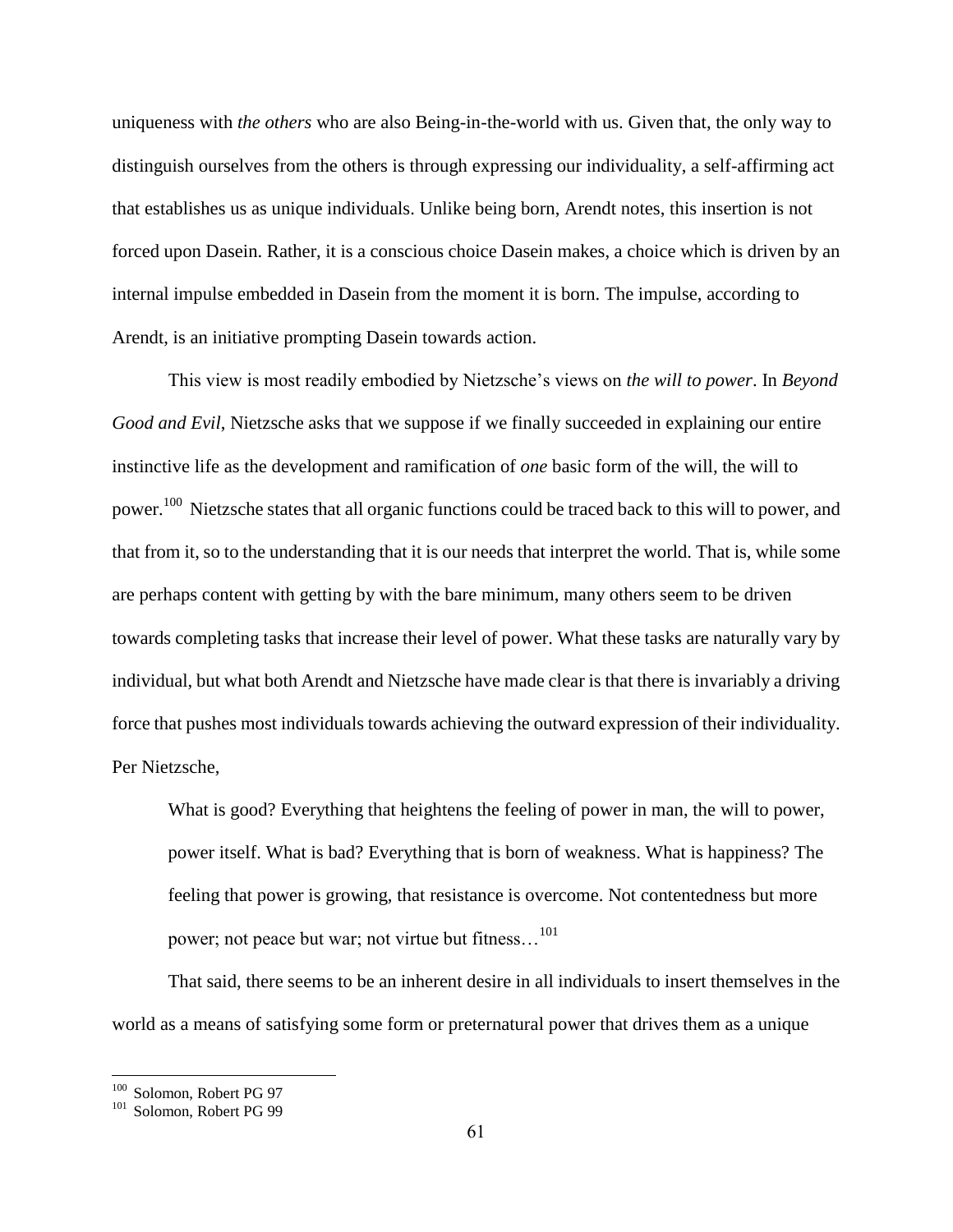individual. This is best represented by Wyschogrod's example of Billie Joe, the homeless man she once met while standing guard at a moving van, who rather than heed Wyschogrod's advice of going to the hospital, simply asked that she remember his name. This Nietzschean will to power plays a crucial role in the arsenal of the heterological historian, however, for now, it will suffice to note that Nietzsche's views on the will to power dictate that *every* specific body strives to become master over all of space and to extend its will to power by "thrusting back" everything that that resists its extension. In doing so, however, it continually encounters other bodies with similar desires, a paradox that is resolved only through the merging of power.  $102$ 

Similarly, Arendt goes on to note that, despite this newfound individuality, we are still conditioned by human plurality, by our Being-in-the-world-with-others, for we are not alone in this world. Arendt notes that wherever Dasein lives together, there exists a web of relationships that is woven by the deeds on the words of countless other Dasein, both those alive and dead. Much like Heidegger's views on the for-the-sake-of-which, Arendt believes this interconnected web is a way to suggest how our experiences of action and speech are inter-related in a totality. That is, the actions of any one individual Dasein has the potential to be felt by the collective Dasein as a whole. As Arendt states

The smallest act in the most limited circumstances bears the seed of the same boundlessness and unpredictability; one deed, one gesture, one word may suffice to change every constellation; In acting, in contradistinction to working, it is indeed true that we can really never know what we are doing.<sup>103</sup>

#### **3.5 World, Hold On**

This condition of coming to terms with our plurality in the world is perhaps as important as

<sup>102</sup> Solomon, Robert PG 99

<sup>103</sup> Moran, Dermot et al PG 372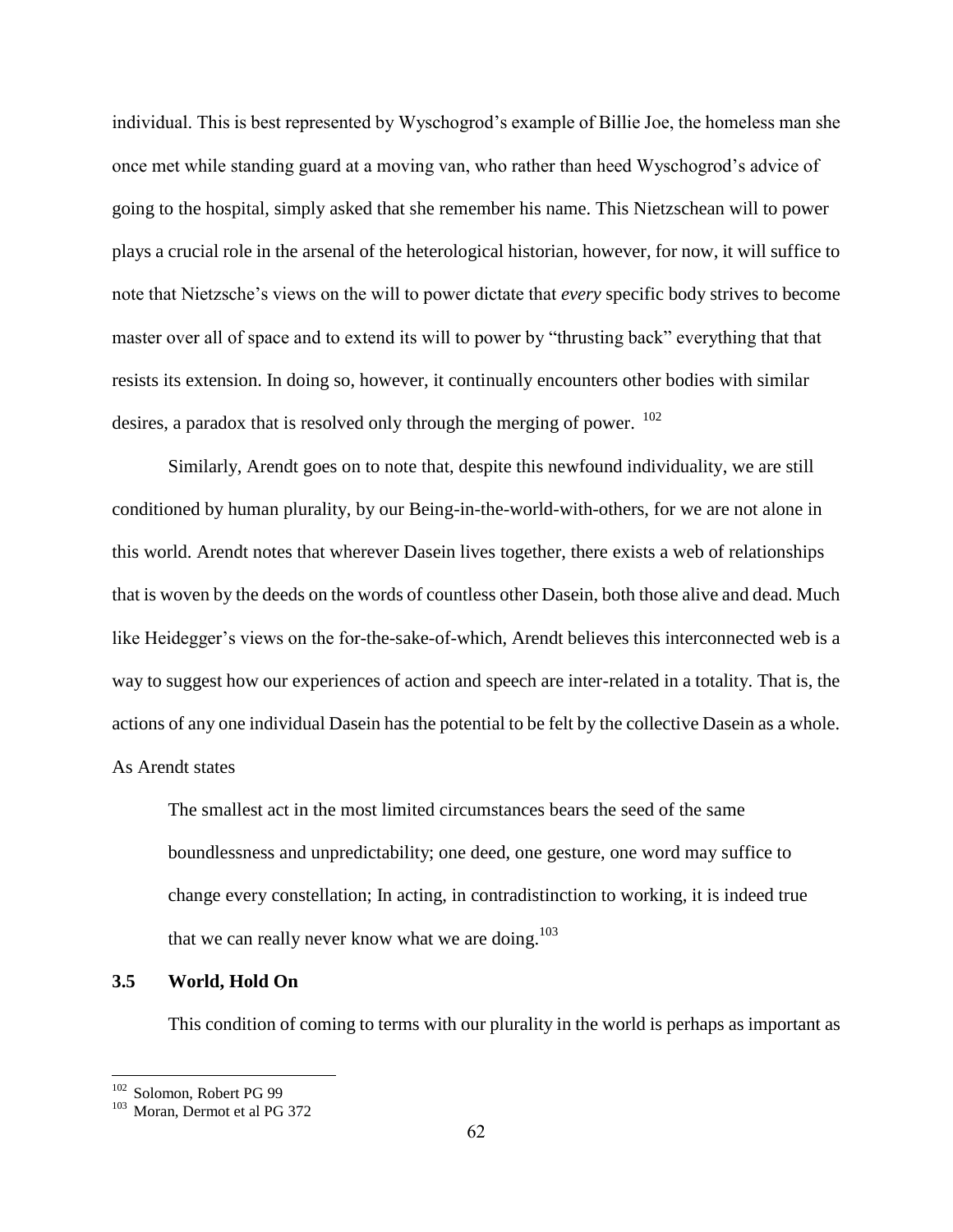understanding that we are Dasein living under the precepts of our own most possibility structures. The problem with this, of course is two-fold; first, how do we even know other people have similar psychological states and experiences like myself, and secondly, why should I care that they do? The general response to the former is that one can infer from actions that other individuals are in fact Dasein much like myself and not automata or machine; that is, if I punch someone in the face, chances are they are either going to try to duck it or be in pain. While this response suffices in regards to the first question posed, it certainly has no answer to the second. That is not to say, however, that the question cannot be answered.

According to Edith Stein, one can get to know the existence of another Dasein through *empathy*. According to Kris McDaniels, Stein's use of empathy can be defined as an irreducible intentional state in which both other persons and the mental states of other persons are given to us.<sup>104</sup> Moreover, empathy allows us to see our fellow Dasein as much more than just another body in motion, but rather as a feeling individual that is capable of experiencing the same amount of emotional range as I am. That is, the joy I feel when accomplishing a goal is just as real for me as it is for someone else who is accomplishing their own respective goals, as is the pain I would feel if I were to be punched in the face just as they would.

#### **3.6 Redemption Song**

In returning to Wyschogrod, the heterological historian, as future subject of history, must acknowledge the binarism of time and the role it plays in establishing intersubjectivity. Wyschogrod notes that "past events cannot be lived in the manner of firstness but merely relived in memory as the etiolated images, the replicas, of what they had been."<sup>105</sup> At the same time, however, if the heterological historian is to be able to complete their work, they must be able to

<sup>&</sup>lt;sup>104</sup> Schliesser, Eric

<sup>105</sup> Wyschogrod, Edith 146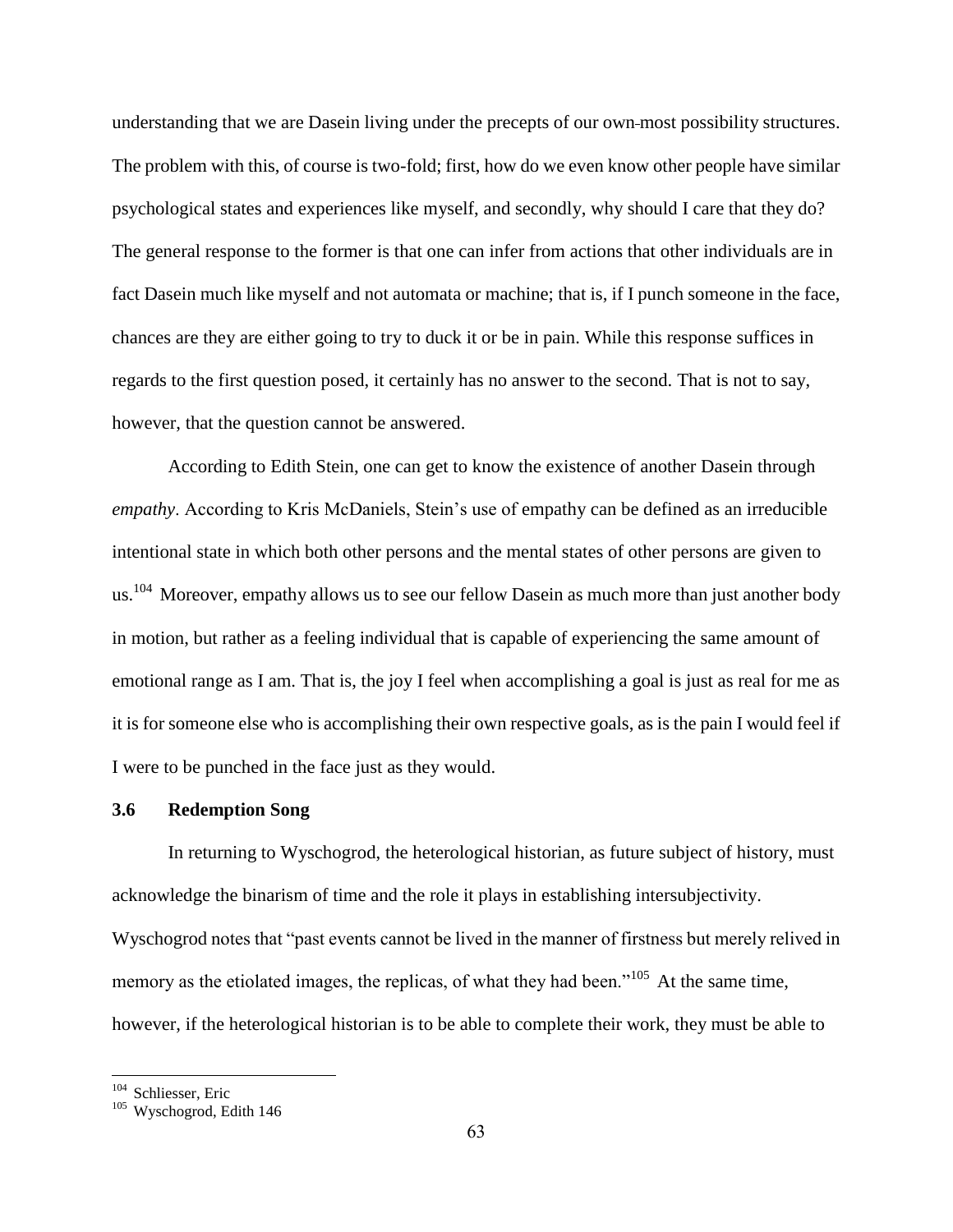re-surrect the past as it was by somehow inhabiting the past they wish to recover. This can most obviously be done in the temporal world in which one presently thinks of the past. Unlike Fukuyama, the heterological historian is able to utilize skepsis in order to avoid surveying the historical topography from a panopticon and, as such, the heterological historian has available to them the ability to traverse time and space in order to be able to adequately express the conditions in which the others found themselves relegated to throughout history.

While this has yet to be done physically, philosophers such as Herder believe this act of transgression can be achieved by literally immersing oneself in the Spirit of the culture they are attempting to define. One way in which this could be done, according to Herder, is by "feeling" one's way through the history of others. Instead of considering historical predecessors inferior, the heterological historian actively pursues a means in which to empathize with their position. In doing so, not only does the heterological historian pinpoint a starting point for understanding, they also open up a space in which ethics can come into play. For Wyschogrod, this would imply an ethics of understanding that allows us to "feel" the particular terrors or cataclysms that previous people and cultures experienced. In doing so, the heterological historian manufactures the framework from which an outside observer may be put in a position where they can then empathize with the struggle of the others, an act Herder found crucial to truly understanding history.

In a move that predates Wyschogrod, Herder notes that through studying the precursor for the technological image, art, the heterological historian can identify with a culture, and in doing so, literally immerses themselves in the Spirit of a given period. In doing so, this move towards empathy would ideally put both the heterological historian and the future subjects of history in a position where they would be shaken out of their state of apathy towards the conditions of the

64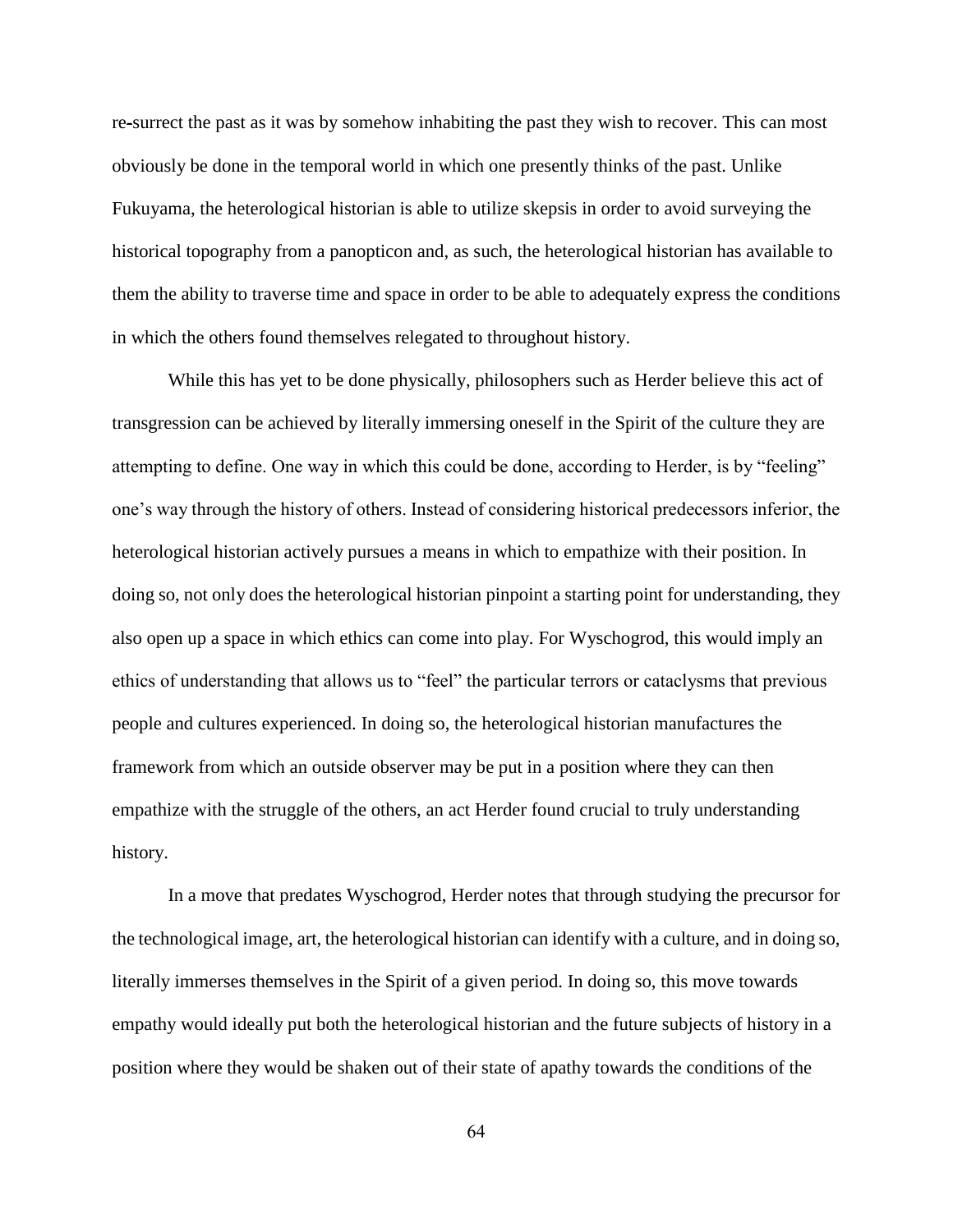others, and into a new form of consciousness, one in which individuals make a concerted effort to avoid having future others experience similar travesties.

Furthermore, Wyschogrod notes that, with the advent of Husserlian phenomenology, the act of physically looking at an image has taken on a life of its own. Instead of being a passive process resulting from sensory stimulation, Wyschogrod notes that the phenomenological look is an intentional act aimed at the world that either aims or fails to fill an empty intention with content. Wyschogrod's explanation of Sartrian and Foucaldian interpretations of the look is instructive in this regard. She notes that for the former, the look is an act of violence that both allows the looker to identify another person's materiality with their consciousness, as well as an act of theft that allows the other person to be deterritorialized, as the space around them is sucked towards the lookers ocular intention. In that sense, the phenomenological look functions as a means of unraveling the barriers inherent in anonymity that the heterological historian employs as a way of deconstructing alterity.

For the latter, the look is an act of epistemic expression of an object under surveillance. Wyschogrod notes that for Foucault, the gaze manifested with this intent are forms of social control which simply seek to exercise a form of power over the those whose wellbeing is purportedly of concern, citing various panoptical manifestations of this intent, such as prisons and psychiatry wards, for example. Wyschogrod notes how this "gaze" is a Foucauldian take on Sartre's notion of the look with the added twist of it being given the seers invisibility from the seen. Wyschogrod notes that this is a power structure that maintains the object of consciousness in a perpetually vulnerable position, while the subject-who-looks remains in a position of power.

Clearly, this type of look is more synonymous with narratives such as Fukuyama's *The End of Hisory?*, for not only is Fukuyama speaking from a lofty perch that enables him to look over the

65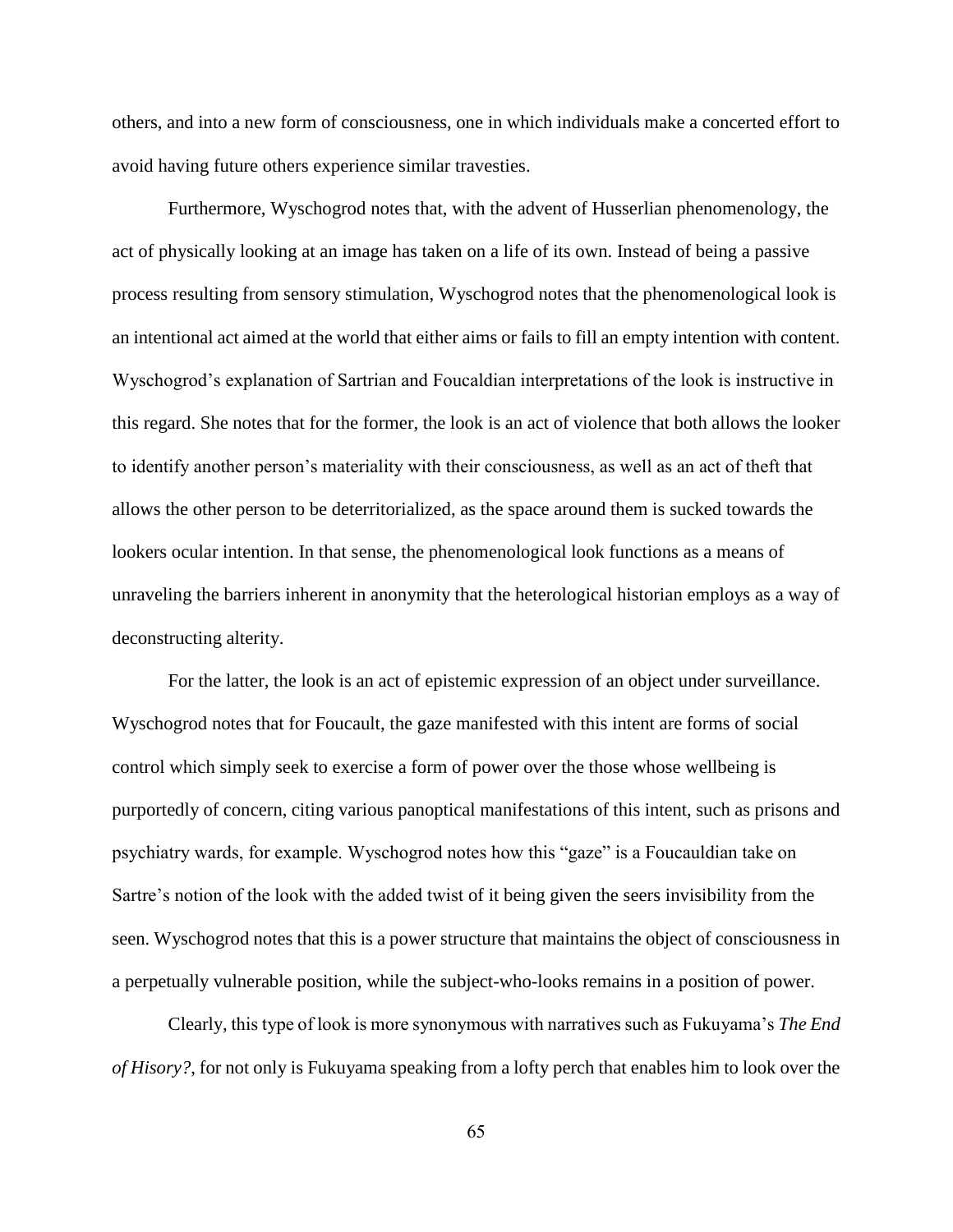topography of history from a position of power, as alluded to earlier, but in a way, doing so subliminally comes with the intent of maintaining an illusory form of power. That is, by claiming that conditions of subjugation, such as unequal wealth distribution, have been equalized in Western society, Fukuyama spreads the potentially harmful, and certainly loaded, message that wealth distribution really is not a problem when, as has been shown, that is not the case. If Foucault is correct, then this sort of marginalizing can be understood as an attempt to maintain a form of advantageous social control by implicitly saying, "do not worry that you are struggling to get by, unemployed minority high school dropout who was born to a single mother in a crime ridden neighborhood; it only *appears* that way. In actuality, you are doing just as fine as any other American. And even if your conditions are not ideal, Western liberalism is no longer going to evolve, so you may as well make the best of it, because this is the best of all possible worlds."<sup>106</sup> Furthermore, if Foucault is correct, then, as alluded to earlier, it is in Fukuyama's best interest to maintain such a narrative, in the hopes of keeping the subject-who-looks comfortably ensconced in their position of power.

In this respect, Fukuyama's biggest pitfall can be illuminated by using Nietzsche's views on the maladies of historiography, namely the fact that the study of history confuses sentiment or, as Wyschogrod states, attempts to aestheticize that which cannot be aestheticized. Furthermore, Nietzsche notes that history is recorded by those who did not make it, which in true Nietzschean form, is essentially a warning to beware of those who claim to be harbingers of truth. Although Fukuyama surely may have been in a position to influence some policy, the true merit of the importance of the fall of the Berlin Wall could be better understood by the acts of those East and West Germans who, after twenty-eight years of politicized separation, were finally able to unite once more. This is a task that is difficult to do when surveying the situation from the vantage point

<sup>&</sup>lt;sup>106</sup> Of particular interest is Voltaire's critique of Leibniz's views on the best of all possible worlds.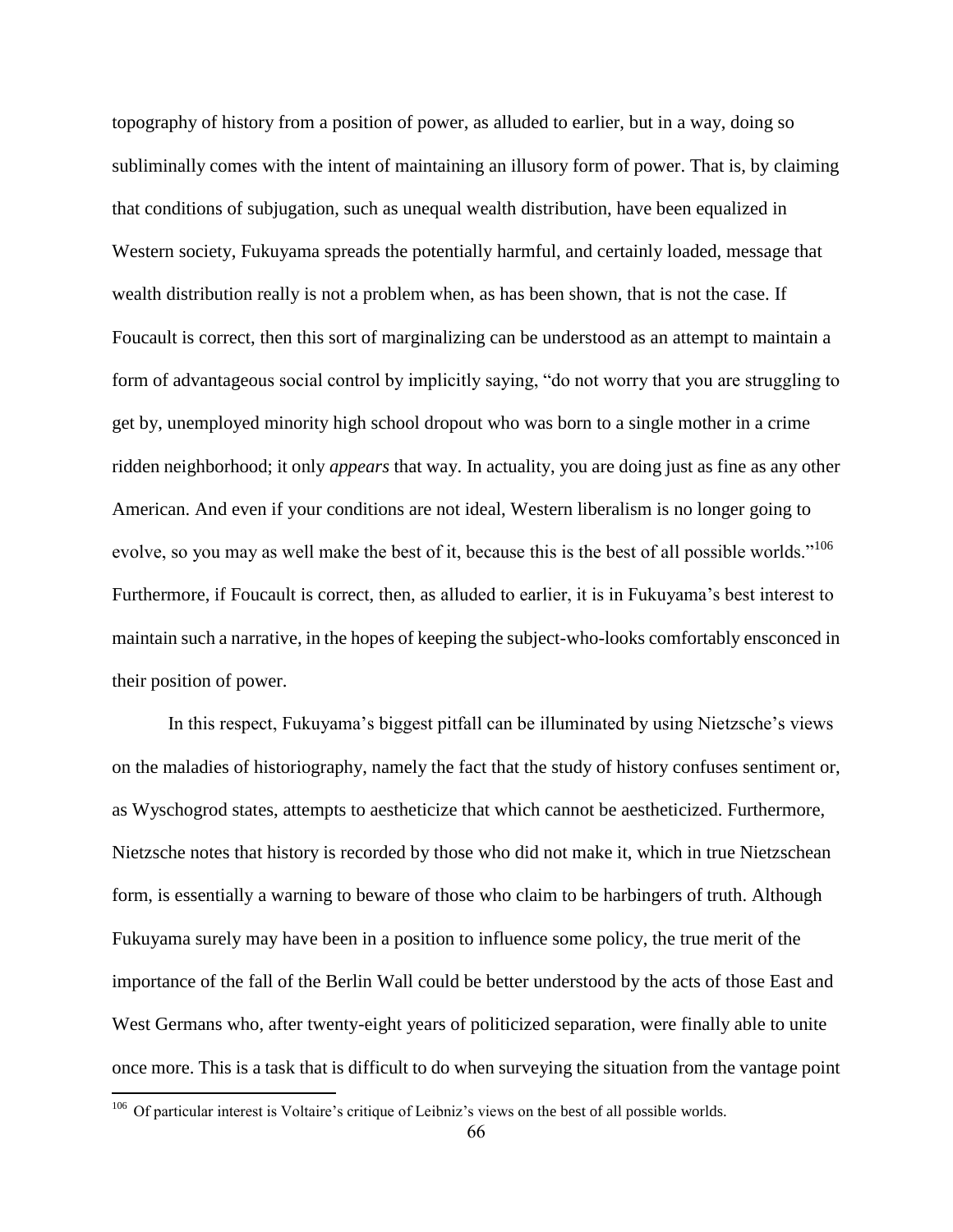of a panopticon, yet is easily accomplished by the heterological historian feeling their way through the trenches, or the rubble of the wall that came down peacefully, in reconstructing how the events transpired. Moreover, there seems to be an inherent arbitrariness in Fukuyama's setting of history's end point, as well as his claim that the essence of the victory of liberty should provide us with some sort of guideline for how to act into the future. To say that the "victory" of Western liberalism is the end of history based on *a* historically significant event is shortsighted at best. Lastly, in trying to be subjective, Nietzsche believes historiographers neuter history instead, a naiveté born of their desire to objectify something as abstract as history. This is a frivolous game for Nietzsche, who believes we must be weary of those who, like Fukuyama, try to also make of the past a trivial game to fit their political preferences, and who cast off as superficially objective anything that does not fit their understanding of the rational plan of history.

### **3.7 Nazi Punks: In The Real Fourth Reich, You'll be The First to go (Unless You Think)**

In light of the inherent duality of the phenomenological look, Wyschogrod posits whether an object that serves to establish a narrative can avoid framing the perspective of its intended audience. Despite the fact that it is in the nature of a camera lens to capture the unfiltered truth, everything from subconscious motives to digital manipulation is likely to alter both the intended and unintended narrative of an image. Wyschogrod, citing Benjamin, notes how this manipulation is to be feared for, when applied improperly, images may serve to aesthetize a life that both causes and feeds fascism, a form of control whose ultimate expression is war. In regards to Fukuyama, he can attempt to paint a rosy picture with his victor's narrative, but this is clearly a dangerous position to take, as it negatively aestheticizes the *very* real plight of the others.

And it is this manipulated expression that Wyschogrod-reading-Benjamin is ultimately afraid of, for, left unchecked, it would "release a nostalgia for and fetishization of a heroic past that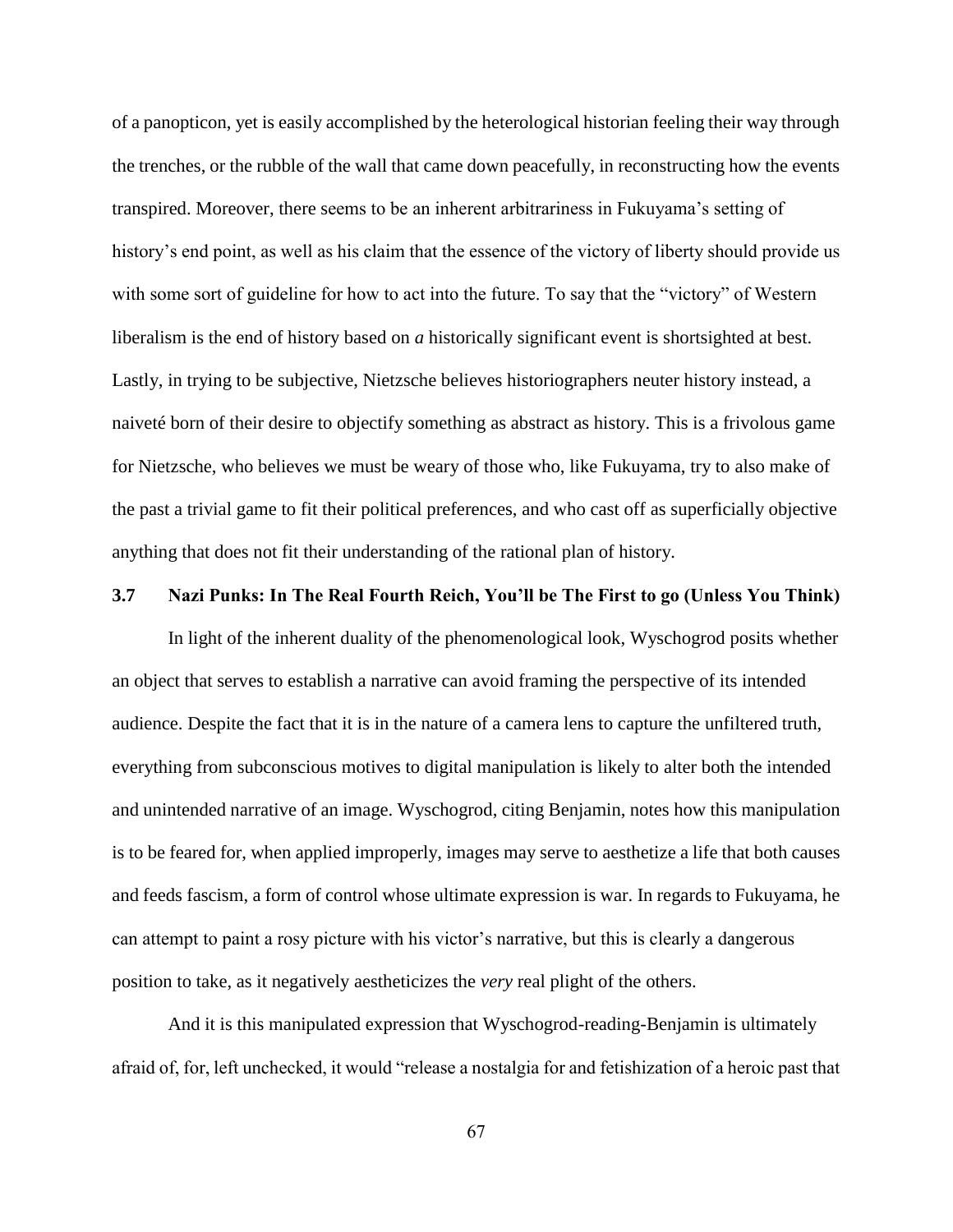inevitably leads to war."<sup>107</sup> Currently, one need look no further than the social media accounts of combative' to see attempts to aestheticize questionable events. In one instance, there is the example of the Israeli soldier who depicts a photo of a young Palestinian whose head is in the crosshairs of a sniper rifle, while in another, there is an al-Qaeda soldier whose account depicts casualties of war run through various enhancing filters.

Furthermore, because such possibilities do exists, Wyschogrod notes that the heterological historian must be wary of unintended audience responses, as well as the way in which visual artifacts construct otherness, for fear of commodifying the others as exotic, marketable images. Such an attempt to establish otherness is merely a facilitation of events that should be avoided by the heterological historian by inserting themselves into the non-space of ethics. In this void, the heterological historian is able to establish a nook in which they can seek reprieve from the excuse of evasion from difficult subjects by inserting themselves into the contestation, a move which inherently requires a stance.

To not take a stance, then, is the real issue, for as previously established, the heterological historian must have both the courage and ability to take a stand and say "yes, this happened as such, with proof being in the form of this here image." Even in dealing with large-scale phenomena, where individual parts may be lost in the overall whole, establishing one's own personal subjective experience is not so much a trite attempt at superficial "coffee shop revolutionaryism" so much as an establishment of faciality. As Wyschogrod notes, both the victimizer and the victim have faces, with the former clearly having the advantage of numbers on their side. In this decidedly skewed balance, however, the voiceless, united by the common bonds of cataclysm, gain presence in the form of image. And while an overabundance of these images

<sup>107</sup> Wyschogrod, Edith PG 86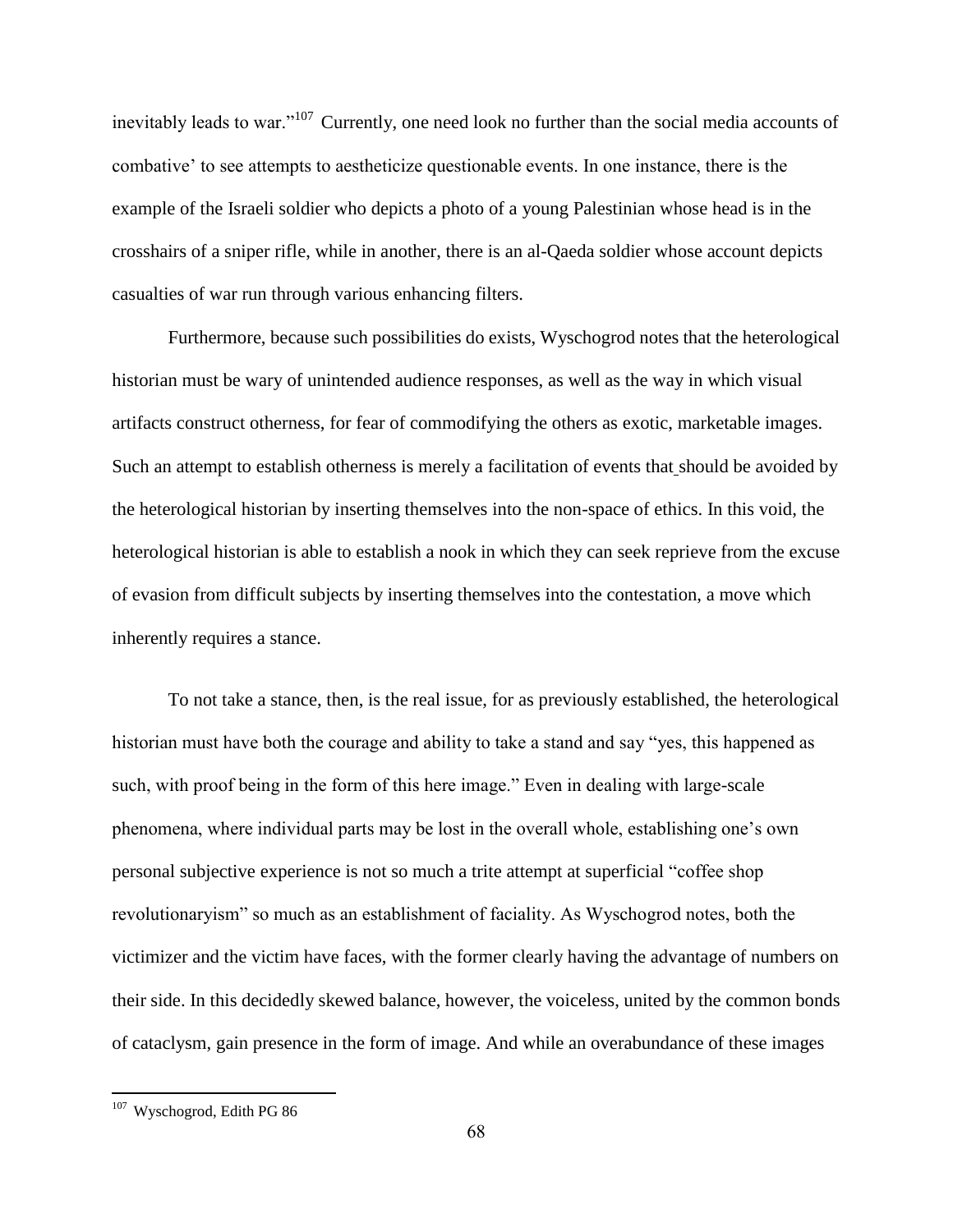may lead to a twisted form of hedonistic adaptation, Wyschogrod notes that it is the responsibility of the heterological historian to battle back against this apathy and give credence to those who were deemed expendable. By giving voice and face to the others, the heterological historian can use the mass accrued by their collective weight to catapult their momentum into the front lines of the collective ocular consciousness. Instead of the narrative propagated by the ruling class that once maintained the sole source of images, and ipso facto the historical narrative, the collective voice of the others now has the visual platform to solidify their stance and offer the unadulterated perspective of history, as opposed to *history*, as sponsored by CNN.<sup>108</sup>

Such a shift in power leads to the increased ability for Dasein to "be there". Ignorance is no longer a sound excuse; in the age of social media, all one need to do is to intend their gaze at images in an actively involved way, a way that serves as a means of deterittorializing the gap between oneself and the others. Of course, in this dialectic, the influence of the affluent remains a very real factor, and as such, the heterological historian must seek to avoid falling victim to orchestrated images with ulterior intentions. This fear is most readily embodied by the damning example of the official social media account of Bashar-al Assad, which, despite the prevailing narrative of death and destruction currently emanating from Syria, depicts a president being supported by his subjects in a time of peace. Because the possibility of such a manipulation exists, and thus the advancement of potentially harmful narratives, Wyschogrod believes it is incumbent upon the heterological historian to reclaim the image for the realm of ethics.

#### **3.8 The Rose That Grew From Concrete**

Despite the perceived differences inherent in the subjective phenomenological experience of individual Dasein, the notion of empathy serves the important role in my thesis of establishing

<sup>&</sup>lt;sup>108</sup> Greenwald, Glenn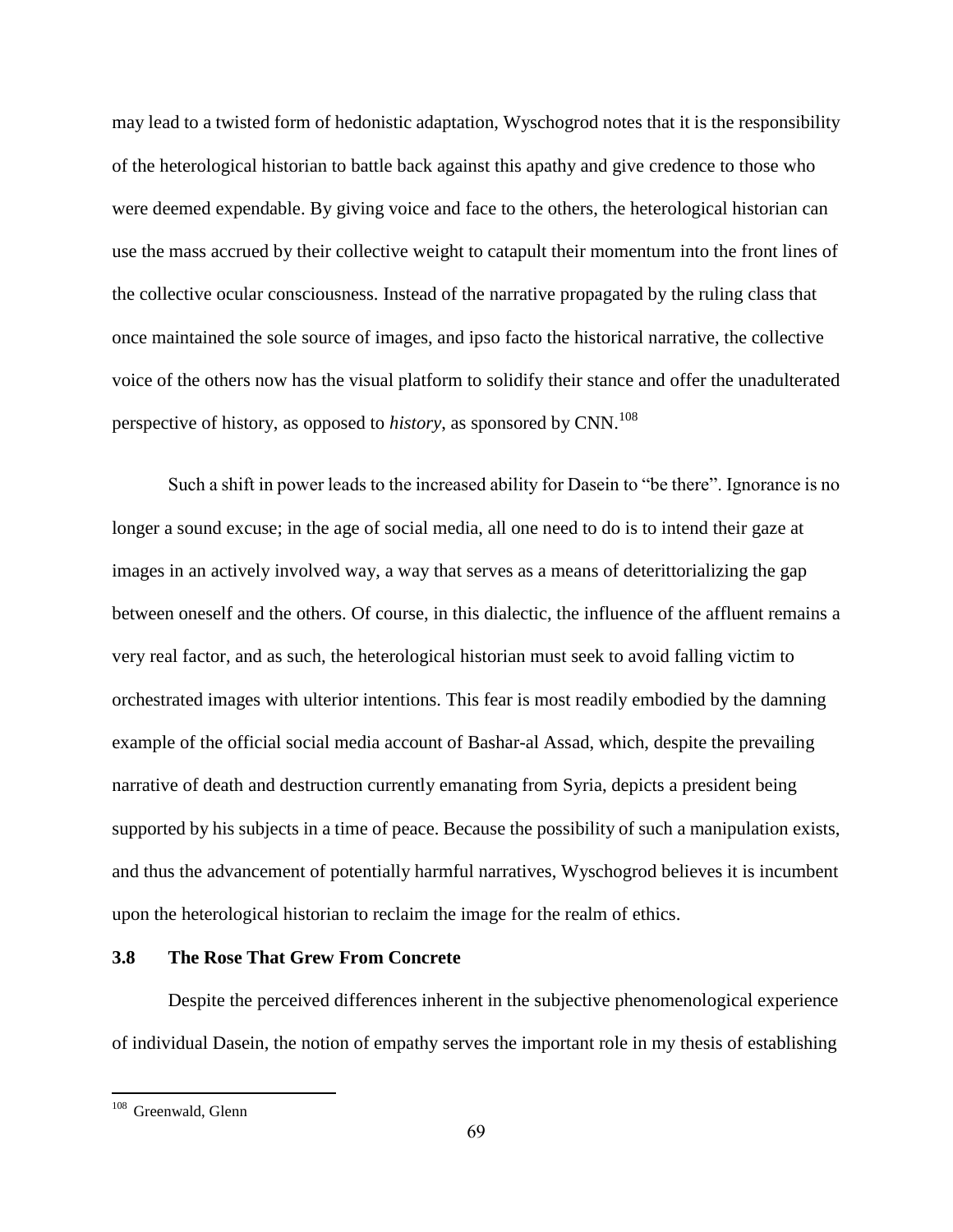the mandate to relate ethically to others who are not us. One need look no further than the images detailing unspeakable travesties, such as those highlighting victims of drone strikes, in order to understand that the empathetic connection felt for a fellow Dasein who had the misfortune of being born into conditions of alterity is very real, and that the responsibility to shed light on the acceptance for conditions that allow Spirit to continue progressing through Hegel's slaughter bench is of utmost importance. This means that our phenomenological inquiry has now taken us from objects of consciousness to considerations about a practice in ethics.

Ideally, once a Dasein has established their being-in-the-world'ness and gone about the steps necessary to begin living their own personal self-actualized life, they would arrive to the conclusion that others, who perhaps are not as fortunate as they, have similar aspirations of self-actualization. This may be clearly obvious to some, but it seems as though for the majority of people, such as Fukuyama, it is easier to just forgot about *the others*; in this land built upon pulling oneself up by one's boot straps, it is only the Alpha that is revered. Moreover, once the Alpha has ascended the peak, they seem to be solely concerned with maintaining their coveted position, willingly sabotaging any who try to lay claim to their throne, while forgetting about the others who may never have had a chance to compete in the first place.

Once again, this seems to be the case with narratives such as Fukuyama's *The End of History?*, which, rather than reading like the insightful truth expected from a person in his position, reads more like the blueprint to a defense strategy of ensconcing oneself in a position of power by propagating the power structure that afforded them their position. That is, rather than making any necessary changes to modify conditions that would ideally lead to the socio-political actualization of terms such as "freedom", and "liberty", those who control the narrative seem intent on attempting to maintain the status quo. This is readily seen in *The End of History?*, as Fukuyama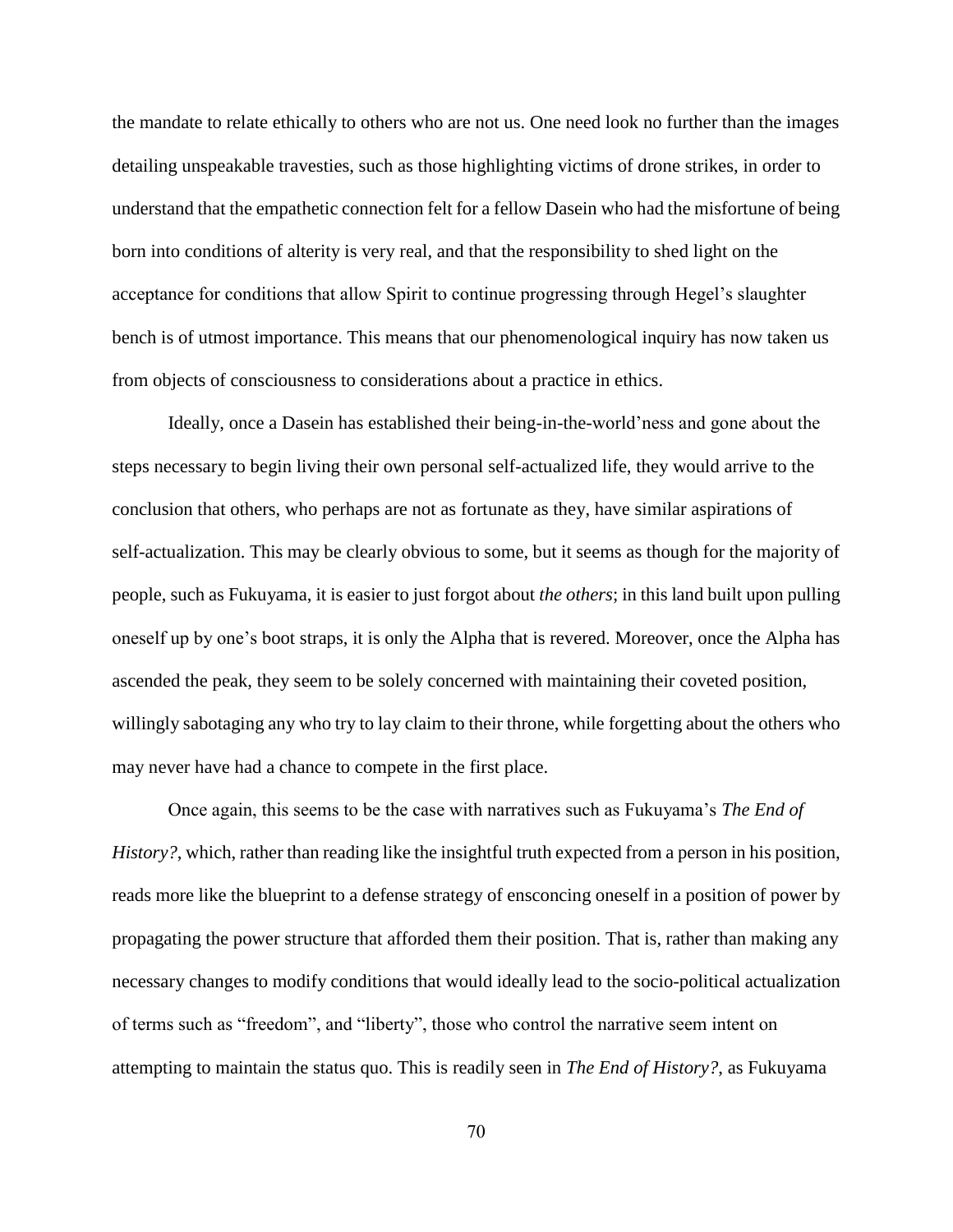proclaims that Western liberalism is the political conclusion of the history of political, ideological conflict.

This seems like a relatively simple claim to make from the winning side of Western liberalism, but what if you are stuck digging for conflict minerals under the threat of violence? Fukuyama's concept of "freedom" is simply too vague and besides. In a time when the nation long held as the hallmark of Western liberalism is home to thousands of social media users who use their respective accounts to display their lavish spending power, others use them to document the hundreds of thousands of dissatisfied Americans lining up to protest the perceived abuse of the financial infrastructure that propels Western liberalism.<sup>109</sup>

Following the mandates of Hegel's spirit as searching for absolute, I assume that the ultimate goal of the human experience is some form of universal equality which actualizes in the form of a perfect nation. However, given the various ways in which history has repeatedly unfurled, the methods employed thus far entail counterintuitive approaches to achieve such a goal. That is, if Wyschogrod is correct, and there is in fact a systematic process of marginalization in effect, it would appear as though some potentially key pieces to the ultimate puzzle are being utterly ignored. For all we know, there may be a Dasein at this very point in time who has the potential to cure cancer, and yet, given the fact that they were thrown into a world of poverty and neglect, will never get a chance to so much as emptily intend the desire to be a molecular biologist, let alone fulfill that intentionality, for they will be too busy struggling to get buy. As Arendt notes, the life of action is dependent upon the life of contemplation, and vice versa, and if one is too busy simply working just to get by, they will never have the chance to sit back and contemplate what it means to live an actualized life. As a result, the task of the heterological historian takes on an added significance in the sense that it is their moral responsibility to ensure the conditions are one

<sup>&</sup>lt;sup>109</sup> Occupy Wall Street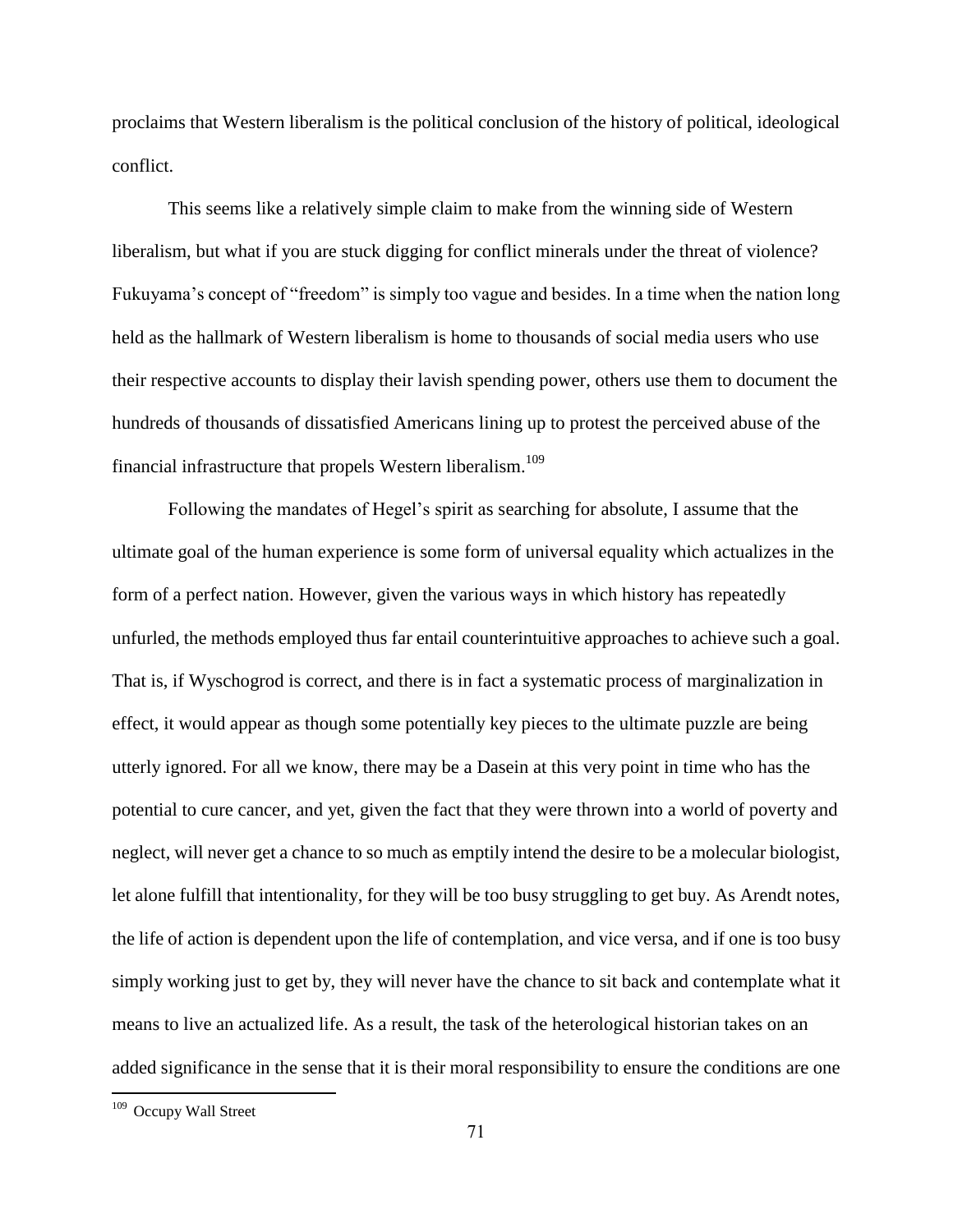day met in which *all* Dasein are able to partake in the spoils of Western liberalism, not solely those affluent enough to buy into it.

The problem is, who is going to care? In a capitalist society of PlayStations and reality TV, it is easy to get caught up in one's own personal desires and ambitions, relegating those who were thrown into a less fortunate situation as somehow less than you or I. The prevailing notion seems to be to let them figure it out on their own, which is understandable, to an extent. If social psychology has taught us anything, it is that hedonistic adaptation dictates that people cannot simply be given things.<sup>110</sup> This is not a point I am contesting. Rather, I am merely drawing attention to the fact that, as children, we are all told that change will never happen unless you try to bring about that change on your own; as Mahatma Gandhi once said, we must all be the change that you wish to see in the world.<sup>111</sup>

The change that the heterological historian wishes to see is simple; the improvement of conditions for past, present, and future others. To preach to the end of history while others are still within the grips of a cataclysm, all the while denying that there exists such a state, is simply no longer an option. Take for example the infomercials on TV showing emaciated children in tears. Despite the precarious organization's the ads are attached to, the message delivered by these dollar a day charities is quite clear; even with the prevalence of Western liberalism, there are people the world over who are struggling. It is a phenomenon that, thanks to the advent of various information channels, suffering can be seen through the images of the faces of others. In experiencing this "imaged" emphatic intentionality, ideally it should become evident that it is nothing short of greediness to continue along the path of self-actualization without taking the plight of the suffering others into account.

<sup>&</sup>lt;sup>110</sup> Lyubomirsky, Sonja

 $111$  Forbes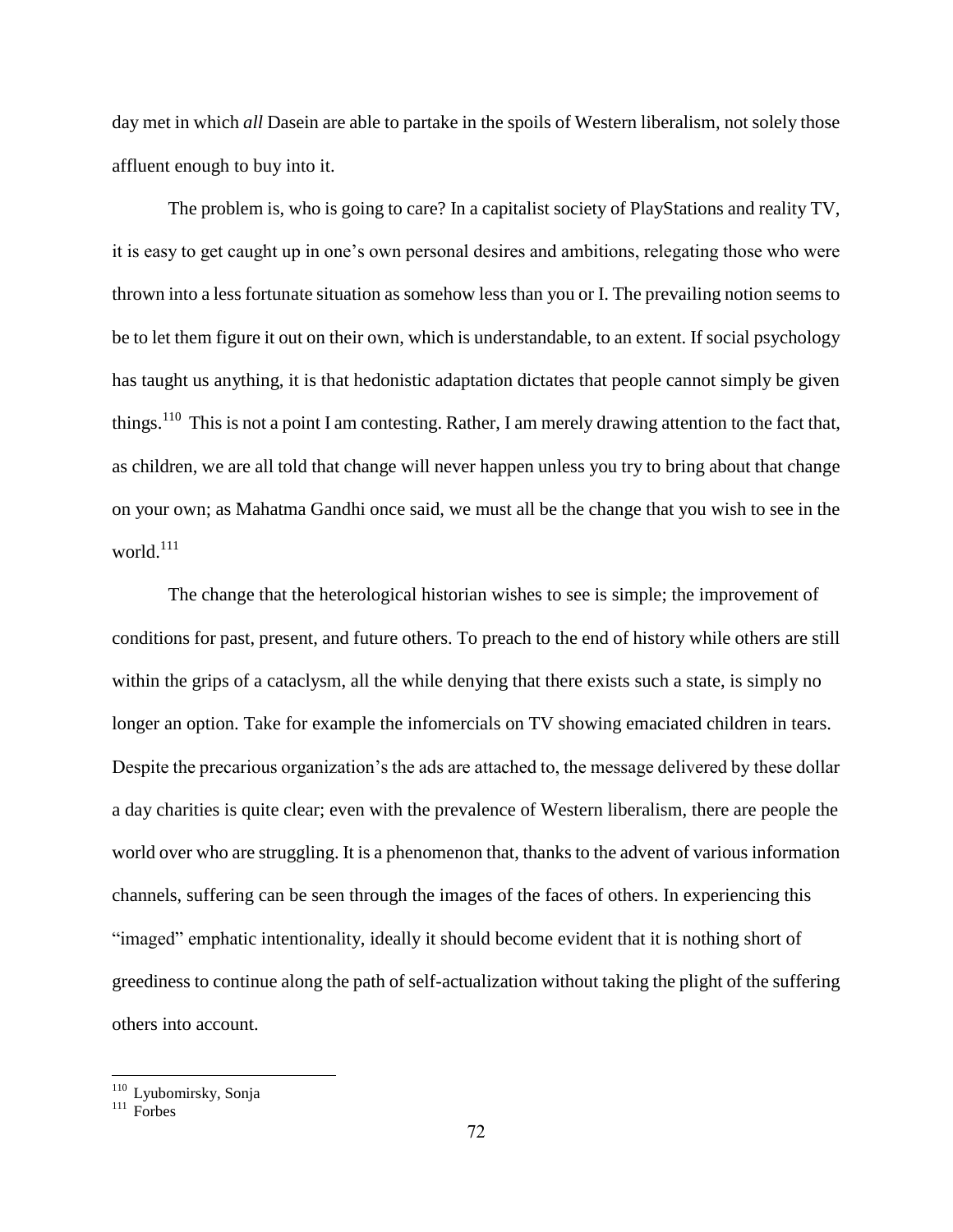Ideal as this task may sound, it certainly is not new. Take for example Kant's ethics of deontology.<sup>112</sup> In *The Foundations of The Metaphysics of Morals*, Kant gives us examples of a failure of duty, to which he offers a rebuttal. For our purposes, we need only focus on the final two, the first of which poses the example of a person with a talent that, through cultivation, could make them useful to many people. Kant continues that rather than cultivate this talent, however, this person would revel in the mundane pleasures of life, essentially neglecting the gifts they have been given. Kant notes that this cannot be willed into a universal maxim, however, for in such a world where everybody resigns themselves to neglecting their gifts, nothing would essentially ever be accomplished, and thus, it is incumbent upon them to maximize their potential.

Additionally, Kant offers us the example of an individual who is living a well-off life. Kant notes that this individual is not concerned with the struggles of *the others*, and believes that each one should be left to be as happily as heaven wills or as they personally desire, and as such they will not concern themselves with their welfare or their assistance in their time of need. Clearly this last example is an explication of an unfortunately popular sentiment that has not only lasted for centuries, but is most obviously evident in many modern Western liberal societies today. Kant notes that, while this type of scenario could easily be willed into a law of nature, it is not ideal, for if everyone acted in accordance to this principle, no one would ever be available to comfort even the most well-off individual in a time of need.

For my purposes, what Kant offers with the categorical imperative is an ideal solution to this problem, noting that

If, then, there is to be a supreme practical principle and, with respect to the human will, a categorical imperative, it must be one such that, from the representation of what is necessarily an end for everyone because it is an end in itself, it constitutes an objective

<sup>&</sup>lt;sup>112</sup> White, Lewis Beck PG 39-42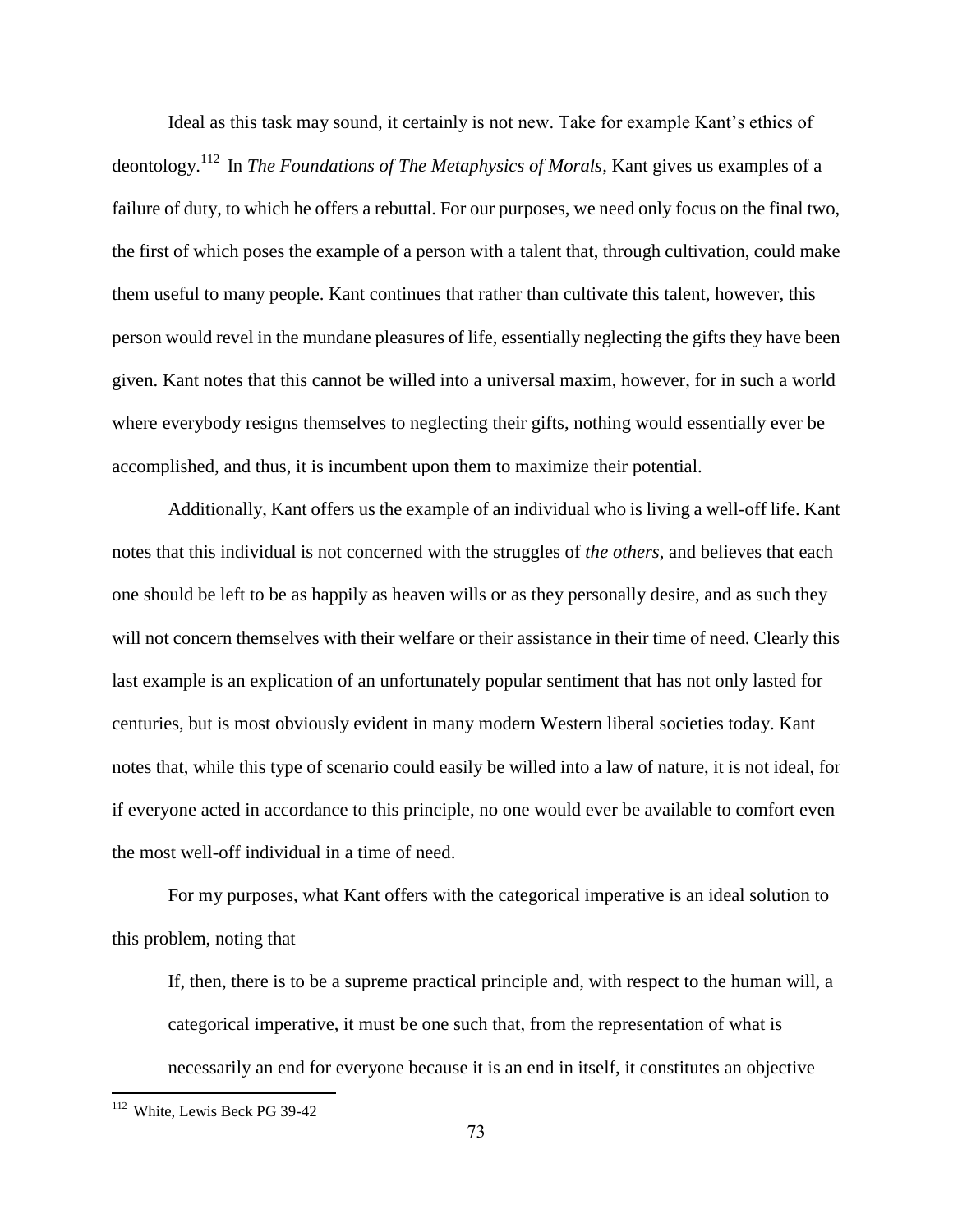principle of the will and thus can serve as a universal practical law.<sup>113</sup>

Kant believes this principle is grounded in the belief that rational nature exists as an end in itself, and I maintain that Dasein necessarily represents its being in this way. Kant notes that we represent our existence merely as a subjective action, however, since we are also Being-in-this-world *with* others, our actions have a cumulative objective effect, as per Heidegger's for-the-sake-of-which and Arendt's concept of the interconnected web. As such, we should behave in a way where the categorical imperative can be restated as the *principle of humanity*; that we act in a way that considers humanity solely as an end, and never solely as a means.

Using this modified principle of absolute ethical concern for humanity, I return to Kant's scenarios, noting that in the former it is not enough that the actions we choose do not affect humanity negatively. That is, even if withholding our potential ability does lead to negative consequences, we must seek to harmonize our talents and our actions with the hopes of preventing others from ever being treated as a means.

More importantly, Kant notes that the natural end that all of humanity has is their own happiness. As such, Kant affirms that *everyone* must try, as far as their means permit, to further the ends of others. Kant notes that although humanity might subsist, as clearly it has, without the contribution of the advancement of the happiness of the others by not taking away from the means from which the others would ideally be advanced, this is merely a negative form of contribution to humanity as an end in itself. That is because, as Kant maintains, "the ends of a subject who is an end in itself must as far as possible be also *my* ends, if that representation is to have its full effect on me."114

#### **3.9 Get Up, Stand Up, Don't Give Up The Fight: Life is Your Right**

<sup>&</sup>lt;sup>113</sup> White, Lewis Beck

<sup>114</sup> Lewis White Beck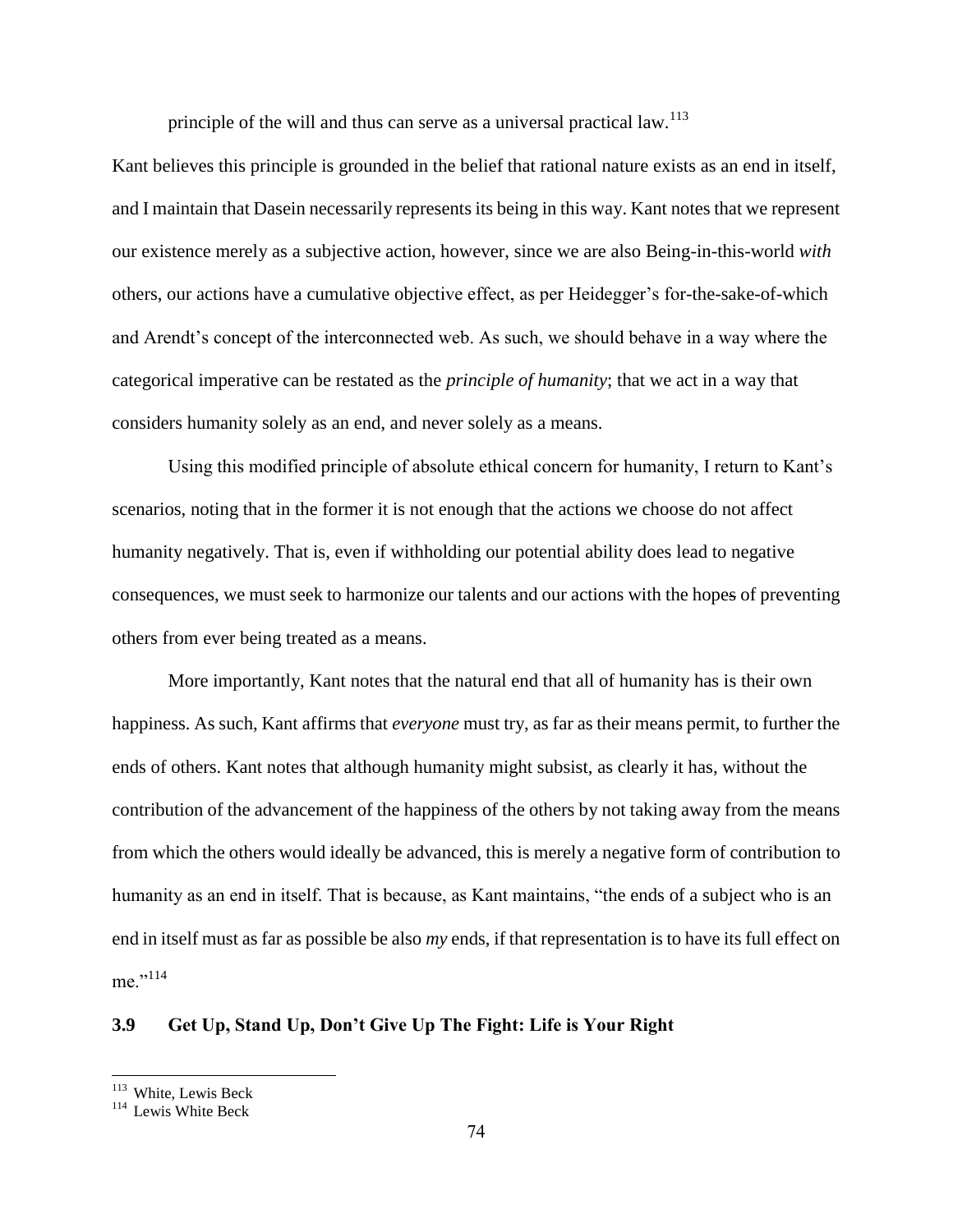In *The Body As Object And Mechanistic Physiology*, Maurice Merleau-Ponty offers his belief that in communicating, we find our own subjective differences through which we are able to discover that each one of us is in fact constituted differently as Dasein with different perspectives to offer the world and each other. Although I accept this premise, I modify it in the sense that, much like Kant proposed, in acknowledging our differences, we find that we all ultimately share one thing in common; the desire to live a happy life. But why stop there? From a deontological perspective, it would appear as though if one desires to live a self-actualized life, it further seems that the limits of any human's progression will always be bound to the limits of each and every one of *the others'* ability to lead the same life as well. In a more altruistic sense, once the heterological historian has ideally reached a position in life where they are fortunate enough to have fulfilled the essential levels of Maslow's hierarchy of needs, it is incumbent upon them to help *the others* get to at least to an equal level.

Therefore, we will accept the supreme practical principle as that which calls for helping the others achieve eudemonia. As Arendt says, the active life essentially works to serve the ends of contemplation, and that it is only natural that the active life is described by those who themselves followed the contemplative way of life aligned with a life of actions. This supreme practical principle calls for those fortunate enough to be in a position to follow their own respective path to eudemonia to leave the comforting shores of the contemplative life and embark upon the waters of the active life in order for the others to be able to begin living the life of harmonizing contemplation and ethical action. Ideally, this is where the heterological historian would insert themselves into the world through both action and art by putting forth the claim: what is here was as such, but it could have been otherwise.

75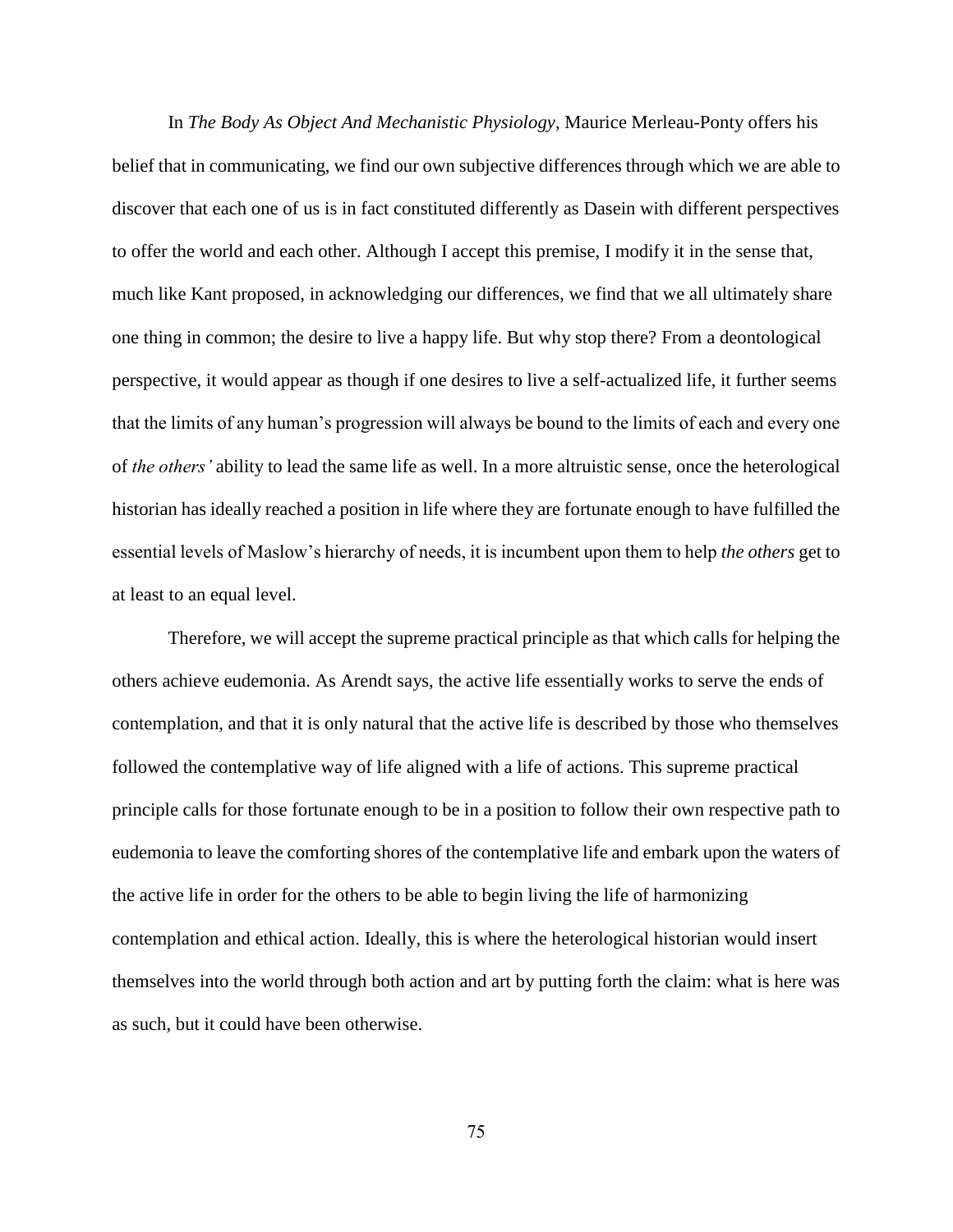# **Chapter 4: My Name is Peace This is my Hour, Can I Get Just a Little More Power?**

## **4.1 Art of Subconscious Illusion**

In *Deriving Ethics from Action: A Nietzschean Version of Constitutivism*, Paul Katsafanas begins his enquiry by posing the question "How can we justify normative claims about what there is reason to do, such as 'there is reason not to lie,' or 'you should not murder'?" In response, Katsafanas introduces *constitutivism*, which claims that action has a certain structural feature that both constitutes events as actions and generates a standard of assessment for action. Essentially, Katsafanas claims, the authority of normative claims arise from the bare fact that we are agents.<sup>115</sup>

Katsafanas proceeds to expand on this basic definition by introducing his own version of constitutivism, which employs an examination of the structure of human motivation by way of philosophical psychology in hopes of showing that action, in fact, has a constitutive aim that ultimately generates conclusions about what there is reason to do. In order to do so, Katsafanas relies on a Nietzschean interpretation of power, noting that, despite Nietzsche's views on ethics, power maintains a privileged normative status in Nietzschean philosophy, as we are committed to it simply by virtue of acting. Essentially, Katsafanas argues that Nietzsche's view that all actions manifest and are to be evaluated in terms of "will to power" is an attempt to move from a claim about the essential nature of action or willing to a claim about value. As a result, Katsafanas argues that Nietzsche uses a claim about the constitutive features of action to derive a standard of success for action. $116$ 

Katsafanas claims that the Nietzschean version of constitutivism is predicated off the understanding that our actions are motivated by the distinctive psychological state known as *the* 

<sup>115</sup> Katsafanas, Paul

<sup>116</sup> Katsafanas, Paul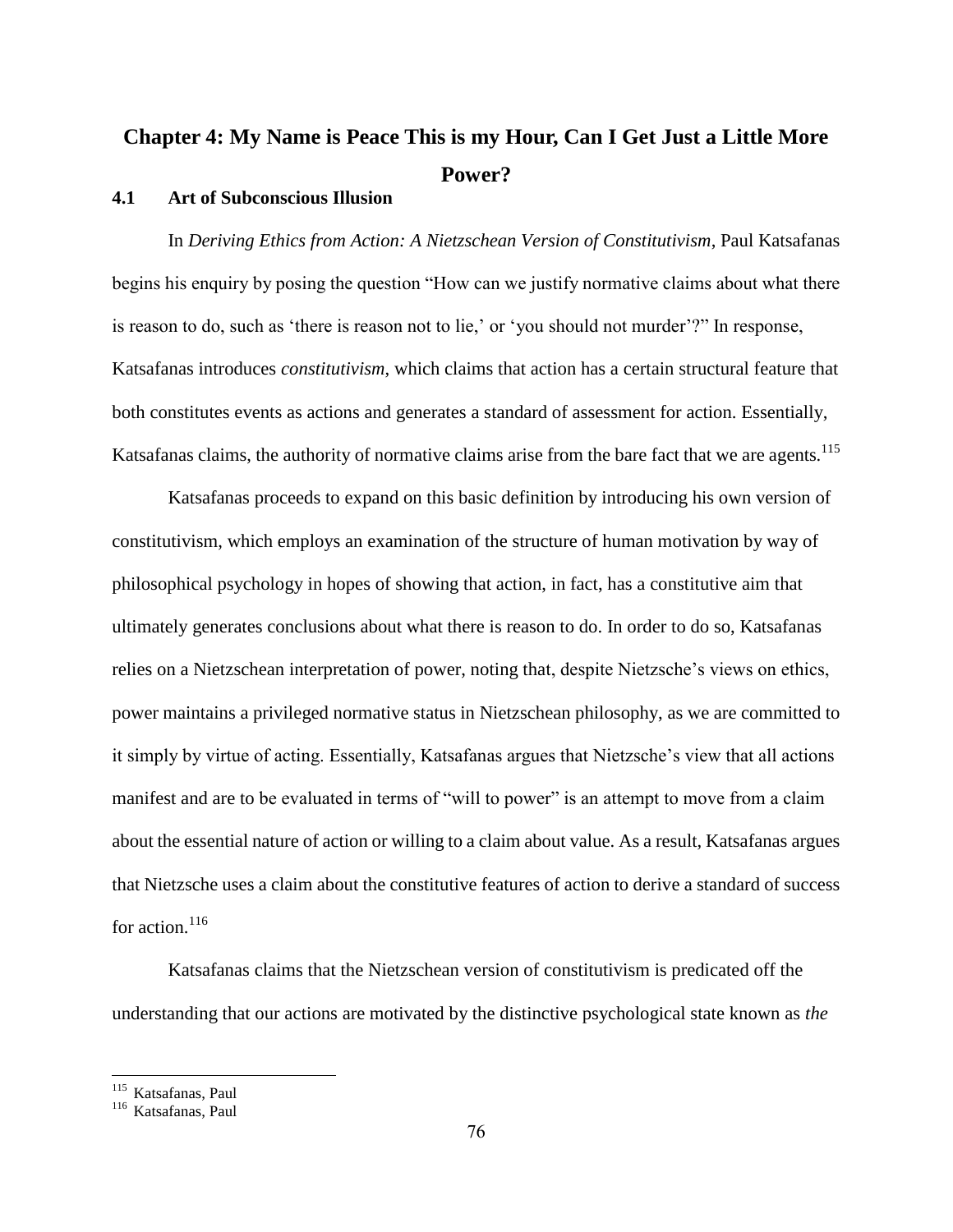*drive*. Katsafanas maintains that since our actions are motivated by the drive, actions are thus constitutively motivated at *overcoming resistance*. Katsafanas asserts that whenever we will an end, we aim to not only achieve the end, but also to encounter and overcome any resistance that arise in the process. Katsafanas affirms that this process can be used to ground normative conclusions about what there is reason to  $do.<sup>117</sup>$ 

Katsafanas proceeds to justify Nietzsche's claim that power alone has a privileged normative status by first introducing Nietzsche's view that we must engage in a "revaluation of all values", in hopes of arriving at a presupposed principle which is itself exempt from revaluation. For Katsafanas' reading of Nietzsche, this principle is the will to power. As Katsafanas affirms, however, the problem is Nietzsche himself endorses claims about value that call power's privileged status into question, citing Nietzsche's claims that "there are altogether no moral facts", and that "there are no moral phenomena at all, but only a moral interpretation of phenomena." Rather, Nietzsche is wont to say that that value is merely created by human activities.<sup>118</sup>

Katsafanas offers three claims that Nietzsche accepts in regards to value, the first of which being that power has a privileged normative status, that there are no objective values, or objective facts about what is valuable, and lastly that all values are created by human activity. As Katsafanas claims, however, the problem of establishing a normative status in Nietzschean terms still remains, for if there are no objective values, and all values are created, why should power maintain a privileged status?

### **4.2 A Toast to The Dead**

In order to solve this paradox, Katsafanas introduces constitutivism, which essentially states that there are reasons for action that arise merely from the fact that one is an agent. In order

<sup>&</sup>lt;sup>117</sup> Katsafanas, Paul

<sup>118</sup> Katsafanas, Paul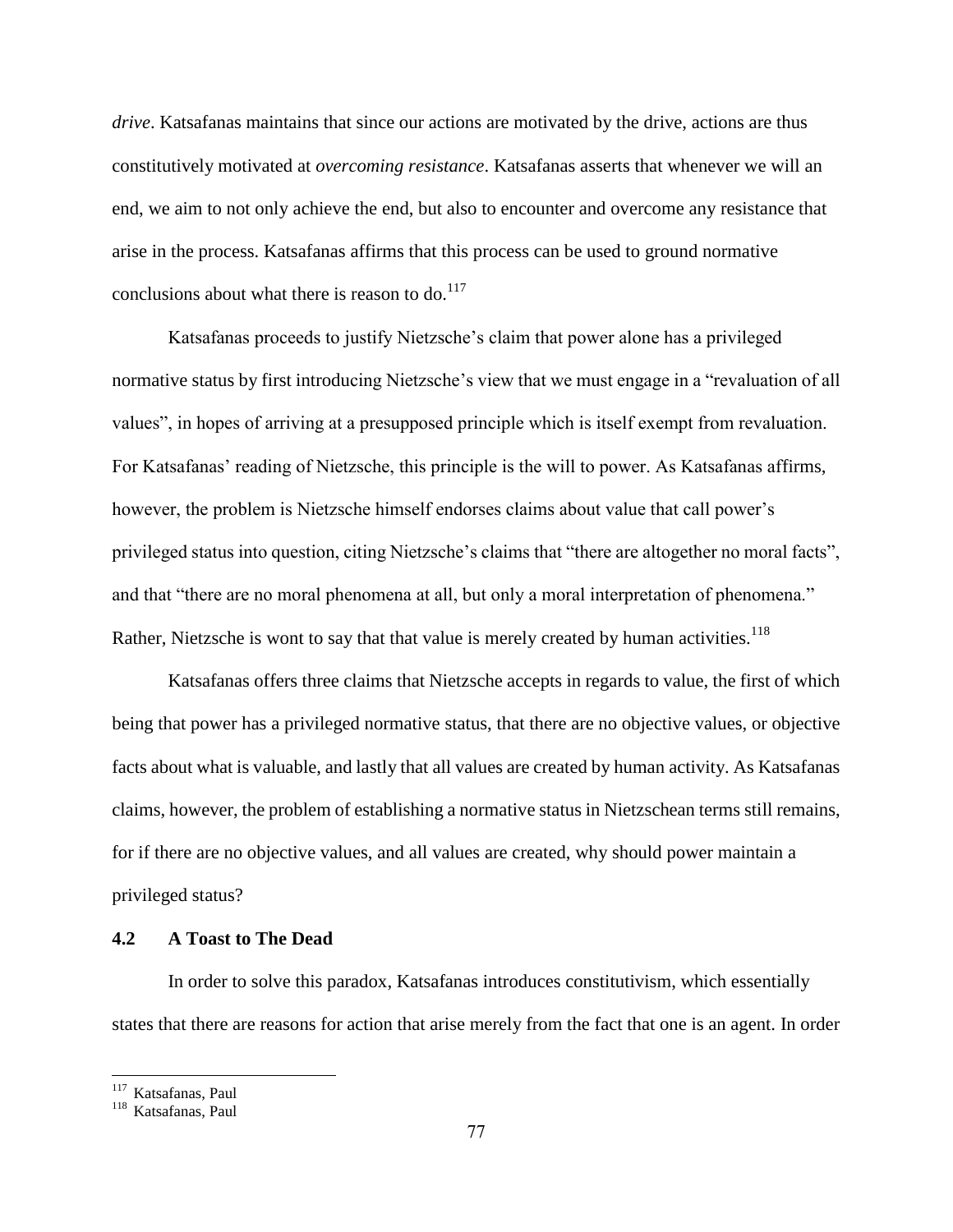to clarify this claim, Katsafanas gives the example of the "phenomenon" of a chess game.

Katsafanas notes that it is simply not enough to move one's pieces around the board in accordance to the rules of the game. Rather, Katsafanas affirms that one must also have the aim of achieving checkmate in mind, or else one is not really playing a game of chess. As a result, Katsafanas cites that the aim of checkmate is non-optional for chess players, claiming that "if you are playing chess, then you have the aim."<sup>119</sup>

Katsafanas proceeds to demonstrate that the aim of checkmate can be altered by outside influences and factors, but it cannot be entirely neglected. In order to demonstrate this point, Katsafanas introduces the example of playing a game of chess with a child. Katsafanas demonstrates how, despite the fact that the inevitable attainment of achieving checkmate may be delayed in an attempt to teach the child how to play chess, the ultimate aim of achieving checkmate cannot be entirely discarded, or else one will not *really* be playing chess. Rather, as Katsafanas claims, one would be engaged in a more complex task, namely teaching how to teach a child how to play chess, which has an entirely different constitutive aim.

In an attempt to further clarify a constitutive aim, Katsafanas offers the following criteria:

Let A be a type of attitude or event. Let G be a goal. The A constitutively aims at G if and only if

(i) each token of A aims at G, and

(ii) aiming at G is part of what constitutes an attitude or event as a token of A.

To clarify, Katsafanas offers the example of A being the attitude of *belief* and G being *truth*. According to Katsafanas, belief thus has a constitutive aim at truth if and only if each token of belief aims at truth and aiming at truth is what constitutes an attitude as belief. In order to

<sup>&</sup>lt;sup>119</sup> Katsafanas, Paul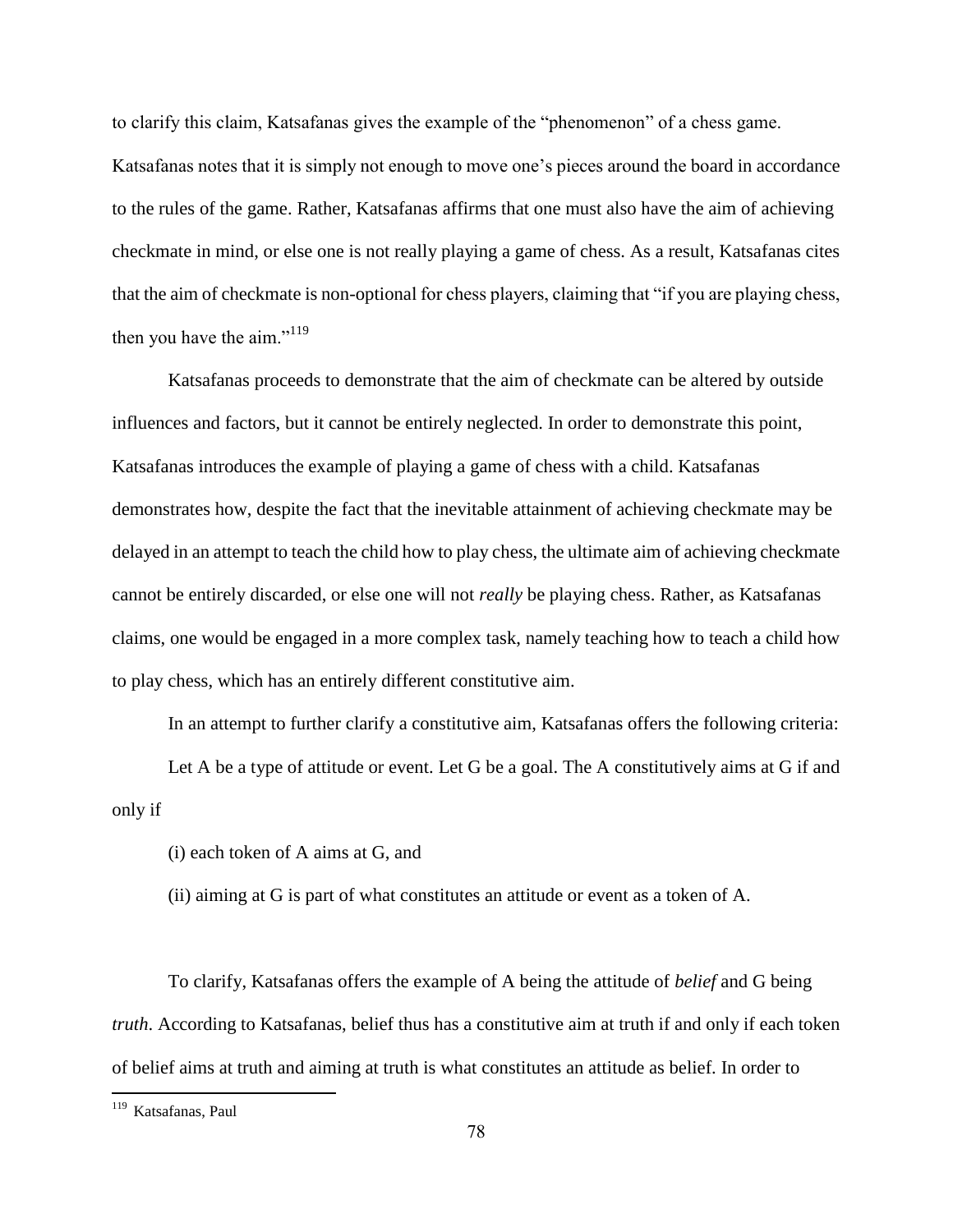establish the importance of constitutive aims, Katsafanas notes that they offer a standard of success. That is, as Katsafanas claims, if the purpose of chess is checkmate, then the level to which checkmate is achieved will dictate the level of success enjoyed by the individual achieving checkmate. Furthermore, as per the aforementioned views on intentionality, Katsafanas asserts that various aims may interact and modify one another. Continuing on the chess example, Katsafanas claims that while a particular move may serve to promote checkmate, while another may promote a more rewarding experience, the player may have reason to choose the latter.

According to Katsafanas, constitutive aims are important in that they generate intrinsic, *non-optional* standards of success. As a result, Katsafanas notes that if an action has a constitutive aim, then that aim will be present in every instance of action. As a result, we are given a non-optional standard of assessment for action that applies simply in virtue of something being an action. As a result, Katsafanas affirms that Nietzsche's views on will to power show that *power is the constitutive aim of willing* (emphasis mine).<sup>120</sup>

As a result, Katsafanas believes that Nietzsche's views on will to power essentially offer a constitutivist argument for power. That is, as has been shown, there is some aim, power, that is involved in every scenario of willing. Therefore, Katsafanas believes that, granting the logical form of the argument, Nietzsche has a valid claim that power has a privileged normative status. Most importantly, Katsafanas asserts that Nietzsche does *not* have to rely on the claim that power is an objective value, for as previously shown, power is simply the standard of success by which willing is measured. Therefore, Katsafanas claims that Nietzsche grounds power's privileged status in *incapacity*: it is the one value that cannot be given up, insofar as one is engaged in willing. As a result, Katsafanas asserts that Nietzsche has clarified any misconceptions that originally arose from his three views that power has a privileged normative status, that there are no objective moral

<sup>&</sup>lt;sup>120</sup> Katsafanas, Paul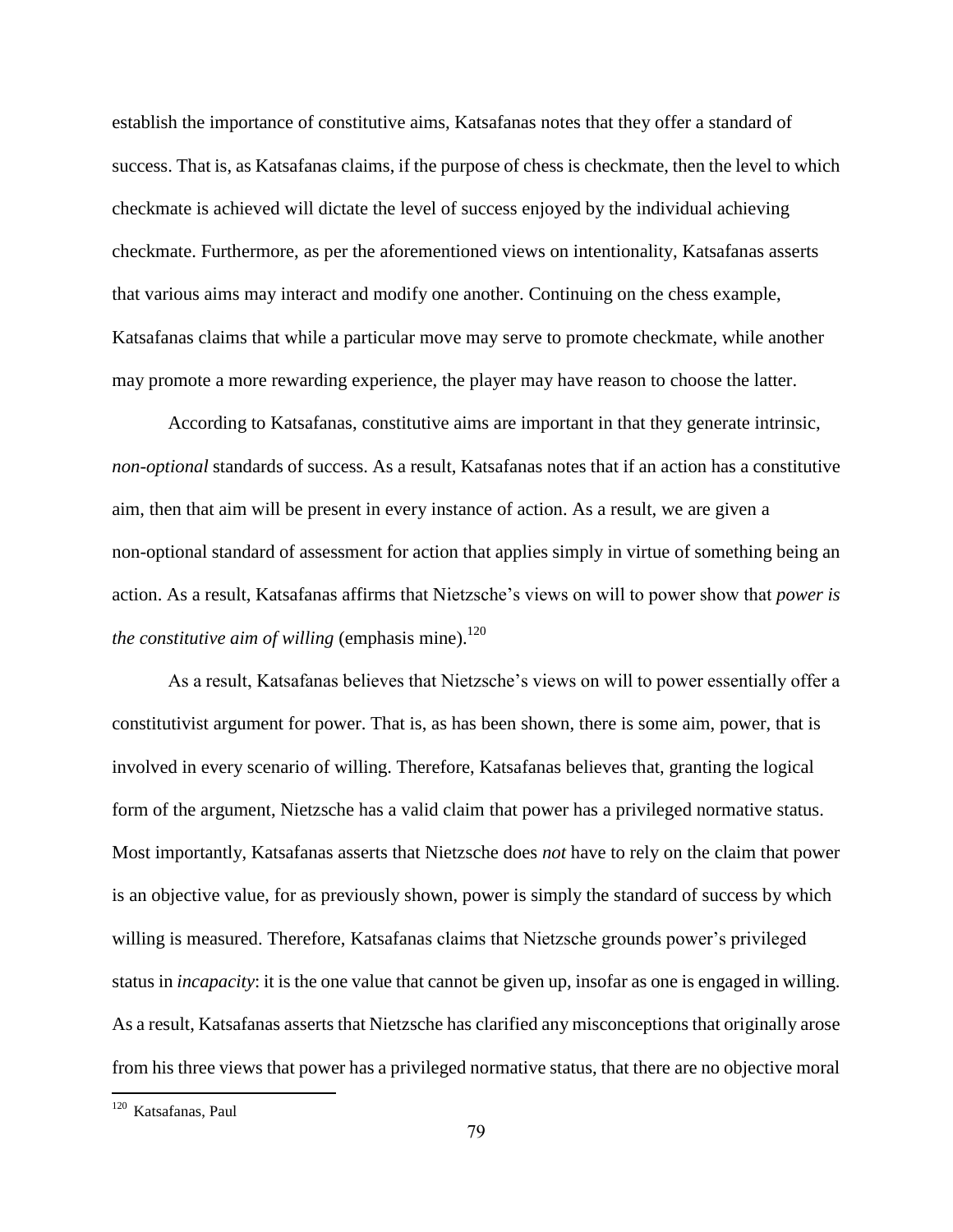values, and that values are created.<sup>121</sup>

# **4.3 I'm Livin' in the 21st Century Doing Something Mean to it**

 In order to defend this view, Katsafanas believes it is important to defend two presuppositions inherent in establishing this claim, the former being a conceptual claim, the latter an empirical one. Specifically, Katsafanas first highlights the nature of *the drive*, noting that its structure dictates any drive-motivated action will in fact have the constitutive aim of overcoming resistance. Katsafanas notes that drives are motivational states that aim at their own continuous expression. Furthermore, aiming at continuous expression entails aiming to encounter resistances to overcome, as per the will to power. As a result, Katsafanas concludes that drive-motivated activities aim at encountering and overcoming resistance. Therefore, as per the previously established definition of constitutive aim, Katsafanas affirms that drive-motivated activities have the constitutive aim of overcoming resistance.  $^{122}$ 

In regards to the latter, Katsafanas seeks to validate Nietzsche's view that all human actions are drive-motivated, as this will anchor the claim that human action has the constitutive aim of overcoming resistance. In order to solidify this point, Katsafanas relies on Nietzsche's take on *the nature of satisfaction*, which affirms that the nature of human satisfaction indicates that human actions are drive motivated. As a result, Katsafanas establishes the first premise in Nietzsche's argument:

(A) There is no state such that being in that state provides lasting satisfaction.  $123$ 

In contrast to various utilitarian philosophers, Katsafanas claims that Nietzsche believes it is not the utilitarian conception of happiness as an *experiential state* that is the issue, but rather the issue of happiness as a *state*. Katsafanas' reading of Nietzsche notes that Nietzsche rejects the

<sup>&</sup>lt;sup>121</sup> Katsafanas, Paul

<sup>&</sup>lt;sup>122</sup> Katsafanas, Paul

<sup>123</sup> Katsafanas, Paul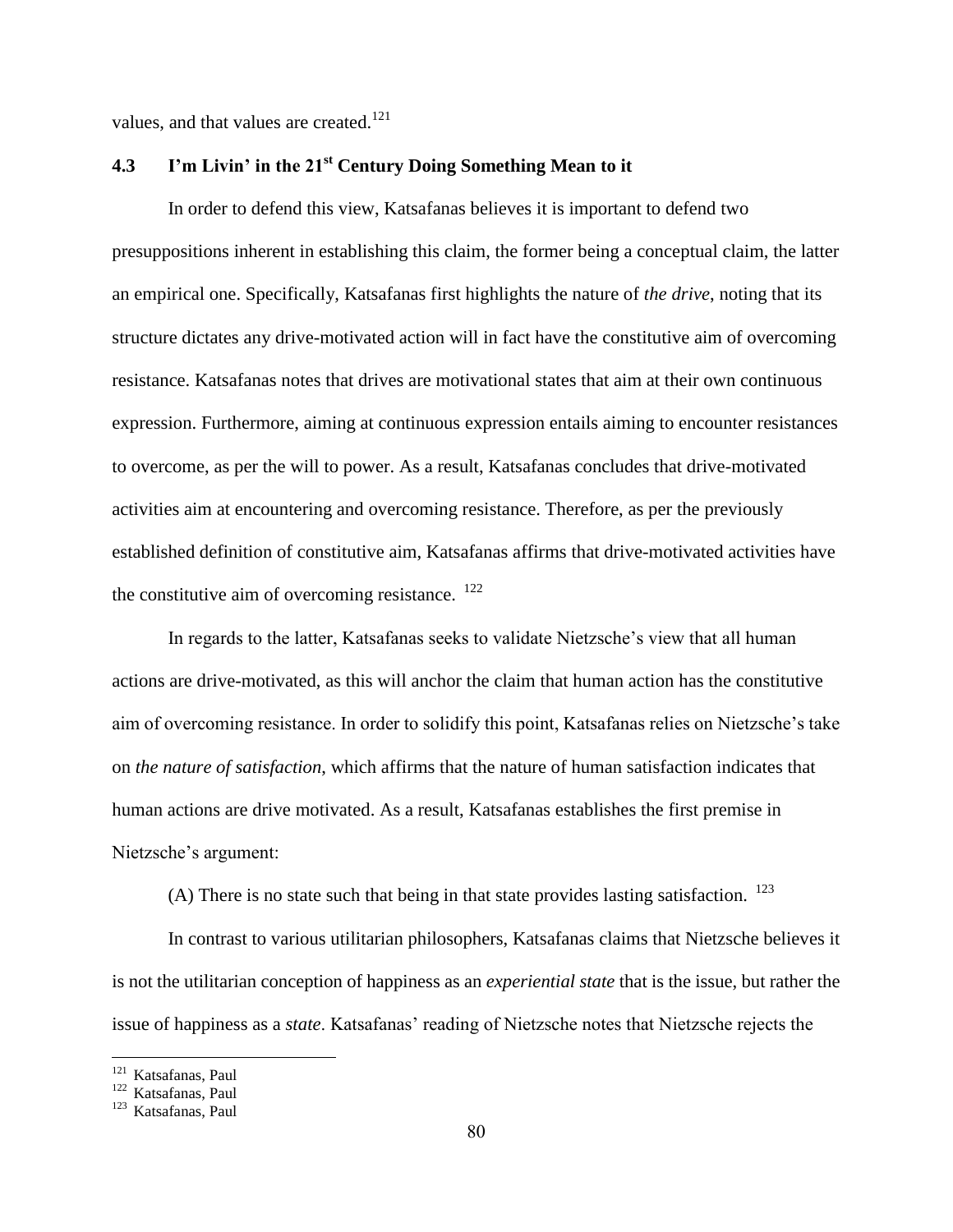state-based conception of happiness, claiming that it is not a state at all. Rather,

Katsafanas-reading-Nietzsche claims that happiness obtains when engaged in efficacious pursuit of a goal, not when we attain the goal. Katsafanas asserts that we think we are satisfied by stasis, by being in a state of having attained some goal, but that we are really satisfied by successful activity, by actively seeking and attaining goals. Katsafanas highlights that claim by setting forth the argument that:

(B) There are processes such that engaging in those processes provides lasting satisfaction  $124$ 

That is, Katsafanas' reading of Nietzsche dictates that there are processes such that engaging in said process provides satisfaction so long as the process lasts. Furthermore, Katsafanas claims that this view is supported by recent empirical work in psychological research that claims human beings are most satisfied when engaged in activities that provide them with challenges that are neither too easy nor to difficult. Specifically, Katsafanas claims that "enjoyment appears at the boundary between boredom and anxiety, when challenges are just balanced with the person's capacity to act." $125$ 

As a result, Katsafanas asserts that the conditions of human satisfaction have a decidedly odd structure in that humans desire to achieve certain ends, and are satisfied when doing so, yet not so when the ends are met. As Katsafanas'-reading-Nietzsche claims, we aim to engage in the process of encountering and overcoming resistances in the pursuit of ends, for humans are motivated by drives. Katsafanas asserts that drives aim at their own expression, and take objects solely as an occasion for expression. Furthermore, Katsafanas notes that the attainment of objects does not satisfy the drive; only the performance of the drive's characteristic form of activity serves

<sup>&</sup>lt;sup>124</sup> Katsafanas, Paul

<sup>125</sup> Katsafanas, Paul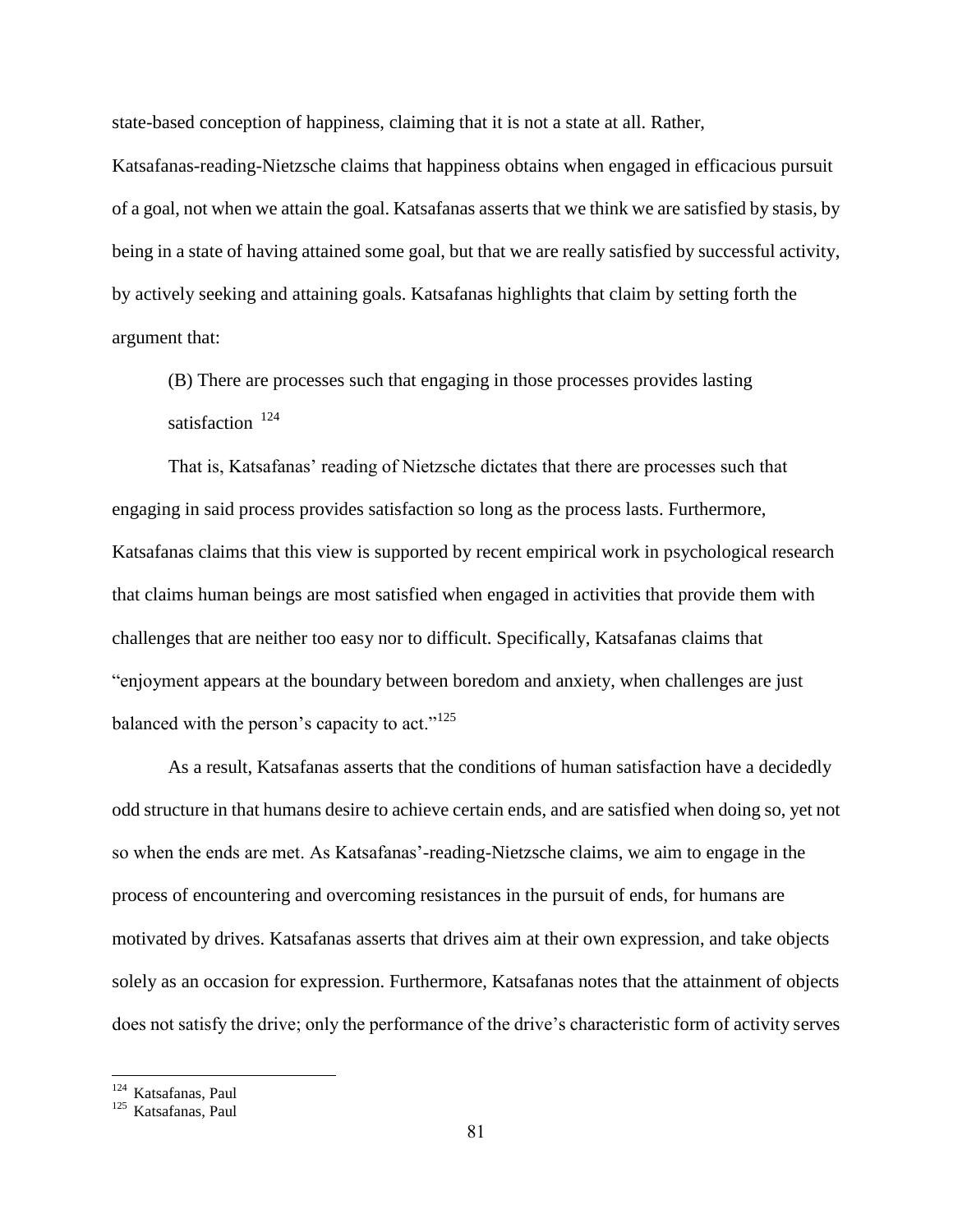as a means of satisfaction.<sup>126</sup>

### **4.4 Justice Could Just be Clearing a Path For People to Dream Properly**

Katsafanas posits that, using this Nietzschean model, the standard of success to generate ethical claims manifests in two different ways, the first of which being the view that we have reason to seek actions that afford resistance. Per this view, Katsafanas notes that two prescriptions must first be taken into account. First, the action an agent chooses is dependent upon facts of their capacities and psychological makeup. That is, Katsafanas believes that an individual has reason to pursue those activities that afford difficulties that can be overcome, but not so difficult that they cannot be overcome.

Secondly, Katsafanas notes that the results are dependent on an individual's environment, affirming that the particular course of action that constitute the highest realization of will to power differ according to the circumstances an agent finds themselves in. Katsafanas reminds us that this has had varied success throughout history, particularly in regards to historical epochs in which the highest expression of will to power manifested itself in physical violence and subjugation of one's enemies. As Katsafanas ascertains, it is important not to filter Nietzsche, who was well aware that an implication of his view *is* the fact that, under certain pre-societal conditions, the flourishing human being will be the one who engages in the most horrific acts of oppression and subjugation. Katsafanas affirms, however, that Nietzsche's view does not condone such behavior, but rather calls upon individuals to engage in artistic creation, the pursuit of self-understanding, and the willingness to engage in suffering to achieve one's goals.<sup>127</sup>

Katsafanas proceeds to assert that Nietzsche does not believe power is the *only* value affecting perception and deliberation, nor that it should be. Rather, Nietzsche affirms that new

<sup>&</sup>lt;sup>126</sup> Katsafanas, Paul

<sup>127</sup> Katsafanas, Paul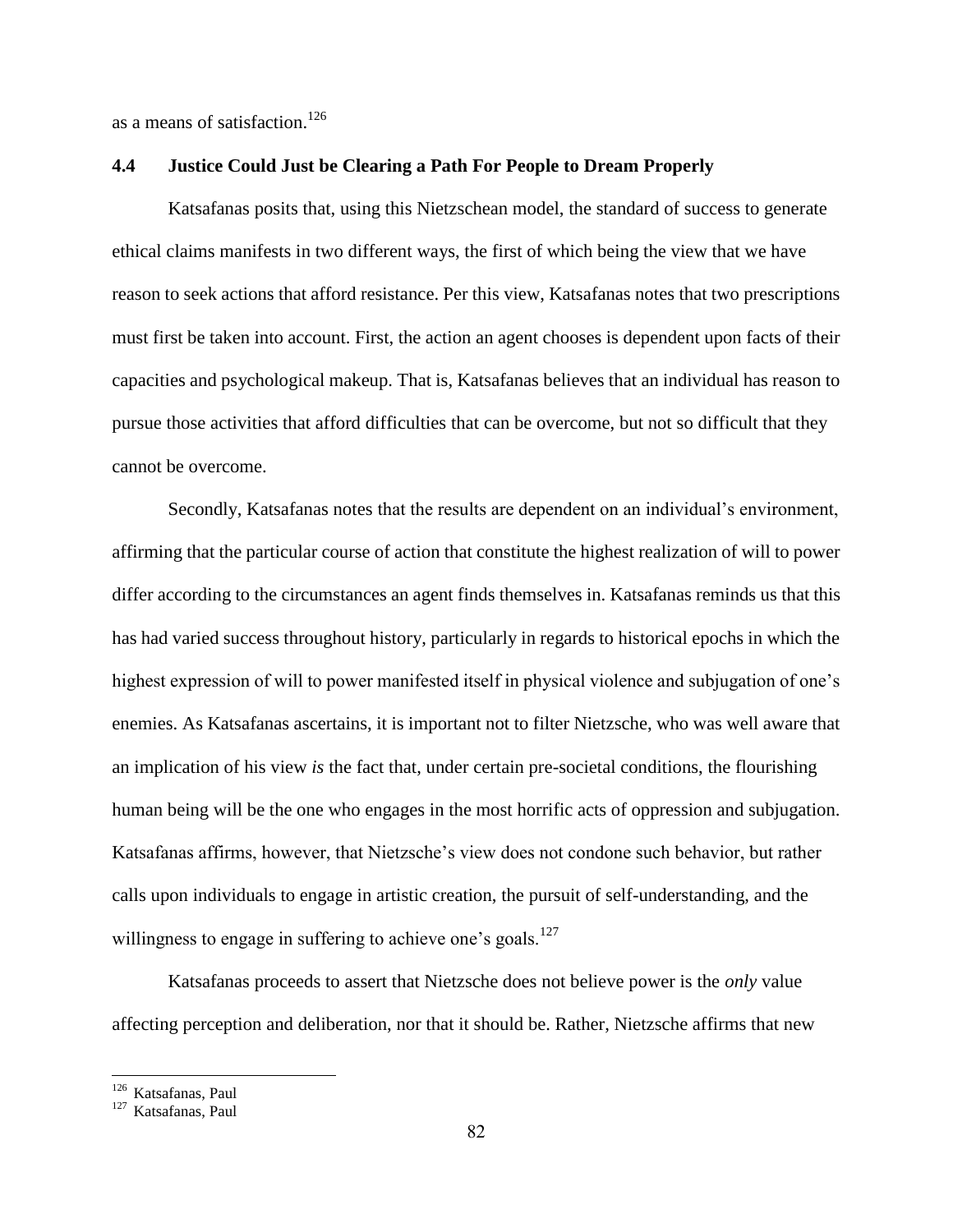values should be created, using the will to power as a "principle of reevaluation". As a result, Katsafanas affirms that this reading lends itself to the view

…that facts about which actions we have reason to perform are determined not only by the degree of resistance that the potential actions afford, but also by facts about the relationship between potential actions and our values; however, these values must in some way be vetted by the standard of will to power.<sup>128</sup>

Katsafanas claims that an agents values constrain and influence their behavior. Therefore, Katsafanas asserts that the agent's values will interact with action's constitutive standard, which in turn generate claims about which acts there is reason to perform, and ipso fact, the agent's values as well.**<sup>129</sup>**

Katsafanas maintains, however, that Nietzsche's ethical theory requires that we assess potential acts along three dimensions, the first being the extent to which the act would present opportunities for encountering and overcoming resistance. The second of these dimensions should determine whether an act is permitted, recommended, or forbidden by the other values we embrace. Lastly, Katsafanas affirms that the extent to which the values derived from the second assertion should be compatible with the will to power. Through this, Katsafanas asserts that normative results can be generated.<sup>130</sup>

#### **4.5 The Message And The Money**

It would appear as though, through Katsafanas, the heterological historian is now able to establish normative claims from the non-space of ethics instantiated upon them by the cataclysm. From this non-space, the heterological historian, citing past instances of subjugation and injustice, can ideally make value claims based of what they believe *ought* to be done to preserve the memory

<sup>&</sup>lt;sup>128</sup> Katsafanas, Paul

<sup>&</sup>lt;sup>129</sup> Katsafanas, Paul

<sup>130</sup> Katsafanas, Paul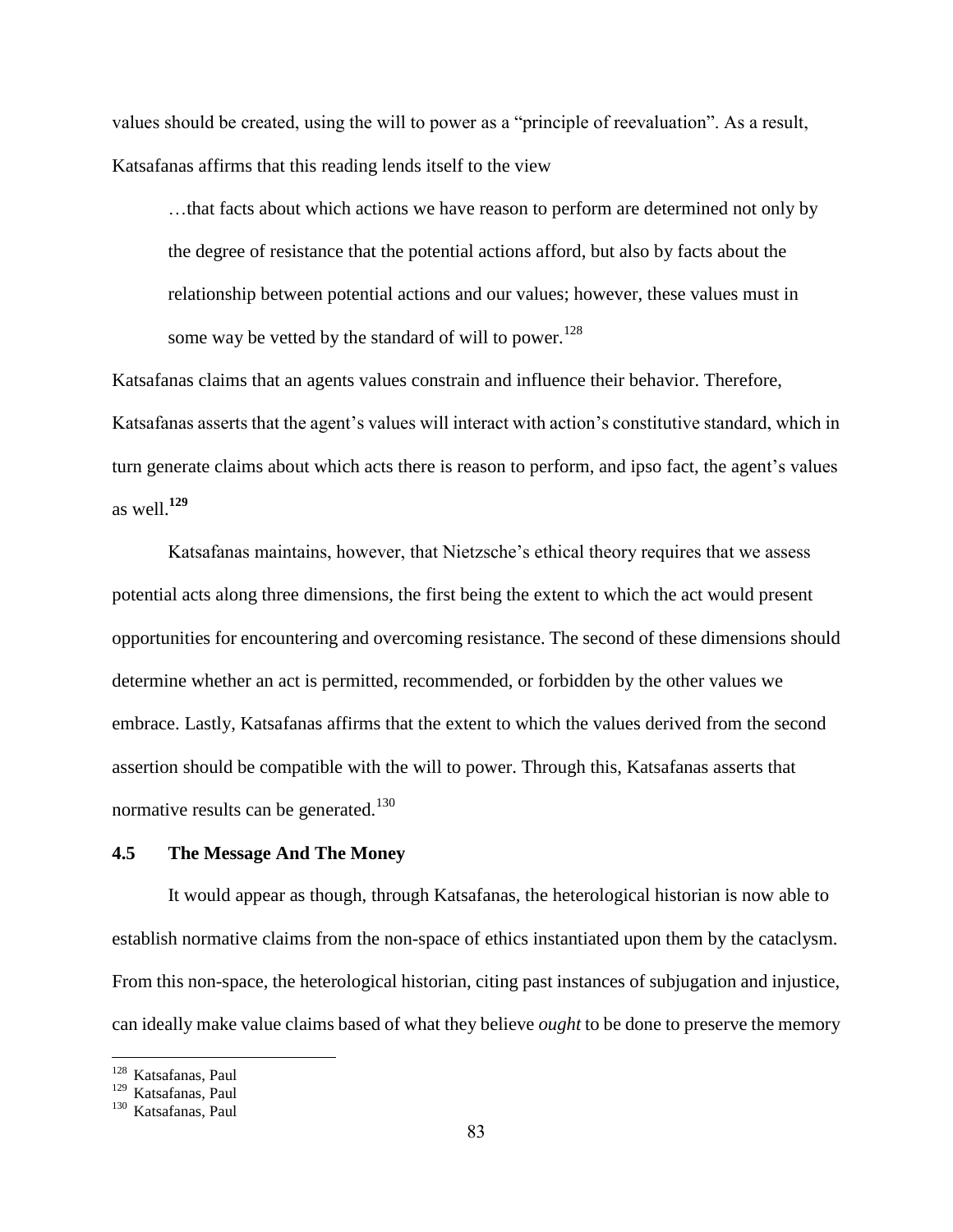of past, present, and future dead others. That is, citing a Nietzschean interpretation of constitutivism, the heterological historian can anchor their normative claim that "it ought not to have been thus  $\cdot$ <sup>131</sup>

In that respect, the heterological historian can begin by making the normative claim that, in as far as one has satisfied certain levels of Maslow's hierarchy of needs, one is morally obligated to take into consideration the plight of the others. More specifically, as per Katsafanas' above mentioned clarification on Nietzsche's views one will to power, one is morally *required* to take up, amongst other things, artistic creation. In that regard, the heterological historian would ideally be called to insert themselves in to the world via various forms of artistic expression, such as photography, music, or artwork, to name a few, as a means by which they promote the plight of the dead others, all while avoiding the pre-established pitfalls of apathy, fascism, et cetera. In doing so, ideally the heterological historian would begin to open windows from which the plight of the others can enter the stream of consciousness of those who otherwise would never have heard of them or their struggle had it not been made aware to them.

Take for example the musician Felipe Andres Coronel, better known by his stage name *Immortal Technique*. Aside from using profits from his record sales to promote various social causes, such as building an orphanage for children in Kabul, Afghanistan,<sup>132</sup> Coronel has used his position as an influential musician in the hip-hop community to promote awareness towards the plight of the others. In one particular instance, Coronel was filmed at a *Freedom for Palestine* benefit concert, where Coronel proceeds to recite lyrics to his song *Toast to the Dead*, stating:

Here's a toast to the dead… for the freedom fighter killed by the Feds, for those who died hard in the streets soaking in red... A toast to the dead for those that I've forgotten,

<sup>&</sup>lt;sup>131</sup> Wyschogrod, Edith xvii

<sup>&</sup>lt;sup>132</sup> Farooq, Sajid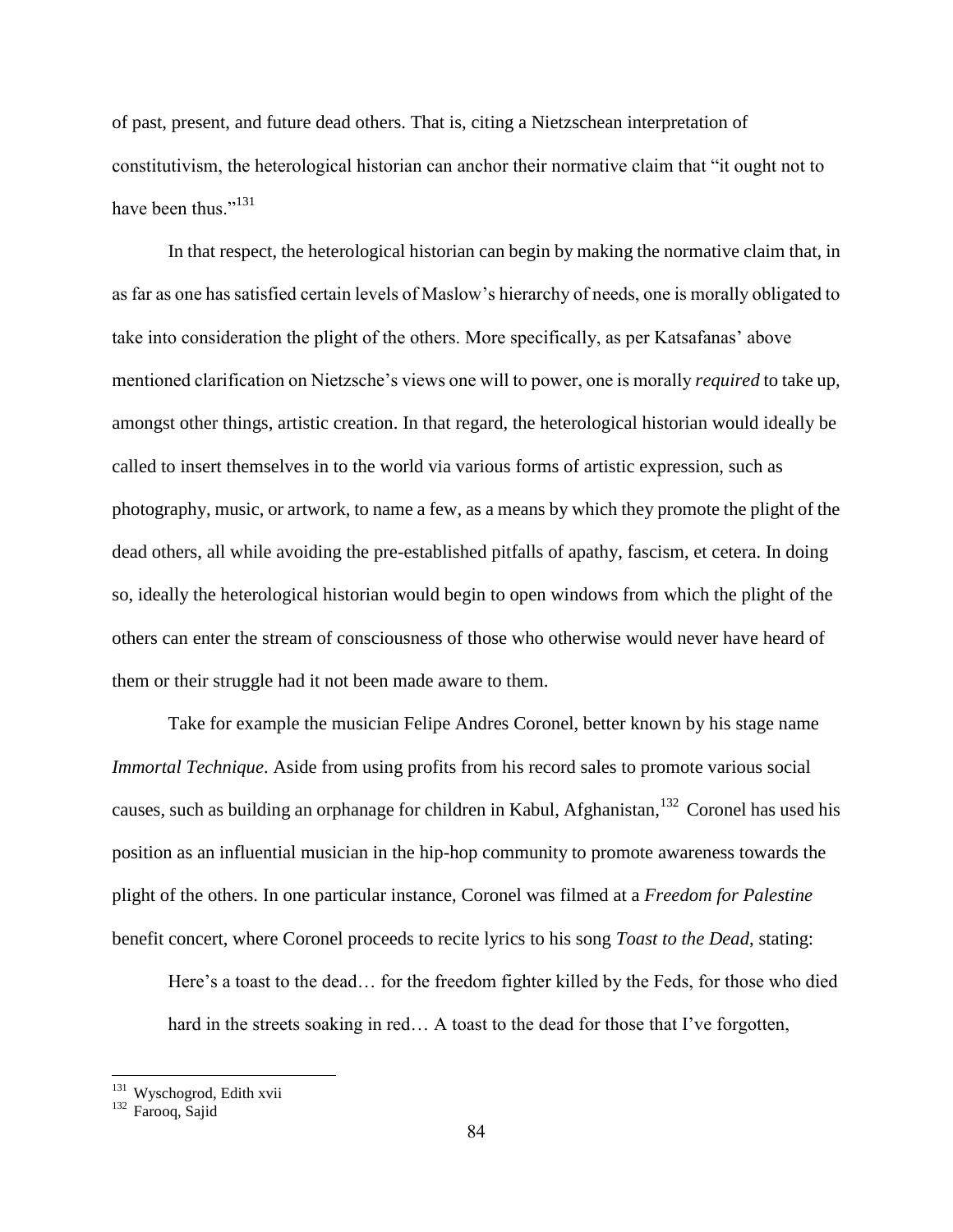written out of history by the corrupted and rotten. Black saints whitewashed during La Reconquista. Thousands of Indios, Spaniards used to conquer the Incas… Long live those who came before me, the warriors and the scientists that came before slavery… Here's a toast to the dead for all of my fam, I'll never let an idea die with a man… But some of you won't survive the changes the earth makes, swallowed up by tsunamis hurricanes and earthquakes. And that's just the first stage of 'you can't reverse ways', and realize that we are one, regardless of our birthplace.

After concluding, Coronel proceeds to discuss how, following the attacks on the Twin Towers, he was approached by various individuals asking if he was sure he wanted to continue supporting Palestine. Coronel responds by stating

I won't allow you to demonize these people. I won't allow you to play the video from 1992 and tell me that those children were cheering the towers fall when you threw candy to them ten years ago in the streets, you lying sons of bitches… I won't let you use it as a tool to divide Christian Palestinians and Muslim Palestinians…

Through his actions and words, Coronel is not only employing various tools of the heterological historian, such as a leeriness towards the manipulation of photographs and the overall intent such a manipulation hopes to establish, but is also responding to Nietzsche's beliefs that one need engage themselves in artistic creation. Furthermore, as the level of his commitment towards promoting the plight of the others would dictate, Coronel is also willing to engage in the suffering necessary to achieve one's goals. What the process of Coronel's self-discovery is certainly a personal issue, but that is not the matter at hand.

Rather, the focus lies in the fact that, beginning with the normative claim that one is morally required to take into account the plight of the others, the heterological historian now has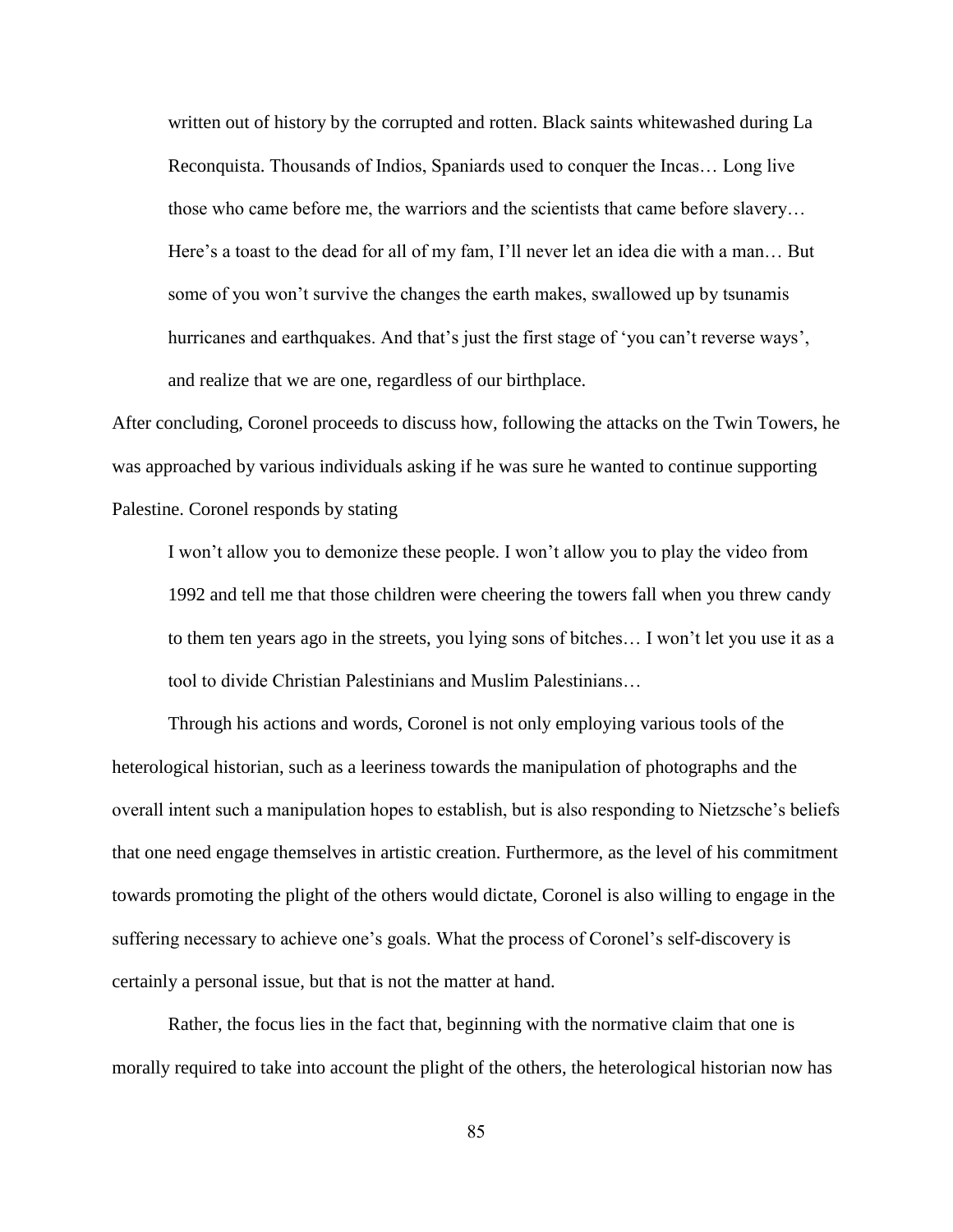the means by which to challenge those who are undecided to take action. That is, if the world truly is filled with only two kinds of people, those who do harm and those who see harm and do nothing, the heterological historian is now able to anchor the catch twenty-two that, refusing to partake in the alleviation of needless suffering is to willingly partake in its perpetuation, as dictated by tacit consent.

Take for example Katsafanas' instance of deciding to watch television as opposed to working on a difficult philosophical problem, as opposed of the opposite. Katsafanas notes that, while continuing to work on the problem offers the most resistance, and thus satisfies Nietzsche's demands, given the fact that he has worked on the philosophy problem for several hours, to sit back and watch television is not really a bad thing. The problem really arises when dealing with extended periods of time, such as if he were to decide to simply continue relaxing, and ultimately completely stop working on the problem. In a move reminiscent of Kant, Katsafanas proceeds to show how, in the long run, one generally has more reason to perform the action that better fulfills the constitutive aim. Furthermore, Katsafanas claims that it is not the weight of the constitutive-aim derived reasons that generate this normative conclusion, but rather their *ubiquity*  and *pervasiveness*. <sup>133</sup> In heterological terms, it is not so much that the personal leisure afforded by watching television that is to blame, rather it is that the overall amount of needless suffering that needs attention.

Harkening back to Heidegger's views on for-the-sake-of-which, imagine a world in which Coronel decided not to rap. In the Hegelian sense, *perhaps* somebody would have come along and taken his place, but in a more phenomenological sense, Coronel's own personal subjective experience could never be duplicated, and thus, neither his own personal impact. So while another rapper may have come along to speak a similar message, the lack of rappers lining up to build

<sup>&</sup>lt;sup>133</sup> Katsafanas, Paul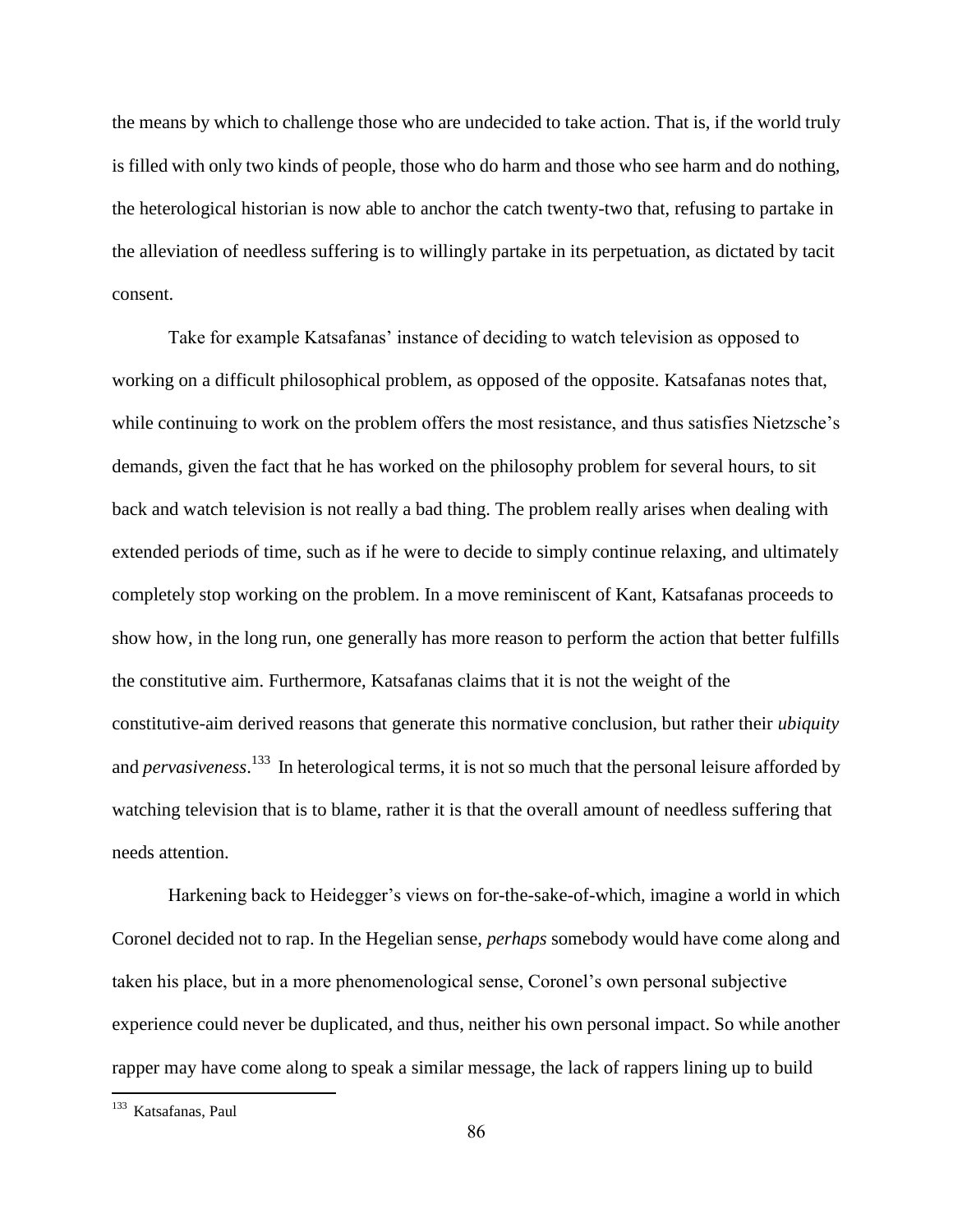orphanages before Coronel leads one to believe that they most likely would never have had the same impact that he has. Furthermore, assume an adolescent child, who has never heard of the struggle in the Middle East, is hearing Coronel's views for the first time. Maybe they will have learned of the struggle later on in life, or perhaps they never would have been turned onto the plight of Palestinians, who knows. What is certain, however, is that had Coronel not dedicated so much time and effort to bringing awareness to the cause, the unfortunate Palestinian who was rendered voiceless would continue to do so until someone did.

#### **4.6 Homeland And Hip-Hop**

Moreover, in light of Katsafanas' claims, Fukuyama's views on the end of history become decidedly more burdened, namely in regards to Nietzsche's views on the will to power. For one, although Fukuyama is not necessarily making a normative claim, in stating that history has come to an end, he is establishing an arbitrary standard. And much like Nietzsche's views on morality, Fukuyama's claim is one that can easily be called into question by the will to power; a two front process that questions both Fukuyama's *and* the heterological historian's claims

That is, Fukuyama's claim can clearly be defended by the will to power. As alluded to earlier, Katsafanas notes that the results of will to power are dependent on an individual's environment, and that the highest realization of will to power differ according to the circumstances an agent finds themselves in. This is particularly difficult when the will to power is manifested by individuals in the position of power, for as Katsafanas reminds us, this expression of will to power manifested itself in physical violence and subjugation. As Katsafanas-reading-Nietzsche ascertains, the flourishing human being will be the one who engages in the most horrific acts of oppression and subjugation.<sup>134</sup> That said, given the previously established critique that it is in the nature of those in power to try and remain in power by any means necessary, it would appear as

<sup>&</sup>lt;sup>134</sup> Katsafanas, Paul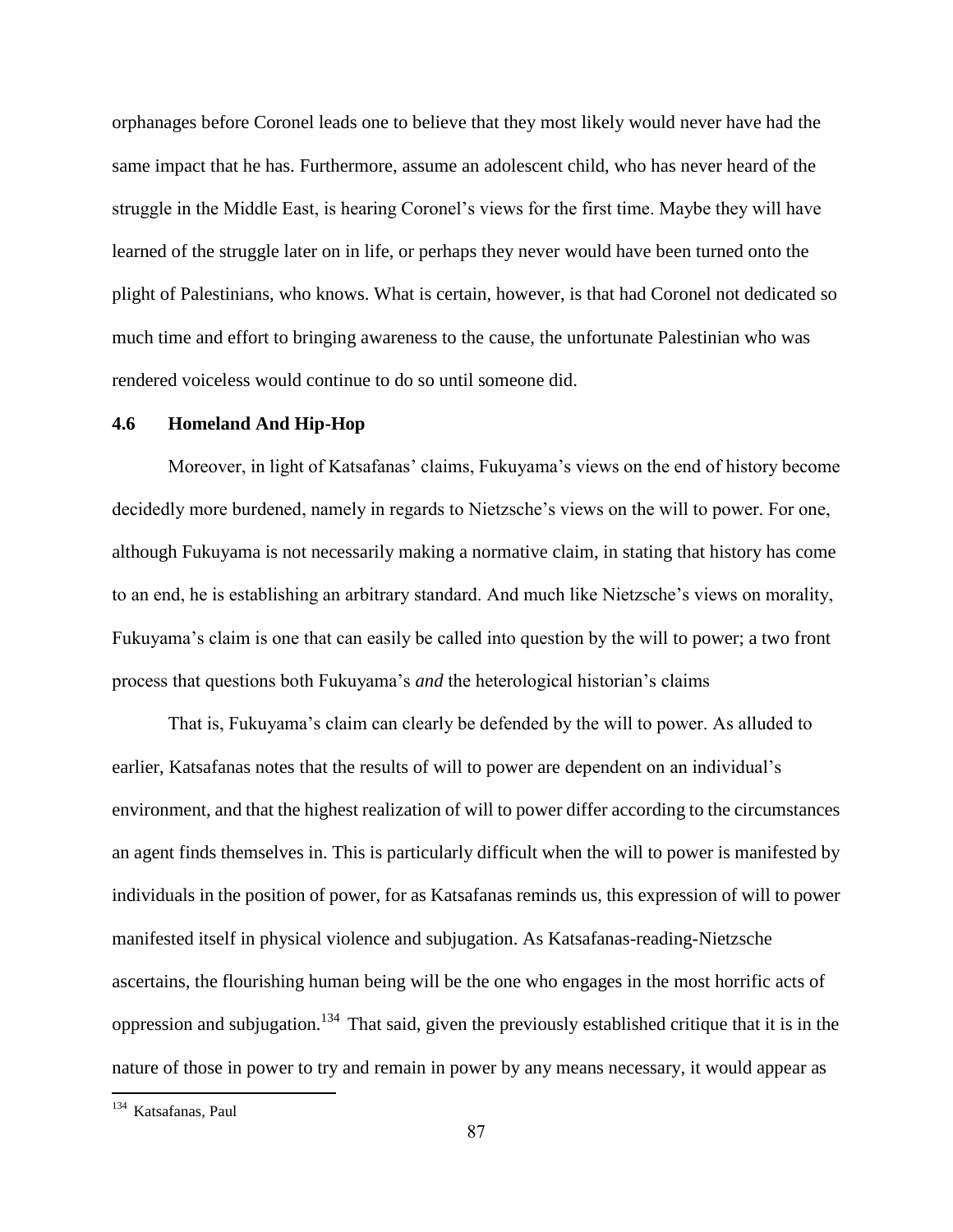though, given the various conditions of subjugation the others still find themselves in despite the incursion of Western liberalism, Fukuyama's intentions, as altruistic as they perhaps may have been, are disingenuous at best.

#### **4.7 Bullet With Butterfly Wings**

Specifically, if Western liberalism in its current state truly is the end all, how is it possible that others, particularly those already enmeshed in Western liberalism, are still being subjugated? In this respect, as Katsafanas believes, Nietzsche was not concerned with establishing power as the sole value of legitimacy, and as such, leaves open the possibility for new values to be formed. While Fukuyama's argument is not ethically driven, In *The End of History?*, we do see him try, and fail, to establish a privileged claim of his own, namely that history has come to an end by way of the fall of the Berlin Wall. As Katsafanas maintains, Nietzsche requires that we assess potential acts along three dimensions before accepting them as new values. Instead of focusing on Western liberalism as a whole, it will suffice to focus on a particular instance, which, in conformity to Fukuyama's standard, will be the access to consumer culture.

As Katsafanas-reading-Nietzsche notes, to make a value claim is simply to state an object of valuing. That is, to say that access to consumer culture is a value is merely to say that one values access to consumer culture. Furthermore, valuing consumer culture has a certain kind of affective response, and that certain kinds of judgments can be made about valuing consumer culture, both of which are dependent upon the type of object or state of affairs being valued. As alluded to earlier, Katsafanas proceeds to assert that an agent's values, in this instance, Fukuyama's valuing of access to consumer culture, constrains and influences their behavior, and that an agent's values will interact with the constitutive action, which in turn generate claims about which acts there are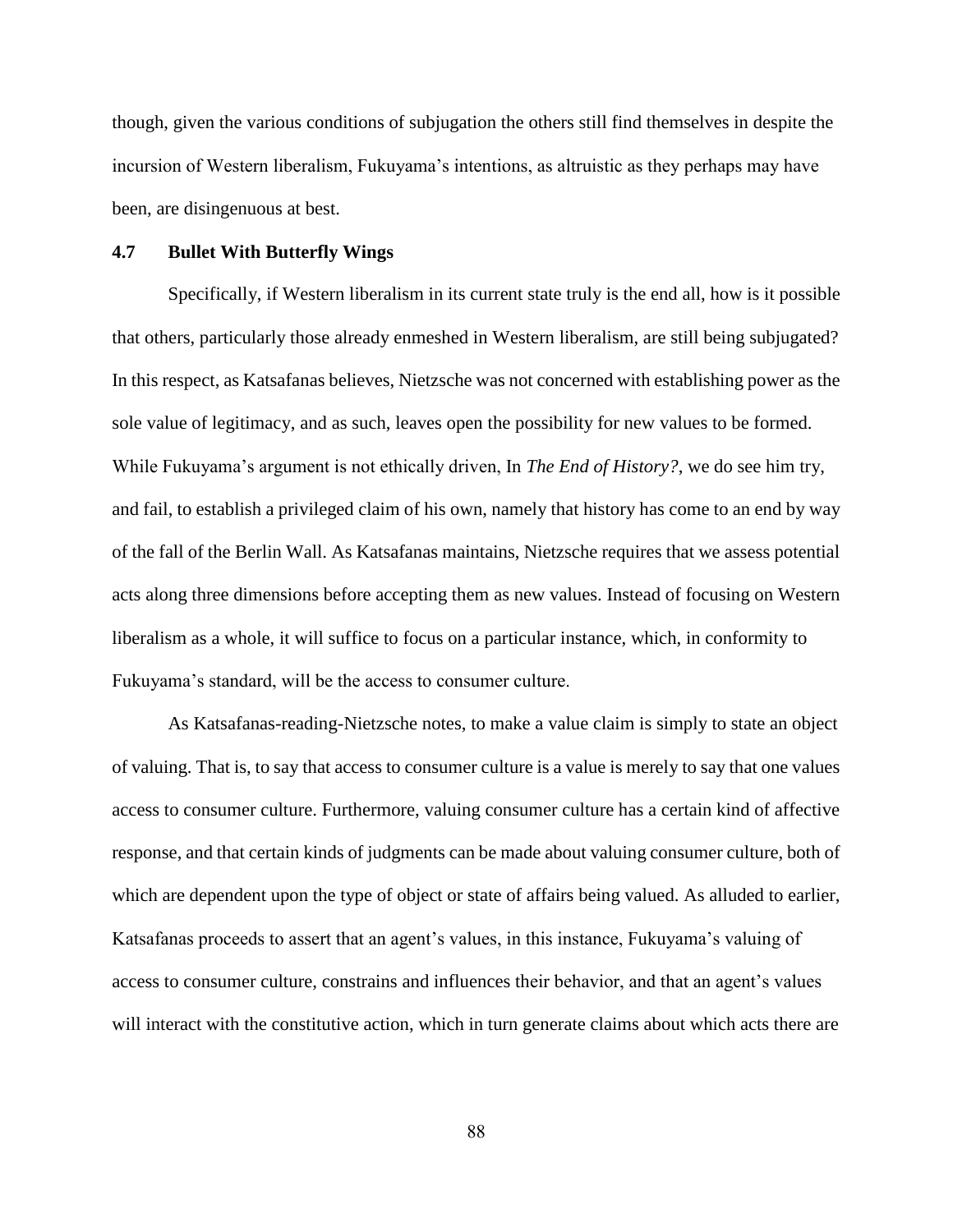reason to perform. <sup>135</sup>

In regards to Fukuyama, it clear to see that he satisfies all three of these requirements. Not only has Fukuyama's valuing of access to consumer culture led him to declare the end of history, satisfying the affective response criteria, it also serves as the standard for success of Western liberalism, and as a result the level of access to consumer culture afforded to an individual in question also satisfies Nietzsche's judgment criteria. In turn, both of these requisites are simply byproducts of the state of affairs being valued, namely access to consumer culture. That is, if Fukuyama values access to consumer culture, then it stands to reason that his standard of success is the degree to which Western liberalism has afforded the opportunity.

In terms of Nietzsche's ethical theory, Fukuyama's beliefs that access to consumer culture signals the victory of Western liberalism *in its essential form* seem to be prima facie justified. For one, valuing the material goods produced by consumer culture clearly present opportunities for encountering and overcoming resistance. One need look no further than various instances citing the traditional American ideal that with enough hard work and dedication, someone with nothing can make something out of themselves in the land of opportunity. Furthermore, there seems to be no reason why valuing access to consumer culture should not be valued; in fact, both the nature of the Western liberal economy and innovation almost certainly dictate that one continually purchase items in order to keep the system afloat. Lastly, when seen through the perspective of Western liberalism, it is quite clear that access to consumer culture does not interfere with the will to power. In fact, in a society that values consumer goods, it seems justified to claim that the higher the level of access to consumer goods an individual has, the higher level of power they have.

When further inspected, however, Fukuyama's values do not *completely* conform to Nietzsche's criteria. For one, as alluded to earlier, Katsafanas' constitutivism mandates that the

<sup>&</sup>lt;sup>135</sup> Katsafanas, Paul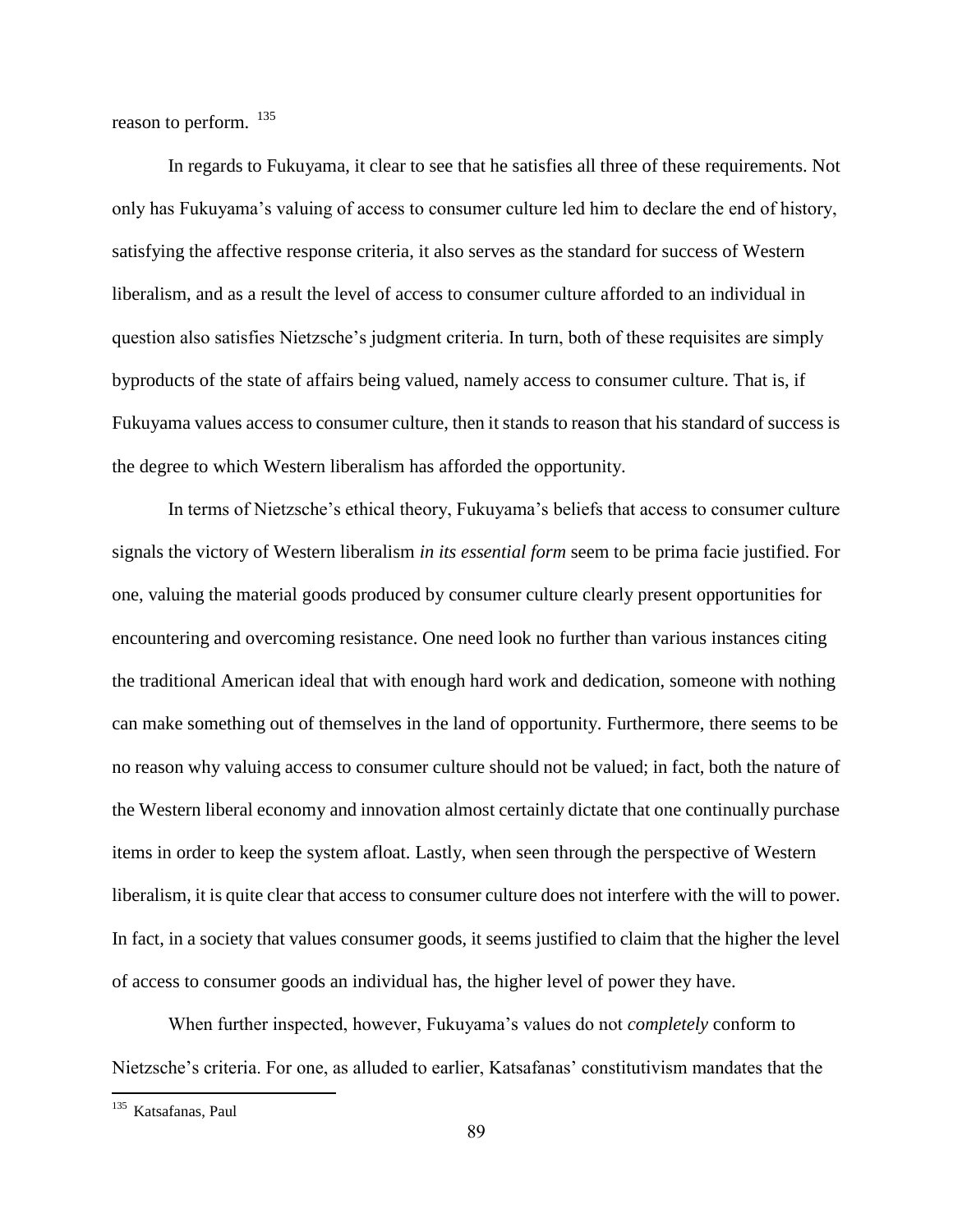prerequisites implemented upon an individual by a belief structure aiming for normative value must be psychologically grounded on their *facticity* and psychological makeup. That is, not only must *the others* in question have the infrastructure and support necessary to overcome resistances prohibiting them from benefiting from the access to consumer culture, it must be a resistance that is within their means to be overcome, or else risk being unsatisfied. Ideally, while this is an attainable goal for *some*, it is not readily available for all.

Take for example the hypothetical individuals Jose and Maria, who serve the role of DeParle's concern for individuals from affluent families having a better opportunity than those from less advantaged background. In this instance, Jose comes from an affluent home owning family that, through trust funds, college funds, and parental presence, were able to secure a stable future for their son, who ultimately was able to attend an ivy league university. Maria, on the other hand, was born to a single mother who works two jobs and rents an apartment in a crime riddled neighborhood and, despite the fact that she was able to attend a state college, had to rely on student loans to graduate.

After graduating college, both Maria and Jose returned home with their parents to begin their respective careers. While both individuals were afforded similar opportunities, intuition dictates that Jose already has a leg up on Maria in the sense that he has a secure foundation from which to build upon. Thanks to his parents' hard work, Jose does not have to worry about student loans, a mortgage, or any other mandate that is a byproduct of Western liberalism. Conversely, while Maria was at least able to move her mother out of her previous neighborhood, she still has to worry about paying rent, paying student loans, and various other expenses inherent in Western liberalism.

While it is not entirely impossible that Maria pay off her student loans and attain a higher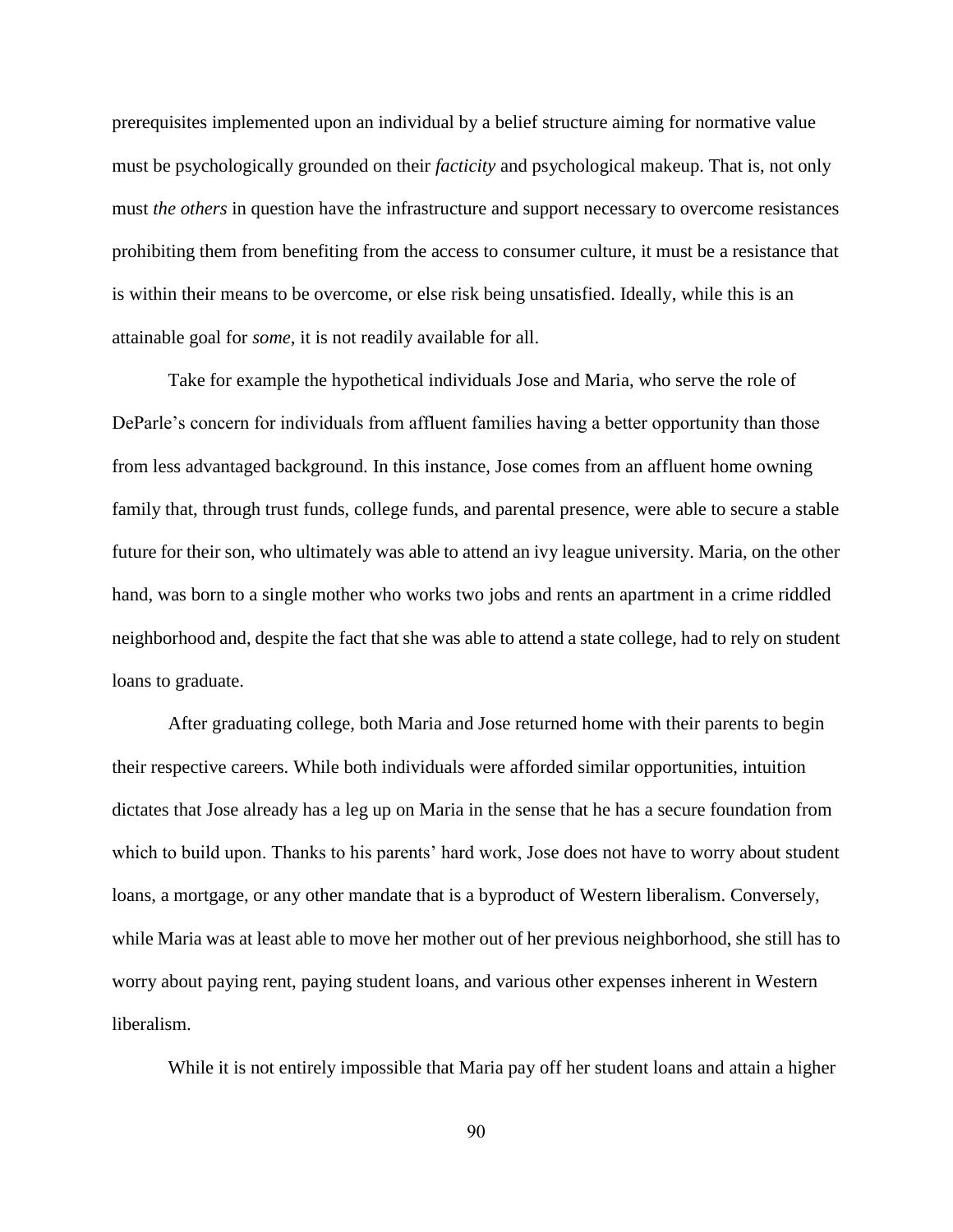level of upward mobility, amongst other things, as has been shown, this is no longer as readily available as it used to be. So while Jose is able to continue partaking in the privileges afforded by a higher level of access to consumer goods, Maria is stuck floundering to get by. Furthermore, in continuing our example, we find that Maria is clearly attempting to partake in Western liberalism. Given her throwcity, however, it seems evident that she may never be able to achieve the same level of power as Jose.

Lastly, the sheer efficacy of material goods as valuable can be called into question through the will to power. While it is easy for some to say that "diverse contents" such as color televisions and rock music are hallmarks of the triumph of Western liberalisms success, these values can easily be inverted. That is, to say access to consumer culture is the hallmark of Western liberalism is a rather objective claim. Others, who may be less inclined to material goods, would argue things such as *actual* freedom, *actual* liberty, and *actual* equality, amongst others, are a better indicator.<sup>136</sup> As such, it is clear that Western liberalism, contrary to Fukuyama's assertion, can in fact still be expanded upon, explicitly by simply coalescing with the examples alluded to above, and perhaps more difficultly by providing a system which makes it easier for people to establish themselves, and thus truly enjoy the benefits of Western liberalism.

Furthermore, as Katsafanas' reading of Nietzsche dictates, happiness is not an experiential state. As per Katsafanas, material goods afforded by consumer culture are simply objects of a drives; temporary goals that are the expression of drives. Conversely, an aim manifests drives in a distinctive form of activity. As has been shown, drives aim at expression, and are not satisfied by the attainment of any one determinate object. Instead, drives aim at the *continuous* attainment of objects and overcoming of resistances. Using Katsafanas' example, there seems to be nothing

 $136$  I recall specifically an instance as an undergraduate in ethics class where the professor, after having asked what things the class valued most, responded "That's how you now you're in a philosophy class." after there was no mention to material objects.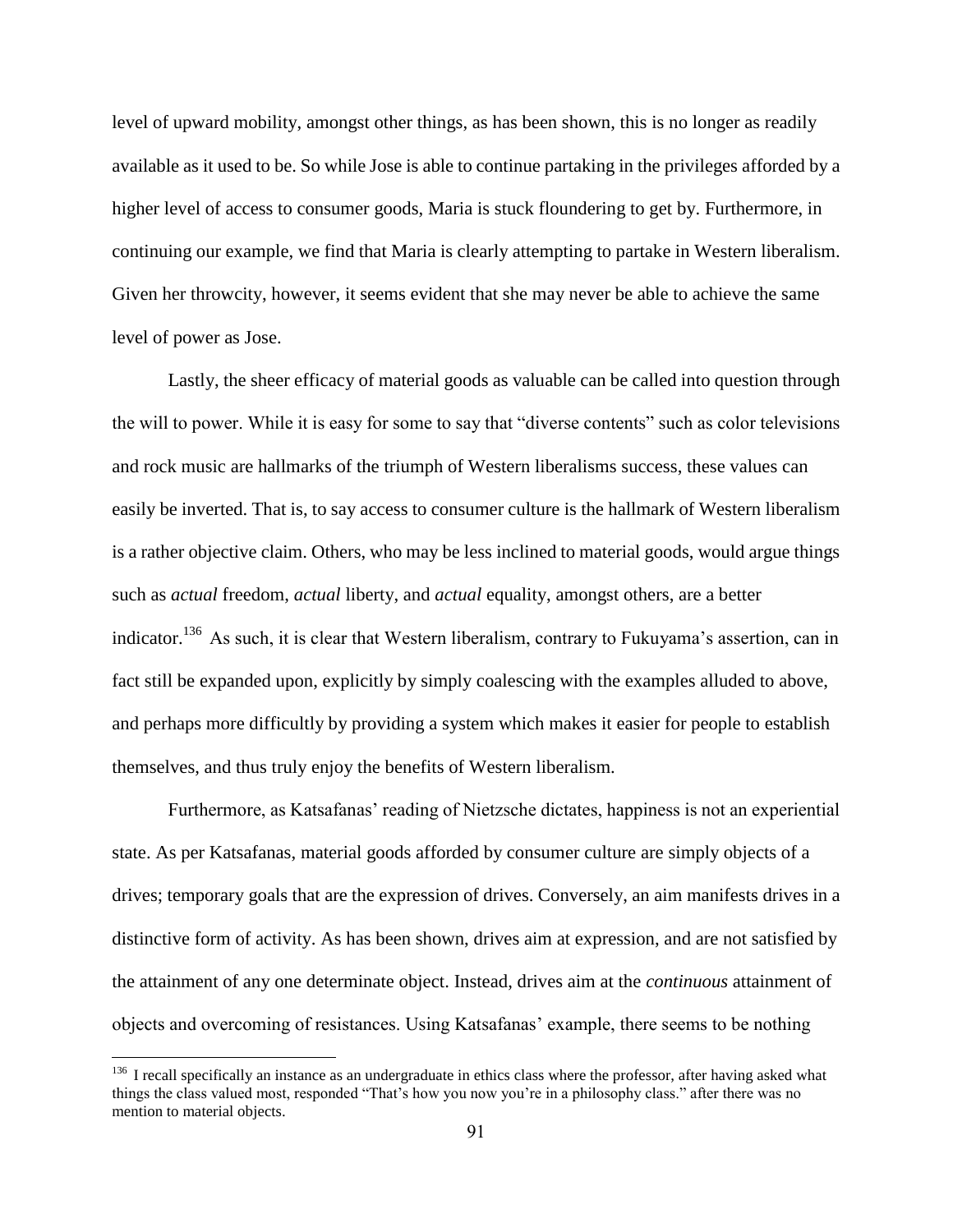particularly important about running a predetermined amount of miles, yet for the marathon runner, the reward is in the actual process of overcoming the resistance intrinsic to running twenty-six miles. $137$ 

In Fukuyama's defense, it could argued that continuously buying into the ever evolving innovations afforded by Western liberalism, and putting forth the amount of work necessary to afford them, could in itself be considered both the aim and the drive of an individual inclined to consumer goods, with the purchasing of new objects being the expression of both. Whereas the marathon runner enjoys the overcoming of resistance by manifesting their will to power through endurance running, the consumer gains pleasure in the state achieved when hours of hard work and dedication manifest themselves in the form of a new color television.

The problem with this interpretation, however, is that it falls victim to yet another empirically sound psychological principle of the *hedonic treadmill*, which holds that both good and bad events only temporarily affect happiness, with individuals quickly reverting to hedonic neutrality.<sup>138</sup> In *Hedonic Relativism and Planning the Good Society*, Philip Brickman and D.T. Campbell posit that happiness and unhappiness are short-lived reactions to changes in people's circumstances, and that people continue to pursue happiness because they falsely believe that a greater form of happiness is lying in wait. That said, while one ideally would experience a state of happiness when buying into varying mandates of Western liberalism, as has been shown, this happiness, unlike that prescribed by Nietzsche, is ephemeral at best.

Furthermore, this interpretation would also be running afoul of Katsafanas' reading of Nietzsche's view, which holds that intellectual, artistic, and creative endeavors are to be valued above all. As previously alluded to, this critique is best elucidated by Arendt, who believes the

<sup>&</sup>lt;sup>137</sup> Katsafanas, Paul

<sup>138</sup> Brickman, P., & Campbell, D. T.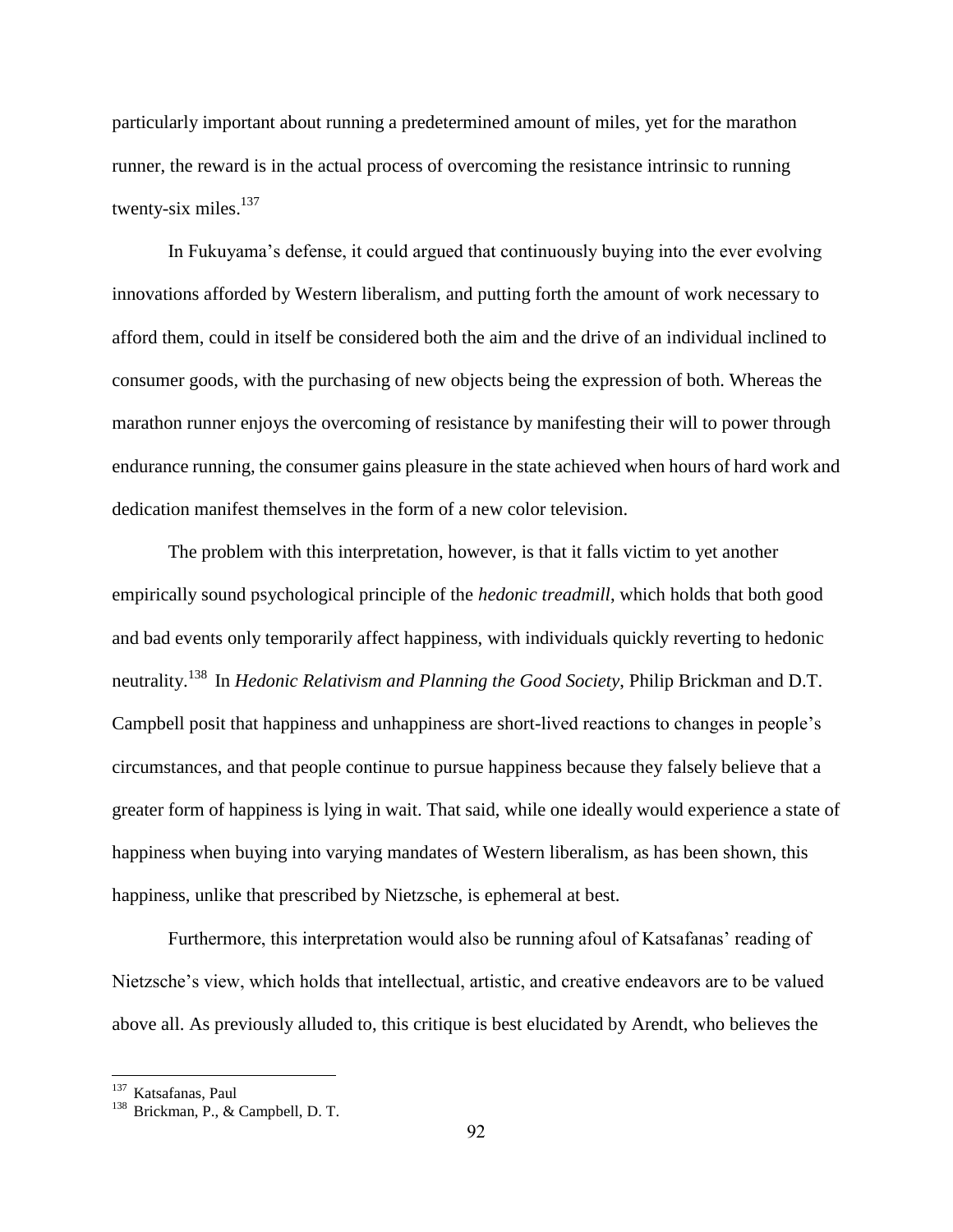highest form of freedom is the ability to insert oneself into the world through both speech and action. That is, it is not much the ability to simply buy into Western liberalism that is of importance, but rather to do so through a means that empowers the individual to express their subjective uniqueness, as opposed to having to labor for the given product. While it can be argued that Western liberalism fosters the environment through which a successful artist, who is in high demand, can in fact manage to buy into Western liberalism with the means afforded by their artistic ventures, but such a scenario would certainly be the exception, not the rule. What is needed, then, is an expanded form of Western liberalism that allows *all* individuals who desire to contribute in ways other than labor and work, regardless of their level of success, to buy in to the luxuries afforded by Western liberalism.

# **4.8 I'm Relying on Your Common Decency: So Far It Hasn't Surfaced, But I'm Sure it Exists**

In returning to Wyschogrod, we find her asking the question of whether it is possible to shape a community of shared experience in the wake of the cataclysm.<sup>139</sup> Furthermore, Wyschogrod asks what role the heterological historian plays in refiguring social existence always already disfigured by the cataclysm. Wyschogrod notes that the role of the heterological historian can only come to light as they react and respond to conflicting conceptions of communal life and situates [themselves] in dynamic relationship to them. $140$ 

For Wyschogrod, the context of this enquiry is formulated around the framework of both classical and contemporary views of community. Specifically, Wyschogrod names the autochthony of Plato, which holds that communal bonds are strongest when engendered by emergence from common soil, and modern accounts which are grounded in relations of production

<sup>139</sup> Wyschogrod, Edith PG 216

<sup>&</sup>lt;sup>140</sup> Wyschogrod, Edith PG 218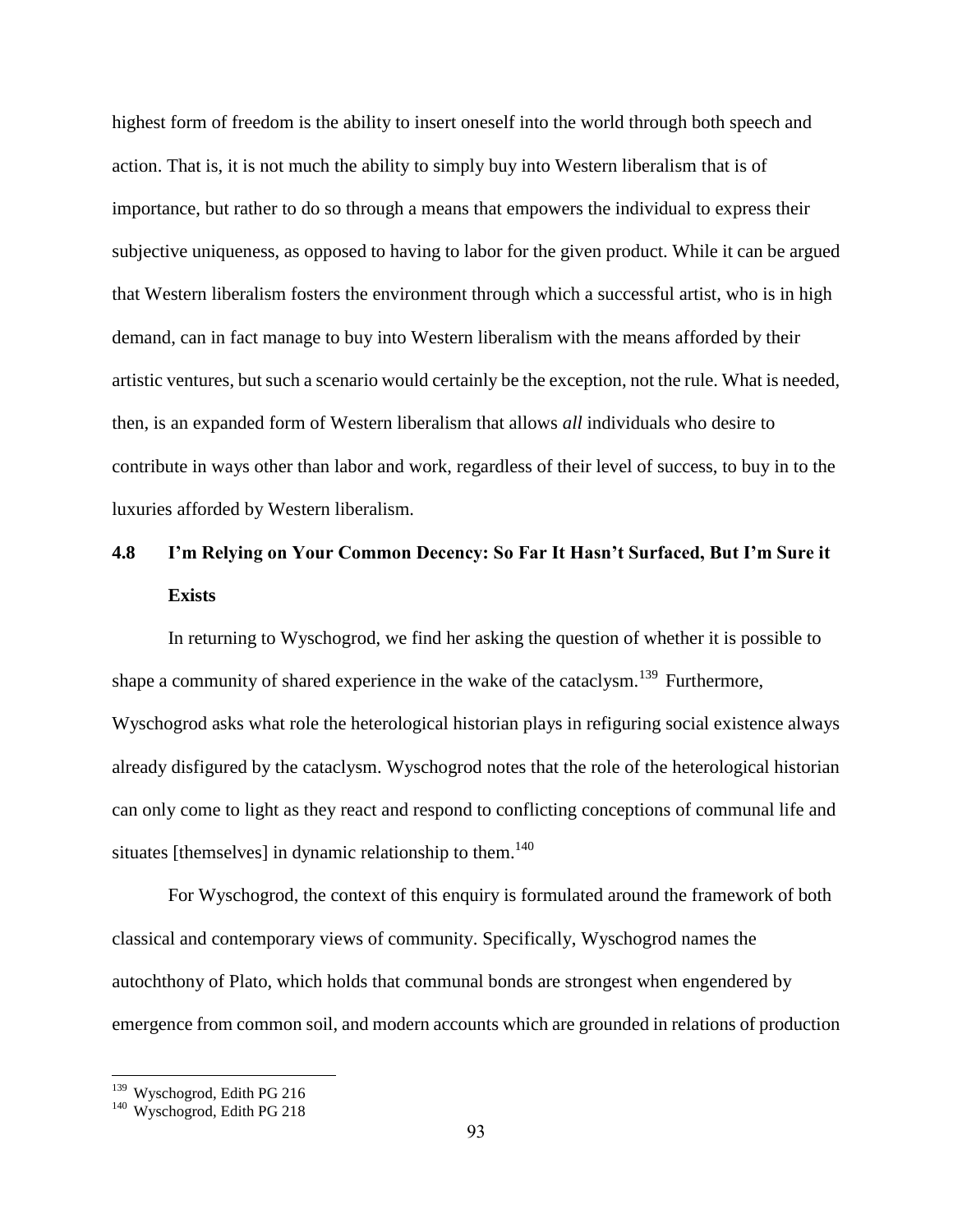and exchange, noting that both of these forms follow a structure of immanence. Contrarily, Wyschogrod asks if the heterological historian can formulate a community predicated on the existence of an incommensurable outside that is neither a rhetorical convention of transcendence nor ecstasy. That is, Wyschogrod is concerned with whether a community which transcends and fissures the immanent models of community presented above can ever be formed post-cataclysm, a community that does not strive to poeticize the past, nor offer an ethereal promise of fraternity. 141

In order to establish this notion of community, Wyschogrod employs Jean Paul Sartre's views on *totalization*, which, following the model of modernity discussed above, holds that the establishment of a phenomenological community is contingent upon the formation of a common consciousness of its members. As Wyschogrod-reading-Sartre notes, Sartre, in response to the French Revolution, envisioned a collective group of individuals unknowingly united in a common telos.

As Wyschogrod posits, however, the eventual drawback in Sartre's view is both the inevitable ossification once the original passions that created it have cooled, as well as remaining a community based on production. Wyschogrod believes this model is unsuitable for the heterological historian's purpose. Rather, Wyschogrod affirms that a de-nucleation of the self-coupled with a relation to exteriority is necessary for her vision of a heterological community to come into being. As Wyschogrod notes, the link with exteriority inaugurates a community other than that of production, the community of hospitality. As Wyschogrod notes, even in this heterological community, production is inevitable. Wyschogrod asks, however, if there is not some form of production that is gratuitous, workless, and resists ensnarement by the culture of images? Furthermore, Wyschogrod likens this type of community to a piece of artwork, noting that

<sup>&</sup>lt;sup>141</sup> Wyschogrod, Edith PG 218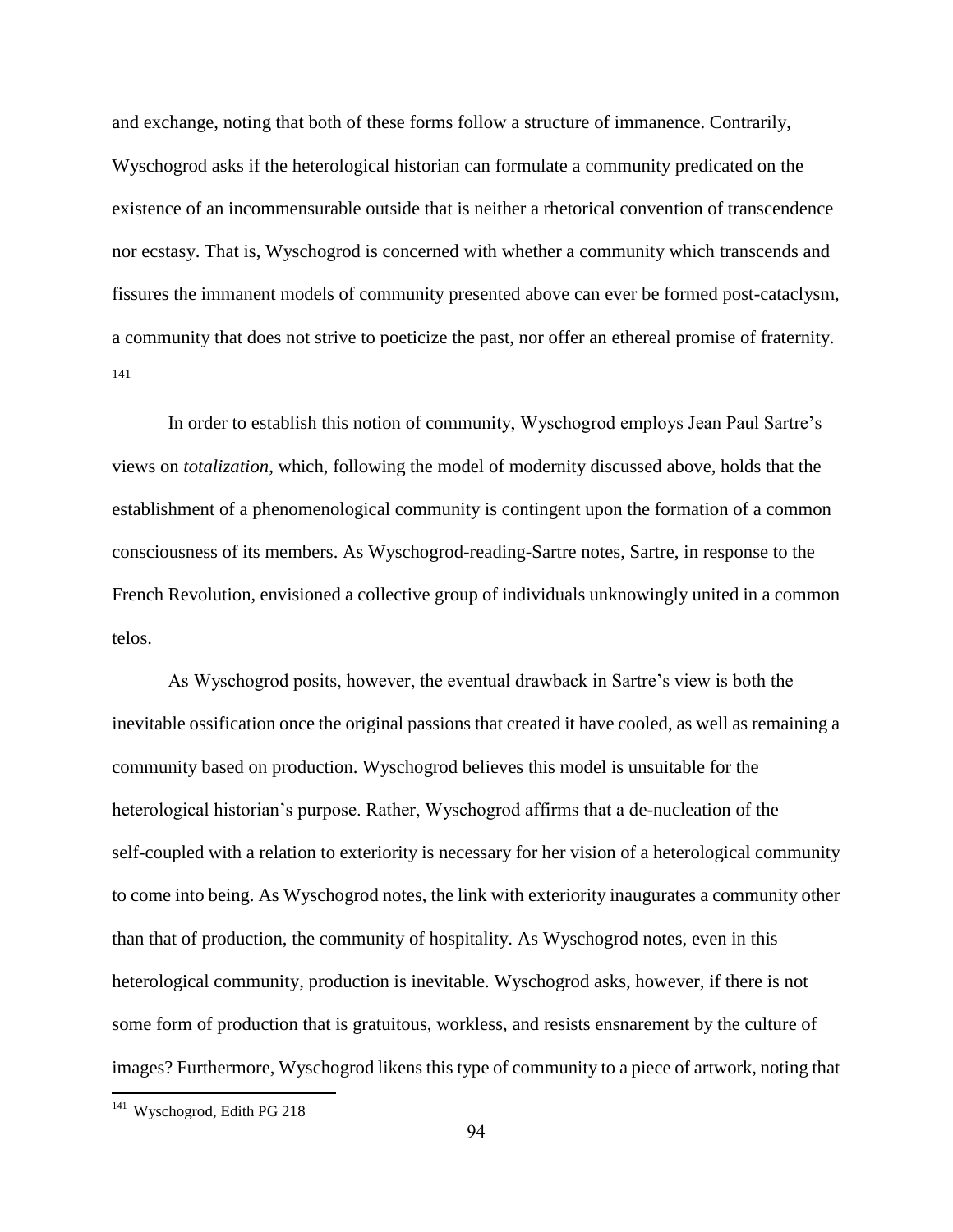value would originate in something other than labor. **<sup>142</sup>**

Wyschogrod posits that this type of community would serve to offer a self-temporalized future, manifested as hope, which would serve as a gift that individuals with no-thing in common could offer one another. In light of the cataclysm, however, Wyschogrod notes that hope must be re-evaluated so as not to serve as a mockery of that which cannot be spoken. Wyschogrod notes that this radical rethinking of hope *requires* a reasonable expectation of happiness, in the manner of either eudemonistic ethics or political utopian philosophy. Furthermore, Wyschogrod affirms that this gift be assessed in terms of it gratuitousness on the one hand, and its inevitable involvement in the sphere of economy on the other.<sup>143</sup>

In order to solidify the efficacy of these claims, Wyschogrod begins by further analyzing the two models of community previously established, beginning with autochthony. Wyschogrod notes that, despite the overwhelming evidence of mass exodus from areas of mass killings and severe economic hardships, the myth of humans being from the earth has not disappeared. Rather, the notion of autochthony has only further served to establish proprietary claims that routinely result in fierce local wars.<sup>144</sup>

Tracing its Platonic roots, Wyschogrod proceeds to note that, despite Plato and Aristotle's views on the State and community, the heterological historian can scant afford to incorporate either. Wyschogrod shifts to Aristotle's notion of friendship, claiming that despite the perceived self-regarding nature of Aristotle's formulation, friendship is predicated upon facilitating the good life of the individual citizen. That is, Wyschogrod-reading-Aristotle maintains that friendship recurs to that which is good in relation to oneself; wanting to be who one is, being in harmony with oneself, concentration of soul, and consistency in choosing pleasures and pains. Wyschogrod notes

<sup>&</sup>lt;sup>142</sup> Wyschogrod, Edith PG 219

<sup>&</sup>lt;sup>143</sup> Wyschogrod, Edith PG 219

<sup>&</sup>lt;sup>144</sup> Wyschogrod, Edith PG 220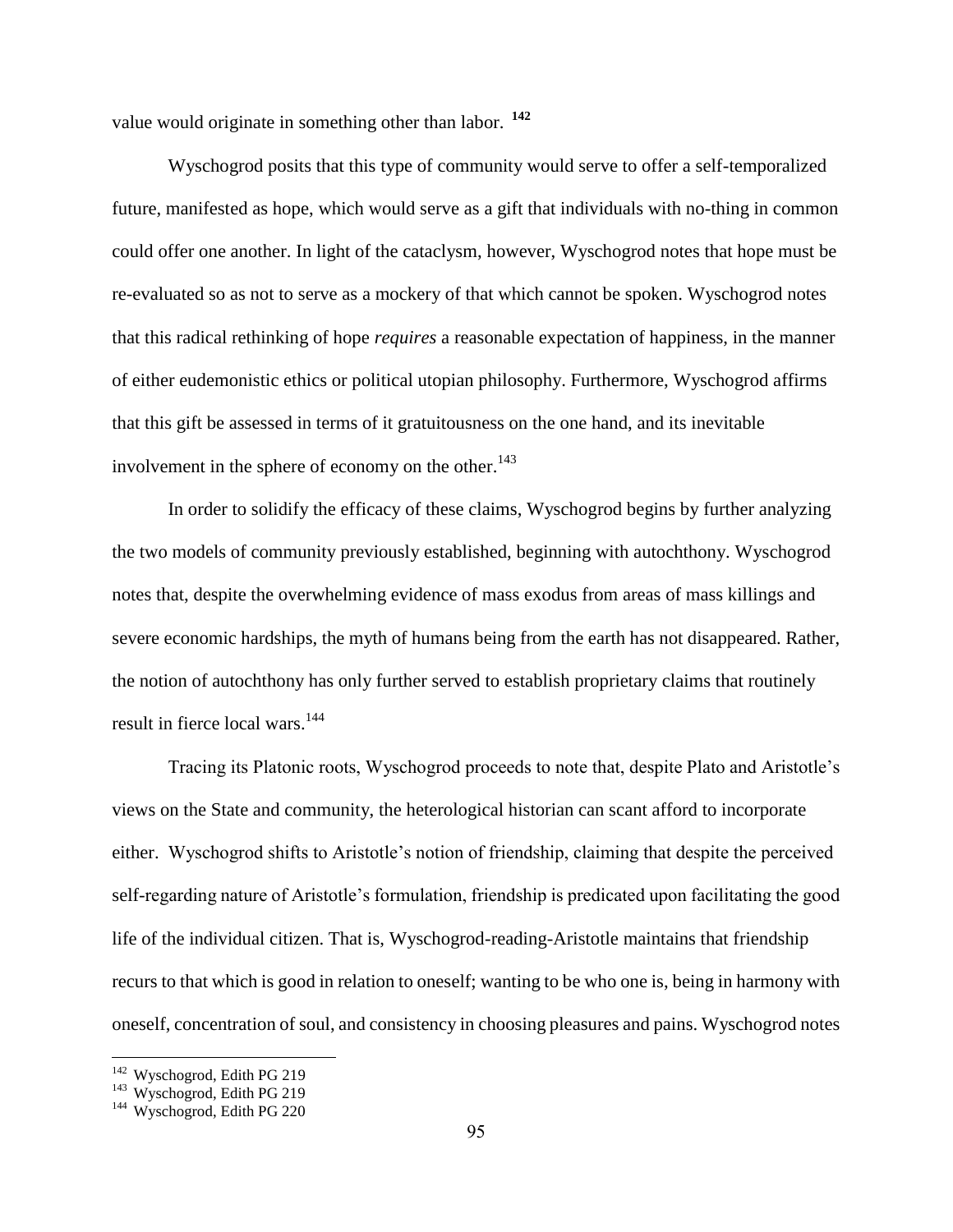that these qualities, which enable one to do what is best for oneself, should also be wished for and fostered in the friend who is a version of oneself. $145$ 

Wyschogrod notes, however, that for Aristotle, the meaning of friendship differs from the traditional Greek meaning of an attraction between two human beings. Rather, Wyschogrod affirms that for Aristotle, the definition of friendship is a community of love, and as a result, that it is better to give love than to receive it. For Wyschogrod, this signifies a break in the self-serving thrust of Aristotle's views on eudemonia. That is, rather than aiming solely for their own happiness, Wyschogrod-reading-Aristotle posits that one should wish others well for the other's sake and for one's own. For Wyschogrod, this is not a consequentialist outcome, but rather a deontological one, where good is done simply for its own sake, not for benefit.<sup>146</sup>

However, the issues remains for Wyschogrod that production is in humanity's essence. Wyschogrod notes that in the modern overturning of classical views on community, production took hold as the foundation of community. Citing Jean-Luc Nancy, Wyschogrod affirms that, despite the hope for a community free of class division, the very notion of human's as producers caused Marxism to founder, for inevitably, they would continue to fall victim to "tecnhopolitical" domination.<sup>147</sup> Wyschogrod notes that while this formulation of community was modified to include humanity as an essence, it still fell victim to what Nancy referred to as an essence that circulates as "economic, political, and technological production within a locked totality, and 'immanent' without essence that is 'the general horizon of our time.'"**<sup>148</sup>**

In response, Wyschogrod introduces a Sartrian interpretation of community, which argues that the mode of production is basic to the determination of social structure, and the only reason

<sup>145</sup> Wyschogrod, Edith PG 224

<sup>146</sup> Wyschogrod, Edith PG 224

<sup>147</sup> Wyschogrod, Edith PG 226

<sup>148</sup> Wyschogrod, Edith PG 226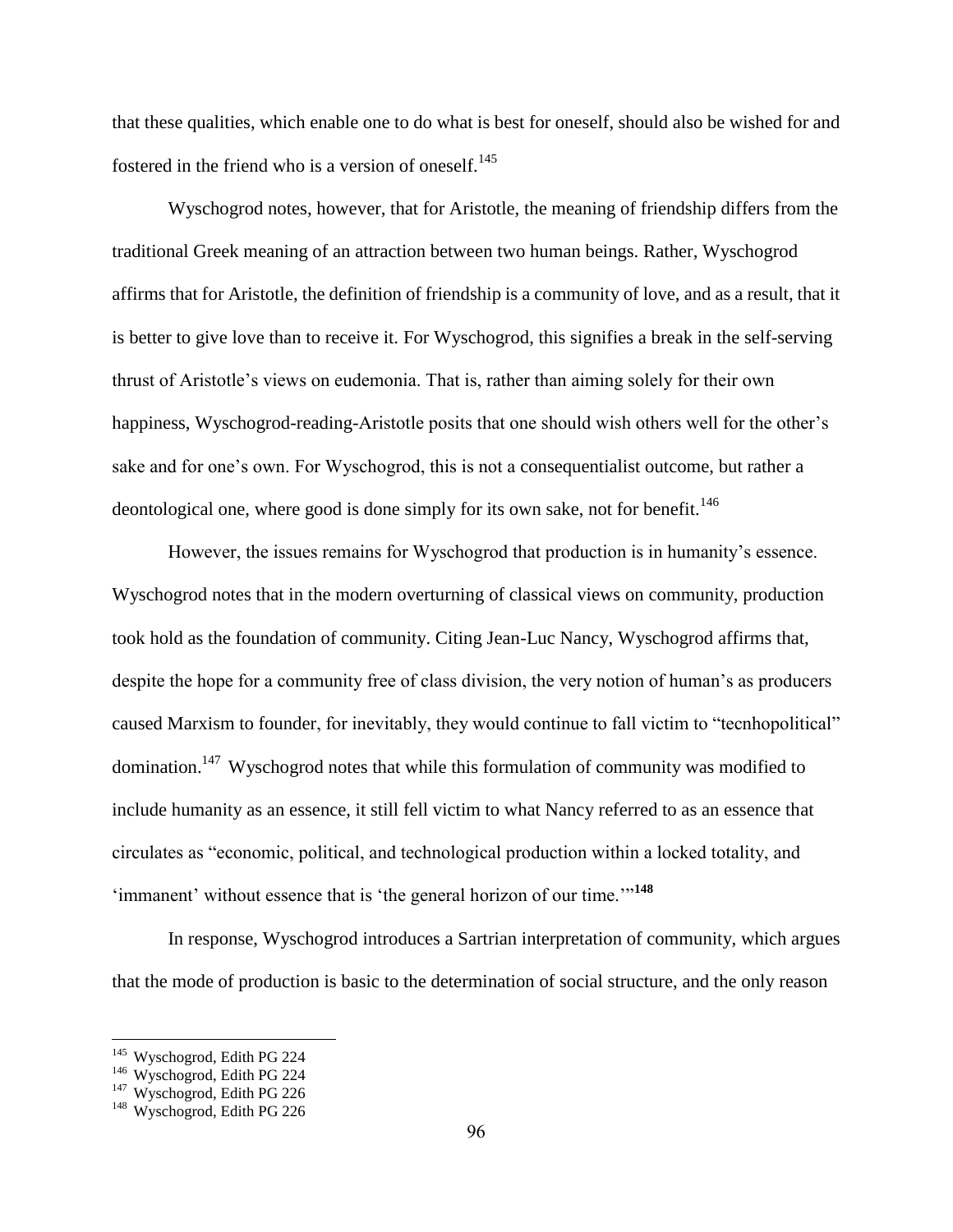social fragmentation and alienated atomized individuals ever took hold in the first place was because of a reaction to a post-Stalinist communist and capitalist world immediately following World War II. For Wyschogrod-reading-Sartre, this was only made possible due to the lack of access both culture and society had to the information culture.<sup>149</sup>

In that respect, Wyschogrod notes that for Sartre, the community is a byproduct of *totalization*, what she affirms as the open-ended process of human life as it is lived historically. Wyschogrod notes that Sartre distinguished between *totality* and totalization, the former simply being a heuristic tool that acts both as an individual piece, distinct from the sum of parts, as well as a self-relation determined by its relationship of its parts among itself. Furthermore, Wyschogrod notes that each individual embodies the totality in a kind of macrocosmic-microcosmic parallelism. In other words, for Sartre, the individuals functions in relation to the universal as both part and whole, the relationship of which is predicated upon a reliance of one upon the other.<sup>150</sup>

For Wyschogrod, this serves as a critique of dialectical reason that could only have arisen out of a post-Hegelian post-Stalinist world; a critique of an internalized and chronic alienation. Wyschogrod, citing Sartre, states that

[The individual's] free activity in its freedom, will take upon everything that crushes him - exhausting work, exploitation, oppression, and rising prices… His liberty is the means chosen by the Thing and by the Other to crush him and to transform him into a worked Thing. $151$ 

Wyschogrod notes that, despite its bleakness, Sartre's insight offers a sliver of hope, for through totalization enters the wedge into the creation of community. Citing Sartre, Wyschogrod declares that only now can we have critique in its etymological sense as that which can "set limits to the

<sup>149</sup> Wyschogrod, Edith PG 227

<sup>&</sup>lt;sup>150</sup> Wyschogrod, Edith PG 227

<sup>&</sup>lt;sup>151</sup> Wyschogrod, Edith PG 229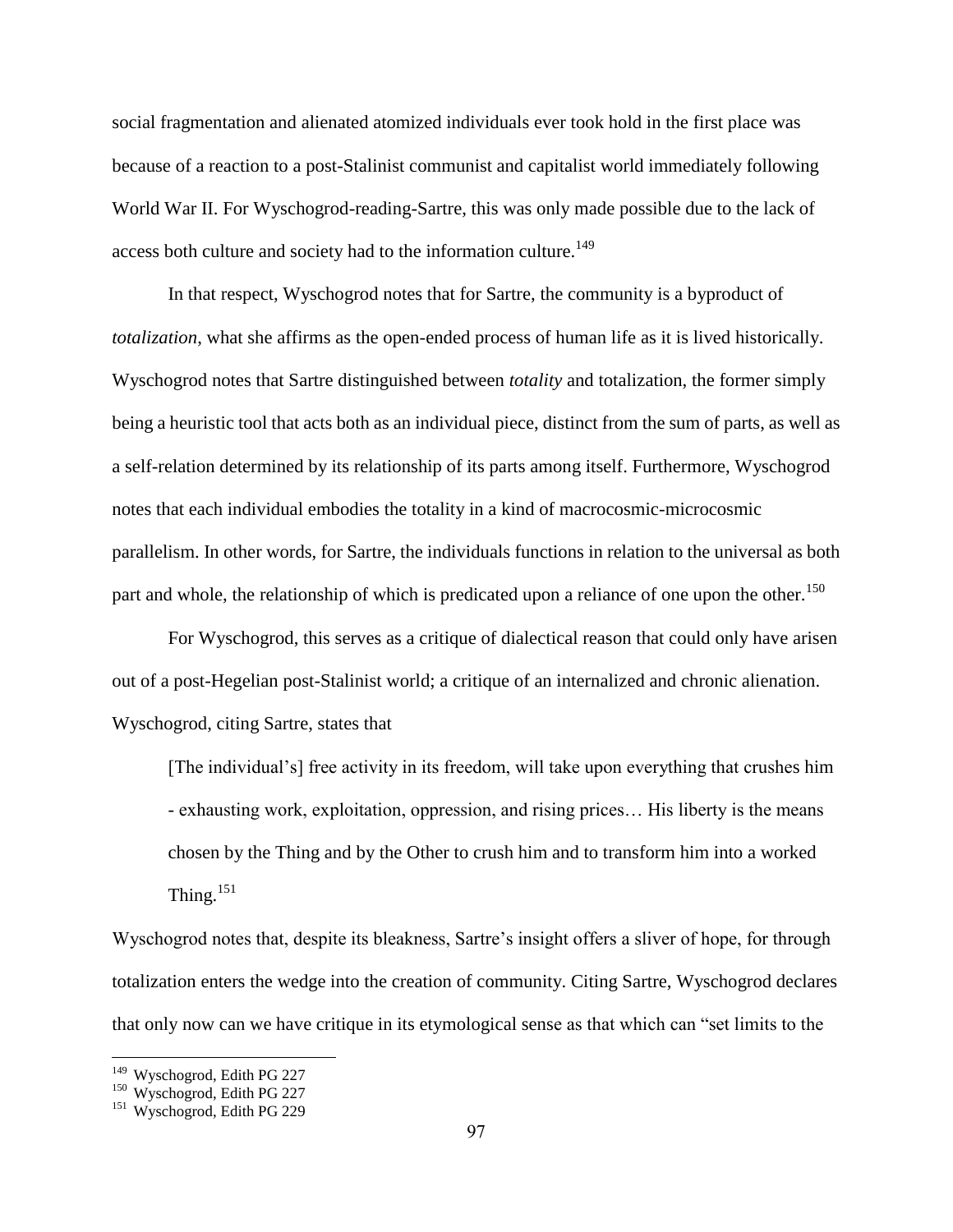scope of totalizing activities in order to restore to them their validity."<sup>152</sup>

Essentially, this setting of limits is tantamount to a reevaluation of the traditionally held values of a post-World War II society. Wyschogrod notes that, despite its perceived drawbacks, need plays an important role in this process, as it serves as a means by which the "indigence of the *tout autre* opens out into production."<sup>153</sup> Wyschogrod claims that, according to Sartre, "Everything is to be explained through *need*."<sup>154</sup> Rather than a desire for material goods, however, Sartre's need is read more in lines of the will to power, where "In its most primal form, need is the indigence of an organism, hunger, and its relief."<sup>155</sup> As per Wyschogrod's reading of Sartre, need is the "natural" grounding for that which is most fundamental to social existence, economic scarcity.<sup>156</sup>

Wyschogrod posits that, rather than a static state, scarcity is dynamic relation between human beings and the environment, and that human labor serves to satisfy needs in a material field of scarcity. Wyschogrod believes that it is scarcity, as dictated by historical events, that is inherently responsible for the sense that the other is a threat, thus making violence possible. This insight, Wyschogrod asserts, is key to Sartre's belief that the transformation of one economic and political life is necessary to ensure the end of violence created by socially or naturally created scarcities.

For Sartre, this is overcome by the merging of a common consciousness, one which fills the void created by the unorganized collectivity of individuals which "makes itself into a community by feeling individual need as a common need, and by projecting itself… towards objectives that it

<sup>&</sup>lt;sup>152</sup> Wyschogrod, Edith PG 229

<sup>153</sup> Wyschogrod, Edith PG 230

<sup>154</sup> Wyschogrod, Edith PG 230

<sup>155</sup> Wyschogrod, Edith PG 230

<sup>156</sup> Wyschogrod, Edith PG 230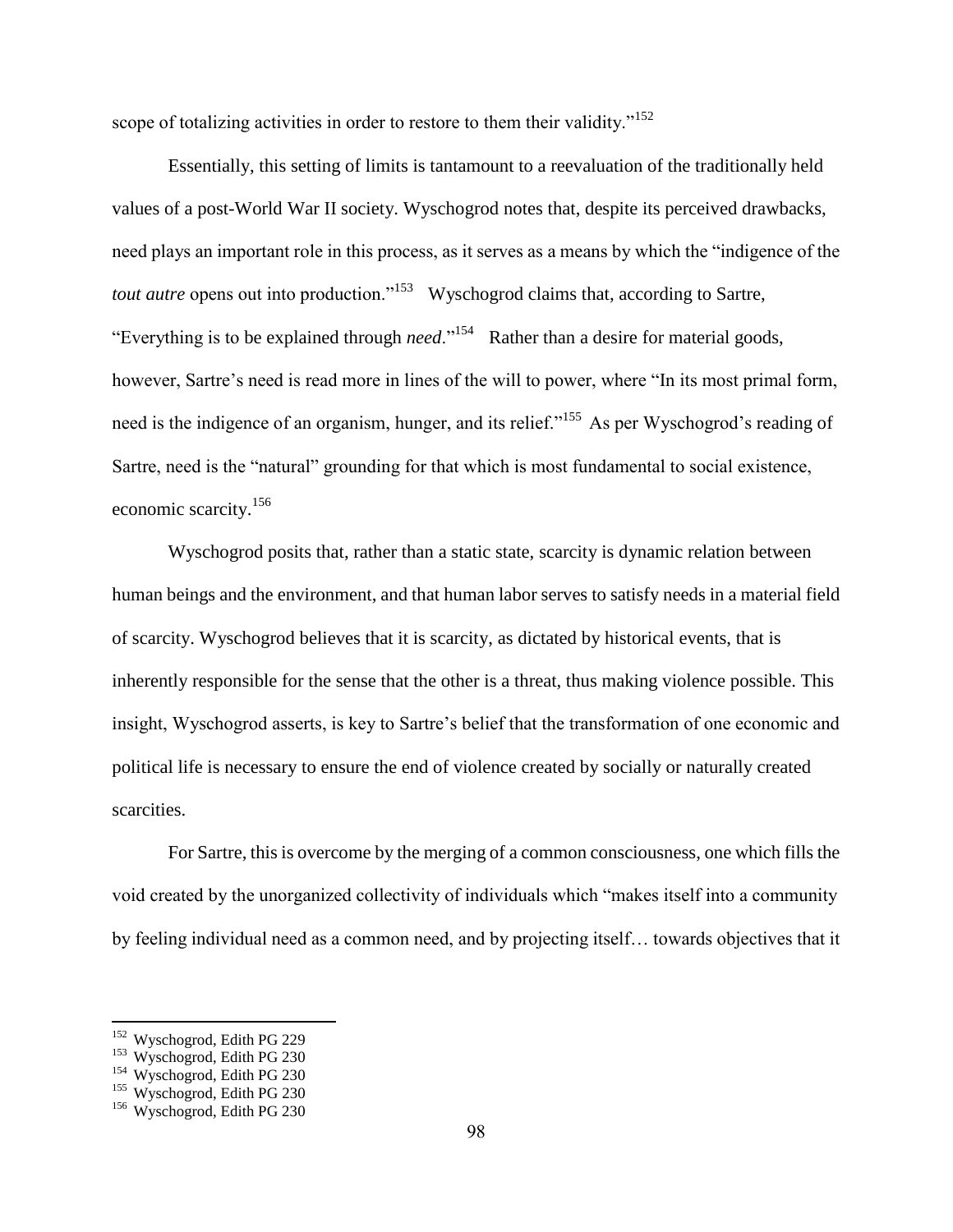produces in common." <sup>157</sup> In order to demonstrate the efficacy of this example,

Wyschogrod-reading-Sartre claims that this cohesion of community and common consciousness was personified during the French Revolution. Wyschogrod claims that after being deceived about their expected cache of arms, the city of Paris became a group fusion united in the common purpose of storming The Bastille. Wyschogrod, citing Joseph Catalano, notes that the structure of the group is best demonstrated by the view that "Each person approaching the group is not an individual other joining the group as a common other. Rather, each person is related to every other through the group itself. Of course, such a belief has its drawbacks, namely mob mentality and fascism, but the heterological historian must be aware this potential in order to avoid it, as dictated by Wyschogrod.

As per Wyschogrod's reading of Sartre, this is only possible if the overcoming of reciprocal alienation and objectification that appears inherent in social existence is overcome "so that when I see the other, I see my own lived objectively."<sup>158</sup> Wyschogrod notes that in order for this cohesion to remain intact, this common consciousness must harden its identity in an effort to prevent fragmentation once its objectives are reached.<sup>159</sup> In doing so, the group dedicates itself to preserving its being, which in turn serves the very ends that the group had been formed to combat.<sup>160</sup> As Sartre notes, "The third party is my objectivity interiorized. I do not see it in him as Other but *mine*."<sup>161</sup>

In response, Wyschogrod asks what is to be made of a community that is *not* united in common purpose. Specifically, Wyschogrod traces her argument from the notion of community as shared proprietary interests, noting that proprietary refers to that which is one's own, what belongs

<sup>&</sup>lt;sup>157</sup> Wyschogrod, Edith PG 232

<sup>158</sup> Wyschogrod, Edith PG 232

<sup>159</sup> Wyschogrod, Edith PG 232

<sup>&</sup>lt;sup>160</sup> Wyschogrod, Edith PG 232

<sup>&</sup>lt;sup>161</sup> Wyschogrod, Edith PG 232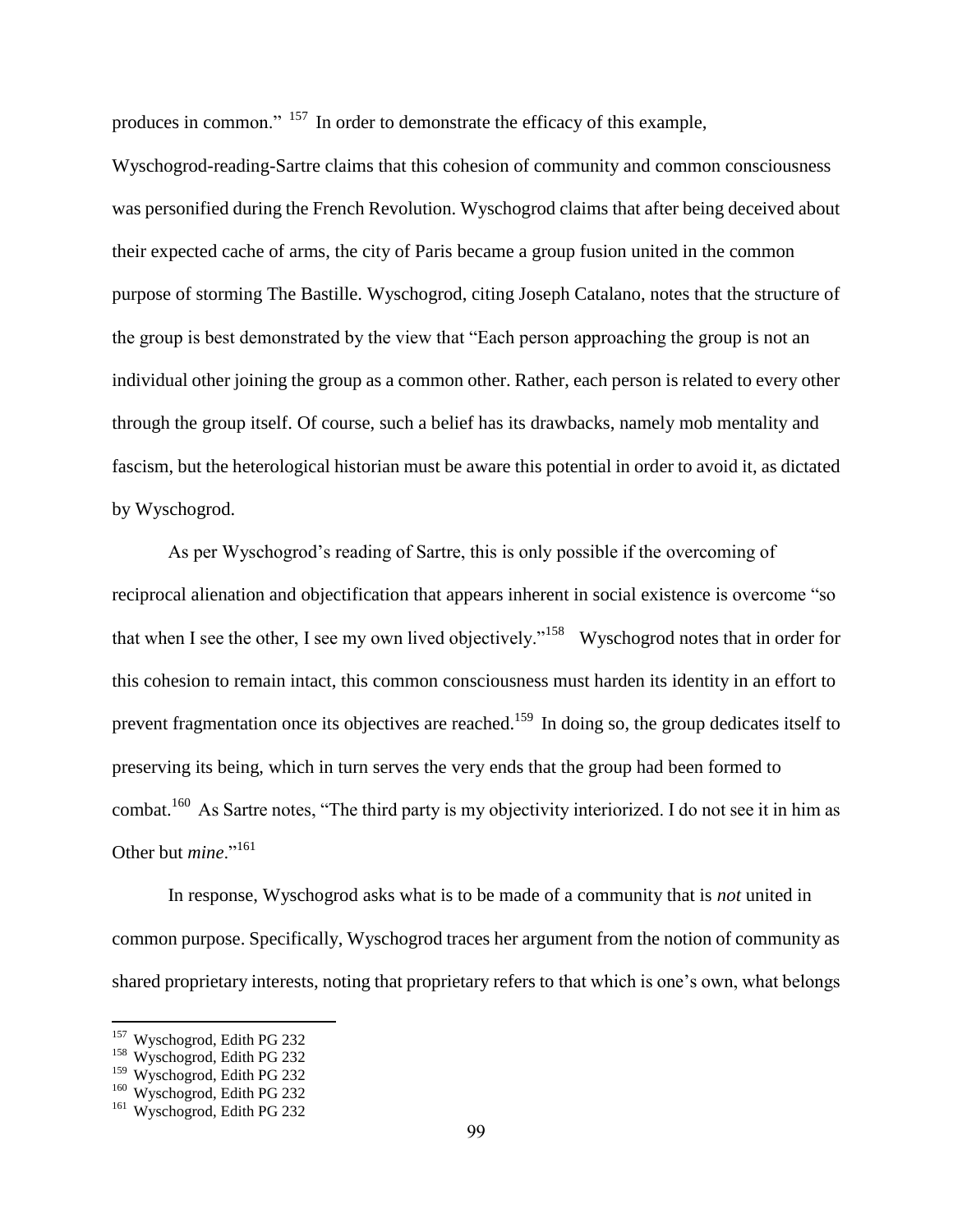to the individual. Wyschogrod asserts that this view lays the foundation for the logic of modern community. Wyschogrod claims, however that after exploring derivative forms, it is possible to figure production so that it is no longer configured as work. Specifically, Wyschogrod contends that calculative communities, predicated on the circulation of goods and their symbolic equivalents, is invested in living within the self-enclosed circuitry of information and spectacle.<sup>162</sup>

In that respect, Wyschogrod claims that a precursor for such a community is that joy demands freedom and that, in the context of social existence, such freedom is expressed in terms of rights. Unlike Fukuyama, who thinks the freedom inherent in Western liberalism is measured by access to consumer culture, Wyschogrod notes that this view of freedom takes into account different desires among individuals, desires which are at the same time constrained by the responsibility to others. Therefore, as alluded to previously, the aim is not to limit the amount of access one has to consumer culture, but rather to provide the means by which *all* individuals have similar access to *all* facets of consumer culture. In doing so, one is given not only the freedom to fulfill their basic needs, but also the opportunity to remain outside of the production process through that which resist disclosure, artwork.<sup>163</sup>

### **4.9 Don't Stop Thinking About Tomorrow: Don't Stop, It'll Soon be Here**

Wyschogrod posits that in order for such a community to come into being, it is necessary to welcome the other by abandoning any pre-established hostilities. Wyschogrod affirms that, if hospitality and artwork are to serve as the non-ground of communal existence, the heterological historian's creation of the ancient artifact must figure in the development of the community. That is, the heterological historian must consider the time scheme of the community of hospitality, namely that, in its exteriority, eludes presence. Likewise, Wyschogrod posits, "a community of

<sup>162</sup> Wyschogrod, Edith PG 238

<sup>163</sup> Wyschogrod, Edith PG 238-9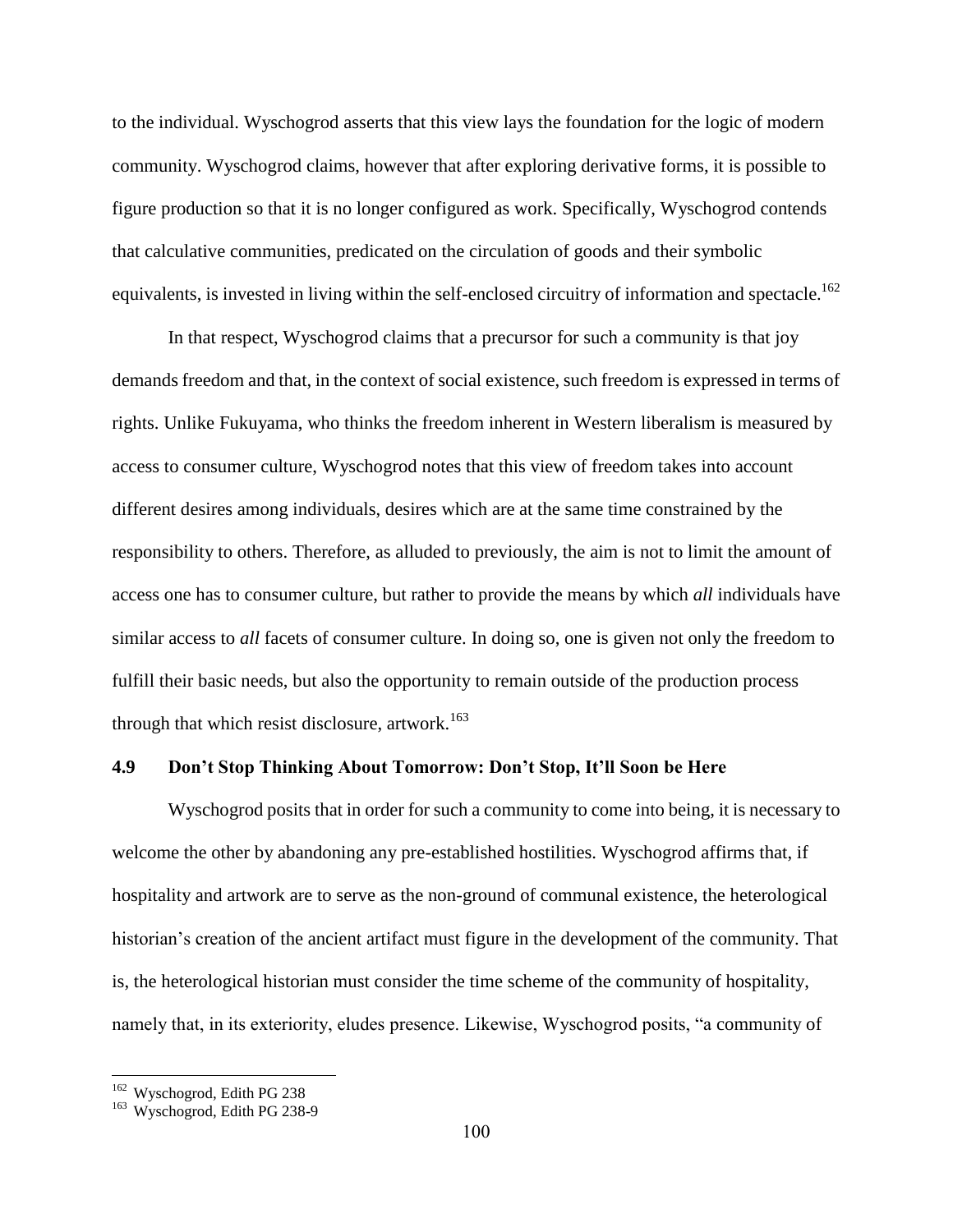pre-originary production, that of artwork, does not re-present a given form, but rather dis-figures presence".<sup>164</sup> That said, something must be added that will take into account the present struggle.

For Wyschogrod, this is answered through the gift of community. Through community, one is given the gifts of both the future and a fraternal bond. Furthermore, community offers the gift of time, specifically that of the future. Wyschogrod asserts that if this future is to be a gift in the traditional sense, then it cannot be a future of despair, only that of hope. Wyschogrod posits that the heterological historian must be aware that such a gift of hope could serve to aestheticize the plight of the others. Particularly, Wyschogrod notes that such a gift of future hope can be neither one of utopia nor oblivion. Rather, hope should serve as a beacon for a future that is always yet to come but may never arrive. Wyschogrod contends that in order to remain hope, hope must desire the possible. $165$ 

## **4.10 Give Away The Stone: Let The Waters Kiss and Transmutate These Leaden Grudges Into Gold**

As has been show, through Wyschogrod's reading of Sartre, we are afforded a new take on community, one which, if validated, would serve to undermine Fukuyama's notion that history has come to an end. Specifically, if Wyschogrod is correct, and Western liberalism in its current state can in fact still be expanded upon, then Fukuyama's contrary claim will have been definitively proven false. Following the predefined mandates of constitutivism, it is crucial for the heterological historian to establish the efficacy of this claim once and for all. Specifically, through Katsafanas's reading of Nietzsche's will to power, we find the instability of Fukuyama's analysis rests on the basis that, in living under the mandates of his version of Western liberalism, the will to power of marginalized individuals is constricted. That is, unlike those on the winning side of

<sup>164</sup> Wyschogrod, Edith PG 240

<sup>&</sup>lt;sup>165</sup> Wyschogrod, Edith PG 244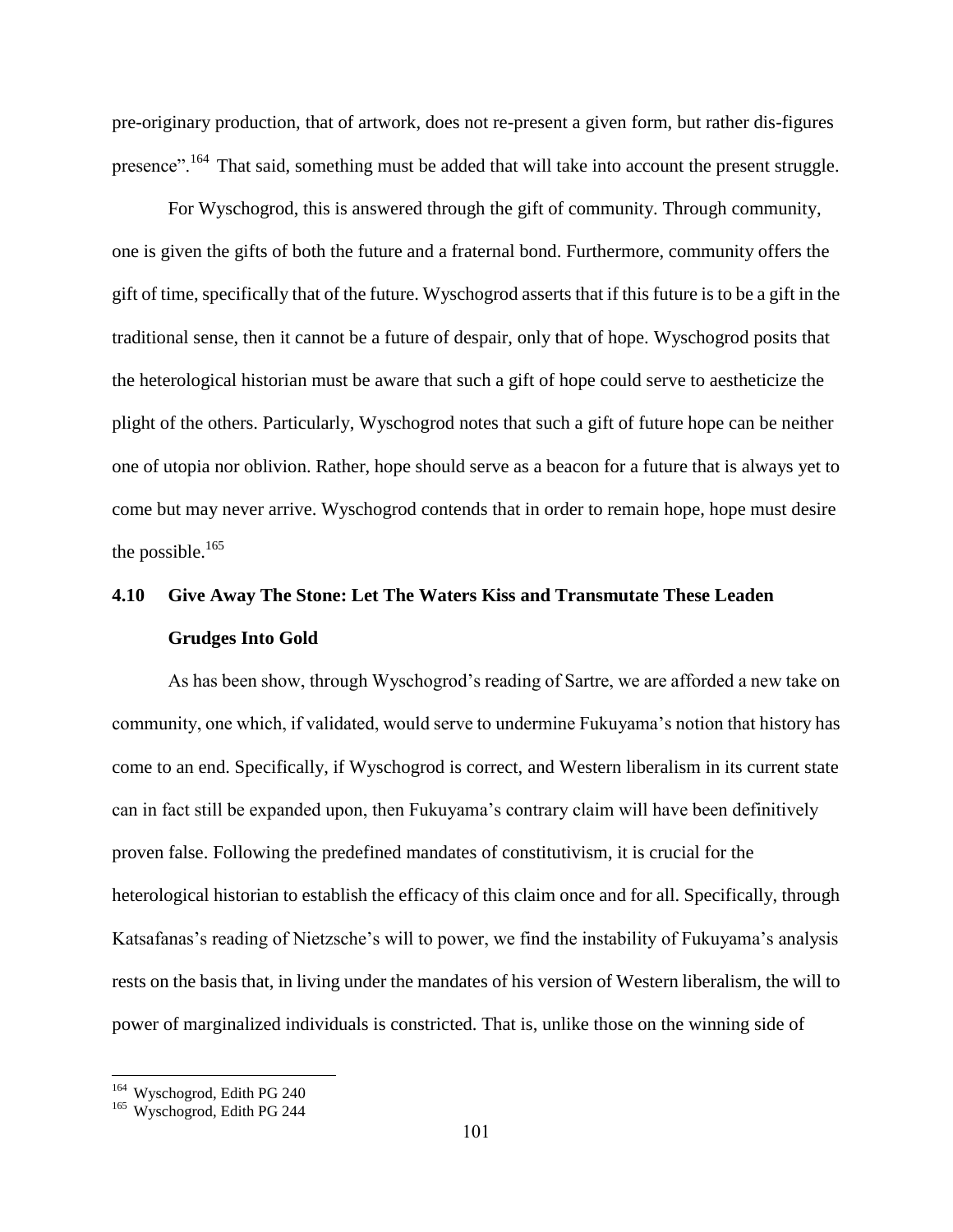Fukuyama's victory march, the voiceless others have certain possibility structures removed from their horizon of possibilities simply by virtue of having to satisfy lower levels of Maslow's hierarchy of needs before they can ever embark on the path towards self-fulfillment. Much like the above mentioned early settlers of El Paso, the current others find themselves having to labor just to be able to support themselves, and as a result, are unable to pursue means of self-actualization.

Most importantly, however, given the trend of stifled upward mobility, this is a situation which may in fact be more difficult to rise out of than before, thus directly running afoul of Katsafanas' pre-established mandate dictating that the line between boredom and anxiety is delineated by one's ability to *actually* act. Rather than facilitate an environment in which all individuals are free to develop their own subjective authentic choices that emerge from their own personal will to power, Fukuyama's approach perpetuates a top-down hierarchically imposed political system that perpetuates the kinds of inequalities and ethical omissions referred to throughout my thesis.

In that respect, Katsafanas' Nietzschean constitutivism, coupled with Wyschogrod's heterological historian, allow me to establish the efficacy of Wyschogrod's views on a future oriented community predicated of hope and promise. Never mind the striking similarities shared by both Katsafanas' reading of Nietzsche and Wyschogrod's reading of Sartre. For our purposes sake, we need only focus on running Wyschogrod's views on community through the lens of Katsafanas' reading of Nietzsche, as was done with Fukuyama. Starting with Katsafanas' reading of Nietzsche, we are reminded that to make a value claim is simply to state an object of valuing. In this instance, Wyschogrod is valuing the promise afforded by the future. In terms of Nietzsche's ethical theory, Wyschogrod's beliefs that the promise of the future as a means by which to establish a non-exploitative community of common consciousness seems to be justified. For one,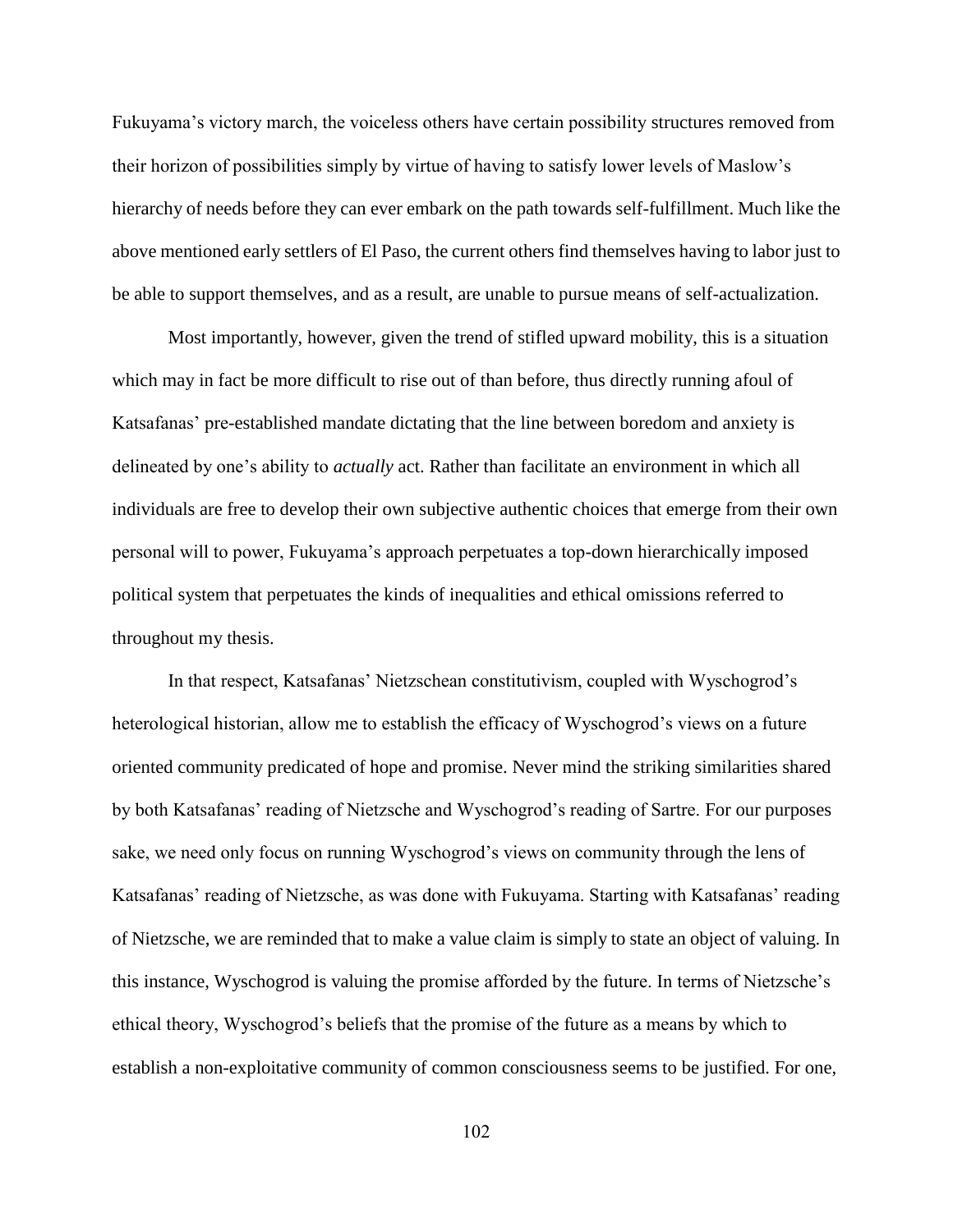an open ended promise for the future clearly present opportunities for encountering and overcoming resistance; one would need look no further than the various attempts made for peace in the West Bank and Gaza Strip to see this. Furthermore, there seems to be no reason why valuing a future oriented community should not be valued. Operating under the pretense of coexistence, one would seem inclined to desire a state of tranquility. More importantly, the emergence of a perfect state is essentially what is dictated by Hegel's conception of Spirit's Absolute. Lastly, when seen through the perspective of a common consciousness, it is quite clear that a future oriented community does not interfere with the will to power. In fact, in a time where the subjugation of many individuals the world over is currently in effect, it would appear that a future oriented community feeds straight into the mandates of the will to power.

When further inspected, Wyschogrod's values also do not seem to run afoul of Nietzsche's criteria. For one, as alluded to earlier, Katsafanas' constitutivism mandates that the prerequisites implemented upon an individual by a belief structure aiming for normative value must be psychologically grounded on their *facticity* and psychological makeup. This is not a problem for Wyschogrod, who is readily admitting that the goal of a future oriented community is to offer relief to those who are not in a position to attain higher levels of expression. Furthermore, Wyschogrod, like Katsafanas, contends that an individual has reason to pursue those activities that afford difficulties that can be overcome, but not so difficult that they cannot be overcome, further falling in line with Nietzsche's criteria.

Additionally, as Katsafanas' reading of Nietzsche dictates, happiness is not an experiential state. This falls perfectly in line with Wyschogrod, who readily admits that this future oriented community is subject to constantly shifting temporalities. Moreover, unlike Fukuyama, Wyschogrod's views do not conflict with the will to power. In establishing a concrete end point to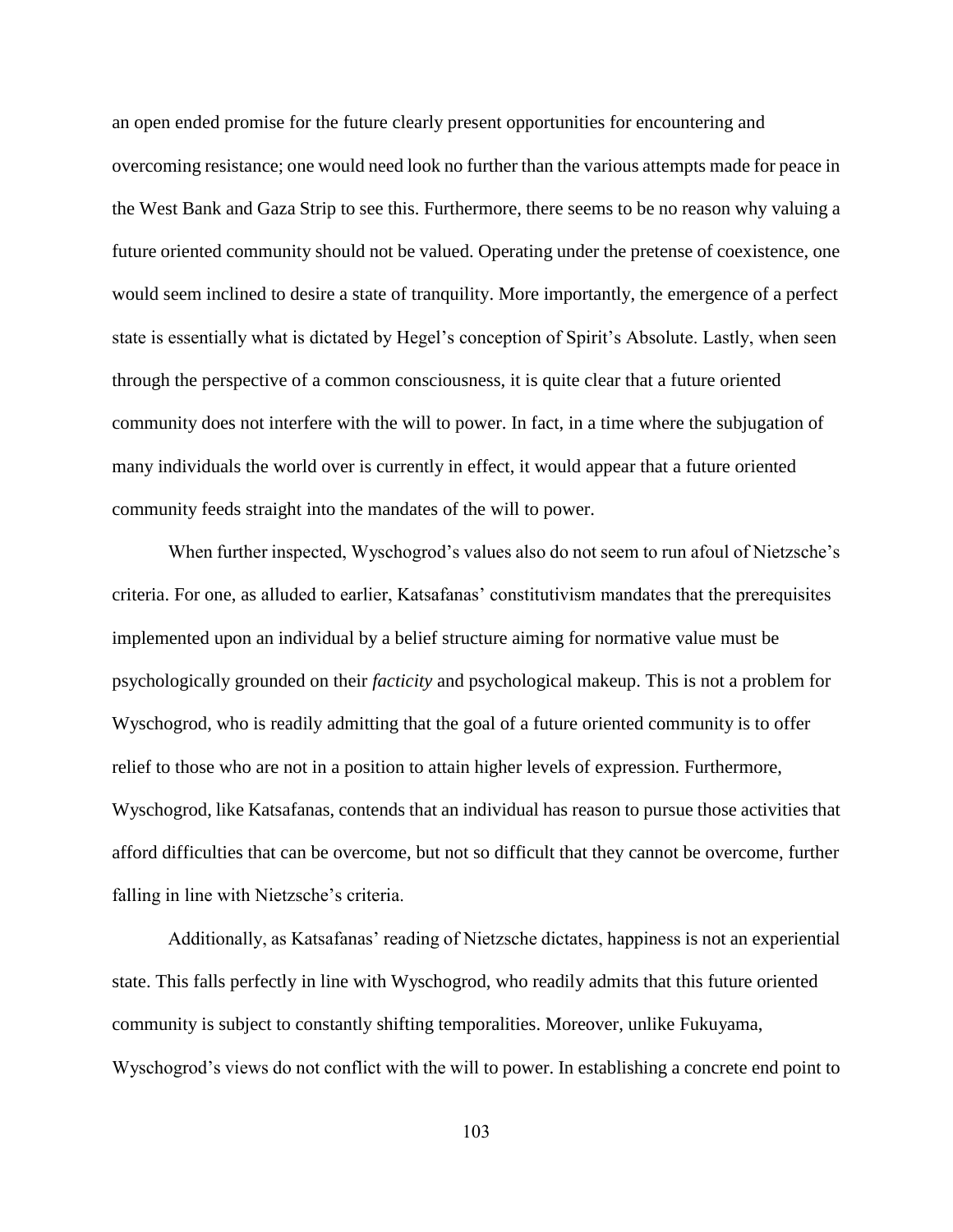history, Fukuyama is essentially shutting the door on any further progress that can be made. As has been shown, however, to remain in a state of stasis is not the nature of neither Spirit nor the will to power. This is not an issue for Wyschogrod, who freely admits that this future oriented community may or may not ever come to fruition, and as such, is constantly subject to expansion.

Most importantly, as per Katsafanas' above mentioned clarification on Nietzsche's views one will to power, one is morally *required* to take up, amongst other things, artistic creation. In that regard, Wyschogrod's view is ever more attractive, for having established her updated views on production, Wyschogrod claims that it is incumbent upon the future oriented community to foster a state in which artistic expression is mandatory, particularly one which, like Felipe Coronel, is predicated off helping bring attention and relief to the plight of the others.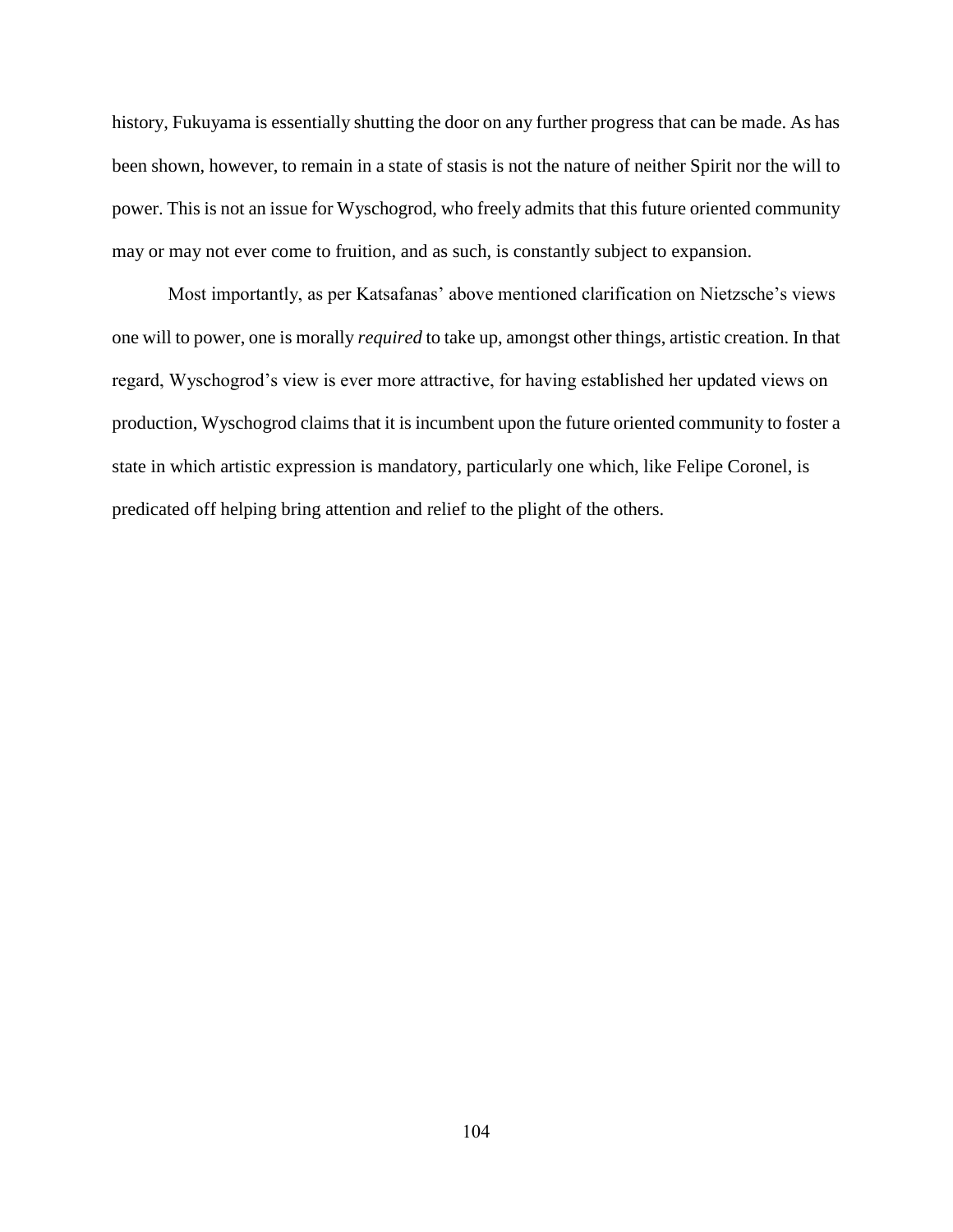# **Chapter 5: Now I Could Let These Dream Killers Kill my Self-esteem, or Use my Arrogance as The Steam to Power my Dreams**

### **5.1 Resistance is Fertile**

Unlike Fukuyama, I claim that we are merely in a transition from one historical epoch to *another* historical epoch that is coming to an end via the information culture provided by the Internet. What follows once the Absolute end of history is reached, if ever, is subject to infinitely many assumptions. What demands our attention, however is that, given the information available demonstrating the continued subjugation of the voiceless others, it seems clear that Spirit has not yet reached its Absolute form. To argue otherwise, as Fukuyama has, is simply a form of cultural hegemony, for in an age where drone strikes on innocent civilians is commonplace, to say that history has come to an end is unacceptable.<sup>166</sup> Rather than ethically progress to a point where we have come to understand that harming others either physically or socio-economically, whether intentionally or by indifference, is morally unjustified, we find ourselves at a punctiform moment in time where we can freely admit to ourselves that historical actions such as burning women at the stake for witchcraft in the  $17<sup>th</sup>$  century was a morally reprehensible act, but burning innocent civilians in the Middle East with white phosphorous for their associations with unacceptable political groups remains the norm.<sup>167</sup>

When we attempt to analyze history in metaphysical terms, we find ourselves speculating about Absolutes and other difficult conceptualizations. In over 4,000 years of philosophizing, we *still* find ourselves with a lack of consensus in regards to what should and should not be universally accepted in terms of our social relations. As Wyschogrod notes, however, even such general consensus would not be enough:

<sup>166</sup> Isikoff, Michael

<sup>&</sup>lt;sup>167</sup> Dehghanpisheh, Babak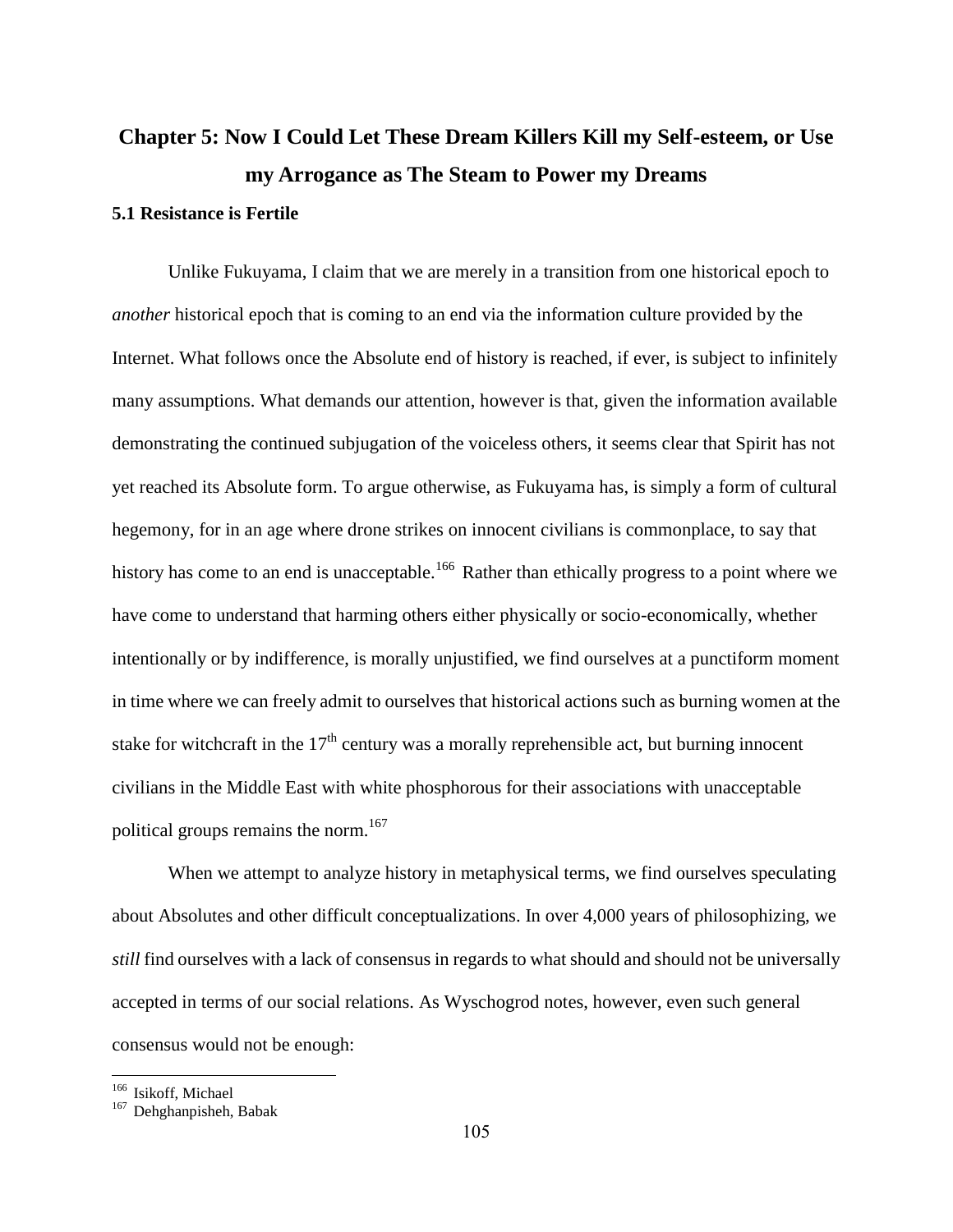The discursive space of authorization presupposed by theoretical accounts of justice is not a claim about what is intrinsically good, or an assessment of the good in terms of the consequences of actions, but simply the realization that there is another and that the other's existence obliges me to disown what is mine, to divest myself of myself and accept responsibility for the other.<sup>168</sup>

The presupposition Wyschogrod refers to is that there is an underlying truth about which we all should agree, and that is that, unlike Fukuyama's assertion, there is a group of *others* who in fact exist and that they have been marginalized for far long enough. As I discussed in previous chapters, the absence of the others who cannot speak for themselves mandates a moral responsibility for the heterological historian, dictated by the principle of humanity, to ensure that the conditions are satisfied that would allow the once-marginalized others to move beyond the lowest levels of Maslow's hierarchy of needs. Even if we may never see their faces in person, Wyschogrod asserts that giving countenance to these others is a task we must all embrace, for in a future-oriented community, the only thing individuals with no-thing in common have to offer to ensure their survival is hope for an uncertain future. We need to begin by working now to mitigate the material uncertainty.

But not only do most people seem indifferent to Wyschogrod's proposition, some, like Fukuyama, seem content promoting the exact opposite. As Wyschogrod notes, the evidence for this indifference to the needs of the most marginalized or disenfranchised people is most readily seen in the mass extermination of peoples in recent history. While Wyschogrod grants that war and mass death are nothing new in the annals of human history, she posits that the new guise which it has assumed is most troubling. Rather than the traditional character of mass destruction, Wyschogrod is wary of the inverse-utilitarianism created by the bureaucratic and technological

<sup>168</sup> Wyschogrod, Edith xii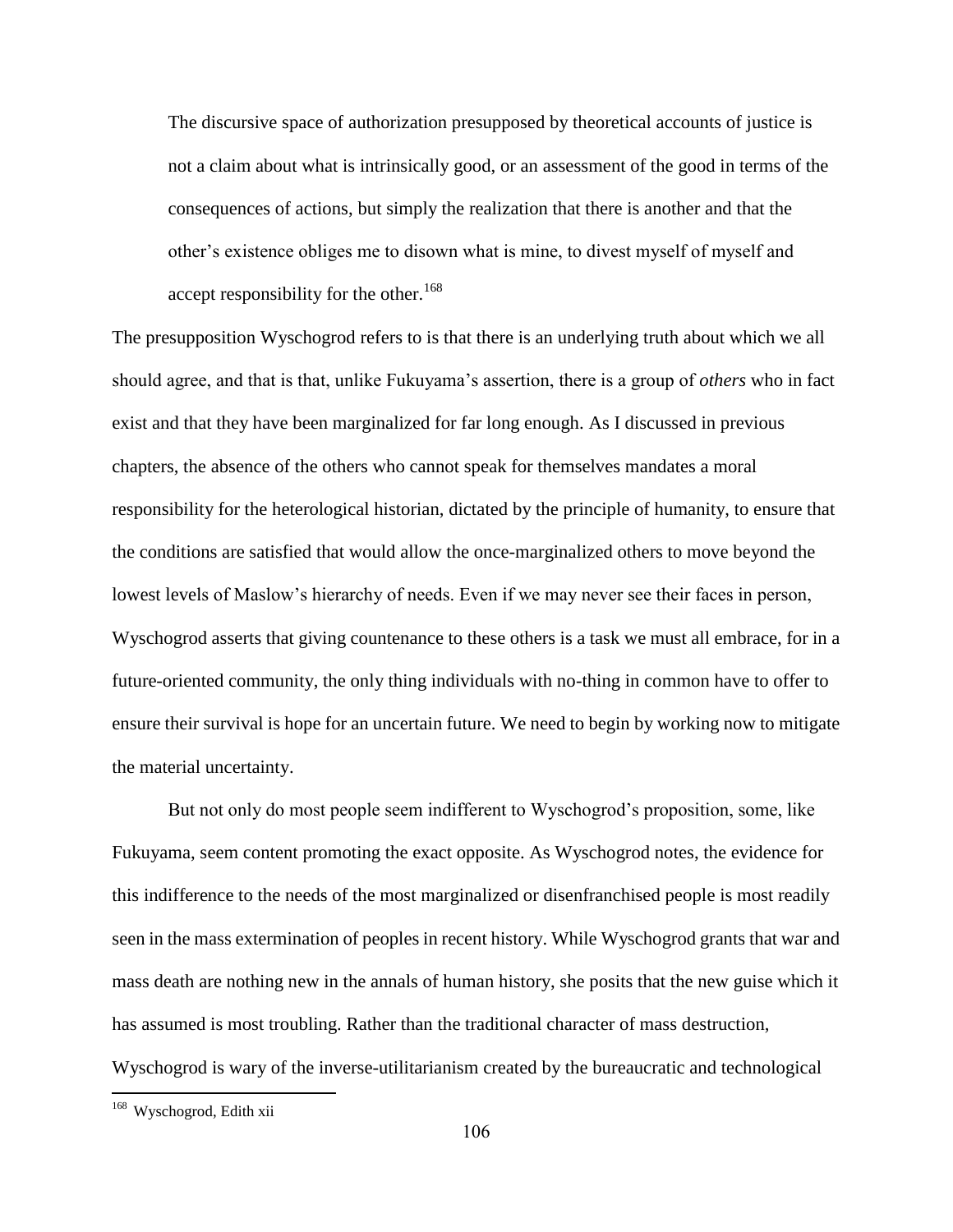military industrial complex that is now employed to ensure the annihilation of the most amount of people in the least amount of time. The pitfalls of the supposed "victory of Western liberalism" that Fukuyama proclaims are most readily seen in contemporary American society, where we have made questionable humanitarian progress. That is, even with all the technology that has enabled us to feed, clothe, shelter, and heal on mass levels, we shockingly still have people who believe that it is wrong to feed the hungry, clothe and shelter the homeless, and care for the infirm. For example, according to *Feeding America*, one in six Americans goes hungry every day.**<sup>169</sup>**

Wyschogrod argues that this is a systematic process that keeps others suppressed which, for my thesis, happens both intentionally and unintentionally. For someone like Fukuyama, I maintain that this disregard for others is intentional. But unlike previous Cataclysms that happened to groups of people living in particular regions, the active suppression of others can result "unintentionally" in mass death on a global scale. In other words, the current "genocide" of marginalized others is not intentionally limited to a particular culture, but rather permeates the whole rest of the world that is left out of the privileging of Spirit's unveiling. "This privileging" is an equal opportunity discriminator that strikes any and every person it can without regard to age, sex, race, creed, et cetera; all that one has to do to qualify is to have the bad luck to be born into marginalized conditions in any given locale on earth—to be unintentionally unprivileged. And without the conscious realization that an immaterial change is necessary to bring about actual change, and the concerted effort by the heterological historian to manifest such an immaterial change in a timely manner, this continued material injustice will simply be allowed to perpetuate. What we need, therefore, is to radically and critically engage in the realm of consciousness, what I have been calling the realm of Spirit, if we want to challenge the Victory March of neo-liberal Western Capitalism.

<sup>&</sup>lt;sup>169</sup> Hunger in America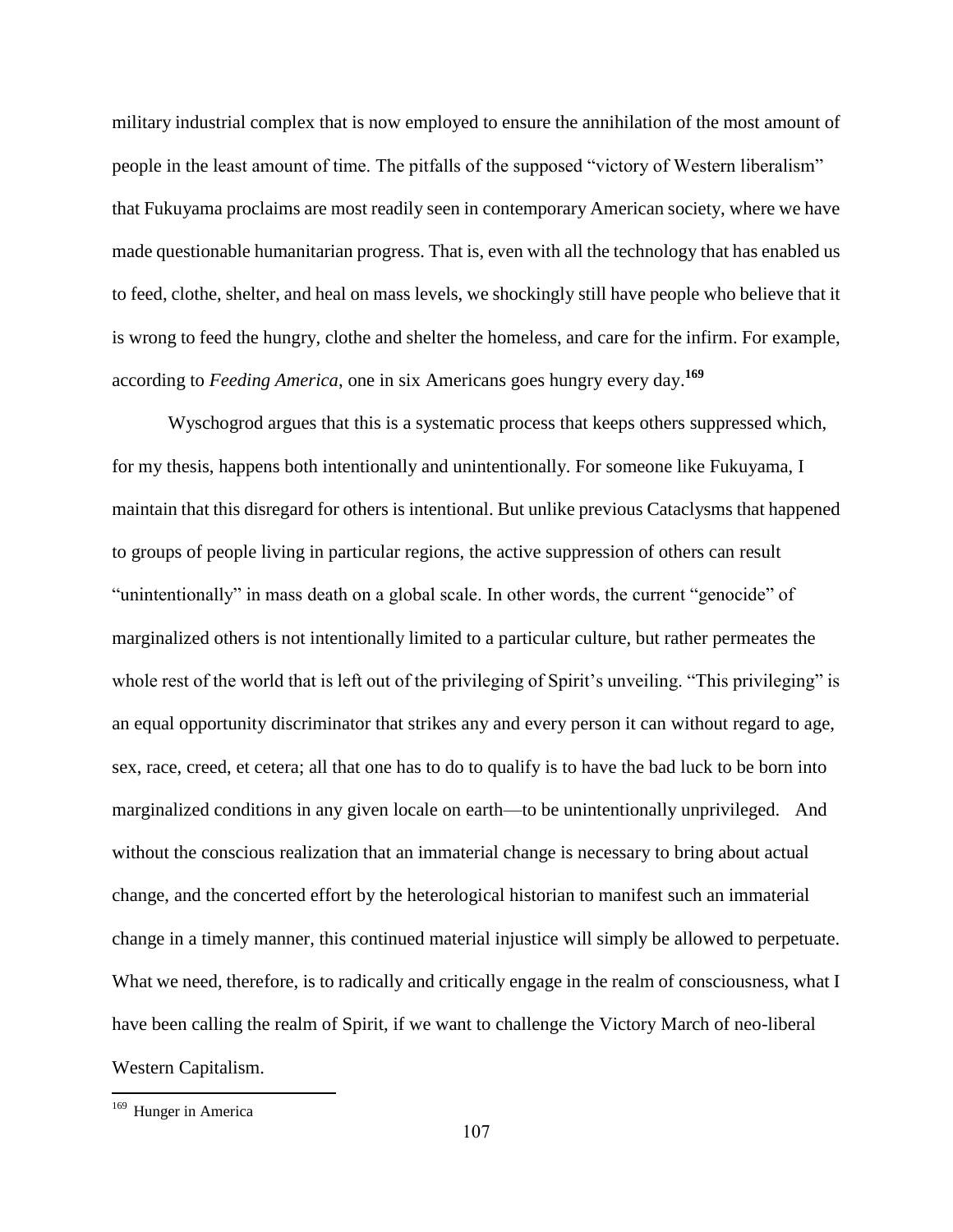As I have shown in my thesis, I identify this sort of active engagement with the philosophies of Nietzsche and Hegel and how that occurs by way of re-evaluating the values of the dialectical evolution of consciousness in how that takes shape via the material forces of history. The only way the continued marginalization of the others will ever come to an end is by heterological historians, operating with a new conscious awareness, manipulating the information culture in such a way that enables a Wyschogrodian ethics of understanding to permeate into the realm of consciousness, in the hope that the Spirit of this generation *simply will no longer tolerate the systematic neglect of the others.*<sup>170</sup> This can only be done by giving the traditionally repressed others a voice that enables them to combat the historically domineering narrative that has marginalized them with the telling of their *own* story through their *own* words.

With the emergence of technology, particularly the Internet and Internet-ready devices, the ability for any and every person to have a voice has never been more readily available. This act of empowerment enables the once voiceless others to dictate their own subjective narrative, as opposed to having it told by someone else, and is made possible only through technology. As Wyschogrod-reading-Heidegger notes, technology should be seen less instrumentally and more of a means for revealing truth.<sup>171</sup> Citing the philological roots of the ancient Greek work *tecnhe*, Wyschogrod posits that technology has at its foundation both the making of things and works of art as well as a knowing that implies expertise and understanding. As a result, Wyschogrod affirms that through technology, modernity reveals truth. From Wyschogrod's reading of Heidegger, we better understand the duality of the epistemic grounding for knowing that is codependent upon both our ability to grasp technology as a powerful and power-generating means of production and our ability to understand how technology provides us with the means by which modernity is

<sup>&</sup>lt;sup>170</sup> Recently, an owner for the Los Angeles Clippers, a professional basketball team in the National Basketball Association, was banned from attending any NBA related events in light of racist's remarks.

<sup>&</sup>lt;sup>171</sup> Wyschogrod, Edith PG 138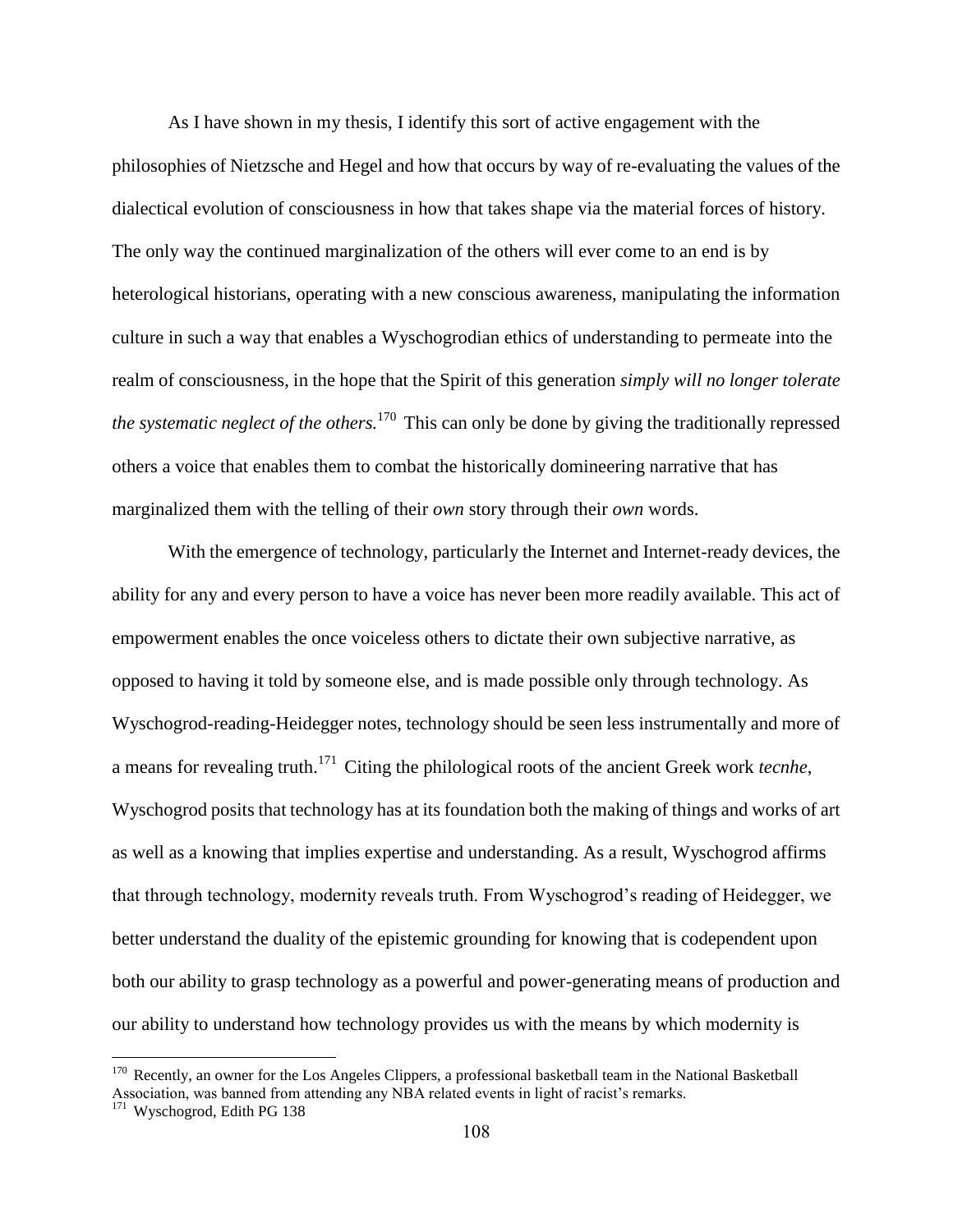revealed and makes itself evident to the knower. That is, while Wyschogrod's reading of Heidegger admits that it is necessary for one to know the means by which the technology comes about and is applied, technology also plays a deterministic force in revealing itself and its role in modernity to those who seek it.

Accordingly, Wyschogrod notes that this act of revealing is driven by a latent destiny that propels the parousia inherent in the human-technology dichotomy of progress. As Wyschogrod contends, "To be sure, it is human beings who drive technology, but it is the essence of technology as a manner of revealing truth that drives them."<sup>172</sup> Continuing with Heidegger's critique, Wyschogrod notes that the traditional historian is thus limited by the confines of technology, confines which mandate that history be revealed as a mere recording and not a revealing. In returning to the difficulty of bringing to the fore that which has already passed, Wyschogrod affirms that the cataclysm, as "recorded" by the traditional historian, always takes place after having already taken place; that is, we are stuck with simple repetitions of one externally fixed perspective. Working from the ineffability of speech afforded by the paradox of unsayability, the historian is faced with the following problem; how can one speak of that which cannot be said? That is, how does one or how can one relate to a particular experience from an outsiders perspective?

Applying the work of Wyschogrod's heterological historian, however, may help solve this paradox, for it is the essence of an image to speak without muttering a word. That is, unlike Fukuyama, who in failing to satisfy Hegel's critiques of historiography by externally imposing his neo-liberal interpretation upon his analyses of Western liberalism's supposed manifestation as Hegel's Absolute Spirit or State, the heterological historian is able to embrace the information culture in a way that lets the narratives of the many others speak for themselves.

<sup>&</sup>lt;sup>172</sup> Wyschogrod, Edith PG 138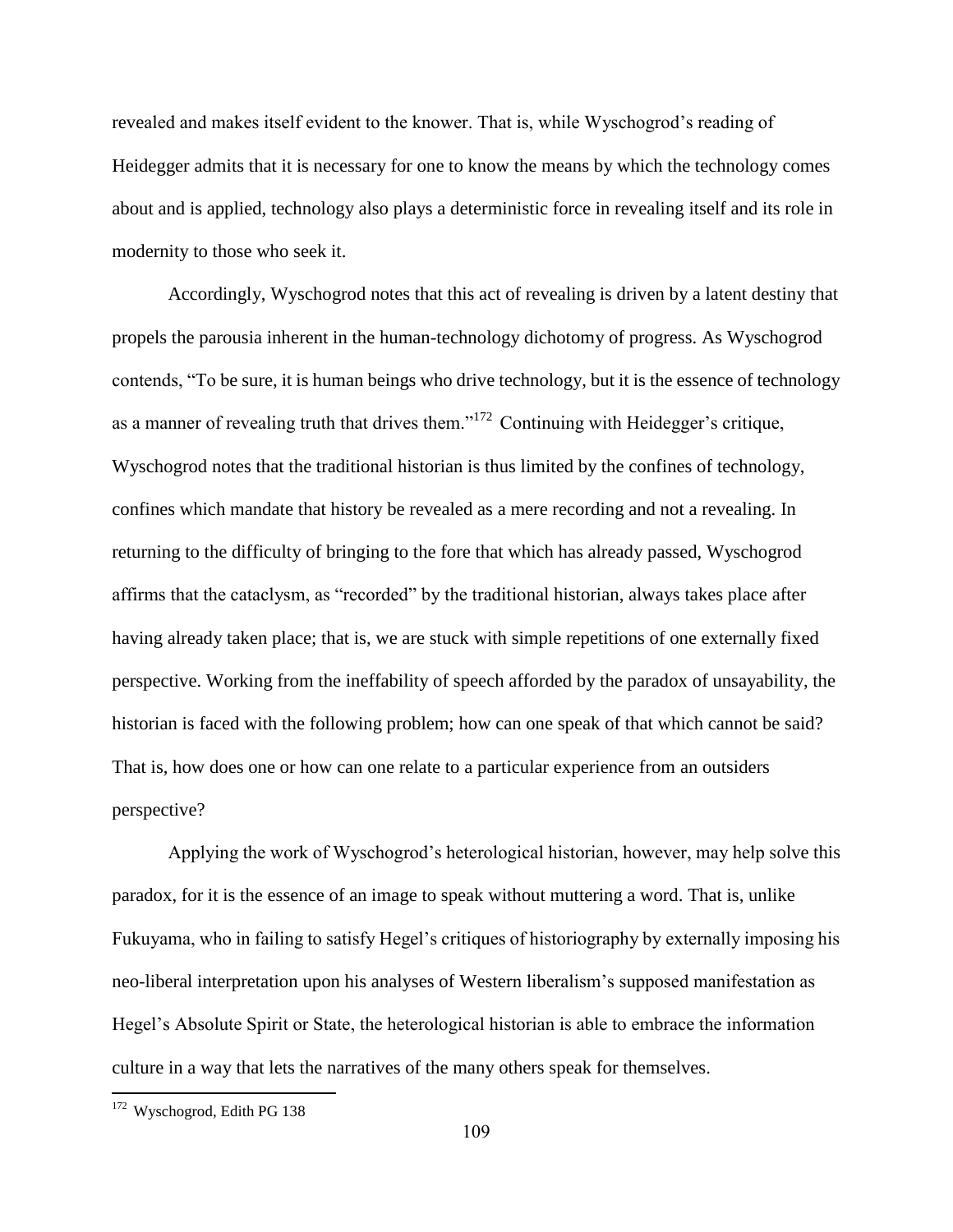The defining characteristic of the information culture is the increased connectivity that the Internet provides. However, the heterological historian—whose perspectives are ethically informed—is also well aware of the fact that technological devices, whose essence provides both the foundation of and access to the information culture, require conflict minerals in order for such devices to be created in the first place and to reveal the very information they provide. Therefore, the inherent contradiction that constitutes these devices directs awareness towards the marginalization of the very people who are mining the minerals used to create them in the first place is central to my thesis, and is that which I am calling the parousia that is inherent in Spirit's unveiling and that reveals the suffering of those initially left out of Spirit's unveiling to itself. It would appear, then, that the suffering of the Congolese and other voiceless others is not in vain, since their narrative can in fact be redeemed after all.

From the subjugation of the others, technology was given the conflict minerals necessary to manifest itself in ways such as computers and the Internet, which in turn, allowed these devices to give rise to the information culture. And much the same as the young El Pasoans who had satisfied the basic tenets of Maslow's hierarchy of needs were able to take advantage of the growing economy by taking part and contributing to its development, individuals the world over who have also satisfied Maslow's hierarchy of needs can embrace the connectivity provided by the Internet and employ it as future directed, community oriented heterological historians. In doing so, they would also help those who are yet to satisfy Maslow's hierarchy improve their conditions, with the hopes that one day those who were once marginalized will be able to live authentic lives of self-actualization.

The urgency of the task of the heterological historian is accentuated when applying Hegel's views that the realm of consciousness affects the material realm. By making a concerted effort to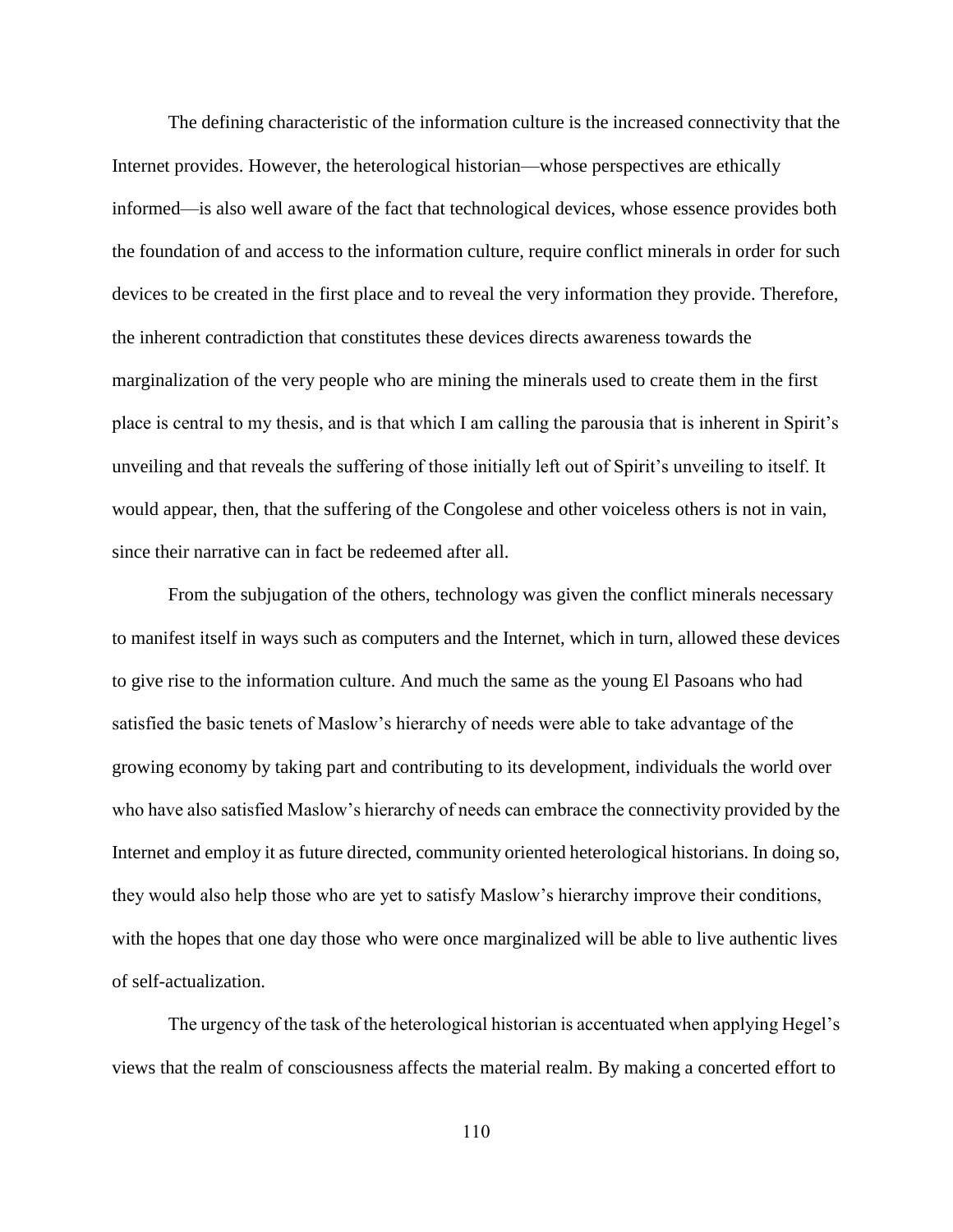apply the principles of empathy and compassion, the heterological historian can manipulate the information culture in such a way that exposes the world to the suffering of innocent people, and as a result, brings their condition to the attention of the collective oculus. In the previous epoch, such information was confined to dusty bookshelves of libraries that may or may not have been available, but with the transformation of the world and our cultural relations through technology, information is now ready-at-hand to anyone with Internet accessibility. Despite this increased connectivity, a renewed sense of exigency is placed on the ethical mandates of heterological historians, as they must be further driven by the need to speak for the billions of marginalized people in the world who either do not have Internet connectivity or adequate access to technology, until the time inevitably comes when such technology will be readily available to *all* of Dasein. This idea is central my thesis, for it is the responsibility of heterological historians to elevate *all* marginalized individuals who have been rendered voiceless to a position where they are able to insert themselves into the world on their own.

As alluded to earlier, Wyschogrod's method is informed by the *Communist Manifesto's* inversion of Hegel's dialectic, and as a result, it is imperative that heterological historians acknowledge their responsibility to the others and seize Spirit's unveiling by manipulating the information culture in such a way that brings an end to the others marginalization, rather than stand passively by and let Spirit play itself out in the process of self-reflexive unveiling. Ideally, this would solve the omissions that happen through the critical negations of Hegel's historical dialectic, and its distorted appropriation by Hegelians like Fukuyama, by coalescing those who were outside of Spirit into the essence of Spirit itself. This coalescing move then would enable Spirit to continue on its quest for self-actualization as its Absolute self.

Of course, this cannot be done given Fukuyama's model, for essentially, if history had in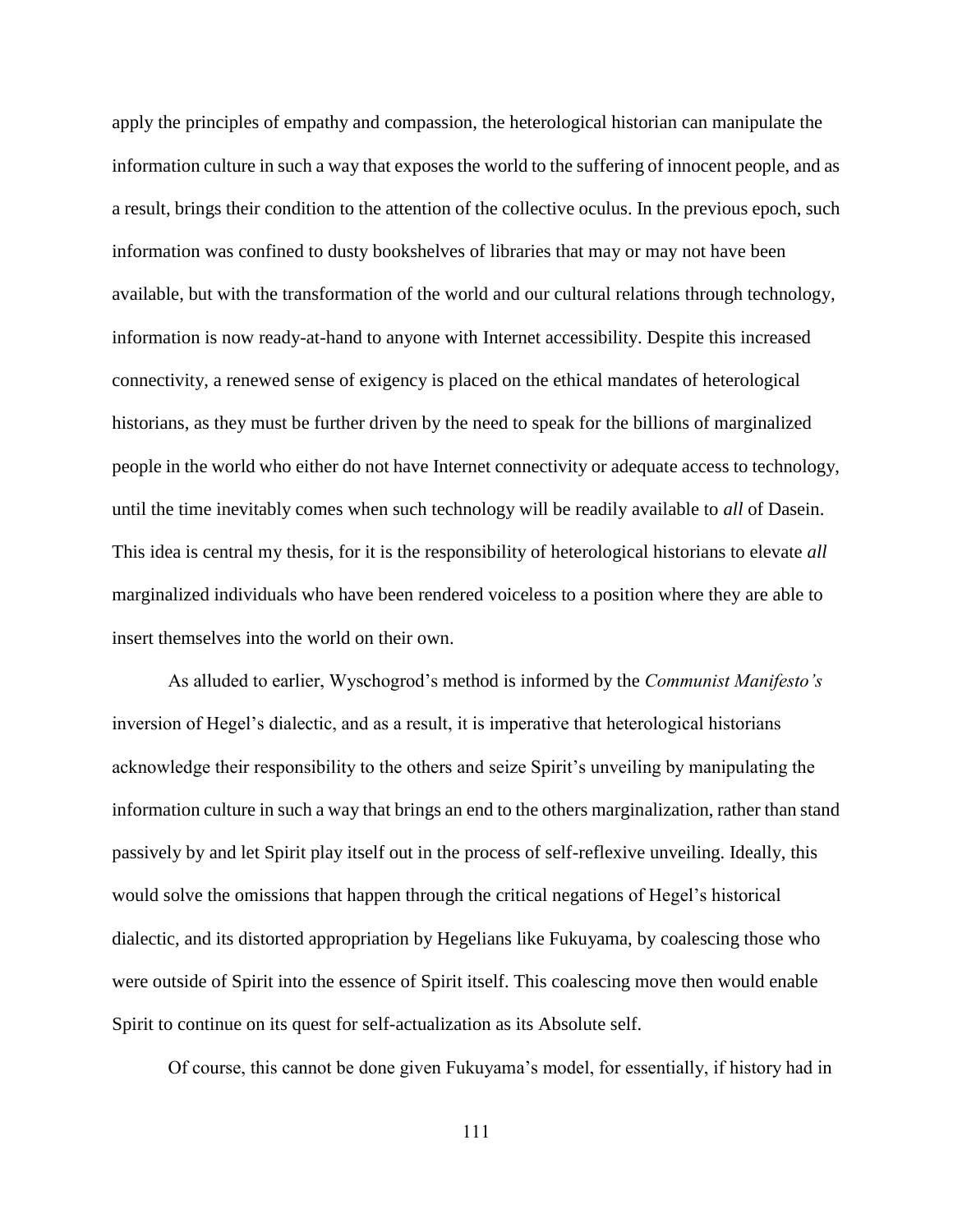fact ended with the fall of The Berlin Wall, Sprit would have remained in constant negation. If we remain faithful to the vision of Hegel's logic, however, remaining in negation is a logical fallacy, since the core tenet of the progression of Spirit is that it continues to change. And inherent in change is the binarism of decline and rebirth, namely, life leading to death and death leading to life. That metaphysics entails that Spirit embarks upon a journey of constant death and renewal in which it continuously obliterates itself in the hope of arising anew. That means that not only is Spirit open to an unknown future but Spirit is also made stronger and more stable than before via its dialectical process of the laborious work of history to build its own pyre in which to immolate itself, only to arise as a Phoenix in ever-new glorious reincarnations.

But for us, Spirit can be said to have evolved to a point where it has realized in its many incarnations that the path it has trodden thus far, one that has repeatedly resulted in the subjugation of the others, is simply not working. In doing so, it has unveiled a portion of the parousia that we, the future subjects of history, experience as a hidden awakening and that allows us to harness the cunning of reason and put it to work in a manner that does not involve slaughter benches nor subjugation. If Spirit is truly a self-reflective process of becoming, then I believe Wyschogrod is correct in claiming that history is coming to an end via the technological transformations that enable us to re-imagine ourselves differently, through an ethical manipulation of the very images provided by this transformative technological process.

Having realized that a change in social patterns is necessary in order to escape the current state of political and cultural oppression, the passions of Individuals have manifested themselves into modern technology, which in turn has lead us to our current information culture. In a move of self-affirmation, images can be said to be a death and a rebirth in the sense that technology has simultaneously put an end to the dead other's inability to voice the pain of their own personal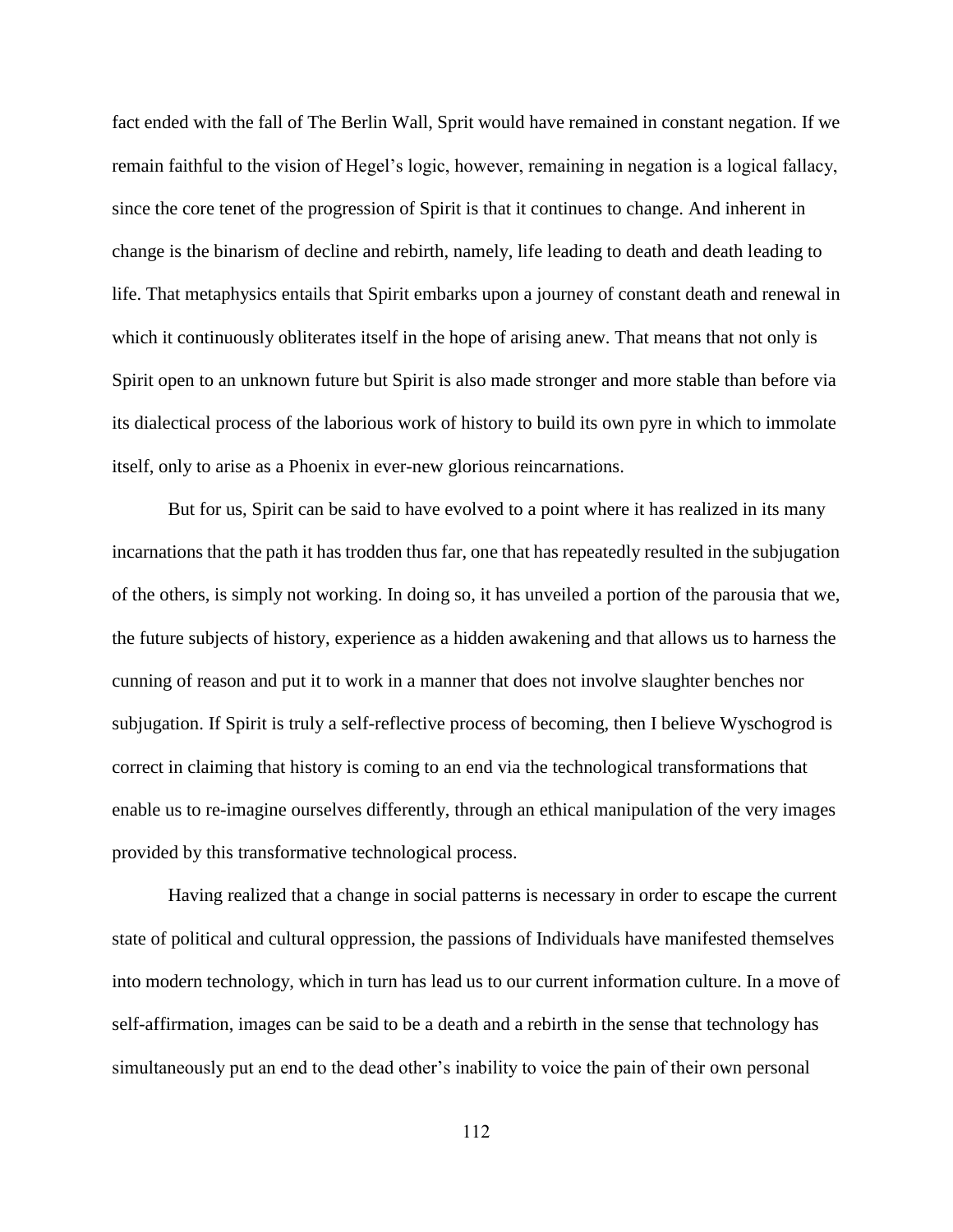cataclysm, and ipso facto, given birth to the ability for their story to be told via the image-centrism of contemporary information culture. No longer "voiceless" the narratives of the dead others has blurred the line between being and reality.

In turn, this blurring of boundaries has made way for skepticism to enter into the heterological historian's arsenal, giving them a means of saying that which previously could not be said. Most importantly, skepsis allows us, the future subjects of history, to manipulate our consciousness in a way that allows us to recognize and rectify the obstacles facing Spirit. As stated by Heidegger, "[skepsis] renders the spirit for the first time competent to examine what the truth is, for it brings about a state of despair about all of the so-called natural ideas, thoughts and opinions which obstruct Spirit's progress."<sup>173</sup> Because of this, we are no longer able to carry on with "business as usual", for our history of advancing through the slaughter-bench of oppression at the expense of the others is itself becoming history. The heterological historian is called to action under the precept that they no longer have an excuse to allow the pervading thought process manifest itself in such a marginalizing manner like it did in the past. Unlike before, the heterological historian has available to them a plethora of images giving birth to a new consciousness that will no longer tolerate death and destruction, one that embraces Spirit's manifestation as technology and employs it in a constructive manner.

What we have witnessed in the rise of images is the birth of a punctiform moment in time that forces us to become aware of what previously could not be said. We partake in the experience of what we are witnessing, and as such, take the form of the image upon ourselves to materialize the effects an image may have on us as we may. In viewing a photograph, we are placed in a position of power, for as Wyschogrod states, "to watch is to control, and to be watched is to be

<sup>&</sup>lt;sup>173</sup> Wyschogrod, Edith PG 123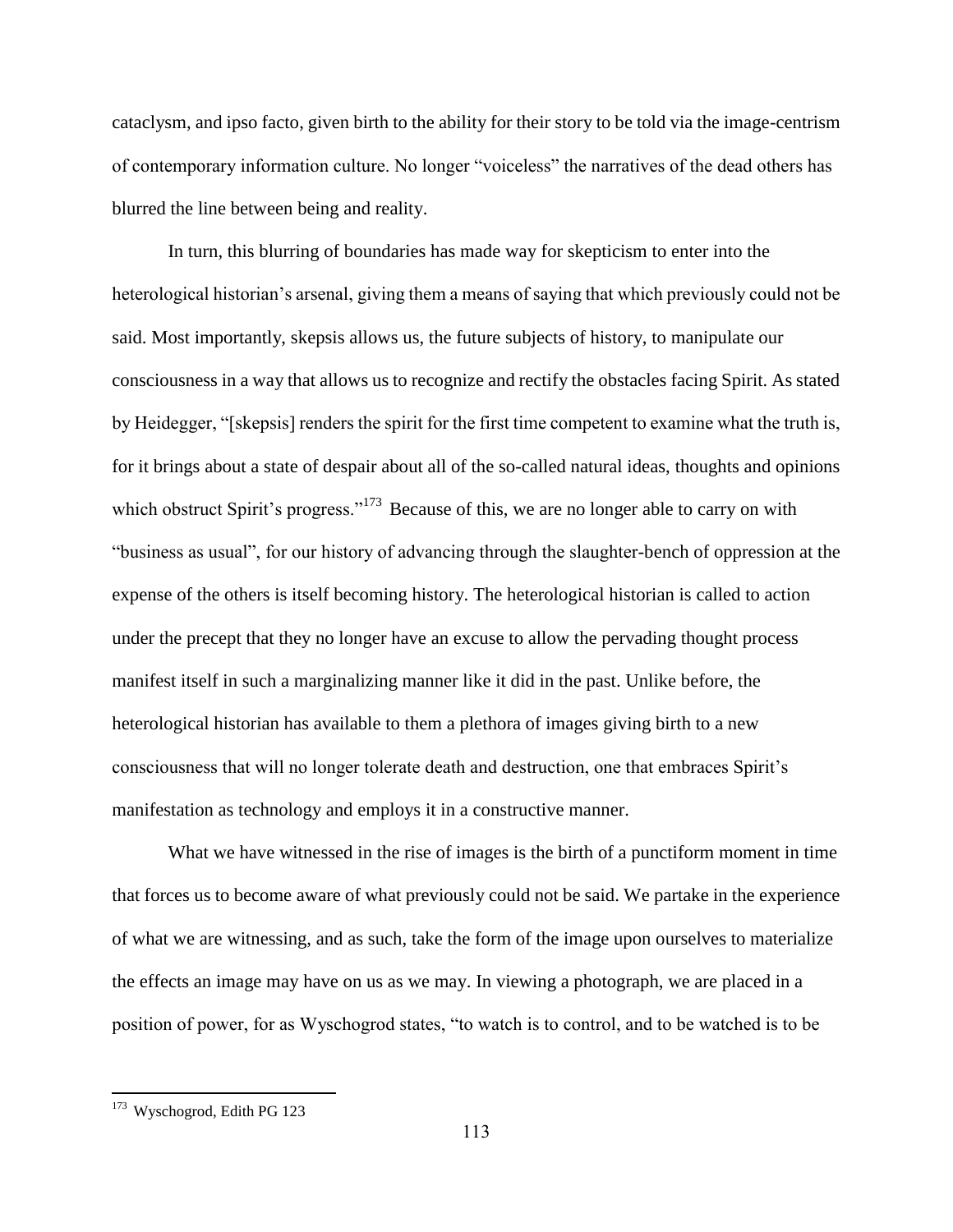powerless."<sup>174</sup> In that respect, it is incumbent upon us, the viewer, to take action for those who are not in a position to do so. In doing so, we inherently would be influenced by means that at one point did not exist, namely the voice of the dead others. In giving voice to these others, the heterological historian is also giving faciality to the dead others, a move that enables them to do posthumously what they were not able to do while enmeshed in the grips of the cataclysm—to insert themselves into the world. Furthermore, as beneficiaries of the principle of humanity, those who are given their voice are thereby also given the ability to create their *own* works of art that reflect their own subjective experience, as opposed to having to rely on individuals who do not share in their experience do it for them. Given the mandates of Hegel's dialectic, once the thoughts of the others enter into the realm of consciousness, it has already satisfied the preliminary measures necessary to manifest the eventual change in the physical realm that will directly lead to an improvement of material conditions. Therefore, in satisfying Nietzsche's criteria of engaging in the arts, the pursuit of self-understanding, and the suffering necessary to achieve one's goals, we find that the others also set Nietzsche's revolution—with its evaluation of values—in motion. That is, rather than attempt to manifest change in some form of physical rebellion, the others, like the Jewish people in Nietzsche's parable, combat the master narrative through an artistic effort that can only be measured in terms of an ethical "spirituality". In doing so, they fulfill Wyschogrod's desire of saying "This is as it was, and it should not have been so."

None of this will be possible, however, if the conditions that foster such a possibility structure are not first made available. Much the same as the original inhabitants of El Paso employed labor and work in order to satisfy the basic levels of Maslow's hierarchy of needs, and thus ensuring the structures that foster the pursuit of self-actualization, so to must the heterological historian ensure the that the work is undertaken that will facilitate the establishment of

<sup>174</sup> Wyschogrod, Edith PG 85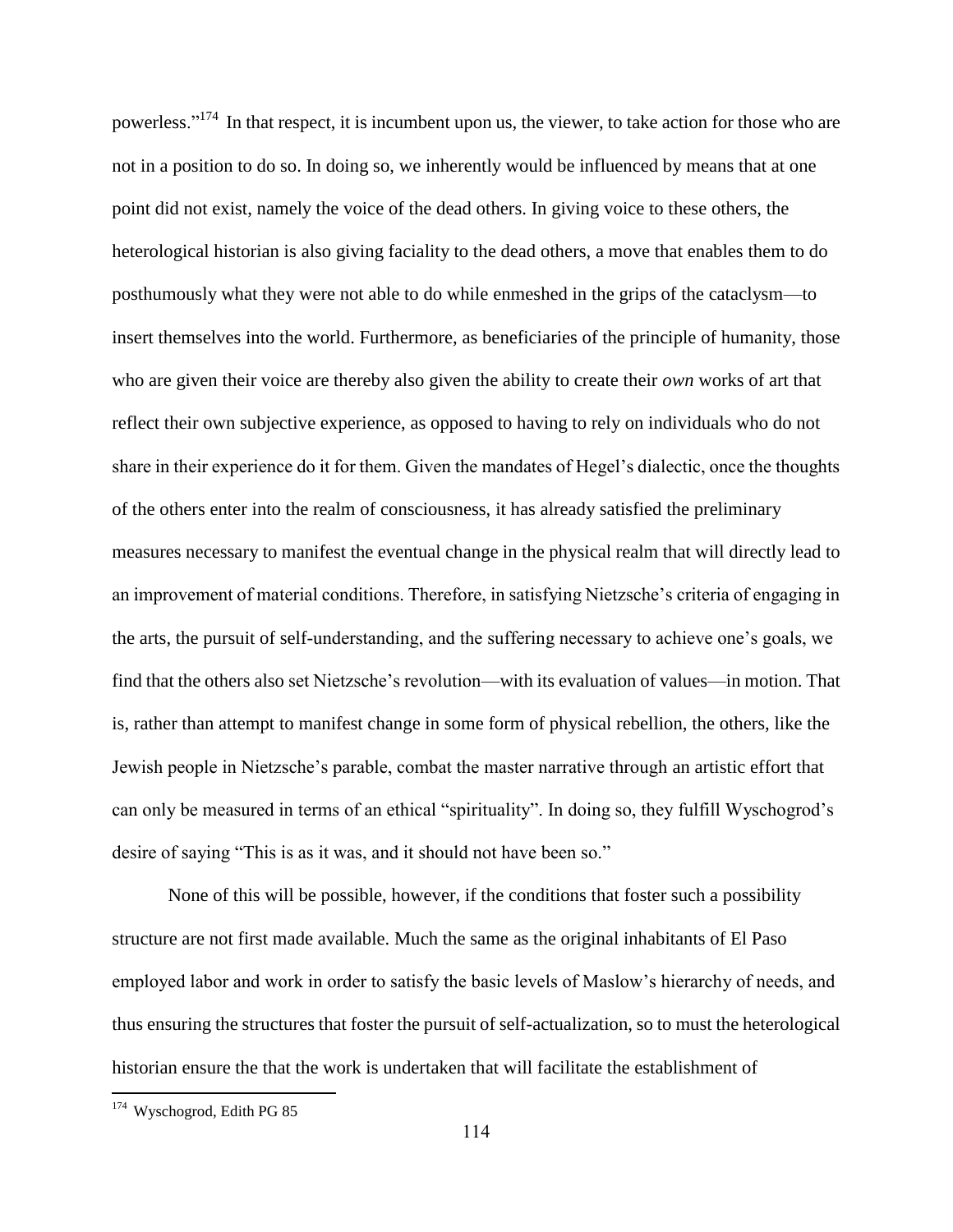Wyschogrod's future oriented community.

As Wyschogrod notes, this is only achieved through giving up any pre-established hostilities, as well as inverting the production paradigm to establish a non-exploitative means of production. Much like Nietzsche, Wyschogrod believes this is best achieved through artistic endeavors. Therefore, as a final expansion to Wyschogrod's heterological historian, the onus to insert themselves into the world through word and action is of utmost importance. Ideally, the works of art would reflect a conscientious effort that actively intends to bring awareness to the plight of the others, such as the case of the previously mentioned hip-hop artist Felipe Coronel.

The belief that one is driven by an ethics of understanding to insert themselves into the world through Wyschogrod's re-imagined views on production is crucial to my thesis. Given the mandates of Western liberalism, however, I understand that asking for individuals to engage in artistic endeavors directed towards shedding light on the plight of the others, for the sake of establishing a future-oriented community predicated on the circulation of goods and their symbolic equivalents, is not only a sizeable request to make, but a lofty ideal, as well. But given the other option and what we have been made aware of, to blatantly reject such a request would be an exercise in bad faith. Furthermore, while it is simple to personify Kant's example and be that person who, despite the fact they are able to contribute, chooses not to, the result, as has been shown, is the continued marginalization of the others. If every action by a particular individual truly does have an effect on the universal whole of humanity, then to be apathetic towards this subjugation, especially after having been made aware of it, is to signal participation through tacit consent.

As Nelson Mandela once said, "What counts in life is not the mere fact that we have lived. It is what difference we have made to the lives of others that will determine the significance of the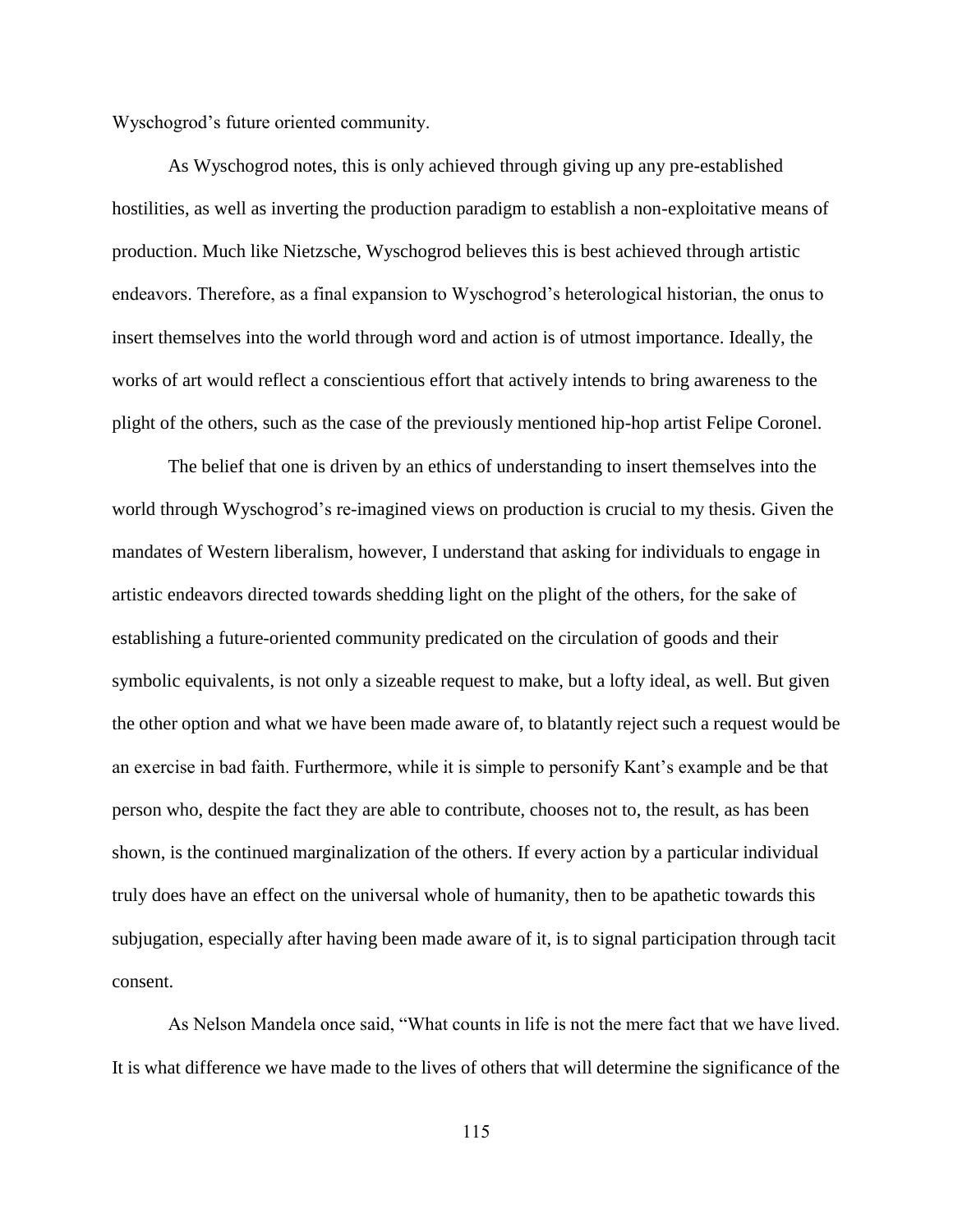life we lead."<sup>175</sup> One's actions are the ultimate intentionality that gives one's life meaning, and not only is one defined by their actions, but also by the purpose their actions serve Dasein. As alluded to earlier, actions create a chain of network events, a progress through which worlds are created. That said, action with the intent of avoiding marginalization would ideally ensure the future-oriented community predicated off of hope and promise will be ready for when the others do catch up. If that time comes, the future oriented-community gains the ability to move forward into the next epoch of history. Of course, as Wyschogrod asserts, this idealistic future is always, until its manifestation, nothing more than a promise.

And while it perhaps may in fact be a *very* idealistic promise to maintain, the heterological historian can take comfort in the words of Marianne Williamson, who states that

Our deepest fear is not that we are inadequate. Our deepest fear is that we are powerful beyond measure. It is our light, not our darkness, that frightens us. We ask ourselves, 'Who am I to be brilliant, gorgeous, talented, fabulous?' Actually, who are you not to be? You are a child of God. Your playing small does not serve the world. There is nothing enlightened about shrinking so that other people won't feel insecure around you… We are born to make manifest the glory of God that is within us. It's not just in some of us; it's in everyone. And as we let our own light shine, we unconsciously give other people permission to do the same. As we are liberated from our fear, our presence automatically liberates others.<sup>176</sup>

While this future-oriented community may in fact be not only a lofty desire, but at the moment nothing more than an empty intention, as has been show, it will only remain so if one *consciously* choose to let it be so.

<sup>&</sup>lt;sup>175</sup> Mandela, Nelson

<sup>&</sup>lt;sup>176</sup> Williamson, Marianne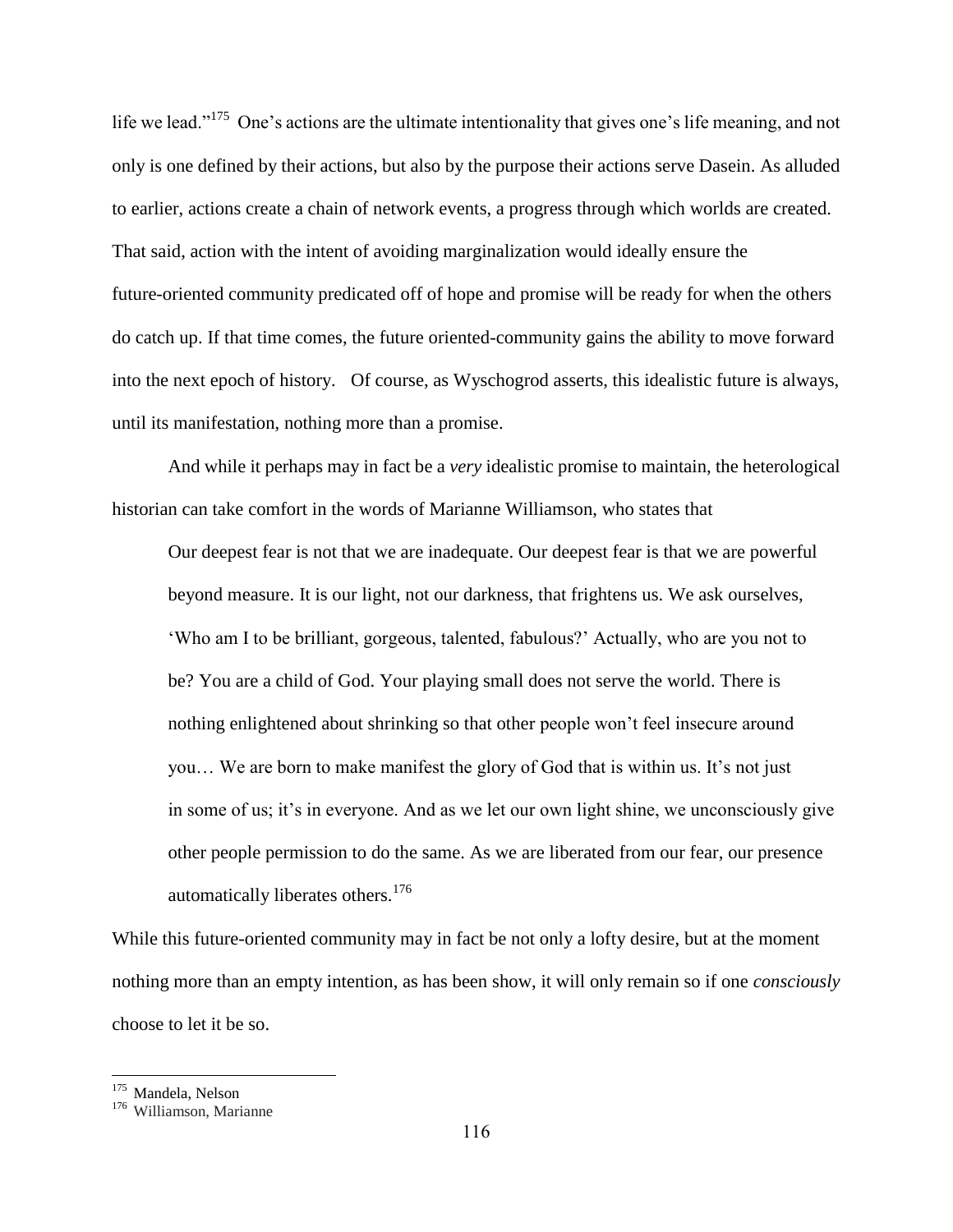Through Spirits manifestation as technology, the means to rectify the contradiction in Hegel's dialectic is made possible. By being empathetic to the relationship between all of Dasein, the understanding that it is incumbent upon all Dasein to help save the others is necessary in order to help usher Spirit into its next evolution as human history. This can only be done, as Wyschogrod claims, through an ethics of understanding that serves to instill through art and action a future oriented community predicated off hope and promise. As Wyschogrod notes, however, this must be done before it is too late, as the only way to "distinguish the future from the past is [through] future's seemingly ubiquitous relation to possibility. As the present moves ahead, the multiple possibilities of the future drop away; the future is lived as an annihilation of possibilities."<sup>177</sup>

In light of what I have conveyed in my thesis, the heterological historian must understand that the option to simply reflect on history after it has unveiled is no longer an option; for one must actively partake in the manifestation of Spirit. In doing so, the heterological historian gives voice to innumerable others who have been left out of Hegel's Spirit, and instill in them the words of Kenyan actress Lupita Nyong'o, who, upon winning an *Academy Award*, ended her impassioned speech with an affirmation to all the others by stating "every little child… no matter where you are from, your dreams are valid."<sup>178</sup> It is this mantra that the heterological historian embodies in hopes of receiving the ultimate cosmic recognition, that is, a wink in the mirror of reflection acknowledging all humans, regardless of their position in life, we were created to recognize that which we were created from—the Absolute.

<sup>&</sup>lt;sup>177</sup> Wyschogrod, Edith PG 167

<sup>&</sup>lt;sup>178</sup> Dewey, Caitlin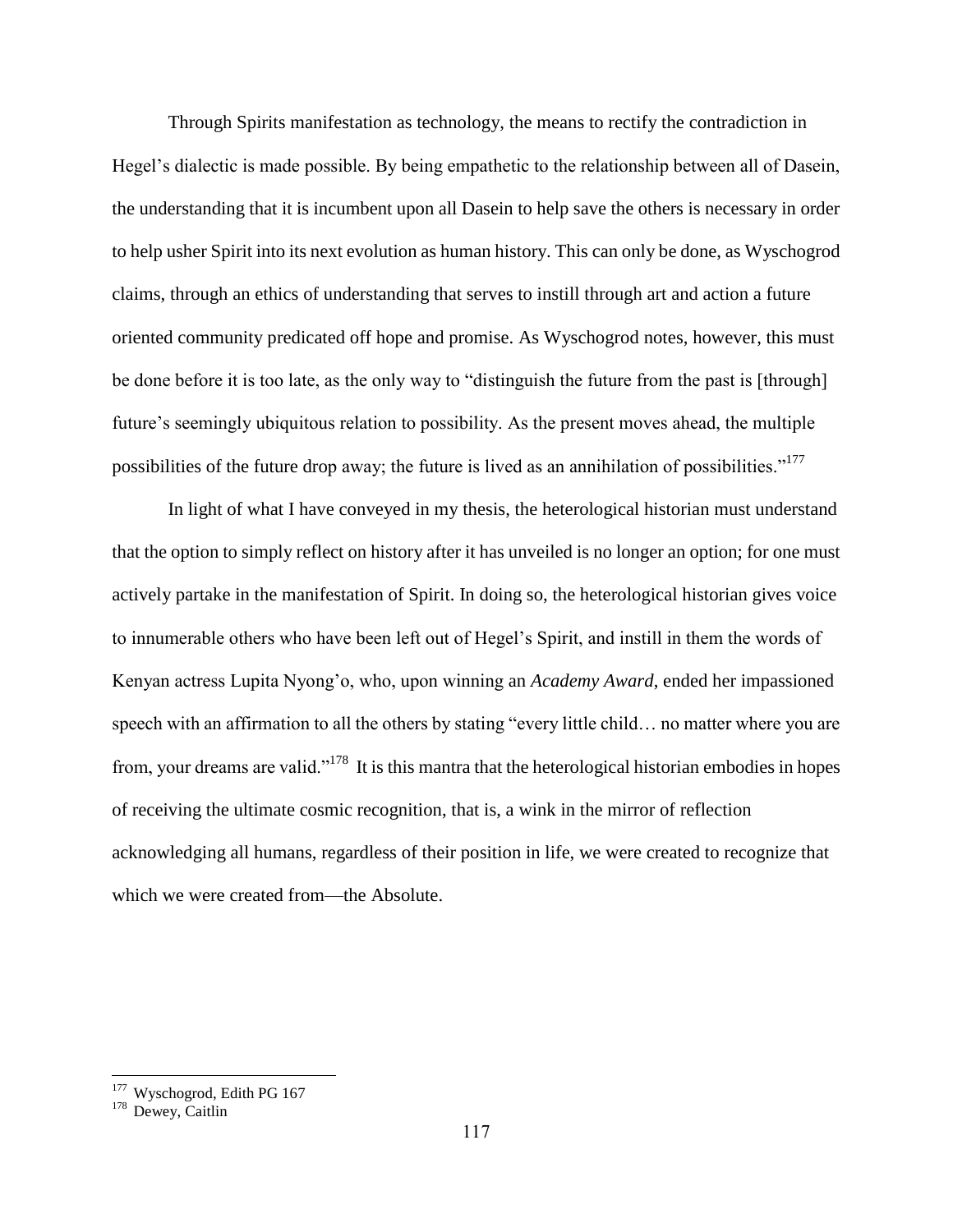#### **References**

- "12 Great Quotes From Gandhi On His Birthday." Forbes. Forbes Magazine, 2 Oct. 2012. Web. 2 May 2014.
- A. H. Maslow. "A Theory of Human Motivation." Classics in the History of Psychology. Web. 31 Oct 2013.
- "Anti-government protests in Albania." Anadolu Agency. Web. 01 Mar 2014.
- Benedetti, Ana. "Horrific Murder Of Family In Ciudad Juarez Leaves Neighbors In Shock." The Huffington Post. TheHuffingtonPost.com, 21 Nov. 2013. Web. 15 Jan 2014.
- Brickman, P., & Campbell, D. T. ( 1971). "Hedonic relativism and planning the good society." In M. H.Appley ( Ed.), Adaptation level theory: A symposium (pp. 287– 302). New York: Academic Press.
- "British Empire: Articles: Britain and the Indian Caste System." British Empire: Articles: Britain and the Indian Caste System. Web. 16 Apr 2014.
- Cave, Damien. "Wave of Violence Swallows More Women in Juárez." The New York Times. The New York Times, 23 June 2012. Web. 2 Apr 2014.
- "Conflict Minerals, Rebels, and Child Soldiers in Congo". Vice Magazine, 2012. Film.
- Dehghanpisheh, Babak. "Syria video purports to show use of white phosphorus." Washington Post. The Washington Post, 6 Dec. 2012. Web. 6 Apr 2014.
- Deparle, Jason. "Harder for Americans to Rise From Lower Rungs." The New York Times. The New York Times, 4 Jan. 2012. Web. 10 Jan 2014.
- Dewey, Caitlin. "Transcript: Lupita Nyong'o's emotional Oscar's acceptance speech." Washington Post. The Washington Post, 2 Mar. 2014. Web. 2 May 2014.
- "Donald Sterling receives lifetime ban." ESPN. ESPN Internet Ventures, 30 Apr. 2014. Web. 2 May 2014.
- Erikson, Erik (1968). "Identity: Youth and Crisis." Chapter 3: W.W. Norton and Company, Inc. p. 92
- "Excerpt from Immanuel Kant, Foundations of the Metaphysics of Morals." trans. Lewis White Beck (Indianapolis: The Bobbs-Merrill Company, 1959. PG 39-42
- Family Guy: Joe's Revenge. Dir. Bob Bowen. 20th Century Fox Home Entertainment, 2013. DVD.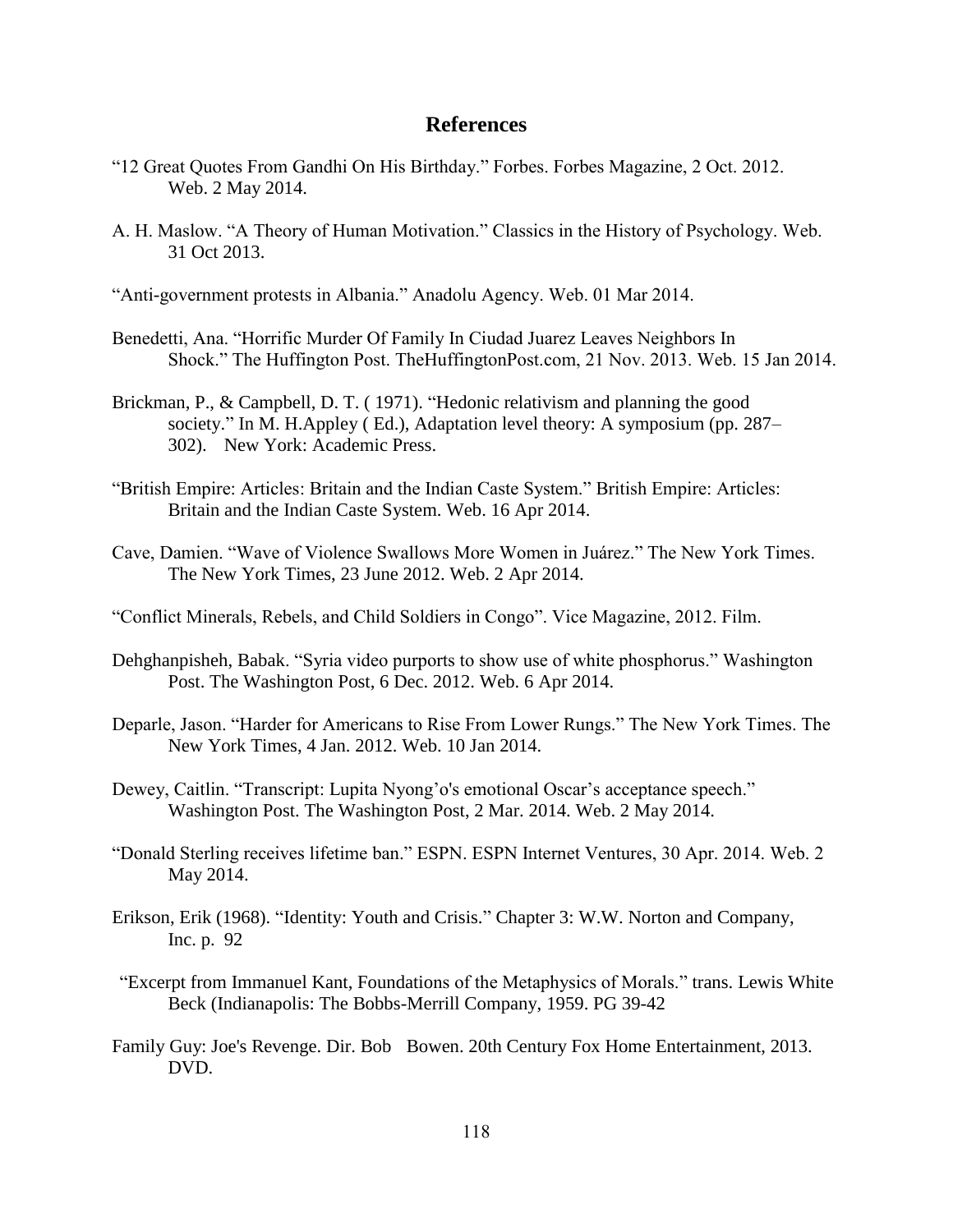Farooq, Sajid. "Immortal Technique's Afghan Adventure." NBC Bay Area. Web. 3 May 2014.

Fukuyama, Francis. "The End of History?" The National Interest. Web. 13 Oct. 2013.

- Greenwald, Glenn. "Why didn't CNN's international arm air its own documentary on Bahrain's Arab Spring repression?" theguardian.com. Guardian News and Media, 4 Sept. 2012. Web. 2 Apr 2014.
- Heidegger, Martin. "Being And Time." New York: Harper, 1962. Print. PG 30
- "Hunger in America Feeding America." Feeding America. Web. 6 Apr 2014.
- Ian Shapira. "One family, two sacrifices." Washington Post. The Washington Post, n.d. Web. 2 May 2014.
- Isikoff, Michael. "US investigates Yemenis' charge that drone strike 'turned wedding into a funeral'." NBC News. Web. 19 Apr 2014.
- John Wycliffe. "John Wycliffe." Web. 2 May 2014.
- Kant, Immanuel. "What is Enlightenment?" Web. 06 Nov 12
- Katsafanas, Paul. "Deriving Ethics from Action: A Nietzschean Version of Constitutivism." Philosophy and Phenomenological Research: 620-660. Print.
- Lyobumirsky, Sonja. "Hedonistic Adaptation To Positive And Negative Experiences."(2013): 200-220. Web. 11 Dec. 2013.

Mandela, Nelson. "Selected quotes." Nelson Mandela Foundation. Web. 2 May 2014.

- "May Day 2014." Occupy Wall Street. Web. 2 May 2014.
- Mendick, Robert. "Aid consultants paid more than £1 million while charity gets nothing." The Telegraph. Telegraph Media Group, 28 Dec. 0045. Web. 3 Apr 2014.
- Moran, Dermot, and Timothy Mooney. "The Fundamental Discoveries of Phenomenology, Its Principle, And The Clarification of Its Name." New York: Routledge, 2002. 260. Print.
- "NDAA Bill." Web. 2 May 2014.
- Rice, Andrew. "Life on Line." The New York Times. The New York Times, 30 July 2011. Web. 2 Apr 2014.
- Russ, Tom. "Sustainability and Design Ethics." Boca Raton: Taylor and Francis Group, 2010. Print.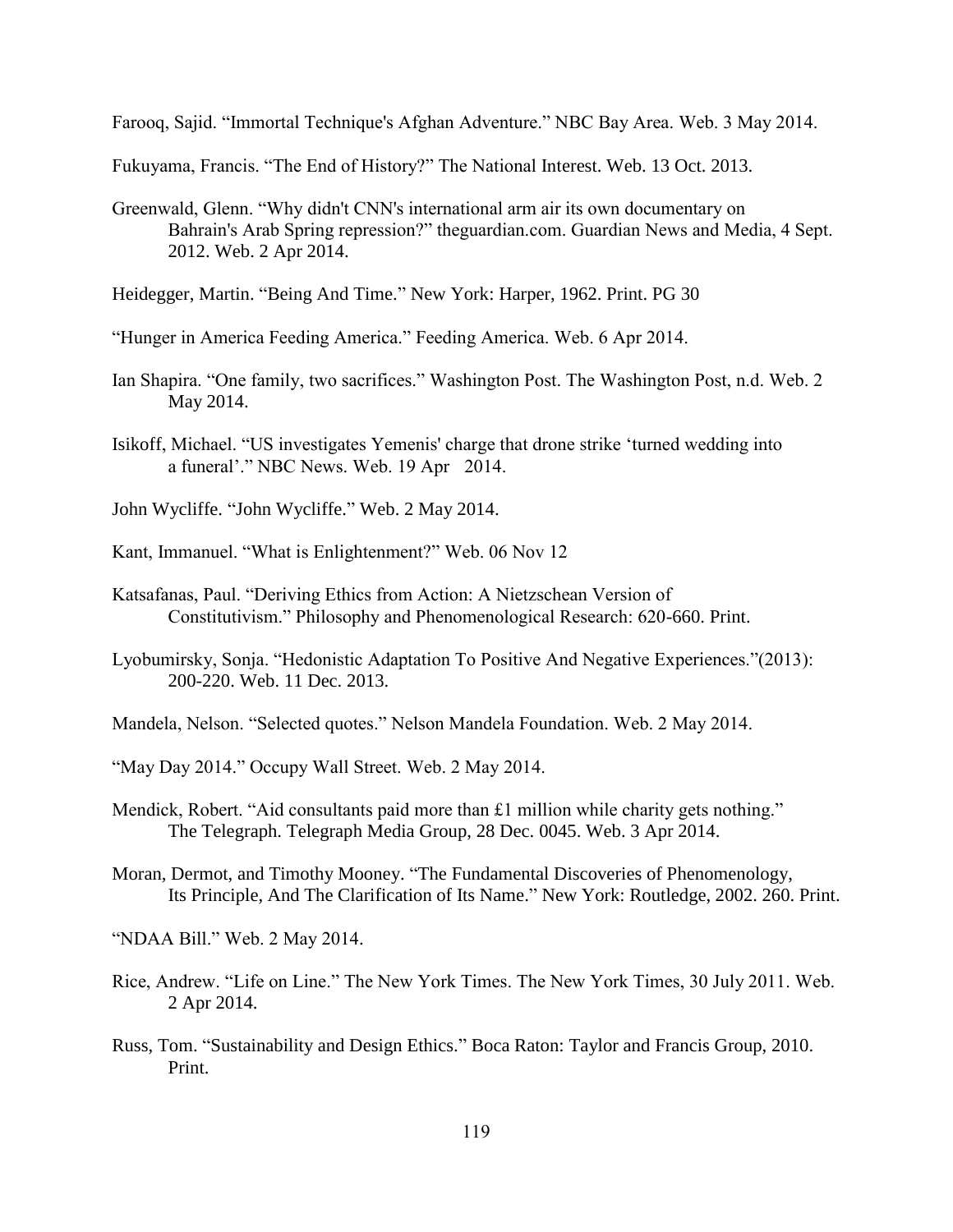- Schliesser, Eric. "Edith Stein: On The Problem Of Empathy." Oxford: Oxford University Press, Print.
- Solomon, Robert. "Friedrich Nietzsche." Existentialism. New York: Oxford University Press, 2005. Print.
- Spear, A. (2011). "Husserl on Intentionality and Intentional Content." In Internet Encyclopedia of Philosophy.
- "Syrian Civil War." Live Thread: Stream of videos coming out of Eastern Ghouta claiming SAA chemical weapons attack. Web. 2 Mar 2014.
- "The 5 Craziest Children's Cartoons from North Korea." Cracked.com. Web. 13 Jan 2014.
- "The making of an iPhone (pictures) CNET Page 14." CNET. Web. 19 Feb 2014.
- Tseng, Nin-Hai. "How El Paso, Texas dodged the recession." CNNMoney. Cable News Network, 8 Nov. 2010. Web. 2 Apr 2014.
- "UTEP's NCAA Tournament Teams University of Texas at El Paso Official Athletic Site." UTEP's NCAA Tournament Teams - University of Texas at El Paso Official Athletic Site. Web. 2 May 2014.
- Wheeler, Michael. "Martin Heidegger". The Stanford Encyclopedia of Philosophy (Spring 2013 Edition), Edward N. Zalta (ed.)
- Williamson, Marianne. "A Return To Love." New York: Harper, 1992. Print.
- "www.elpasotexas.gov City of El Paso." www.elpasotexas.gov City of El Paso. Web. 2 May  $2014.$  <https://www.elpasotexas.gov/homepage safest city.asp&gt;.